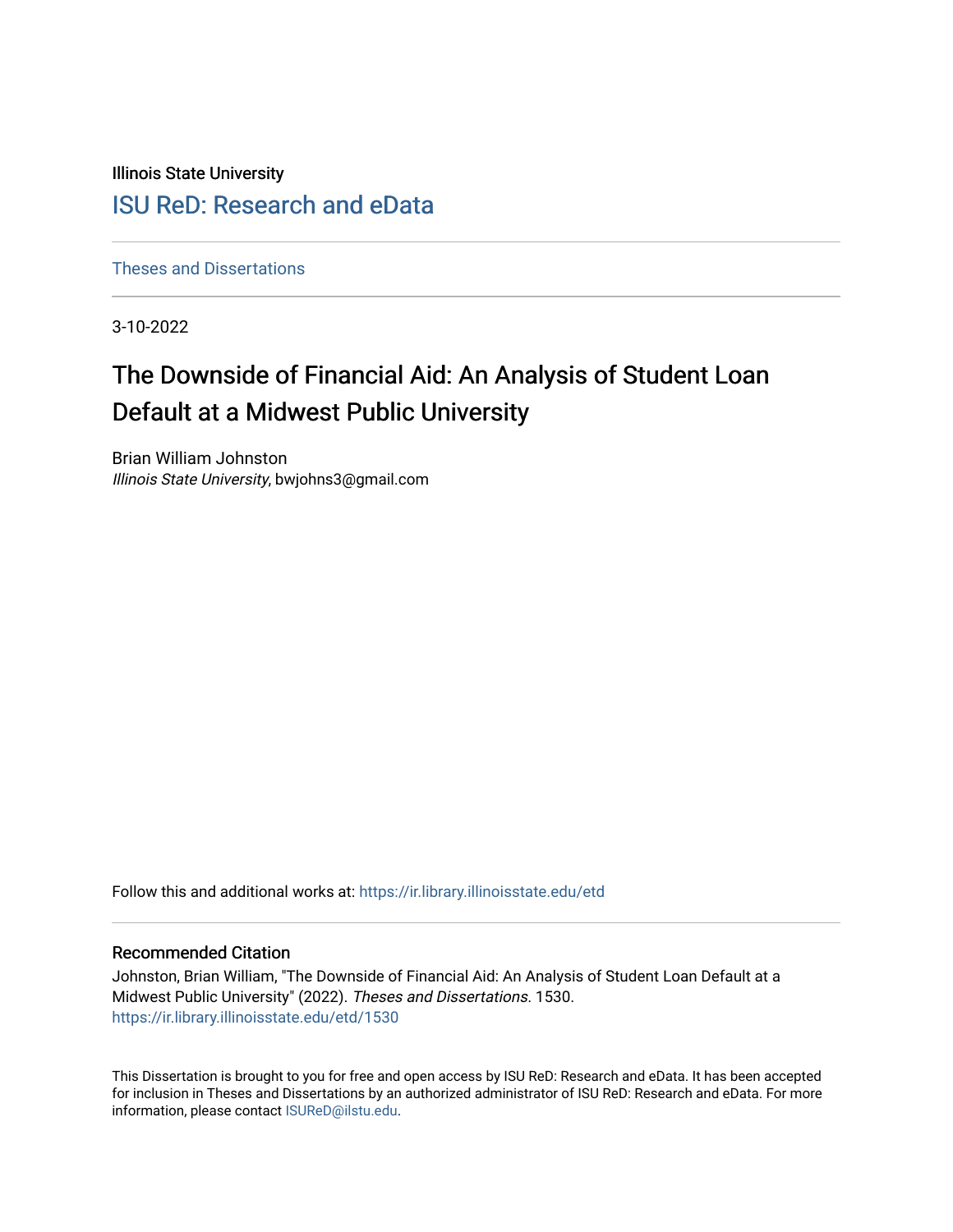# THE DOWNSIDE OF FINANCIAL AID: AN ANALYSIS OF STUDENT LOAN DEFAULT AT A MIDWEST PUBLIC UNIVERSITY

## BRIAN W. JOHNSTON

90 Pages

The goal of this study is to compare the likelihood of student loan default by students from a Midwest public university amongst a variety of variables. A dataset was acquired from an institution in the Midwest. A logistic regression was run to determine the predictive value of several identifiers on student loan default amongst several race groups. The findings of this study reveal that grade point average (GPA), age, total scholarships and grants received, and transfer status impact likelihood of student loan default. The results of this study challenge higher education institutions to analyze their student loan default and identify populations who need additional attention and support to ensure they are not making a negative financial decision. Through the lens of social contract theory, human capital theory, monetary theory and critique, and a critical lens of neoliberalism, student loan default is analyzed for a Midwest public institution, with recommendations on how to move forward with the findings.

KEYWORDS: financial aid, student loans, student loan default, monetary critique, neoliberalism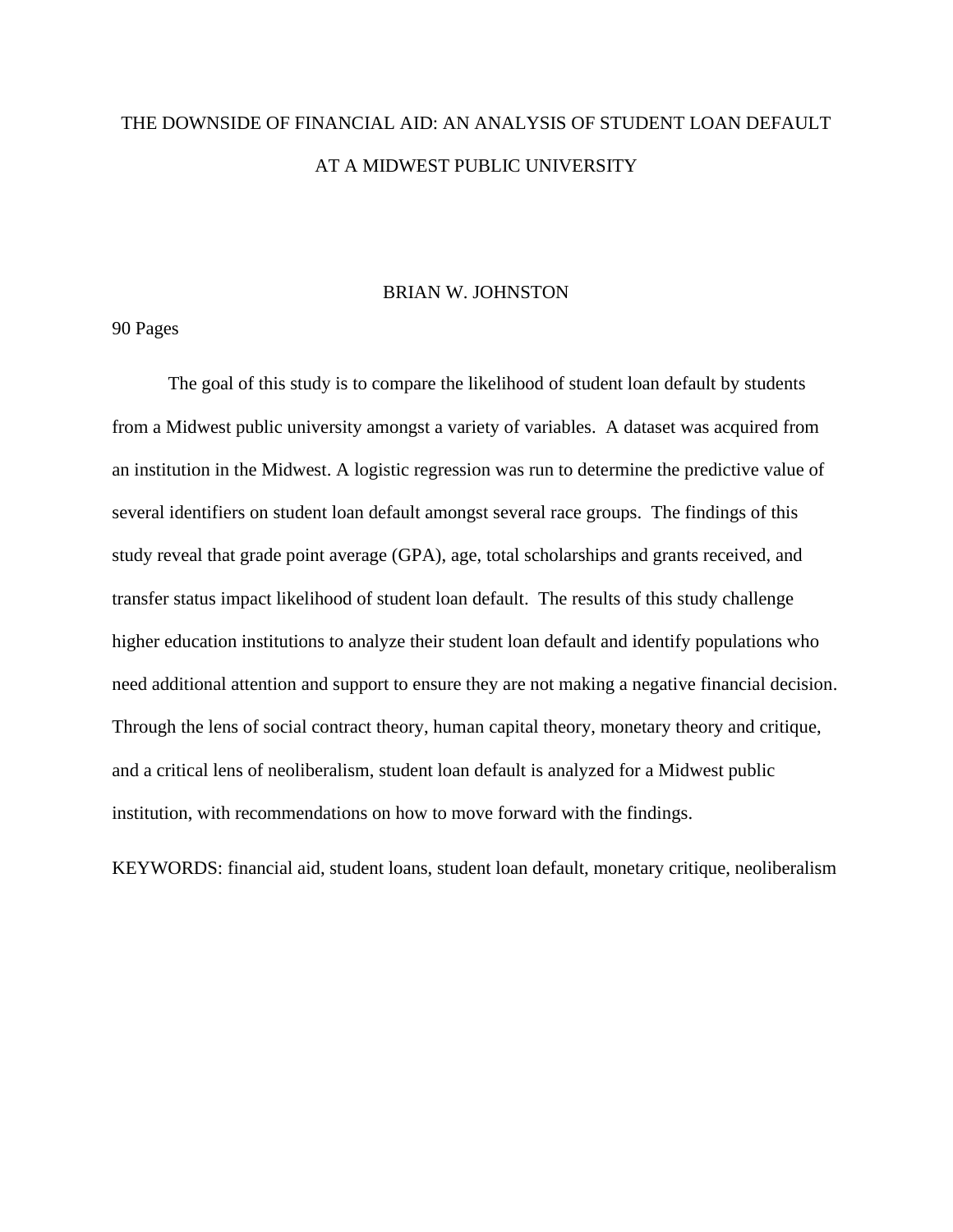# THE DOWNSIDE OF FINANCIAL AID: AN ANALYSIS OF STUDENT LOAN DEFAULT

# AT A MIDWEST PUBLIC UNIVERSITY

BRIAN W. JOHNSTON

A Dissertation Submitted in Partial Fulfillment of the Requirements for the Degree of

# DOCTOR OF PHILOSOPHY

Department of Educational Administration and Foundations

# ILLINOIS STATE UNIVERSITY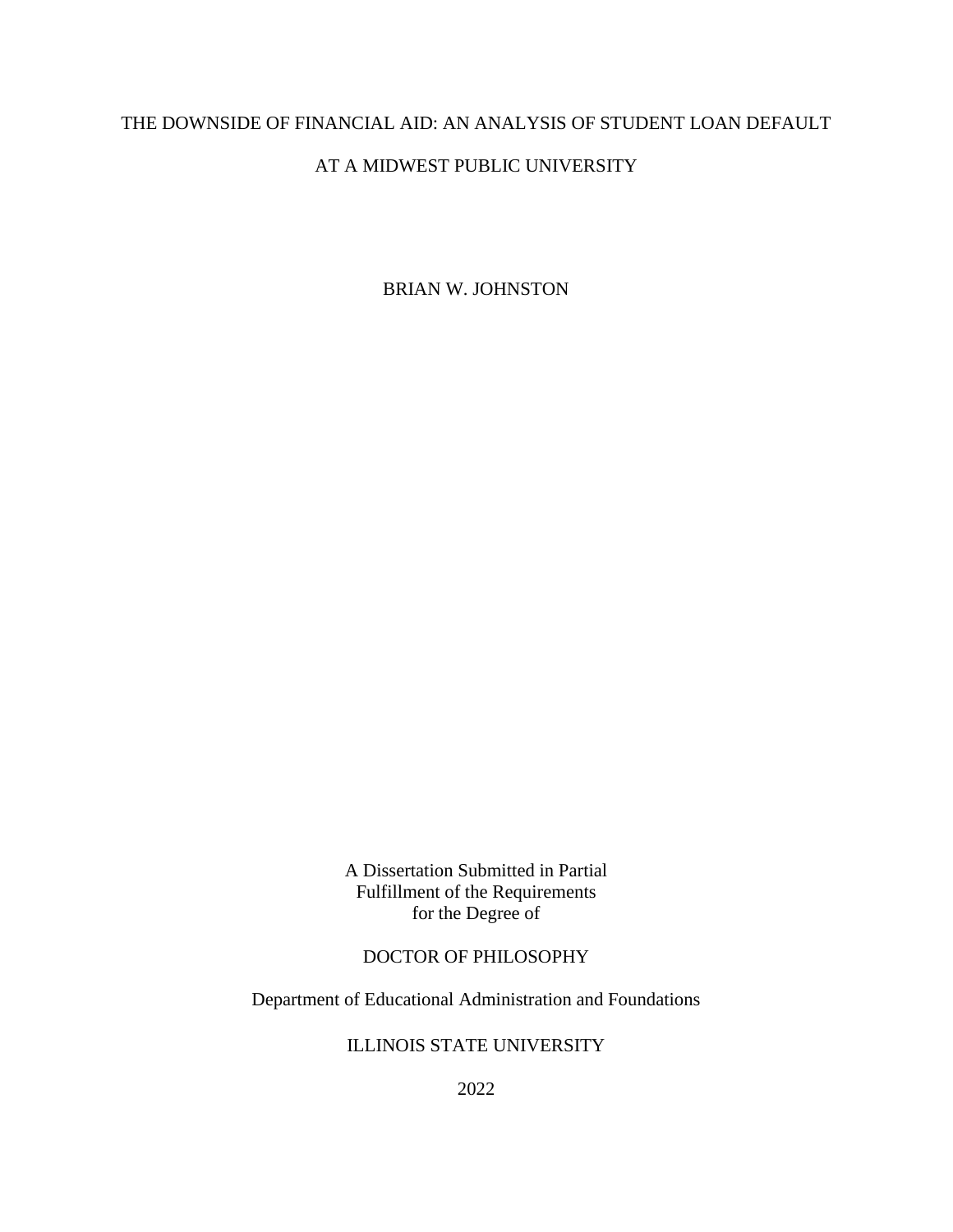© 2022 Brian W. Johnston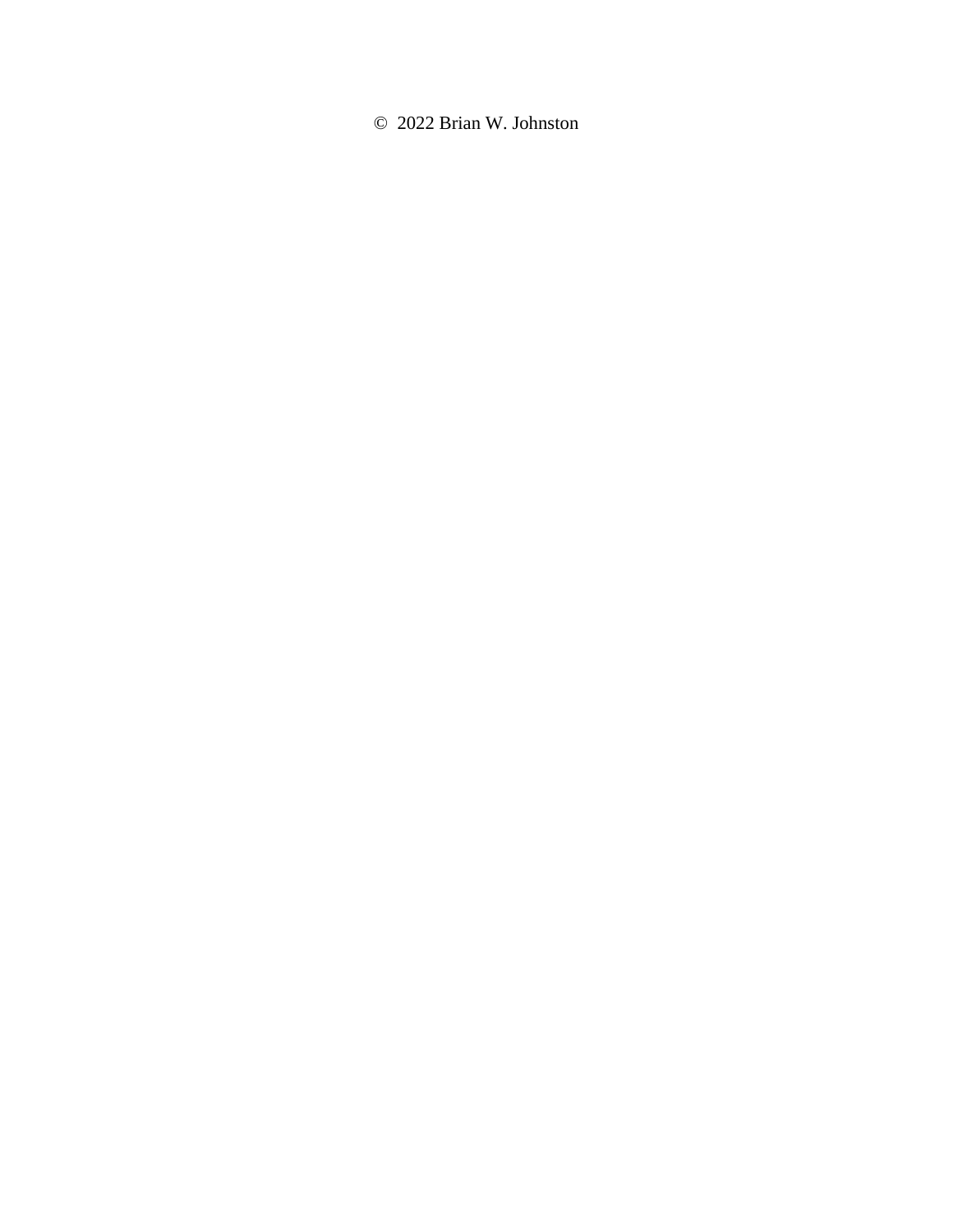# THE DOWNSIDE OF FINANCIAL AID: AN ANALYSIS OF STUDENT LOAN DEFAULT

# AT A MIDWEST PUBLIC UNIVERSITY

BRIAN W. JOHNSTON

COMMITTEE MEMBERS:

Lenford Sutton, Chair

John Rugutt

Lucille Eckrich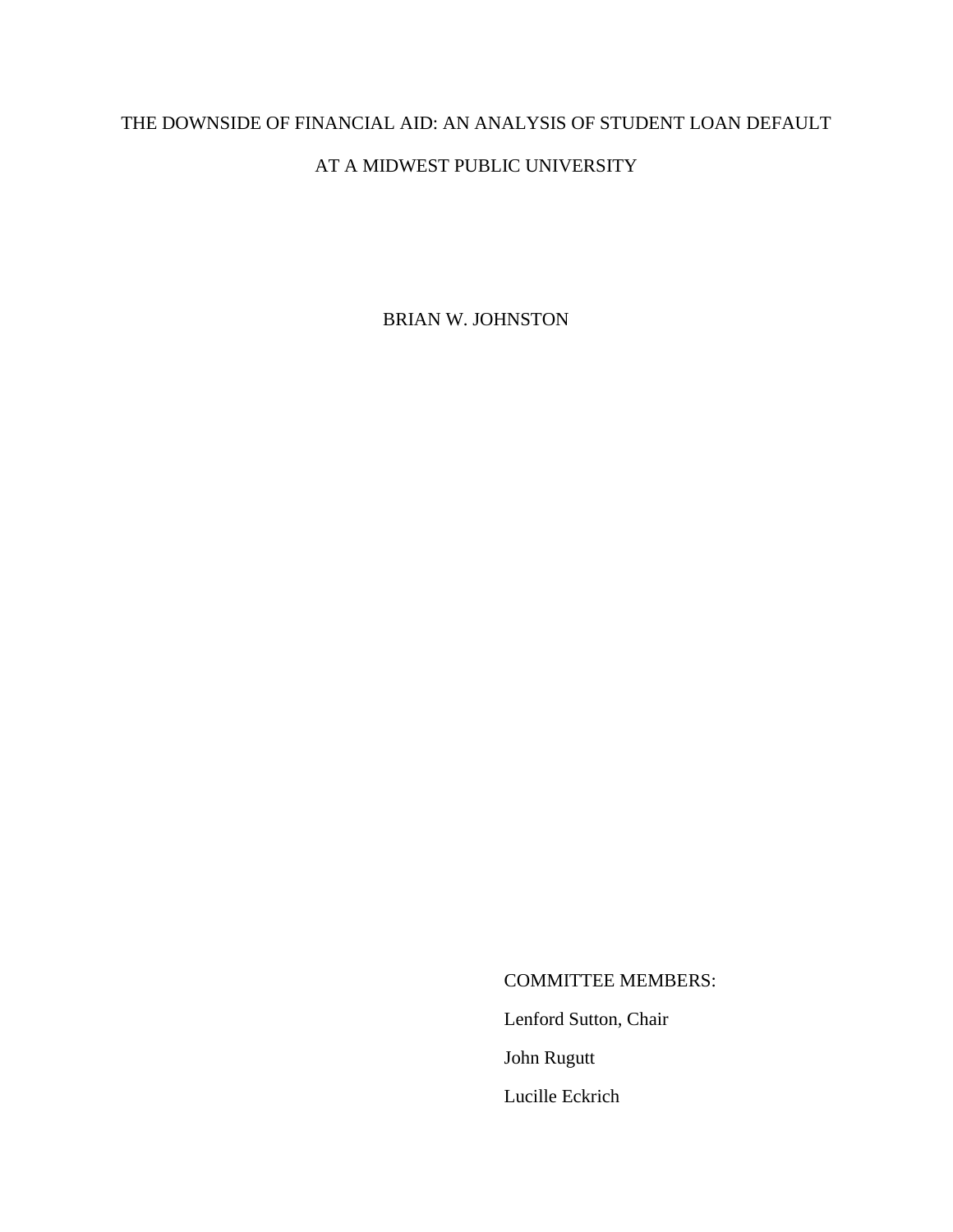## ACKNOWLEDGMENTS

<span id="page-5-0"></span>First and foremost, I would like to thank my mother, Lisa. Your hard work taught me resiliency to persist through three degrees.

I would like to thank my sister, Stephanie. Your support through life and school have helped keep me centered in my work.

I would like to thank my committee, Dr. Lenford Sutton, Dr. John Rugutt, and, most importantly, Dr. Lucille Eckrich. All three committee members poured into me, and I am grateful. For Dr. Eckrich to being willing to work to teach me a new content field, monetary theory and critique, tirelessly review my document, and do it after retiring from the department, I cannot express how grateful I am for your time, energy, and expertise.

I would like to thank my mentors: Dr. Patience Bryant and Dr. Jamie Neville. Your encouragement, cheerleading, and belief in me helped me gain confidence to pursue a terminal degree.

I would like to thank my professors from Saint Louis University, University of Mississippi, and Illinois State University. Your push to work harder and achieve more inspired me to continue my education.

Lastly, I would like to thank my friends and students. Your laughs, positive words, enthusiasm, and willingness to talk about my studies encouraged me to pursue this topic.

B.W.J.

i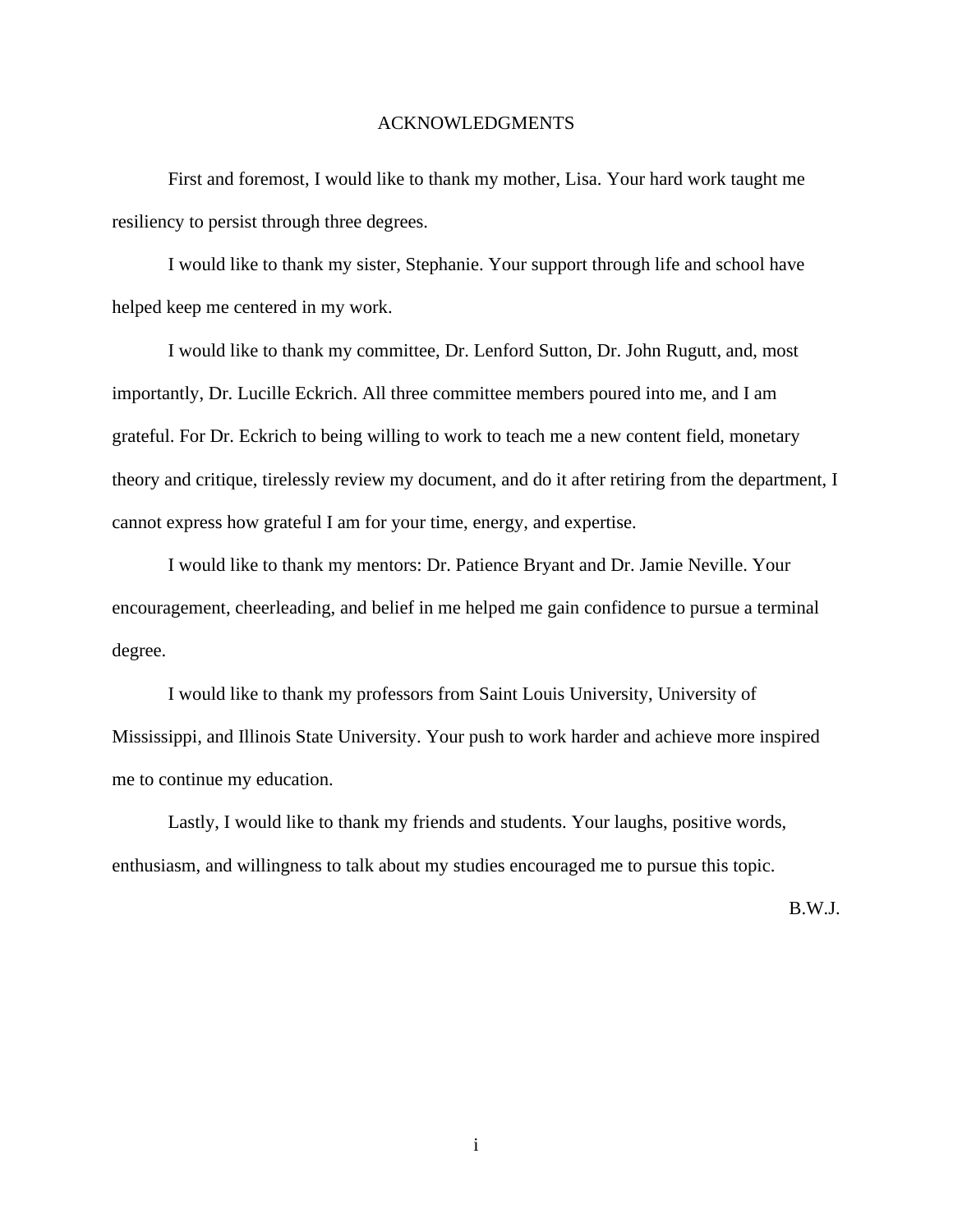# **CONTENTS**

|                                            | Page           |
|--------------------------------------------|----------------|
| <b>ACKNOWLEDGMENTS</b>                     | $\mathbf{i}$   |
| <b>TABLES</b>                              | iv             |
| CHAPTER I: INTRODUCTION TO THE STUDY       |                |
| Overview                                   | 1              |
| <b>Statement of Research Problem</b>       | $\overline{4}$ |
| <b>Research Purpose</b>                    | 5              |
| <b>Research Questions</b>                  | 7              |
| <b>Definition of Terms</b>                 | $\overline{7}$ |
| <b>Definition of Variables</b>             | 9              |
| <b>Theoretical Framework</b>               | 9              |
| <b>Research Paradigms</b>                  | 13             |
| <b>Study Limitations and Delimitations</b> | 14             |
| Significance of the Study                  | 15             |
| Organization of the Study                  | 17             |
| <b>CHAPTER II: LITERATURE REVIEW</b>       | 18             |
| Introduction                               | 18             |
| History of Student Loans                   | 18             |
| What Caused the Student Loan Crisis?       | 24             |
| Who's Affected by the Crisis?              | 31             |
| Human Capital Theory                       | 36             |
| <b>Social Contract Theory</b>              | 38             |
| Monetary Theory                            | 40             |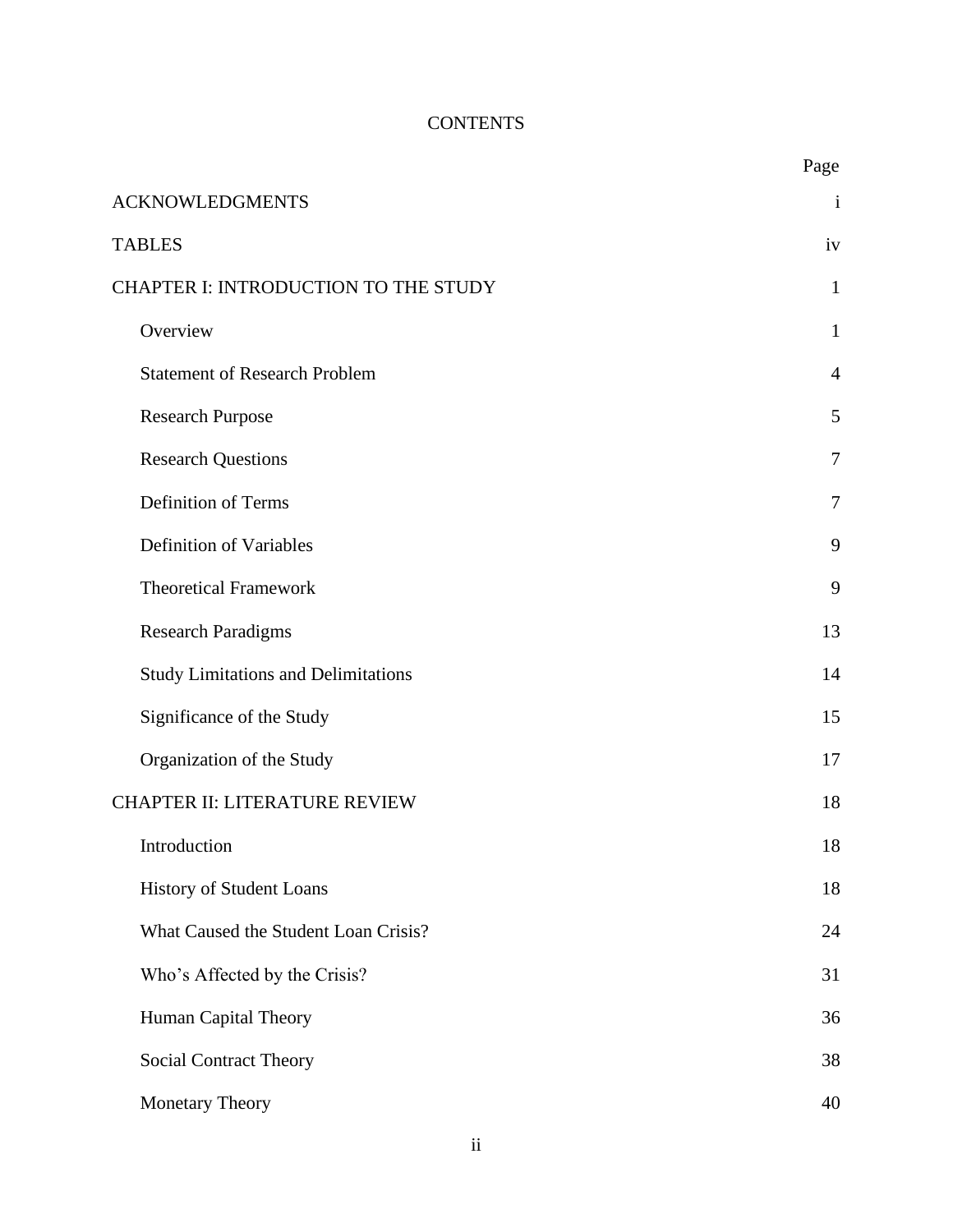|                                       | Neoliberalism                              | 45 |
|---------------------------------------|--------------------------------------------|----|
|                                       | Discussion                                 | 47 |
| CHAPTER III: METHODOLOGY              |                                            | 51 |
|                                       | Introduction                               | 51 |
|                                       | <b>Research Questions</b>                  | 52 |
|                                       | <b>Instrumentation and Data Collection</b> | 52 |
|                                       | Data Analysis Schema                       | 53 |
|                                       | Data Sources and Preparation               | 53 |
|                                       | Coding the Variables                       | 53 |
|                                       | Summary                                    | 55 |
| <b>CHAPTER IV: RESULTS</b>            |                                            | 56 |
|                                       | Re-Coding                                  | 56 |
|                                       | Description of Sample                      | 58 |
|                                       | <b>Research Questions</b>                  | 59 |
|                                       | Findings                                   | 59 |
| CHAPTER V: CONCLUSIONS AND DISCUSSION |                                            | 64 |
|                                       | Introduction                               | 64 |
|                                       | <b>Research Questions</b>                  | 65 |
|                                       | Discussion                                 | 69 |
|                                       | <b>REFERENCES</b>                          | 79 |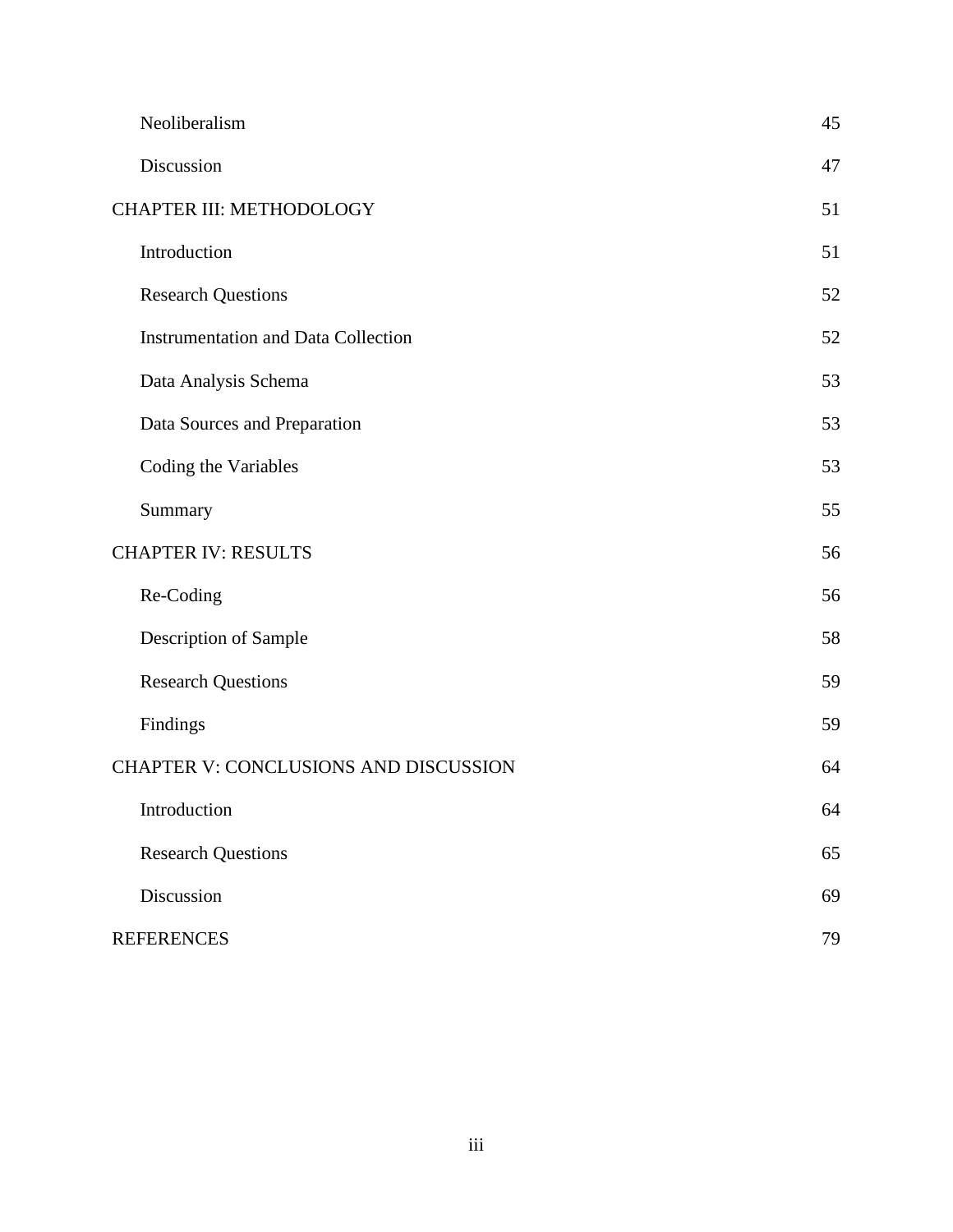# TABLES

<span id="page-8-0"></span>

| Table                                | Page |
|--------------------------------------|------|
| 1. Demographic Frequencies of Sample | 58   |
| 2. Logistic Regression               | 61   |
| 3. Frequency of Loan Default by Race | 68   |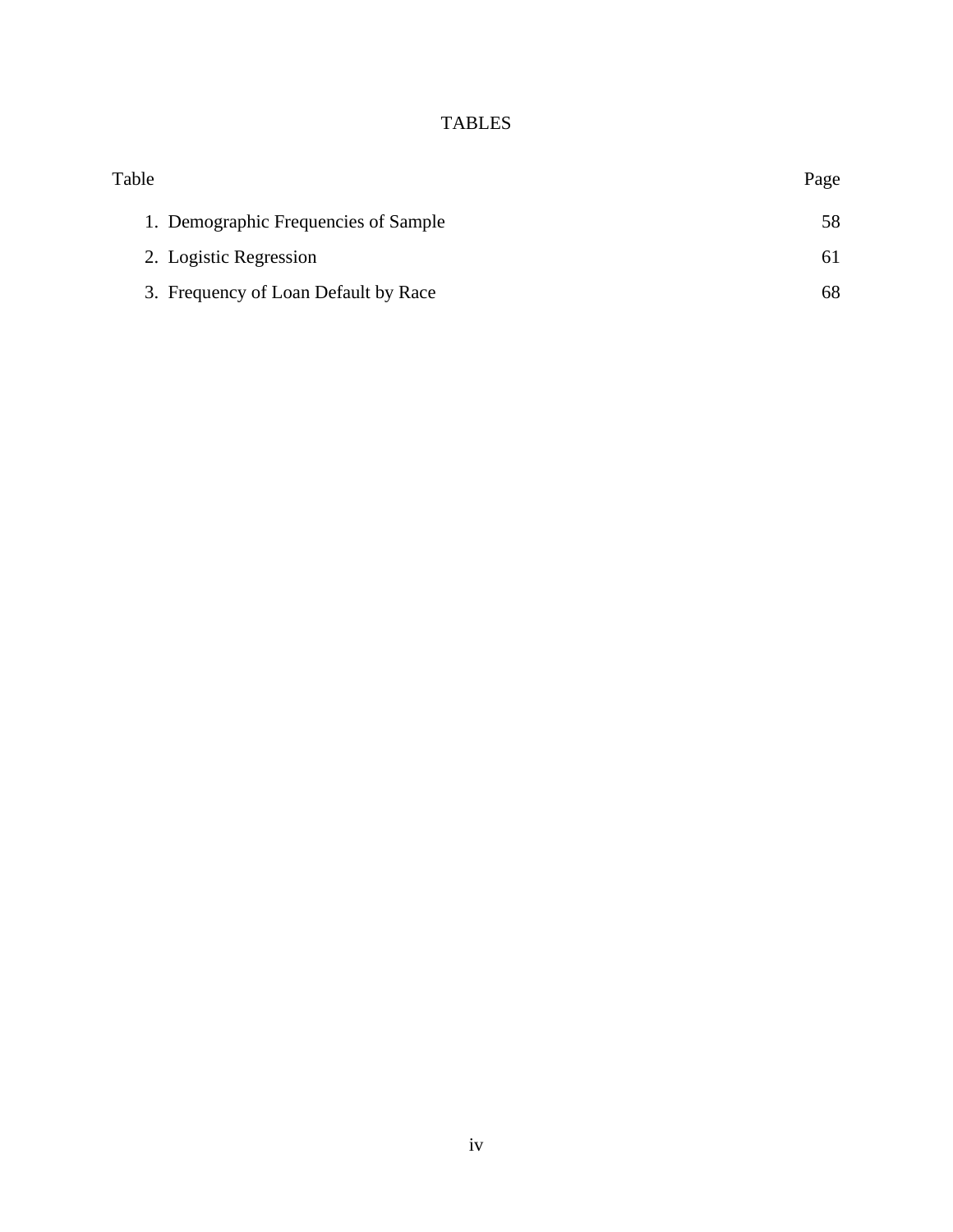### CHAPTER I: INTRODUCTION TO THE STUDY

### <span id="page-9-1"></span><span id="page-9-0"></span>**Overview**

When financial aid was created through the Servicemen's Readjustment Act of 1944, the National Defense Education Act (NDEA) of 1958, and the Higher Education Act (HEA) of 1965, it was a tool to provide access to higher education for more individuals—the first for veterans, the latter two for all who needed aid—to attend higher education (St. John, Paulsen, & Carter, 2005). The provision of federal financial aid to help lower income individuals afford higher education created the belief that the United States government considered higher education as a public good (Burt & Baber, 2018; St. John, Paulsen, & Carter, 2005).

The discourse on higher education becoming a private good grew in the 1970s with the introduction of new legislation to include access to student loans and grants for more middleincome students. The Student Loan Marketing Association, more commonly referred to as Sallie Mae, was created in 1972 to help with the rapid demand for student loans but created further complications with how student loans were funded and backed by the federal government. While the Middle-Income Student Assistance Act of 1978 alludes to financial aid being available to all, it was a clear shift from equity to equality. In the same year as the Middle-Income Assistance Act, the Guaranteed Student Loan Act arrived to replace the government's belief in providing need-based aid to casting a wide net of student loans (Thelin, 2011). Equality focuses on ensuring everyone is entitled to the same resources, whereas equity focuses on trying to provide resources fairly and justly to individuals ideally to achieve equal outcomes (Espinoza, 2017). Although it could be perceived as positive that more middle-income students would have access to Pell Grants through the Middle-Income Student Assistance Act and Higher Education Act, there was not an increase in financial aid targeting low-income and other underrepresented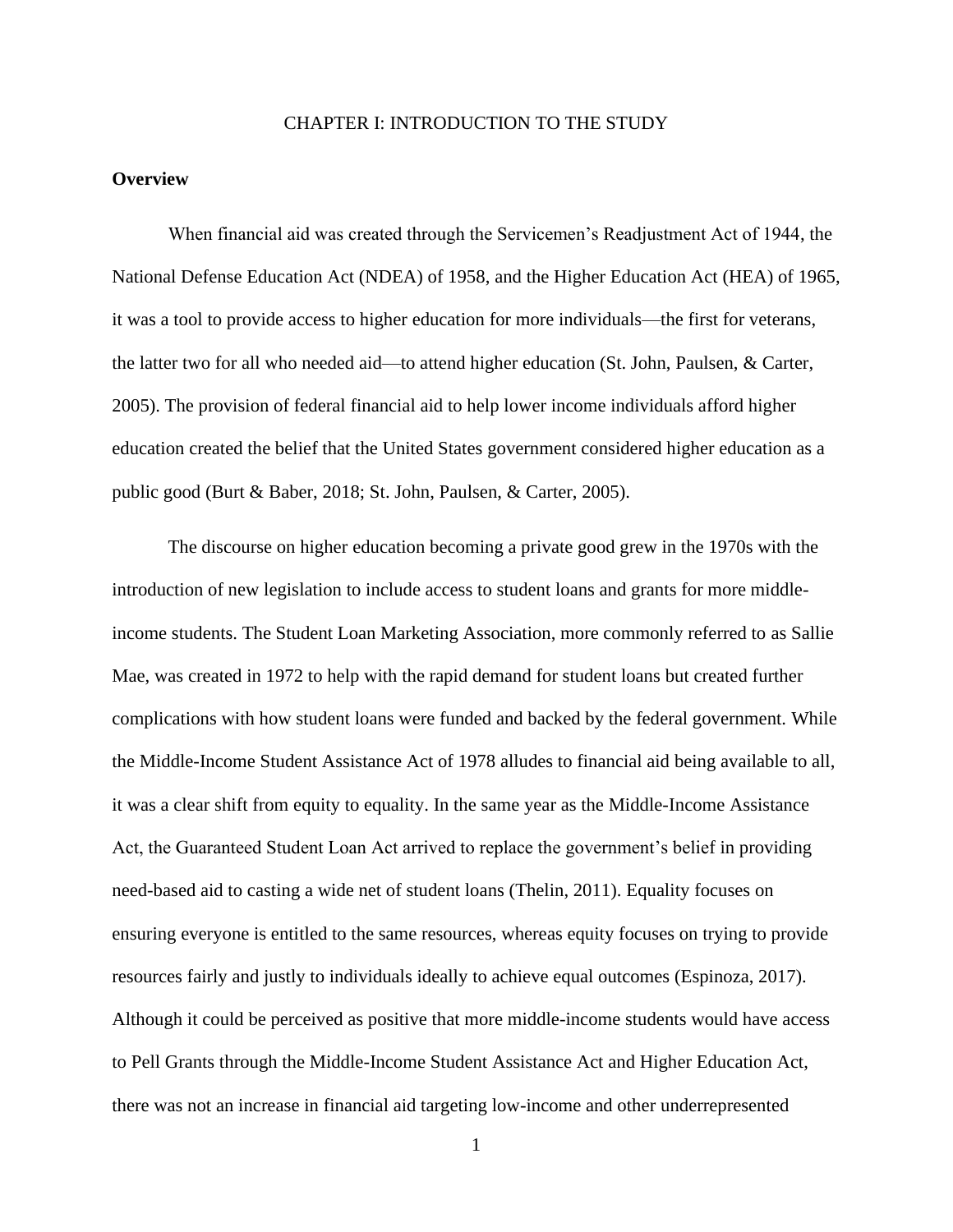populations (Burt & Baber, 2018). The lack of financial aid directed toward underrepresented populations did not allow for those with fewer resources to afford higher education during an era of increased tuition rates, and accommodations being created for wealthier families. Tuition continued to rise over time due to inflation, decreased state appropriations, increased university spending, and a variety of sociopolitical reasons leading to the current high price tag for higher education.

With higher education taking gradual turns away from public to private good, the financial burden is being shifted to the student. Kane (1995) and Woodhouse (2015) state that while there is a large amount of federal spending on higher education, the funding from the federal government has begun going straight to the student in the form of student loans. In addition, instead of loaning its own money directly, as it had done under NDEA, the federal government shifted in 1965's HEA to guaranteeing loans that would come from commercial banks, using its funds to pay the-- albeit now at higher rates--interest that came due for qualifying students while they were in school, and subsidizing it afterwards (Best & Best, 2014). These changes in policies have led to inequities for those who consider attending higher education (Davis, Green-Derrry, & Jones, 2012).

With the shift of funding for higher education going from being sent to the institution to funding the student through federally guaranteed commercial loans (American Academy of Arts & Sciences, 2015), the debt burden in the country began to increase drastically. While student loans became the primary vehicle to fund low- and middle-income families to have access to higher education, the financial benefit to the private sector was exploited leaving the students to foot the bill through their future earnings. The number of students borrowing has drastically increased since the 1990s as states decreased their funding of universities and the cost was offset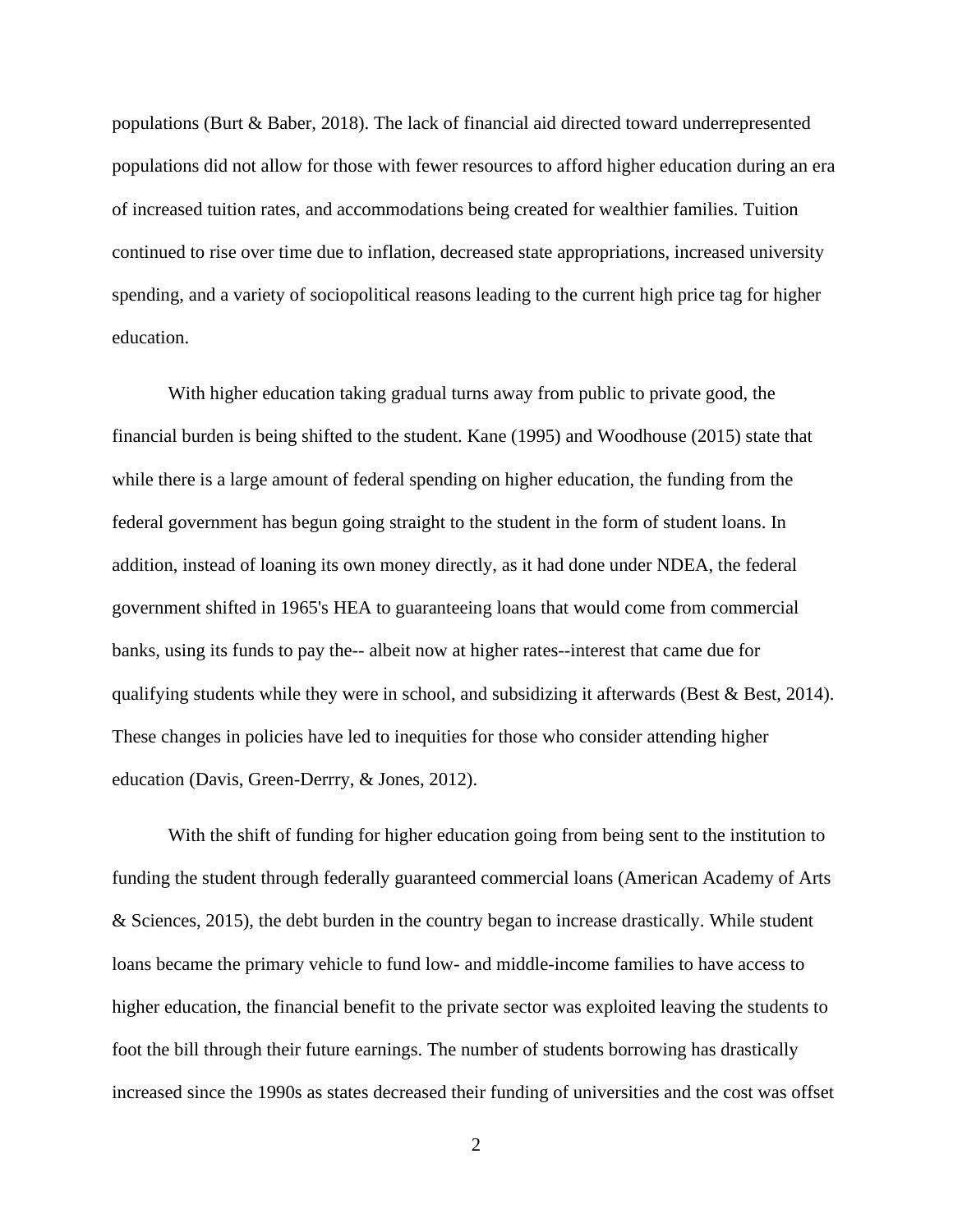to students, and the amount they are borrowing is also increasing (American Academy of Arts & Sciences, 2015; Chen & Wiederspan, 2014). The decrease in state funding increased in the 1990s due to the Clinton administration allowing the privatization of Sallie Mae. Sallie Mae had since 1972 done for student loans what Fannie Mae did for home loans – buy them from commercial banks, bundle, and resell them as investment instruments on the secondary market (Howe, 1984). This change in economic and political approach was introduced with the introduction of Sallie Mae in 1972, and has continued to today (St. John, 2003). Houle and Warner (2017) state that increased borrowing burdens Black and Latinx borrowers in additional ways by causing mental health issues, having to return home to live with parents, and lower retirement contributions. In 2017, the national student debt burden was over 1.6 trillion dollars, and had surpassed the amount of credit card debt in the United States (Fox, Bartholomae, Letiewicz, & Montalto, 2017). The average borrower has risen from approximately \$28,400 in student debt to \$37,113 in just eight years (Reed & Cochrane, 2014; Hanson, 2022). Houle and Warner (2017) addressed that certain populations are unable to sustain living on their own after taking on student loan debt, and are unable to purchase homes, repay car payments, and progress like others in their cohort. Student loans affect more than just the students who borrowed. Institutions and the government are affected by the students who are unable to payback their student loans through restrictions to federal funding seen at many for-profit institutions receiving less access to federal funding and loan servicers being expected to repay students for predatory loans (Fox, Barholame, Letiewicz, & Montalto, 2017). While the restrictions help the government prevent further default and financial instability for students, they also help with punishing the institutions that have not worked to address the issue.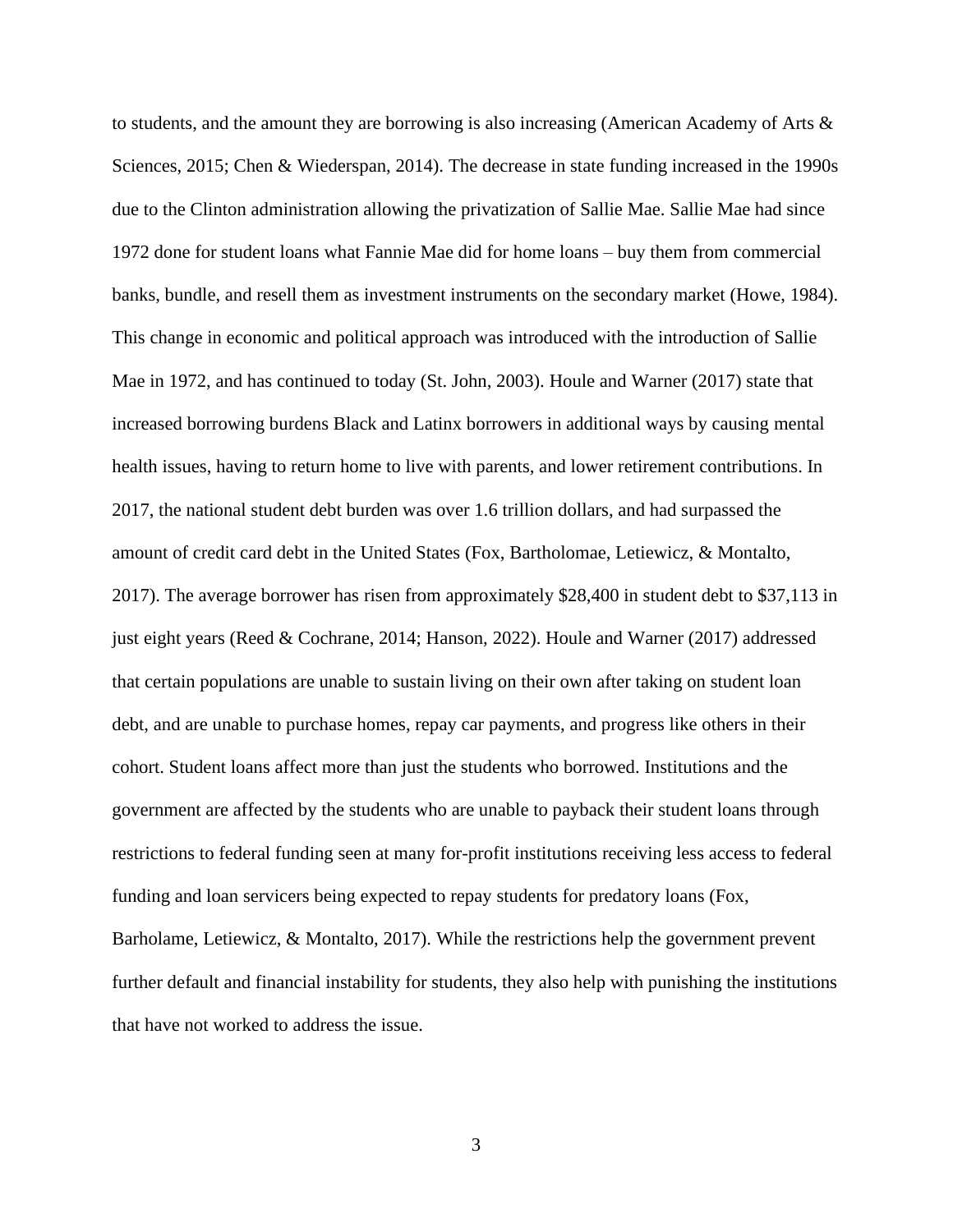With the increased amount of debt being carried by students, some feel it is inevitable that student loan default rates would increase (Looney, Wessel, & Yilla, 2020). Despite that feeling, the recent Department of Education dataset on national cohort default rates (CDR) for fiscal year (FY) 2016 is 10.6% of the relevant cohort of graduates (U.S. Department of Education, 2016). A cohort is the group of student loan borrowers who enter repayment. This study examines default rates at one large public university in the midwest. Given the focus of the study, it is relevant to look also at the numbers for higher education institutions in midwest and public institutions in the United States default rates. In Illinois, the CDR for FY2016 is 9.5% (U.S. Department of Education, 2016). For public institutions in the United States, the CDR for FY 2016 is 9.6% (U.S. Department of Education, 2016). While it appears that national default rates are decreasing across the country (Fredman, 2019), there are a number of factors that could impact the decreasing numbers. The most recent cohorts have not had as many years outside of school to possibly default on their loans, and more students are choosing not to attend higher education making those who are more likely to be able to pay off their loans a larger percentage of more recent cohorts (Kreighbaum, 2019). Defaulting on student loans is a national problem that is not going away, at least not until we change our monetary system and how we choose to finance higher education.

# <span id="page-12-0"></span>**Statement of Research Problem**

While financial aid research has been plentiful and rich, a gap in the literature is understanding student loan default at the institutional level. There has been research that has centered on default rates at the state and national level, but the research does not cover individual traits that can be found at the four-year institutional level (Fox, Barholame, Letiewicz, & Montalto, 2017; Fredericks Volkwein, Szelest, Cabrera, & Napierski-Prancl, 1998; Herr & Burt,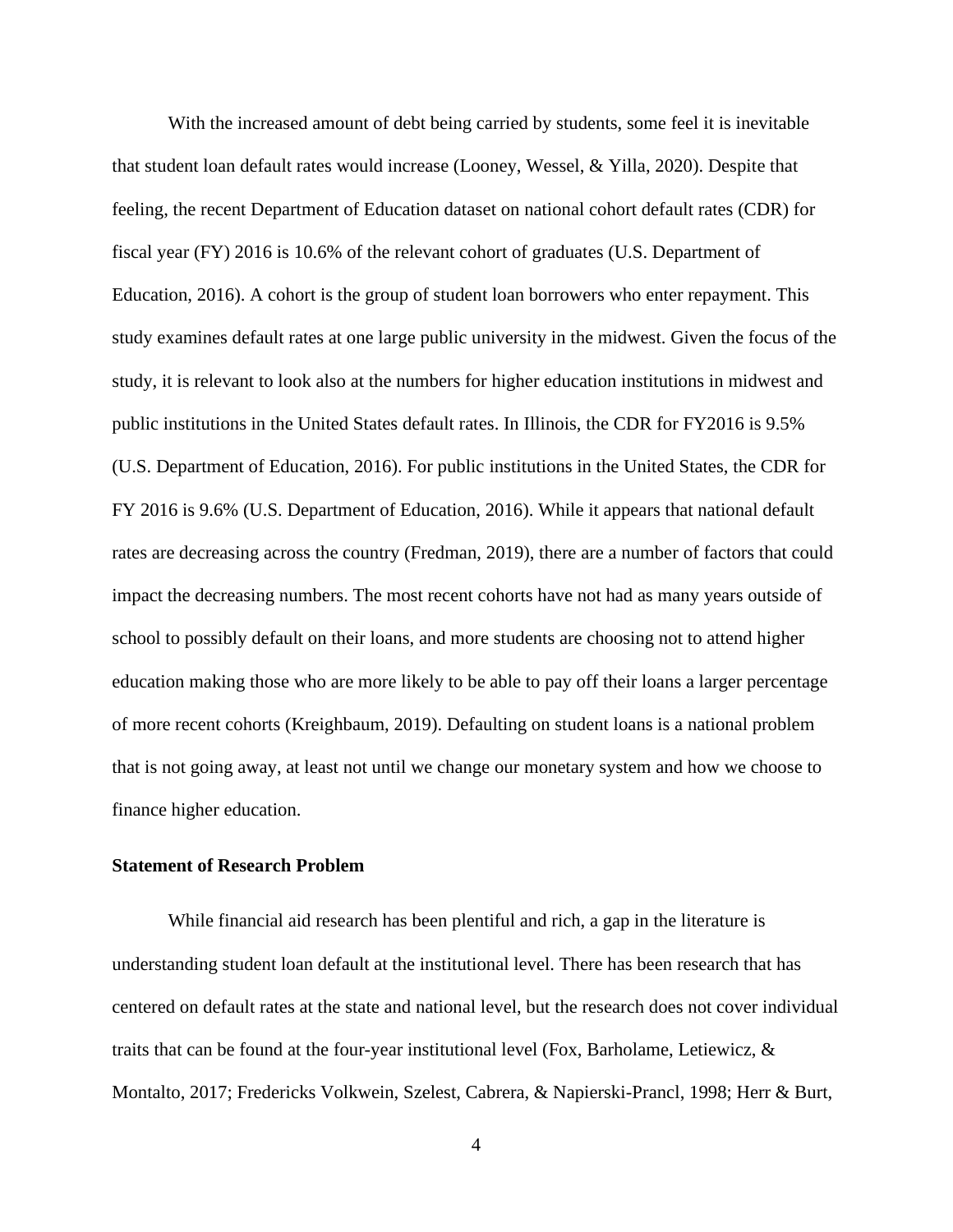2007). The few studies centered at the institutional level have reflected specific institutions that do not meet a similar classification to this study. For instance, Christman (2000) and Salas-Amaro (2007) center on two-year institutions, while Barone, Steiner, and Teszler (2005) and Herr and Burt (2007) focus on four-year institutions with different individual characteristics from the institution in this study. When considering national data, it is harder to look at institutional traits such as feeder high school information or major/minor. The other issue when considering national or state level data is that institutions classify their data differently. While they may have submitted similar information or traits, they could have used a different lens in interpreting their data, or did not submit their data fully. Having to interpret that national data makes it challenging for a researcher to investigate fully who is defaulting on their student loans (Herr & Burt, 2005). An additional gap in the literature is that there is limited attention to specific predictors for defaulting that an institution-level analysis can offer. By looking at the default rates for a specific institution, the data could include the amount of merit-based aid received, need-based aid received, alumni information such as current salary, occupation, etc., credit hours obtained, credit hours for major obtained, major, student employment, cost-of-attendance, job placement support and rates, and other specific predictors that could help with understanding what is the cause of defaulting for a student (Razaki, Koprowski, & Lindberg, 2014). With that being said, since there is a national issue on defaulting, the results of this study and lessons learned could help other higher education institutions as well.

## <span id="page-13-0"></span>**Research Purpose**

At a large, Midwestern, public, four-year institution, there is a culture of affordability that suggests to prospective students that they are less likely to default than if they attended other institutions of higher education. The institution in this study has defined its culture of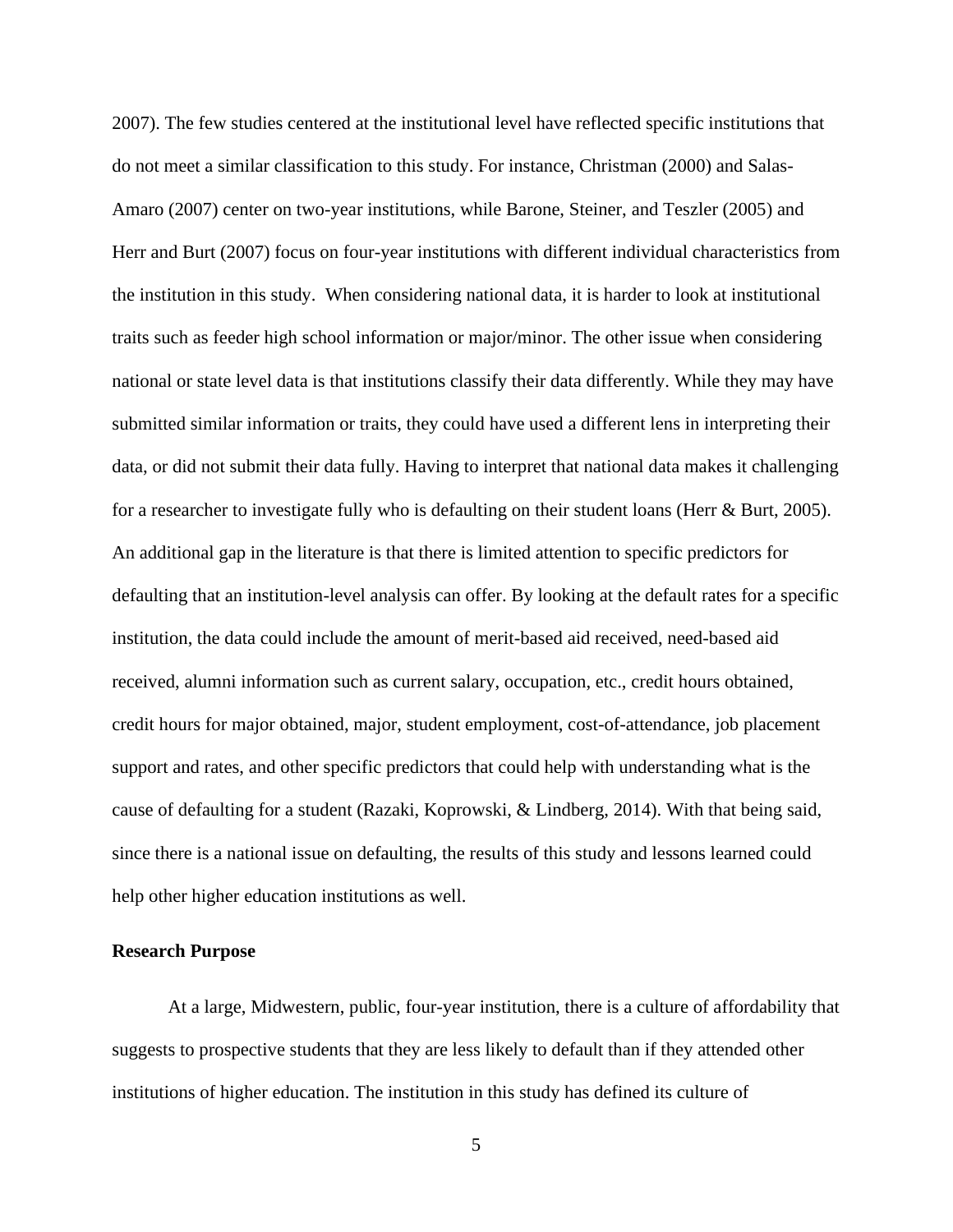affordability through newspaper articles and publishing rankings describing the institution as affordable. With that culture, it is important to examine which students are likely to default on their student loans, and how those students can be better served to prevent that from happening. The university advertises lower student loan default rates than the national average. While the purpose of this study centers on identifying who is likely to default on their student loans, it should not be used as a tool to withhold resources from those students. The significance of understanding why students are defaulting on their loans is understanding how the university is limiting access or social mobility for specific populations due to the student loan debt. For the sake of this dissertation, we are going to label this institution as Midwest Public University (MPU).

Given the information regarding default rates in the nation and the desire to get a deeper look at the reasons for defaulting at the institutional level, the purpose of this study is to explore what are the reasons that students are defaulting at this large, Midwestern institution. The study is intended for the leadership team at MPU to better understand the problem of student loan default at their institution and how to resolve the issue. This exploratory study intends to understand what the predictors are of who is likely to default at this specific institution. The institution can begin thinking about how to support those students, prior to their likely default. Part of the social contract universities have with their students, that will be articulated later in more detail, is that a student is spending their (or their borrowed) money on higher education, and expect an outcome that betters themselves. If the outcome of attending an institution is defaulting on loans and being in a worse financial situation, then did the institution achieve their part of the contract? A quantitative approach to this study works to examine the numbers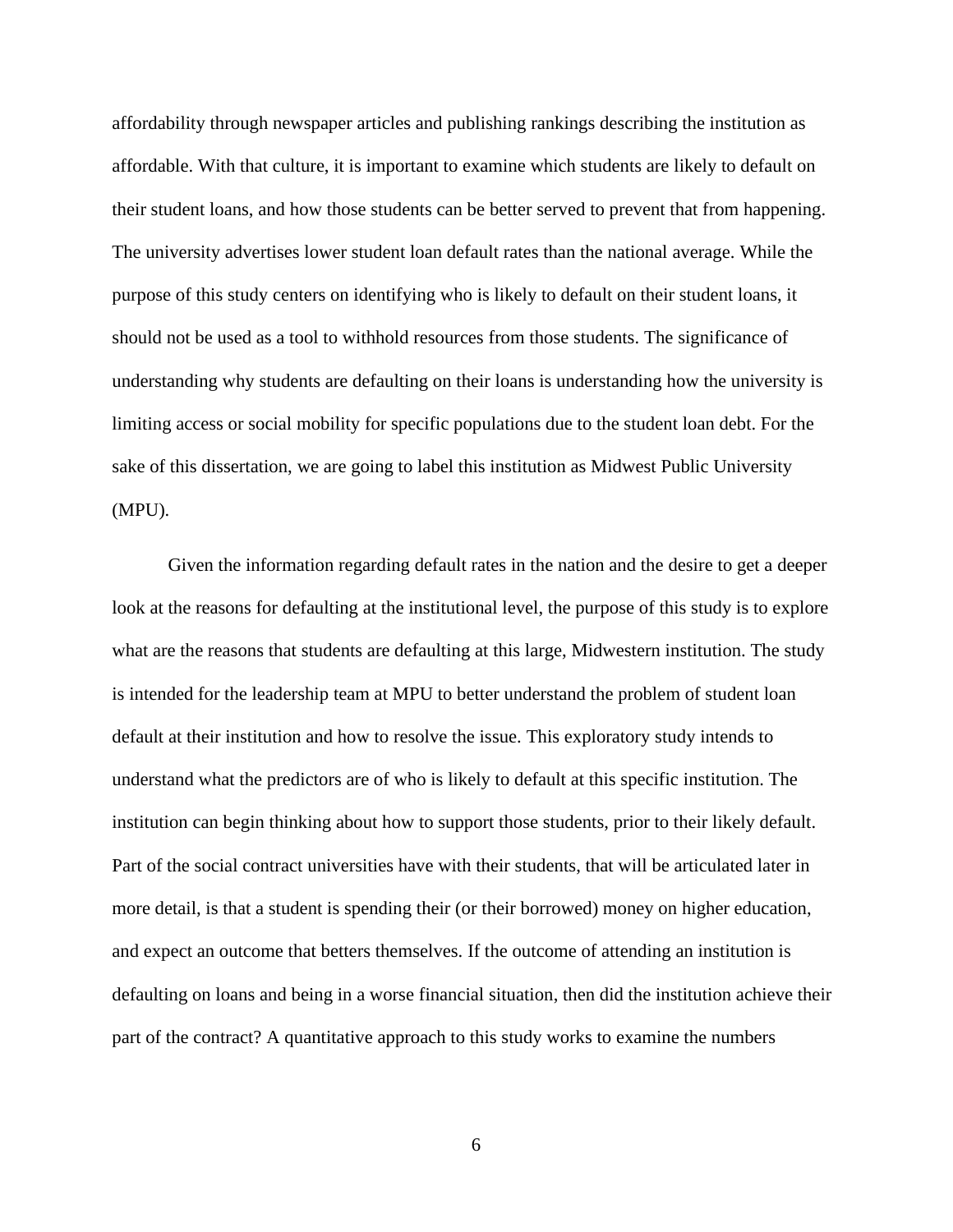associated with student loans and defaulting at the specific institution, and the ability to run several tests to understand the different variables that could affect defaulting.

# <span id="page-15-0"></span>**Research Questions**

In order to achieve the purpose of this study, the answers to the following questions are being sought:

- 1. What are the student characteristics that can affect the likelihood of student loan default?
- 2. What are the student characteristics that are more influential to affect the likelihood of student loan default?

# <span id="page-15-1"></span>**Definition of Terms**

For full understanding of this study, the following terms are important to define (definitions based on U.S. Department of Education, 2013):

Cohort Default Rate (CDR): The number of students who default on their loans during the government fiscal year (or over three fiscal years), divided by the total number of students in the cohort listed as a percentage.

Default: The inability to meet any part of a credit agreement or grant payback conditions after 270 consecutive days of nonpayment.

Deferment: A time during which the borrower is able to postpone the payments of principal on federal education loans (given they meet the requirements of deferment). Borrowers are still responsible for the accrued interest on loans for unsubsidized and PLUS loans.

Delinquency: The status when the borrower is unable to make their payment.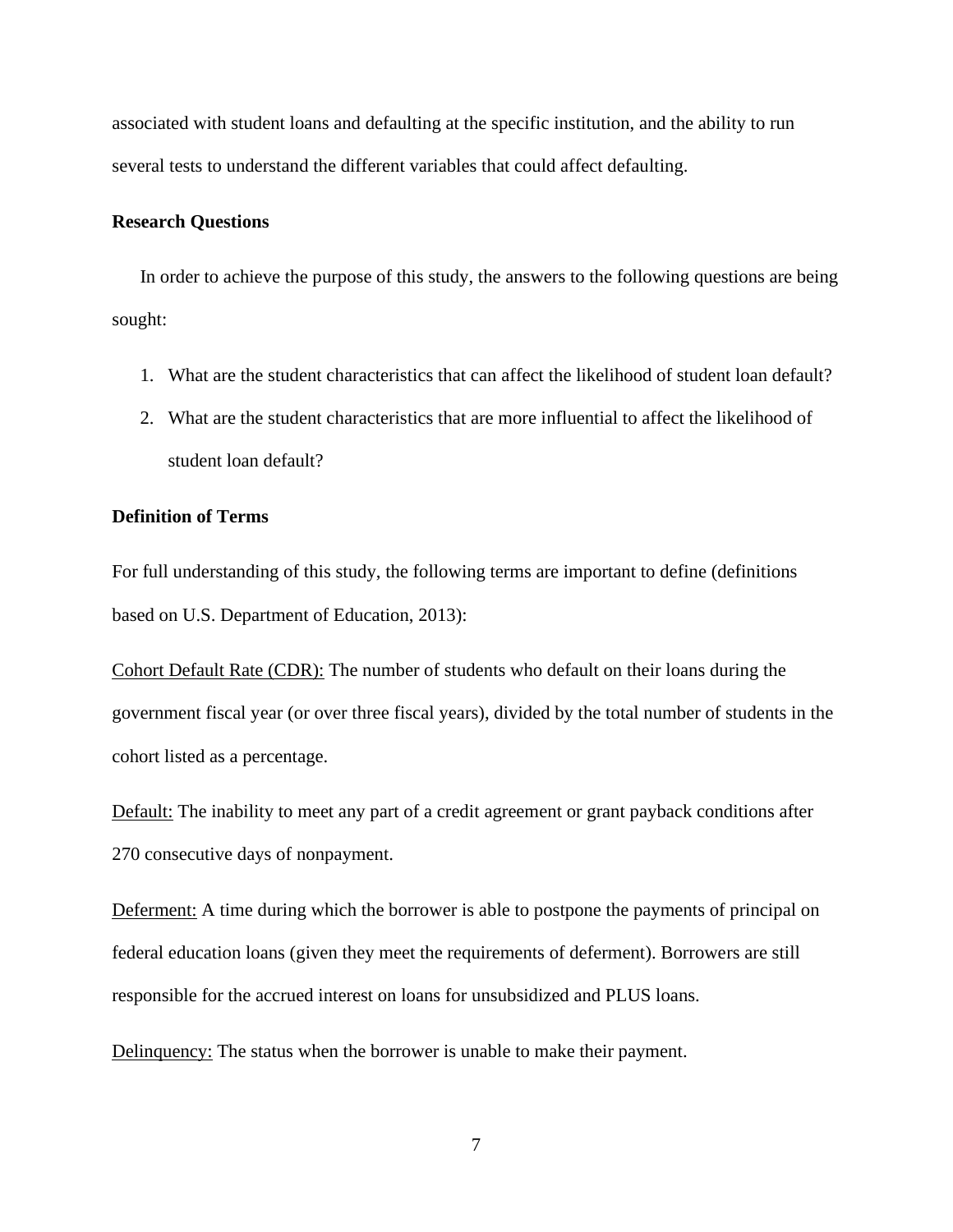Direct Loan: A federal financial aid program where the government provides four types of loans to borrowers: subsidized and unsubsidized Stafford loans, PLUS, and consolidation loans. Direct Loan programs were in effect from 1958-1965 and again since 2010. From 1965-2010 the government guaranteed federal financial aid loans that commercial banks provided.

Estimated Family Contribution (EFC): The collected information from the Free Application for Federal Student Aid (FAFSA) to determine the amount of federal financial aid given. EFC takes into consideration a family's size, tax information, taxable and non-taxable assets, and other government benefits.

Federal Perkins Loan: An institution-based financial aid program where low-interest rate loans are given to students based on need. The program began in 1958 and ended in 2017-2018. Since the program ended, there has not been a replacement loan for students in need. The options for low-income students are Pell Grants, work-study, loans, grant aid from the university or outside sources, or the Federal Supplemental Educational Opportunity Grant.

Forbearance: Similar to deferment, but interest will continue to accrue during the temporary gap in payments or reduced payments.

Parent Loans for Undergraduate Student (PLUS): Federal loans provided to parents to help pay for their dependent child's education.

Subsidized Loan: A federal loan that the government will pay the interest during specific reasons including in-school grace, deferment, and other for low-income students.

Unsubsidized Loan: A federal loan that will accrue interest from the date of disbursement for the loan until the principal is repaid (U.S. Department of Education, 2013).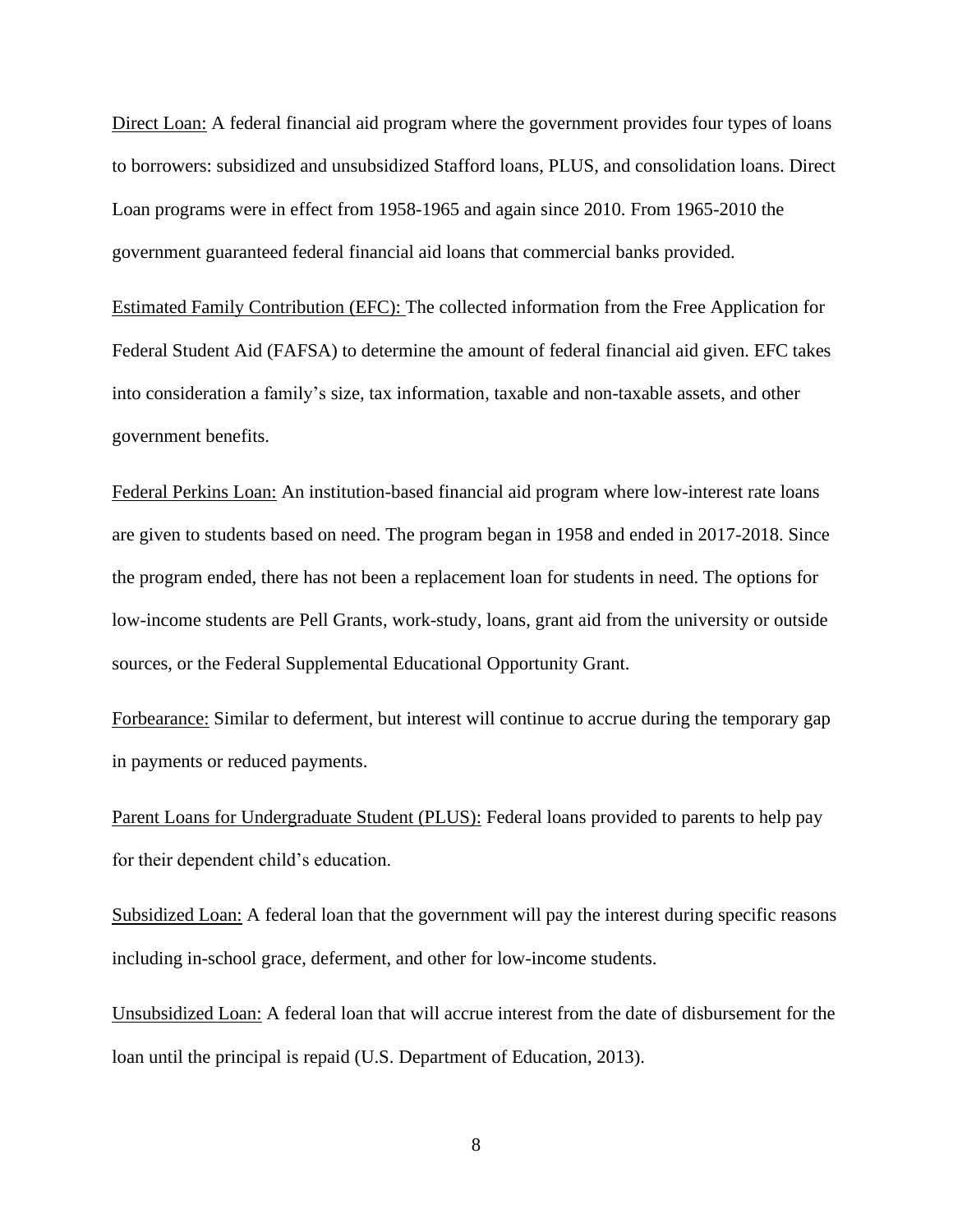## <span id="page-17-0"></span>**Definition of Variables**

This study has a very direct dependent variable and many independent variables that are going to be considered. The dependent variable of this study is student loan default status, and will be looked at with 0 being no and 1 being yes. Default status can be operationally defined as a student being in delinquent status of not paying back student loans by their assigned deadline. Default status conceptually can be defined as a student's ability to pay back their student loans. The independent variables that will be looked at to determine whether or not they influence the likelihood of student loan default are sex, veteran status, dependency status, state of residence, mother and father graduation levels, EFC per year of attendance, total scholarships and grants received while in attendance, Pell Grant status, work study status, ethnicity, did the student receive a failing grade, grade point average (GPA) while in attendance at the university, current age, did the student enter college with Advanced Placement (AP) credits, transfer status, highest degree awarded, and enrollment status at the time of default. In looking at the variables available and how they influence the likelihood of student loan default, I believe an understanding can be found about loan default at MPU.

# <span id="page-17-1"></span>**Theoretical Framework**

For the sake of this study, there are four theoretical frameworks that are key to understanding why students who take out student loans may, ultimately, default: human capital theory, social contract theory, monetary critique, and neoliberalism.

The first theory that pertains to this study is human capital theory. Human capital theory holds that higher education benefits graduates' future income earnings (Becker, 1993). This is significant for understanding why students perceive the need to attend higher education as the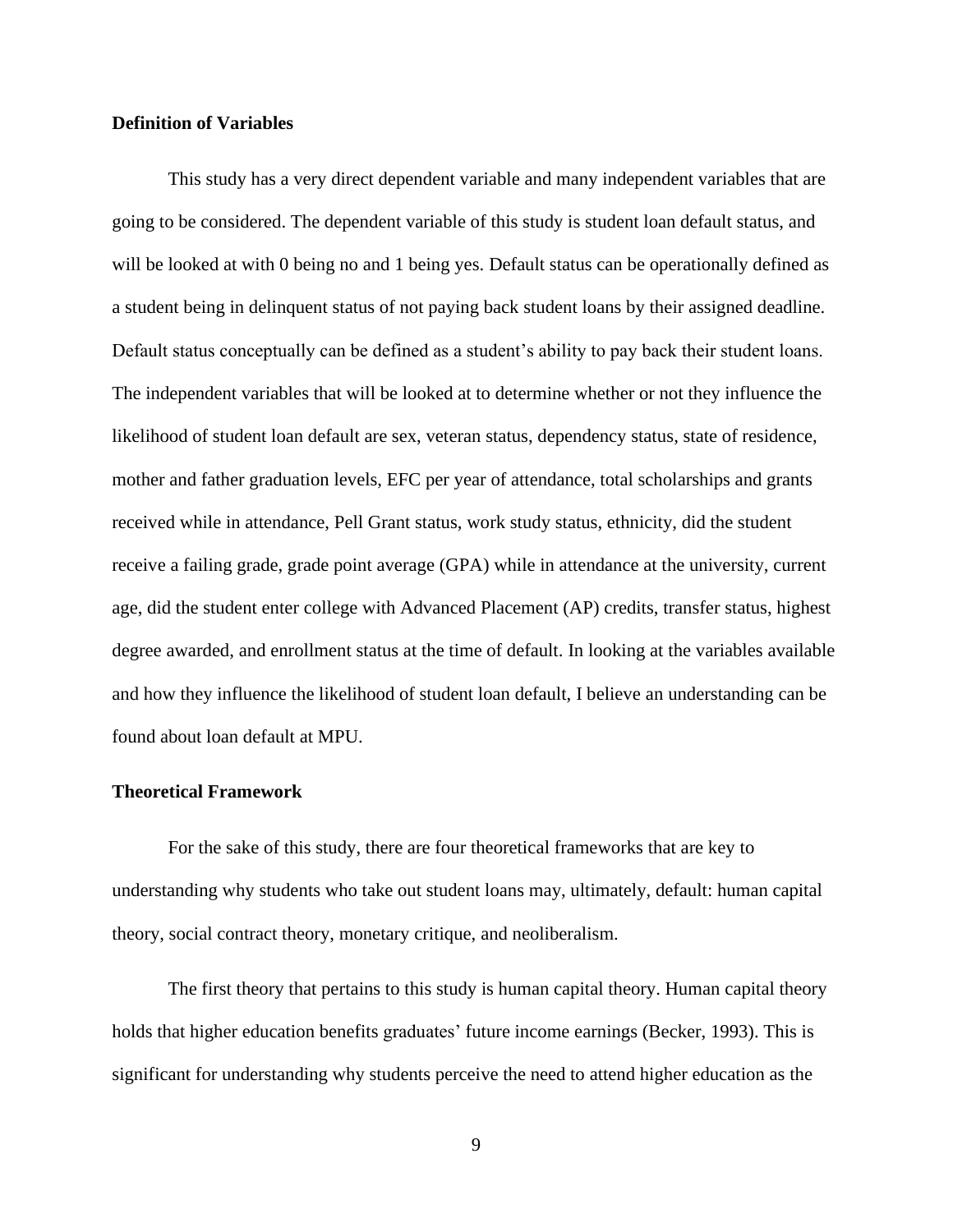means for social mobility. Most students view student loans as a necessary evil for their ability to succeed in the current society (Flint, 1997). The private rate of return on higher education is affected by the job market earnings and the other benefits of obtaining a credential (Zumeta, Breneman, Callan, & Finney, 2012). There is a conundrum in this conversation since more individuals having access to higher education could lead to credential inflation, and offset the job market away from those who did not obtain a higher education degree (Zumeta, Breneman, Callan, & Finney, 2012). While human capital theory helps to explain why students are willing to enter into higher education and take out loans, it does not address the issue of the misleading narrative the government and higher education have illustrated. My critique of how human capital theory is used to promote higher education is that it implies the government is adequately funding higher education institutions (HEIs), and that borrowers are not the ones burdened with the cost. This narrative is created through the feeble attempts the federal government has made to make it "clear" what the impact of student loans are (i.e., The College Scorecard), and how it should impact college choice. While student loans are used to cover the cost of higher education, the rise in tuition has resulted in the continuing rise in the debt burden and the impact of the loans on the borrower (Kane, 1995). The rise in tuition could be considered a symptom of the stagnant funding, the disinvestment in higher education from the state and federal governments, and federal student loan borrowing increasing (Chen & Wiederspan, 2014; American Academy of Arts & Sciences, 2015; Woodhouse, 2015). This continual rise in tuition and stagnation/decrease in grants and funding have forced the cost burden on to students instead of the government and HEIs, and created frustration in the social contract of who is responsible for funding higher education (Yankelovich, 2009).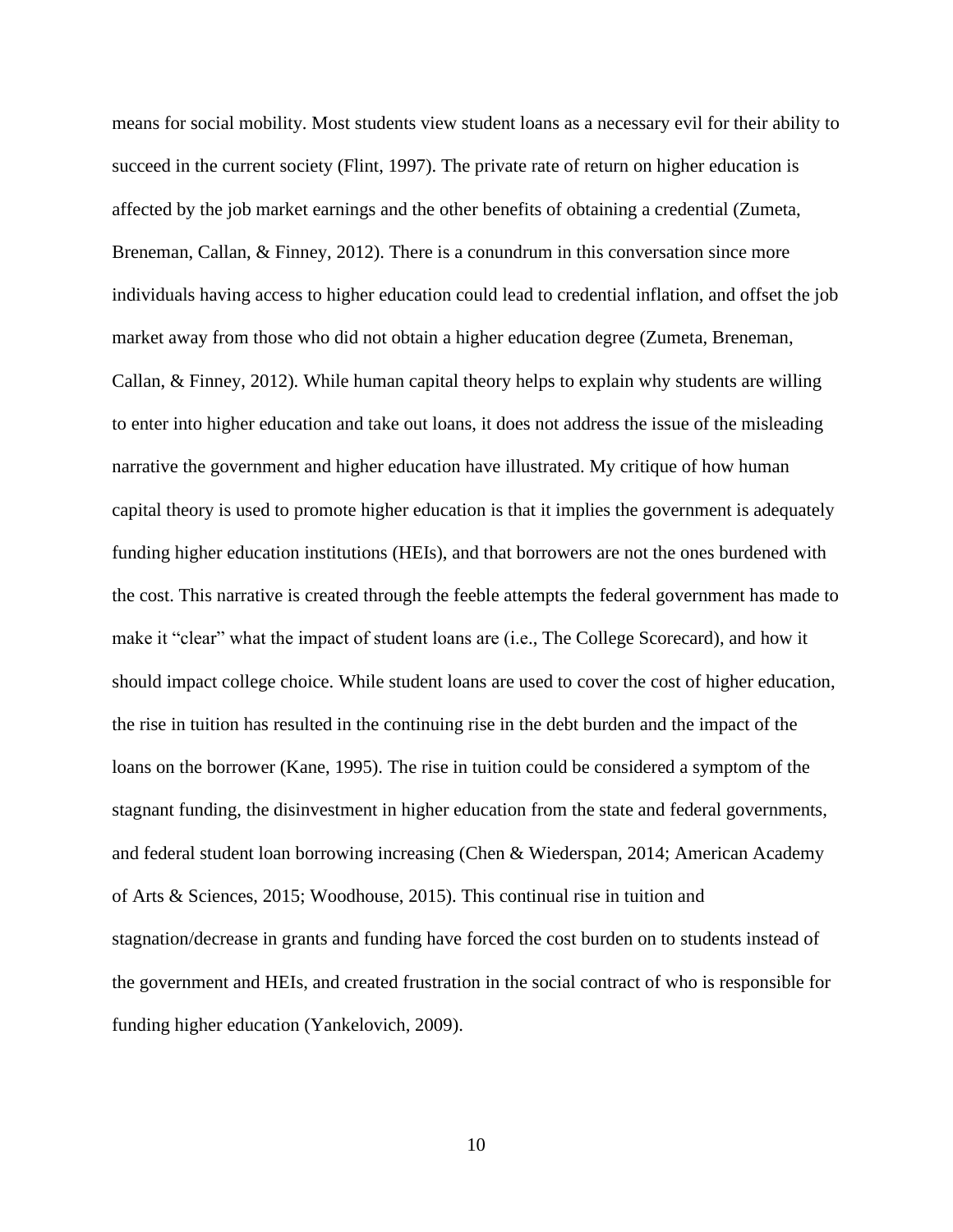Social contract theory, as defined by the  $18<sup>th</sup>$  century philosopher Rousseau (2012), is that the government was created by members of society to ensure equality for all its constituents. As private property, possessions, and currency developed, inequality stemmed from individuals claiming more from others. Higher education according to social contract theory is complicated in nature. One argument could be made that the US government has no obligation to fund higher education for individual students because the federal government provided, directly or indirectly, the land (which it expropriated from indigenous people) to each state to establish a public university, and hasn't provided finances directly to institutions otherwise and has no Constitutional responsibility to do so (Thelin, 2004; Lee et al., 2020). Despite this information, direct funding from the federal government to state HEIs and for financial aid for veteran and other low- and middle-income students could be considered part of the federal government's responsibility under the 14th amendment to provide equal protection under the law by providing equal access to higher education (Yankelovich, 2009). While it is easy to point to the need to address the inequities associated with higher education finance through the lens of the social contract, it is complicated when you factor it into the monetary system of the United States.

The critique of the federal monetary system is an economic theoretical framework, that helps to explain why and how the student loan system was built. Money itself is a progressive means of exchange, however, modern money has led to issues because it entails private entities creating money out of interest-bearing credit denominated in the national currency and fungible with it (Eckrich, 2017; McMillan, 2014). In the founding of the federal monetary system in 1913, credit was centralized through the Federal Reserve, which tries to control the amount of money in circulation through defining banks' reserve ratio and discount rate to help stabilize the economy through upticks and downturns. Since these are limited effective federal regulations on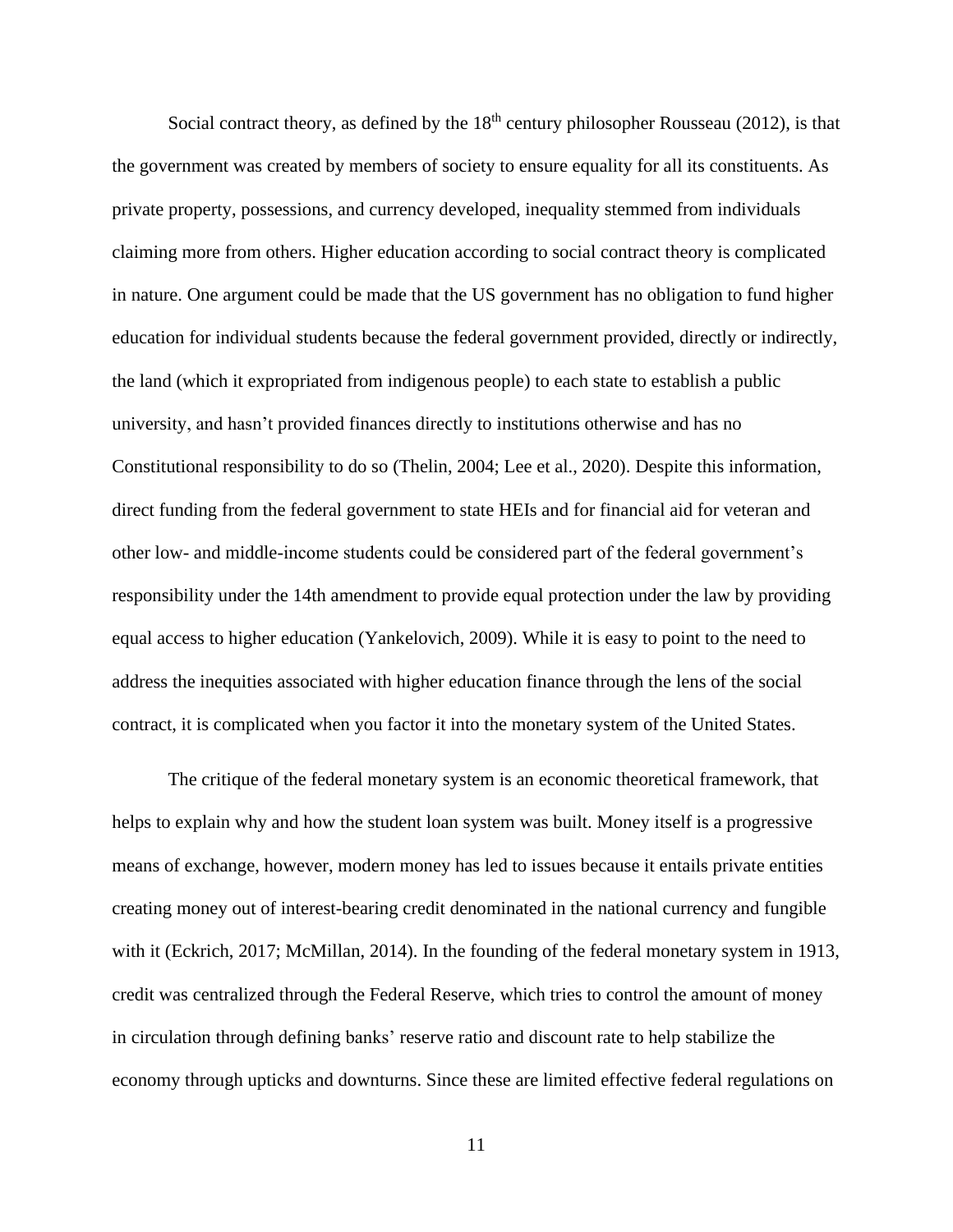the creation of new credit by private entities, the amount of bank money that is being circulated is difficult for the government to control (Eckrich, 2017; McMillan, 2014). Student loans are both necessitated and affected by this conception of money, necessitated because, after ceding its constitutional money creation power to the banks, government could not create money as a public asset for the public good of education, and affected because the government had been issuing student loans with lower interest rates than private companies were willing to offer. But the need for higher education, and, thus, the demand for student loans, was more than the government had to loan. So, it shifted in the 1965 HEA to using its limited resources to subsidize lower income students' now higher interest commercial loans and to guaranteeing both their and unsubsidized loans it subsequently (1978) made more available to middle- and upper-middleincome students. In 1972, Sallie Mae was established to buy the federal loans that were created by the commercial banks and to bundle and sell bits of them to private investors (Howe, 1984). Doing this got the loans off the "books" and provided "safe" investments for investors (Eckrich, 2017). The student loans are thus based on interest-bearing credit created by commercial banks not the federal government, enforced to benefit private investors rather than serve the greater good of society, and guaranteed by the government. When the loan limits increased through the reauthorization of the Higher Education Act and the outsourcing of investment in student loans took place, the perception of higher education being a public good is significantly challenged.

The political and economic philosophy of neoliberalism centers around the idea that the primary beneficiaries of investments should be the investors rather than the community (Mintz, 2021). The focus on individual benefits can be seen in how higher education has assumed neoliberal values. Public higher education, as assumed by human capital theory and social contract theory, is labeled as a public good, and, as such, it should be open and available to all.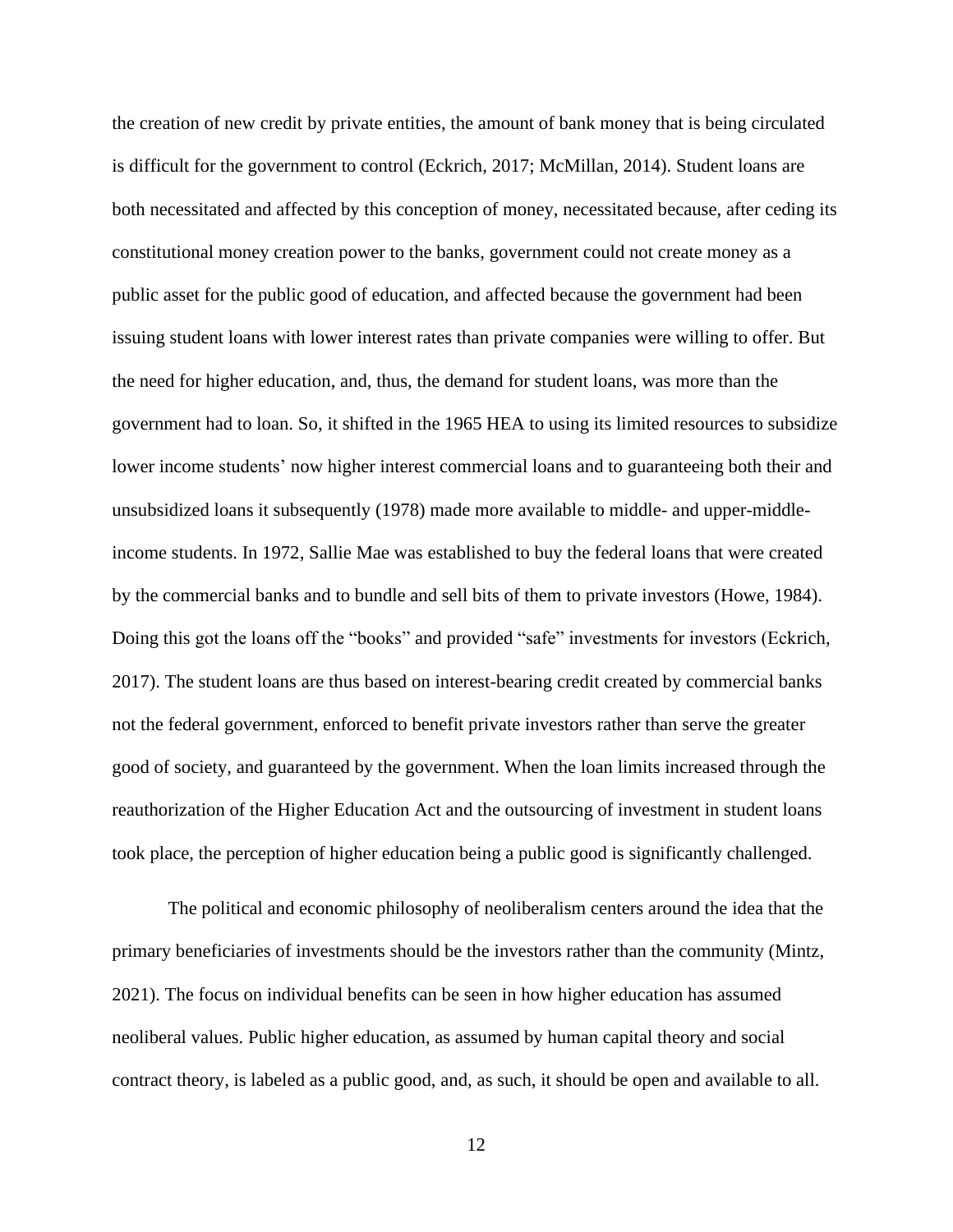The caveat in the neoliberal lens that higher education gradually assumed is that higher education is available to those who are willing to invest their money, or assume student loans, to obtain it. The focus on the individual's investment and free market mentality of public higher education has brought forth more disparity and continuation of the class system (Giroux, 2008; Harvey, 2005; Mintz, 2021). The dominant neoliberal narrative helps to explain how students could be misled to take out student loans, leading to problematic financial decisions taking place for students and their families.

The combination of these four frameworks helps us to analyze default rates and to articulate the need for change in how higher education is funded and ensure that access to higher education is equitable. The rising cost of tuition caused by the decrease in government investment and the increase in guaranteed student loans is creating an undue burden on our students who need help accessing higher education. The increased debt burden that the students are assuming is resulting in their financial potential being affected by the amount they are focusing on loan repayments, and even pushing students away from choosing higher education (Houle & Warner, 2017; Kreighbaum, 2019).

### <span id="page-21-0"></span>**Research Paradigms**

For this study, a quantitative approach will be used due to the postpositivist paradigm of the research problem. Creswell (2014) states that postpositivist studies challenge what is considered factual and understand that behavior and actions can lead to varying results. This study focuses on identifying the predictors of who is likely to default on their student loans drawing on information from a graduation cohort of MPU from the 2010s. Based on the direction of the study, it requires a methodology most apt for identifying the likely predictions of student loan default. Using a quantitative approach to solve the problem will allow for an examination of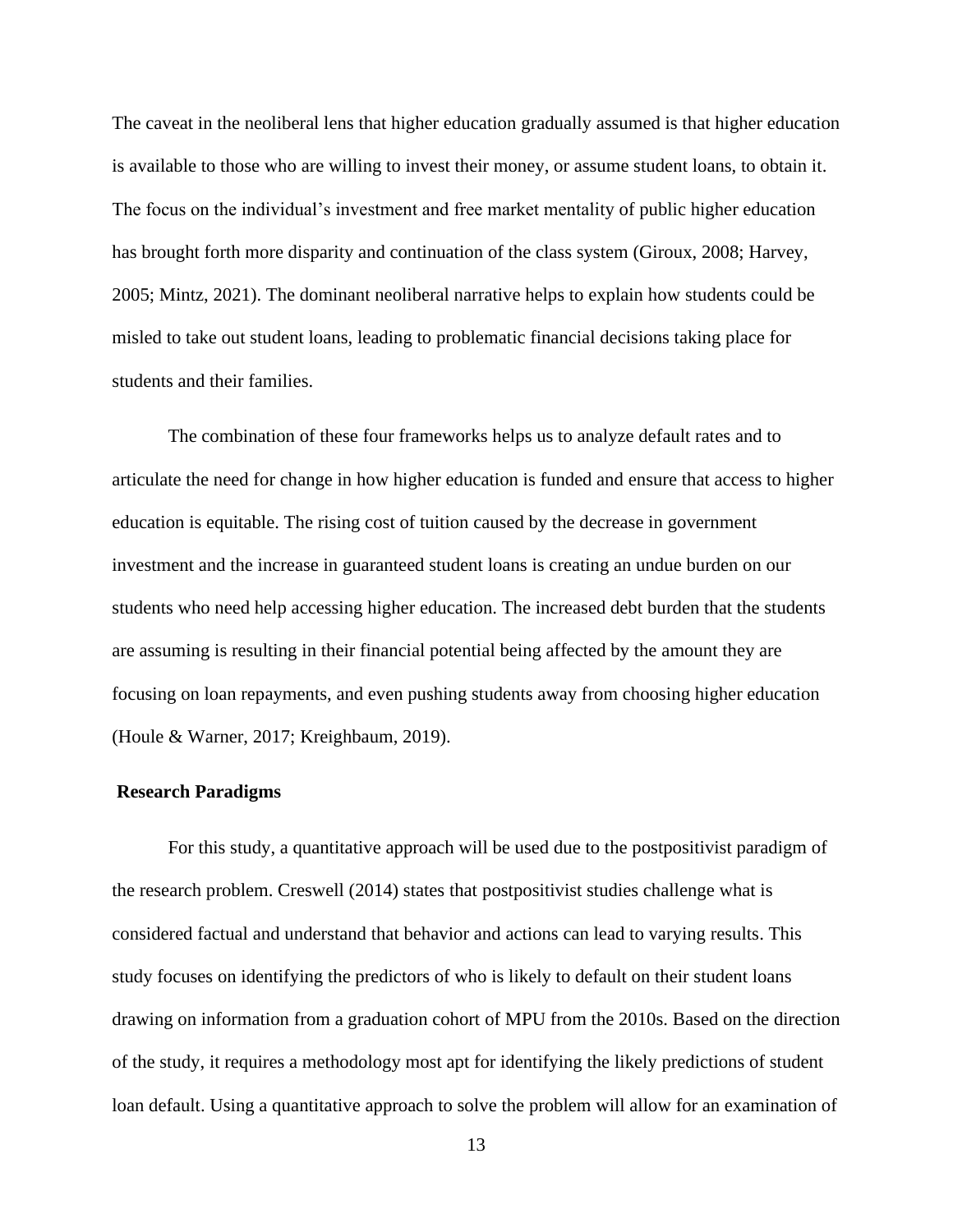the cause for a specific cohort of students' default rate and to identify what their predictors were for loan default. This research is postpositivist in nature because it is focusing on what is the likely outcome for the problem of student loan use. The method for assessment is to use a logistic regression model to identify the predictors of who is likely to default on their loans from this cohort of students. Through this methodology, there should be a better understanding of characteristics of former students at MPU who are defaulting on their loans, so the author can give information to the university on who is likely to default based on individual characteristics. The dataset retrieved from MPU's financial aid office has provided information that is deidentified that provide a list of who has defaulted on their loans, and identifiers to assist in what predicts default. These identifiers include but are not limited to race, gender, dependent status, amount of financial aid received, highest degree obtained, and others. Through this quantitative approach, I believe there will be a well-rounded story in place to articulate which students are defaulting at MPU, which can guide MPU to create strategies to ensure better default management and lower rates.

#### <span id="page-22-0"></span>**Study Limitations and Delimitations**

For this study, the limitations and delimitations are based on choosing to focus only on MPU. By only focusing on one institution, I am unable to generalize to the population of similar or all universities state or nationwide. This study becomes less of a cross-institutional study, but a study geared toward assessing and improving the equitable outcomes for the students at MPU. It is important to study student loan default at every individual HEI, including MPU, and increasing the scope will not address the individualized issues at MPU. Other limitations of the study may include the availability and accuracy of the dataset, perhaps because some data was not received from students. A final limitation to this study is that student loan default is not fully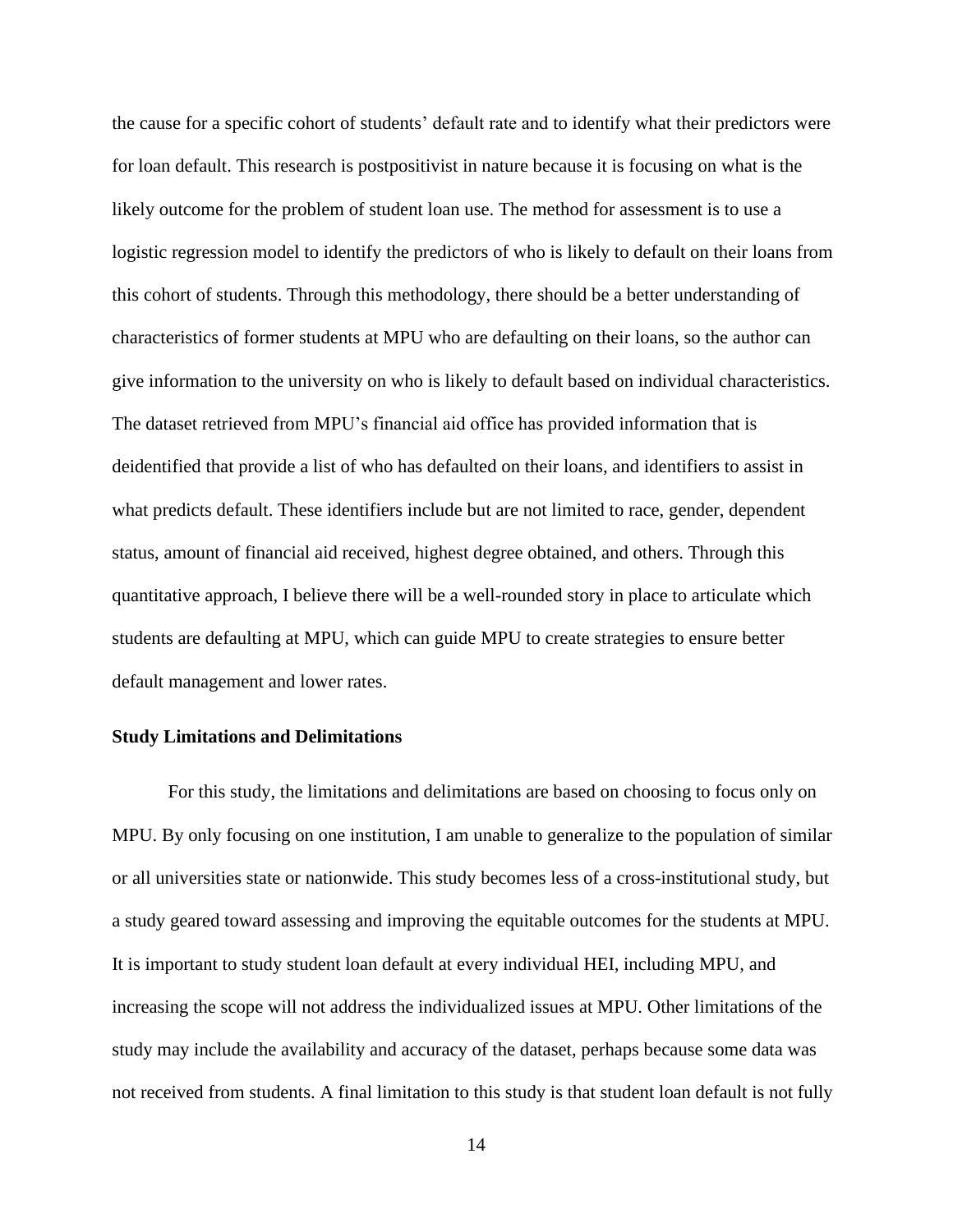predictable. While a model can be created to predict based on pre-existing information, students can deviate from the predictive model and be an outlier who default. The additional challenge that a student who is considered an "outlier" for loan default could yield qualitative, narrative information that would be worthy of analyzing is valid. For the scope of this study however, narrative data could not be obtained by the dataset available and given, so it cannot be analyzed.

The delimitation of the study is only focusing on the predictors that I have outlined above, and not including other potential predictors. While there are other factors that could be seen as valuable to understanding student loan default at MPU, I believe this study will encapsulate the phenomena of who is likely to default on their loans based on the information I was able to use from the institution. In the dataset that was obtained from the financial aid and institutional research offices, the data requested was not able to be fully received because it was not being tracked by the university. Specific characteristics that were requested but not obtained were high school rank, legacy status, the number of loans and lenders, and use of disability accommodations. Another issue was that some characteristics could lead to the information being identifiable. The addition of majors to the dataset led to a concern from the financial aid office that the students would become identifiable. In choosing to only focus on this dataset from the financial aid office, I lose the generalizability to all populations because it is focused on undergraduate students at MPU, and lacks a qualitative component of hearing rationales from students on why they obtained student loan debt or their circumstances that led to default.

### <span id="page-23-0"></span>**Significance of the Study**

Student loans, financial aid, default rates, and the social contract of who is responsible for paying for education all need to be examined in today's society. In today's climate, equity and access to higher education are continuously scrutinized, and the changing demographics in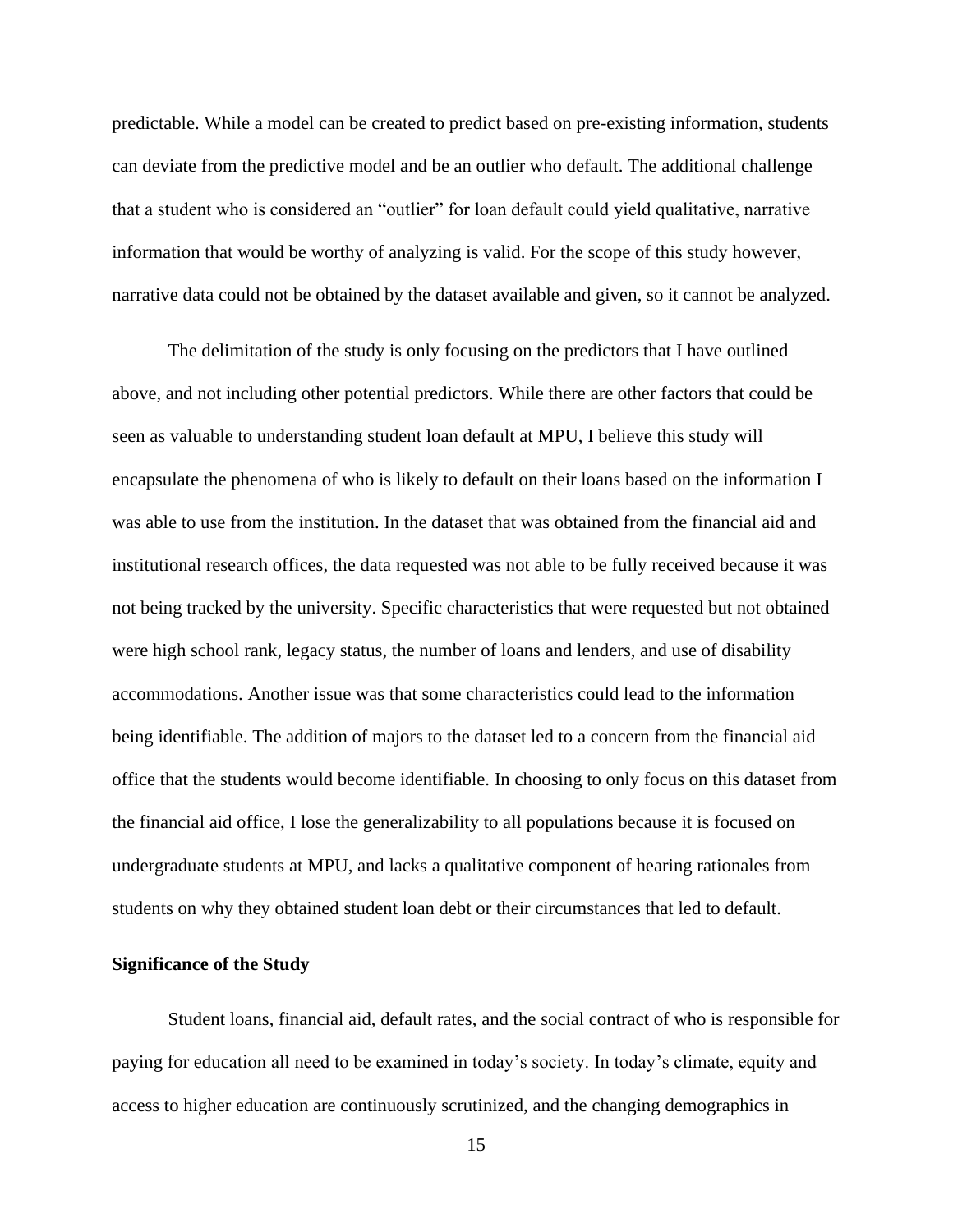higher education are requiring administrators to reconsider their operations (Grawe, 2018). If the changing demographics and/or calls for equity are going to force or motivate institutions to bring in different students than who have traditionally attended higher education, the funding of higher education will need to be reconsidered. At this point, students are realizing the financial burden that student loans are causing, and may reconsider their attendance to HEIs at all (Kreighbaum, 2019) especially in the post-pandemic labor market. This study hopes to identify characteristics of those who have defaulted on their loans, and associated identities that can predict loan default. High school graduates and post-secondary students with these characteristics may be apprehensive to take on student loans due to the possibility of defaulting, and the goal is to show MPU who these populations are so the institution can use the data to better assist students likely to default.

This study is not only valuable to MPU, but it can work to outline the framework to conduct research at other institutions, and identify what are the predictors for their students. If universities were able to run similar studies at their institutions and they were able make changes to benefit their students, students who are looking to make a college choice would ultimately benefit. The scope of this study can be much larger if others look at the general framework of this study, and work to apply it to their institution. If more institutions begin to look internally at the factors affecting loan default rates, more data on the topic could be pooled to look at a larger scale study. Additionally, if there are specific predictors at an institutional level that require data not available at the national level, this literature could work to call for that information to be collected nationally. If other institutions follow the framework outlined in Chapter 3 for their institution, this study could be scaled to receive larger scale results than just understanding MPU.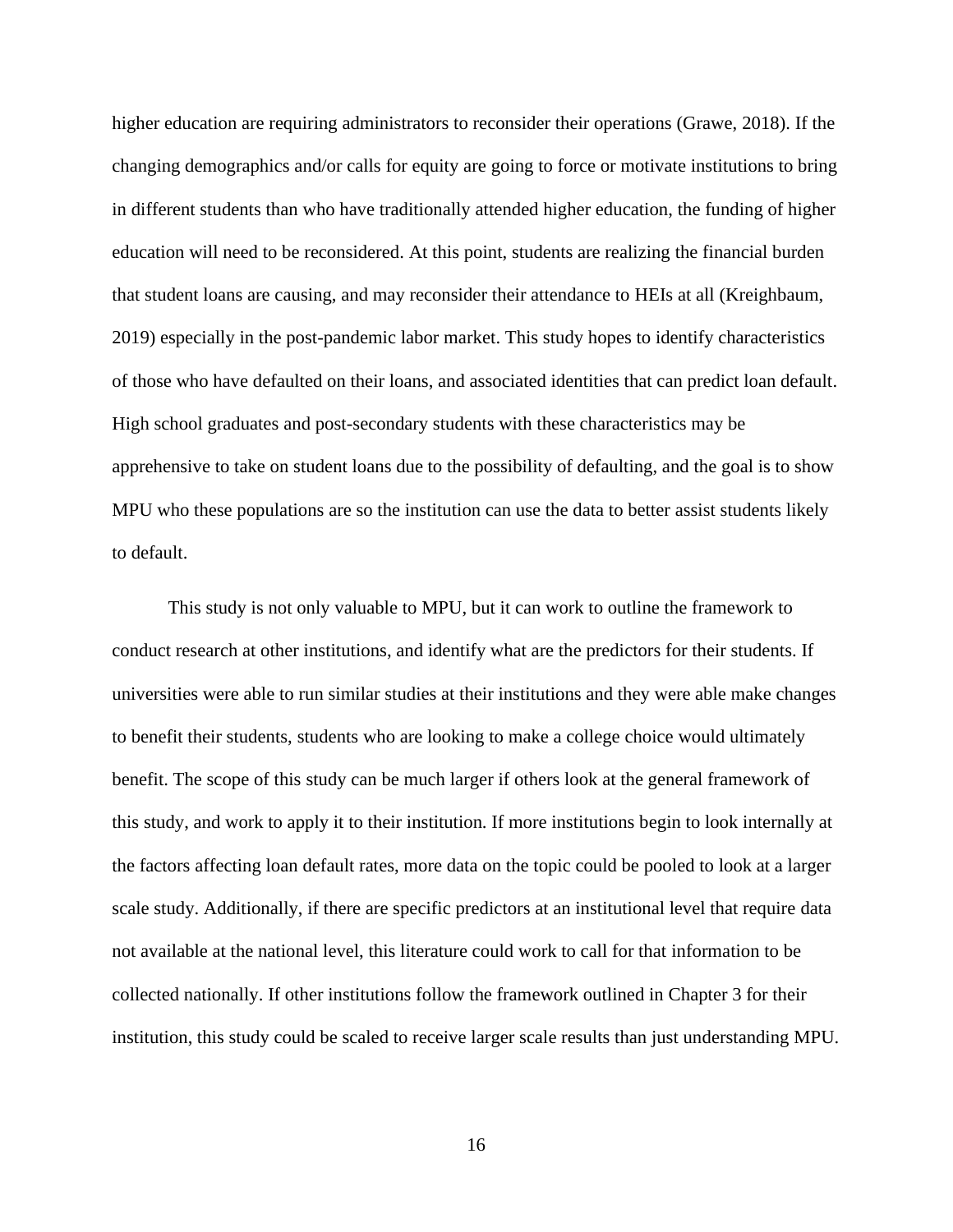It may expose default trends and inequities common across HEIs that point to a flaw in our monetary system as the underlying culprit.

## <span id="page-25-0"></span>**Organization of the Study**

This dissertation is laid out in five chapters. This first chapter features the overview of the study, statement of the research problem and questions, definition of terms, theoretical framework, research paradigms, study limitations and delimitations, significance of the study, and the organization of the study. The second chapter is the literature review and covers the literature pertaining to the history of financial aid, what caused the student loan crisis, who is affected by the student loan crisis, human capital theory, social contract theory, monetary theory, neoliberalism, and how these themes directly tie to the literature and this study. The third chapter lays out the research design, data source and sample size, and goes over the logistic regression model. The fourth chapter contains the results from the logistic regression model. The fifth and final chapter discusses the conclusions from the data analysis, and outlines the ramifications for MPU and the students who, based on this study, are more likely to default on their loans.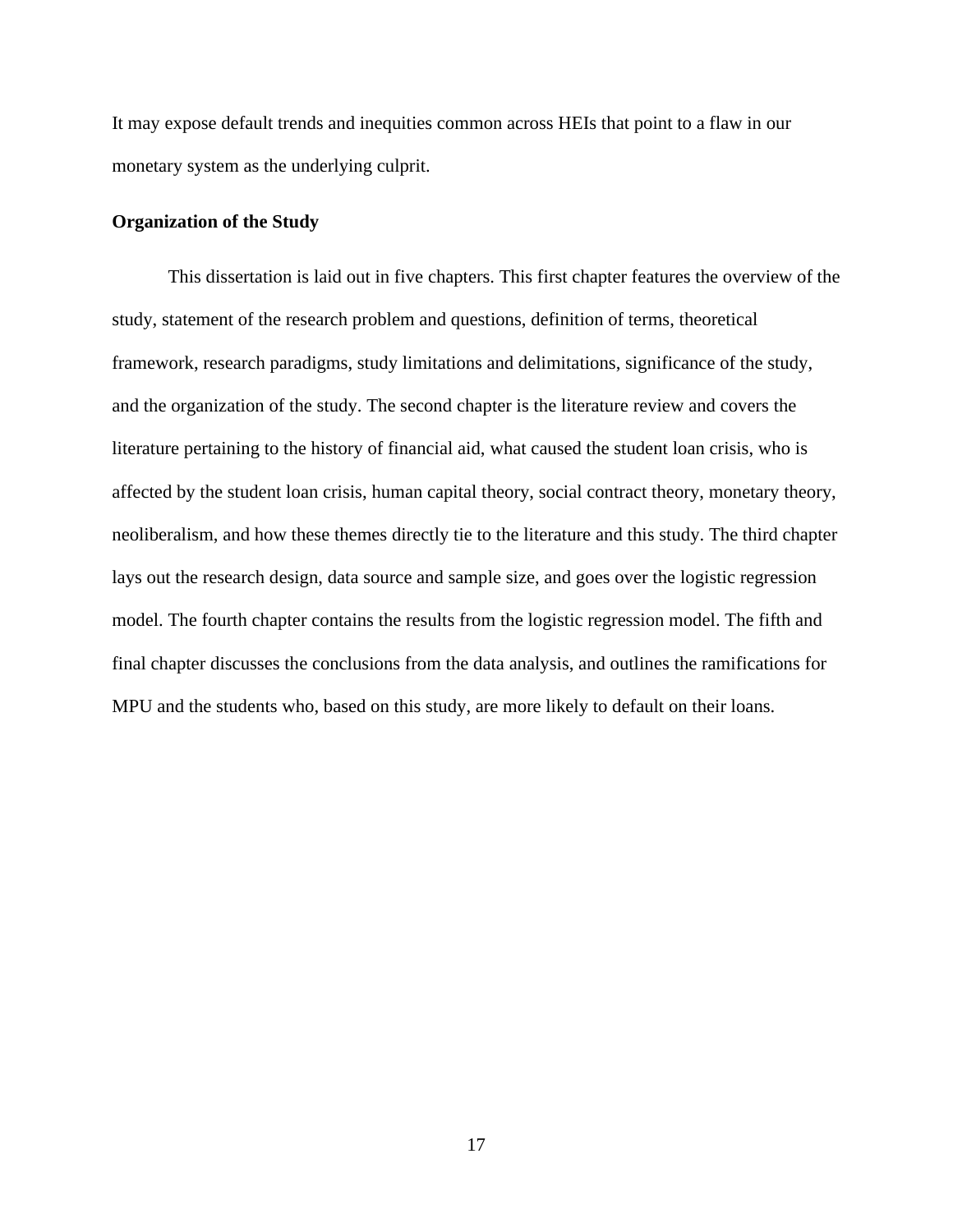### CHAPTER II: LITERATURE REVIEW

## <span id="page-26-1"></span><span id="page-26-0"></span>**Introduction**

The literature about funding in higher education is expansive, so it is important to frame the literature as it pertains to my topic. In this literature review, I will focus on student loans, debt, money, and how US higher education was funded up to this time in history. The literature review will not pertain to scholarships or merit versus need-based funding. While scholarship theory would be an interesting view on financial aid, it is not the focus of my research on student loan debt. This literature review also does not include alternative funding models or university spending habits. Ideas such as performance funding or mission-based spending are interesting in the scope of higher education finance, but do not fall within the scope of this study. Based on reading articles and books on my topic, the overall themes of this chapter are the history of student loans, what caused the student loan crisis and who is affected by the debt crisis, human capital theory, social contract theory, the present monetary system, and neoliberalism. These varied themes in the literature help illustrate the issue of student loan debt, and how policy decisions lead us to an approximate \$1.7 trillion student debt crisis in the US (Carlson, 2020).

#### <span id="page-26-2"></span>**History of Student Loans**

Although it may not be directly tied to student loans, the Morrill Land Grant Act of 1862 was crucial in understanding the federal government's involvement in higher education. This act allowed for institutions to be created with more practical applications, and catered to a wider audience. The act was further expanded in 1890 to create more institutions including Historically Black Colleges and Universities (Mettler, 2014). Zumeta et al. (2012) state that the Morrill Land Grant Act was instrumental in showing the federal government's stance on higher education. The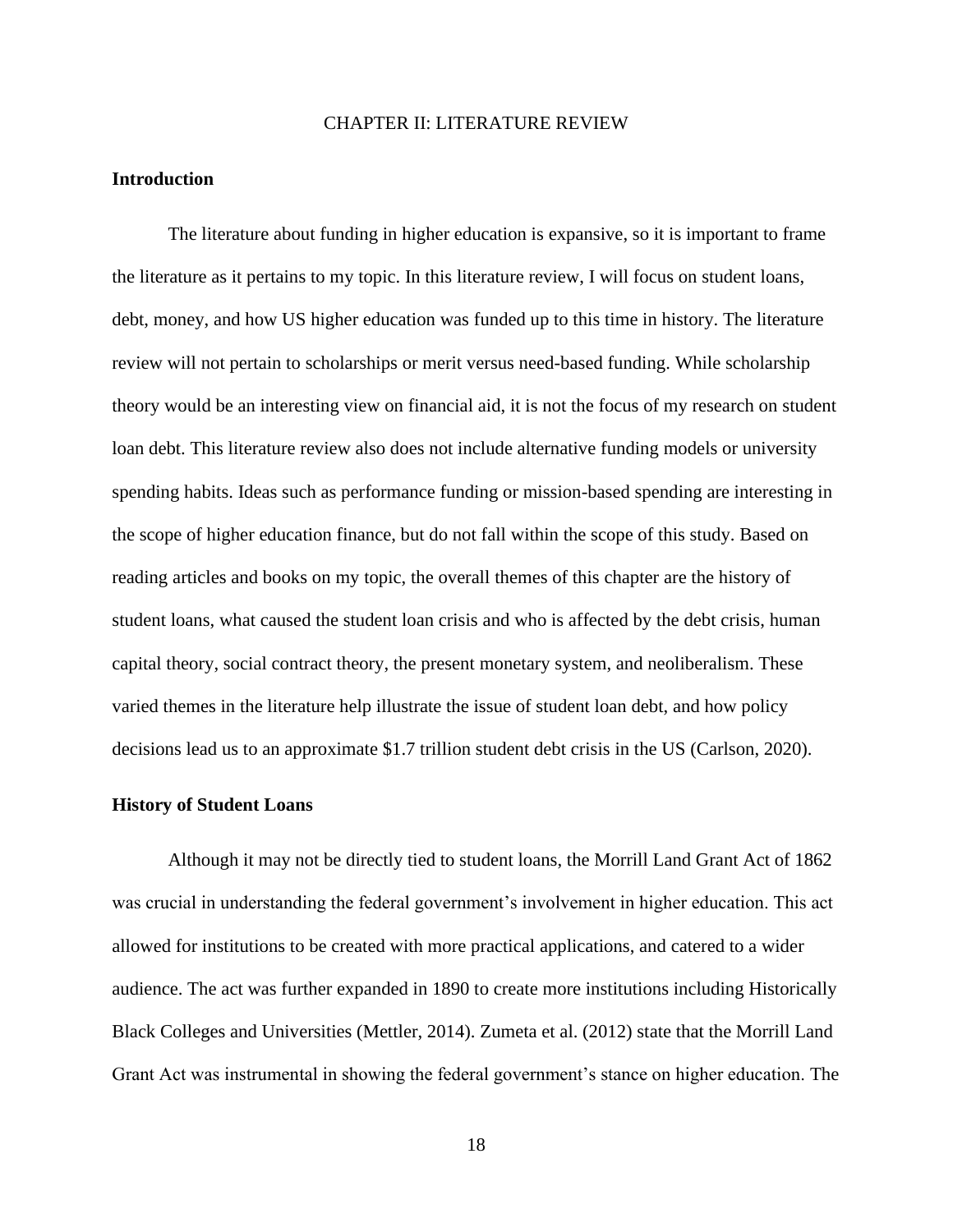federal government could help with land, which the colonists had expropriated from indigenous people (Lee et al., 2020), but the states and HEIs themselves were responsible for the operating cost and the students for a share thereof.

Following World War II, the federal government provided subsidies for veterans returning home from war to obtain higher education to stimulate the economy through the Servicemen's Adjustment Act, also known as the GI Bill (St. John, 2003; Mettler, 2014; Zumeta et al., 2012). This act came with education benefits that included tuition, fees, books, room and board paid directly to the HEI, and a stipend paid directly to the student (Best & Best, 2014). The stipend consisted of \$50 a month for single veterans and \$75 for married. This program was significant in policy because it created an entitlement to higher education. This program stated that if you served in the military, you were entitled to education benefits (Thelin, 2011). Thelin (2011) claims that the GI Bill was instrumental in creating access across socioeconomic status lines to attain higher education. Zumeta et al. (2012) disputes that this was intentional of the federal government, and that the GI Bill was merely a way to express gratitude to veterans. While the GI Bill and Truman were encouraging of access to higher education, Truman didn't commit government funding to the massification of higher education. Truman recommended access to higher education, but was financially conservative and facing criticism on other policies (Thelin, 2011; Zumeta et al., 2012).

The 1950s and 1960s were met with federal grant monies being allocated to institutions for research. This "soft money" was only allocated to specific purposes, and was not as helpful as "hard money" that could be dedicated to the overall operating budget (Thelin, 2011). The success of the GI Bill and research-based grants informed policy in the 1958 National Defense Education Act (NDEA). The NDEA led to the creation of student loans, as well as graduate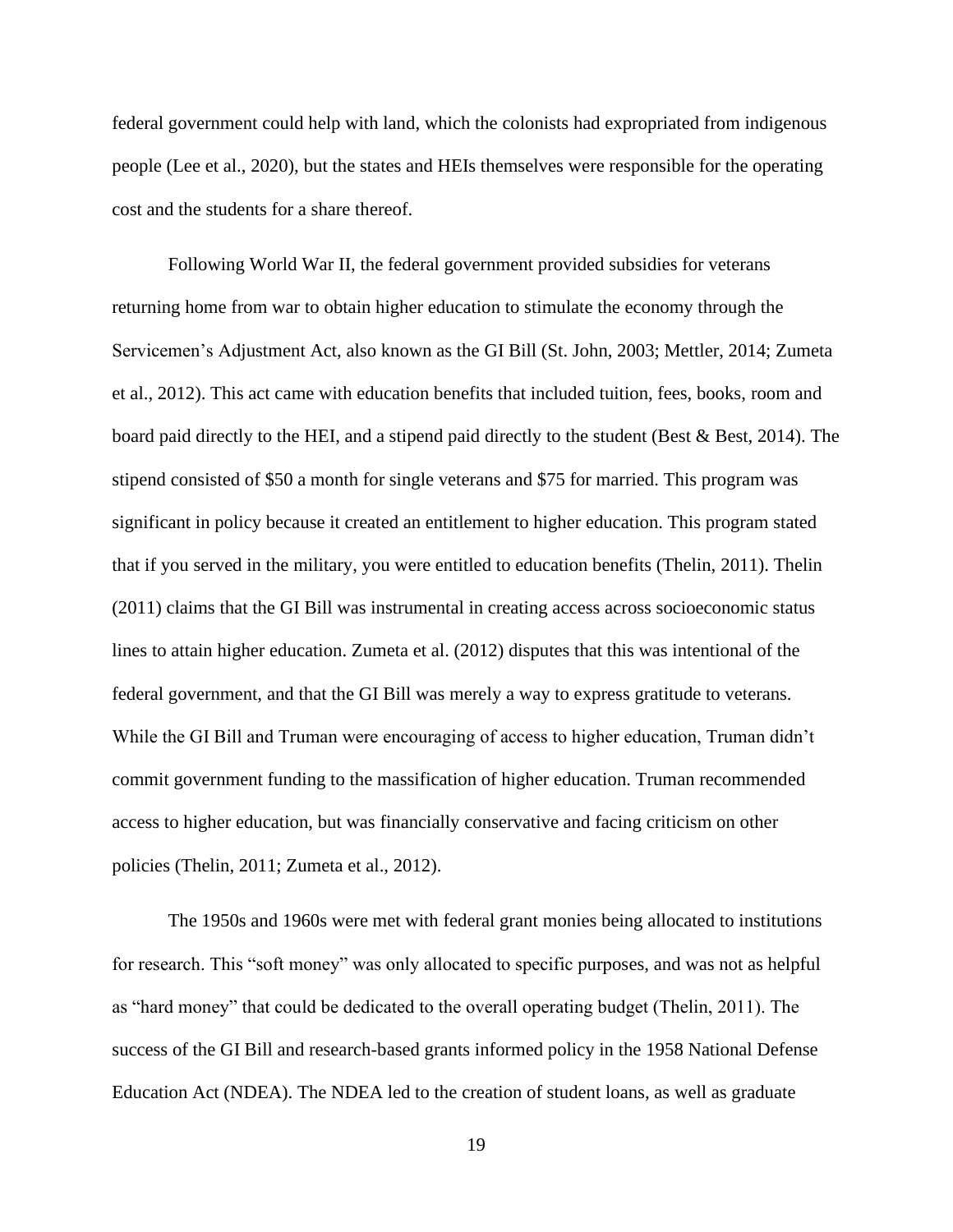assistantships and fellowships (St. John, 2003; Mettler, 2014; Hearn & Holdsworth, 2004). Zumeta et al. (2012) say that the NDEA was a direct response to Sputnik being launched, and Congress wanting to put money into education and scientific research to compete with the Soviet Union. At the same time as the GI Bill and NDEA, private companies began finding ways to invest in higher education to carry out their own corporate interests. For example, the Ford Foundation invested in multiple universities to strengthen their business schools to create a better trained workforce. This push to corporate interests and money into HEIs also started the fundraising arms and endowments of universities that have become a significant part of university finance (Thelin, 2011). In 1964 the federal government also created educational benefits for children of deceased parents who had paid into Social Security in 1964, but the program was discontinued from the Reagan administration in 1982 (St. John, 2003).

The Higher Education Act of 1965 (HEA) was authorized to create loan, grant, and work study programs to assist students with financial need to attend HEIs including, for the first time, loans for middle income students. The program also created direct aid to "developing" institutions (St. John, 2003; Mettler, 2014; Zumeta et al., 2012; Davis, Green-Derry, & Jones, 2013). Despite the Truman Commission stating that affordable tuition was necessary for expansion of higher education, it gained little traction as the funding went directly to the institution through the first iteration of financial aid (in a way, the funding still goes directly to the institution, but it presently goes to the institution in the name of the student) (Thelin, 2011). Additionally, HEA established the guaranteed student loans (GSL), later called the Federal Family Education Loan Program, and an income ceiling was placed to determine whether or not the loan would be subsidized. The GSL policy entailed what economists recognize as "moral hazard" because banks may become lax about issuing credit if loans are guaranteed to be paid.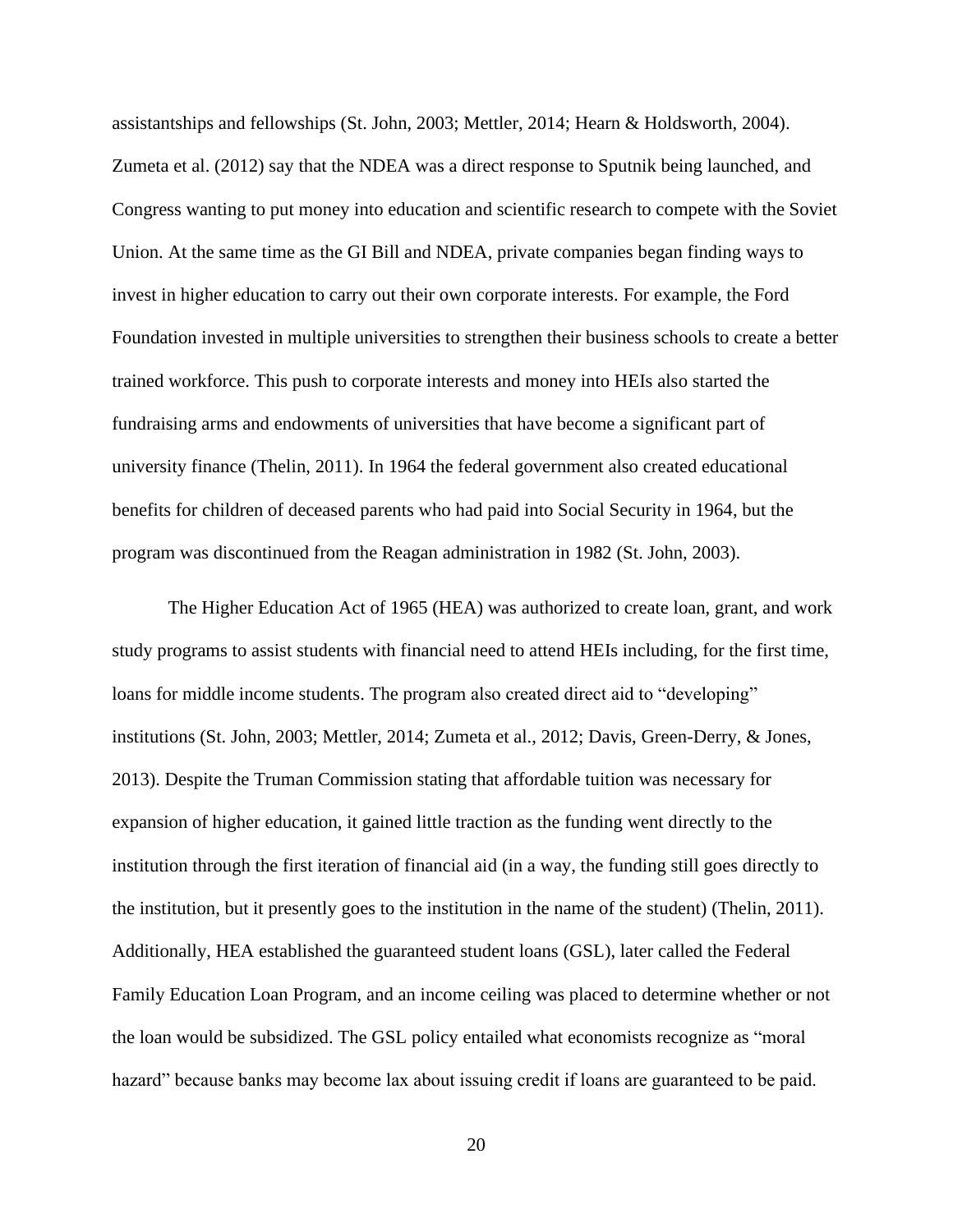Other achievements through the HEA were TRiO programs, federal work study, and Perkins Loans (Cervantes et al, 2005). In 1972, HEA was reauthorized to provide further access to financial aid, and incentivized states creating grant programs (Cervantes et al, 2005; St. John, 2003; Davis, Green-Derry, & Jones, 2013). The reauthorization of the HEA also included the creation of the Basic Educational Opportunity Grant, also known as the Pell Grant, and Title IX, which forbid the exclusion of women from financial aid and required gender equity in other realms too.

One goal of the first reauthorization from the legislators was to make federal financial aid for needy students more centered in grants relieving their need for student loans (Cervantes et al, 2005). The reauthorization of the Higher Education Act also included the creation of Sallie Mae, a "government-sponsored enterprise" that could borrow at low Treasury rates to purchase loans from the banks that issued them and then bundle them into government bonds that investors could purchase as long-term, guaranteed investments. This flow-through encouraged banks to provide additional loans (Howe, 1984). The 1972 reauthorization of HEA also allowed for student aid to go to proprietary (i.e., for-profit) and vocational schools (Zumeta et al., 2012).

In 1978, the Middle-Income Assistance Act was passed that further expanded federal aid offerings to middle income families and created loans for parents to support their children's college. As the program was expanded to allow more to receive federal aid, the funding for grants declined (St. John, 2003). By the end of the 1980s, almost 80% of college students were enrolled at public colleges with low tuition (Mettler, 2014). The Middle-Income Student Assistance Act (MISAA) arrived to replace the government's belief on providing need-based aid to casting a wide net of student loans (Thelin, 2011). This change in focus caused a sharp decline in need-based aid as the price of education increased (St. John, 2003). The decrease in need-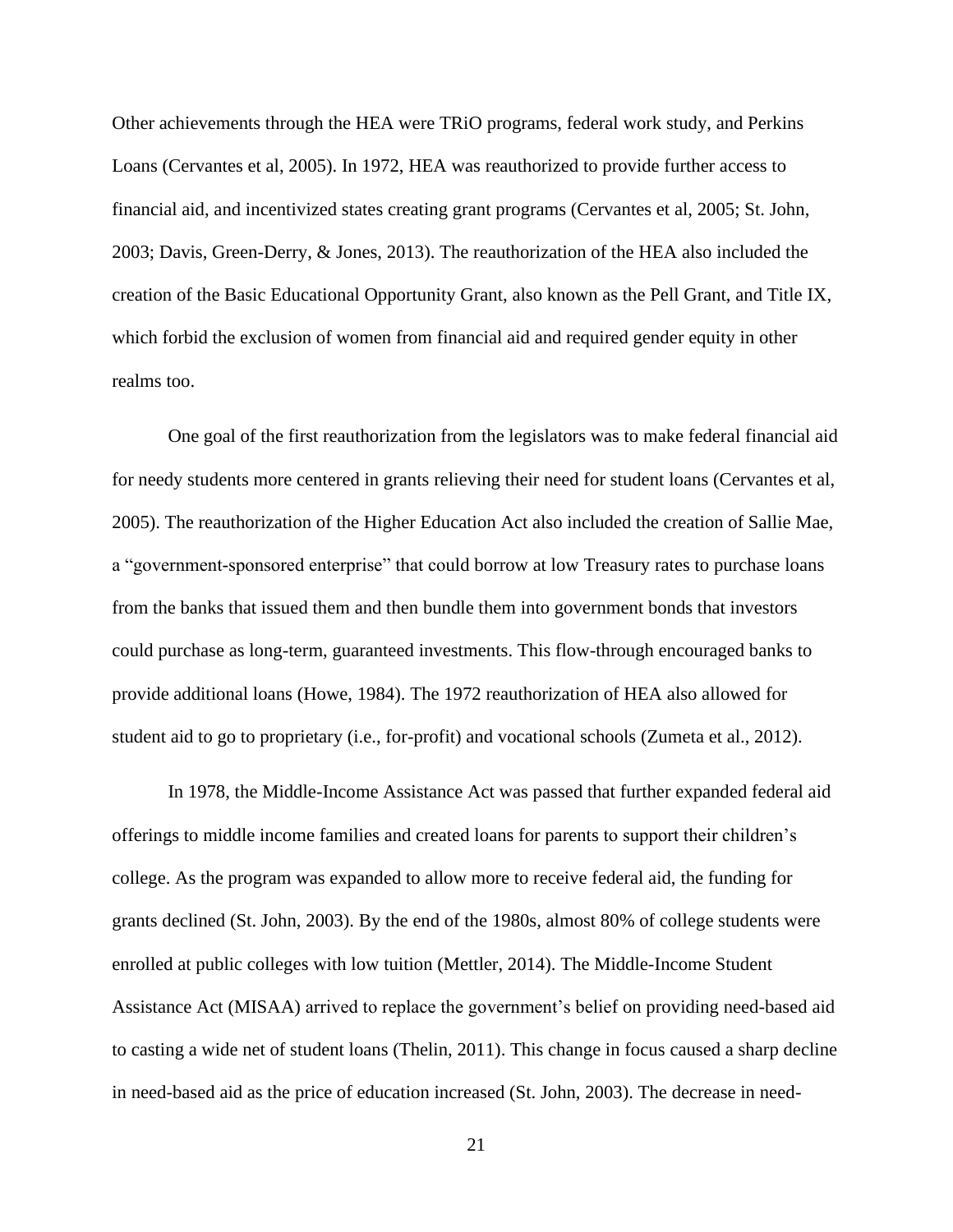based aid, mainly the Pell Grant, was caused by the fact that it was not written into legislation as an entitlement like the GI Bill. Since it was not an entitlement, it was subject to budget appropriations yearly (Zumeta et al, 2012). The decrease in annual funding forced university leaders to take a more entrepreneurial approach to managing higher education, and continued higher education's move from a public good to a market good (Zumeta et al, 2012; Best & Best, 2014). As the shift to student loans took place, HEIs continued seeking partnerships with private companies and foundations to subsidize the amount of funding that was not coming directly to the institutions due to decreased state funding, and allowed the institutions to carry out their loftiest endeavors (Thelin, 2011). The additional reauthorization that took place in the 1970s was in 1976 where no sweeping changes were made. The family income ceiling was raised for loan borrowing, the amount that graduate and professional students could borrow was increased, and the Basic Educational Opportunity Grant was slightly increased (Cervantes et al, 2005).

The 1980s was a time where the Reagan Administration took office, and a distinct shift in mentality changed regarding financial aid. During the Reagan administration, the focus began to shift away from providing need-based federal aid to students, to stating that academic preparation for college was a more pertinent avenue to invest in by not making substantial cuts to the budget for K-12 education and not committing money to the rising tuition in higher education (Thelin, 2011; Fiske, 1982). The two reauthorizations of the HEA brought forth a higher interest rate for the Guaranteed Student Loan, the creation of Parent Loans for Undergraduate Students (PLUS), the creation of a needs-assessment for anyone seeking financial aid, the removal of the MISAA, and the creation of a federal loan consolidation program (Cervantes et al, 2005). In the eyes of the federal government there was still care to students being performed by providing GSL aid to students (Cervantes et al, 2005).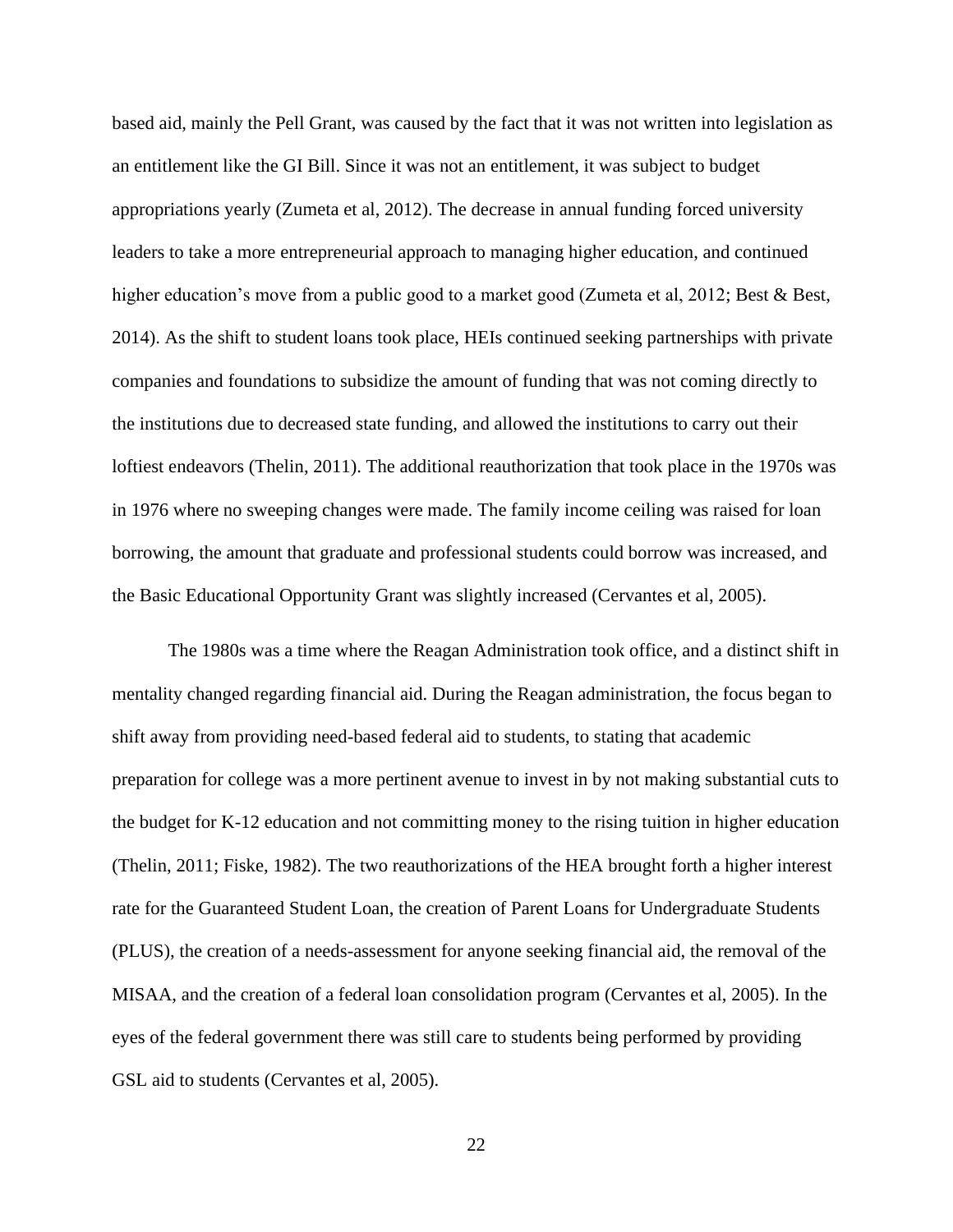In the 1992, another amendment to the Higher Education Act created unsubsidized loans, additional parent loans, and continued to move away from need-based grants (Zumeta et al, 2011; Cervantes et al, 2005). The reauthorization brought forward the renaming of the guaranteed student loans to Stafford Loans, as well as the continued raising of borrowing limits and modest increases to the Pell Grant. The 1990s also saw a continued push away from needbased aid to merit-based at the state level. This is easily seen in the creation of the Georgia HOPE Scholarship, where students could receive aid based on GPA (Zumeta et al, 2011). The 1990s also brought tax credits in the form of the Hope Scholarship Credit and Lifetime Learning Credit. While these sound beneficial, they presented additional challenges for low-income families because they were only available to students who met a certain threshold and to families that filed tax returns (Zumeta et al, 2011).

The 2000s saw a deviation from investment in higher education due to national tragedy. In 2001 the government was fixated on how to respond to the terrorist attacks on 9/11. In 2005, the government was focusing on how to handle the effects of Hurricane Katrina. The federal funding conversations had no focus on higher education because there was emergency consideration of how to spend money (Cervantes et al, 2005). In 2007-09 came crises in the financial sector with ripple effects throughout the US and global economies. In 2008, the Higher Education Opportunity Act was passed that required colleges and universities to have more transparency in their costs, and to publish when increases happened for their institution, as well as penalize states that are not adequately supporting higher education (Zumeta et al, 2011). In 2009, the American Recovery and Reinvestment Act was enacted to provide relief to education, healthcare, and infrastructure. This brought an increase to the Pell Grant, as well as federal dollars to assist in state appropriations (Zhou & Mendoza, 2017). In 2010, the Health Care and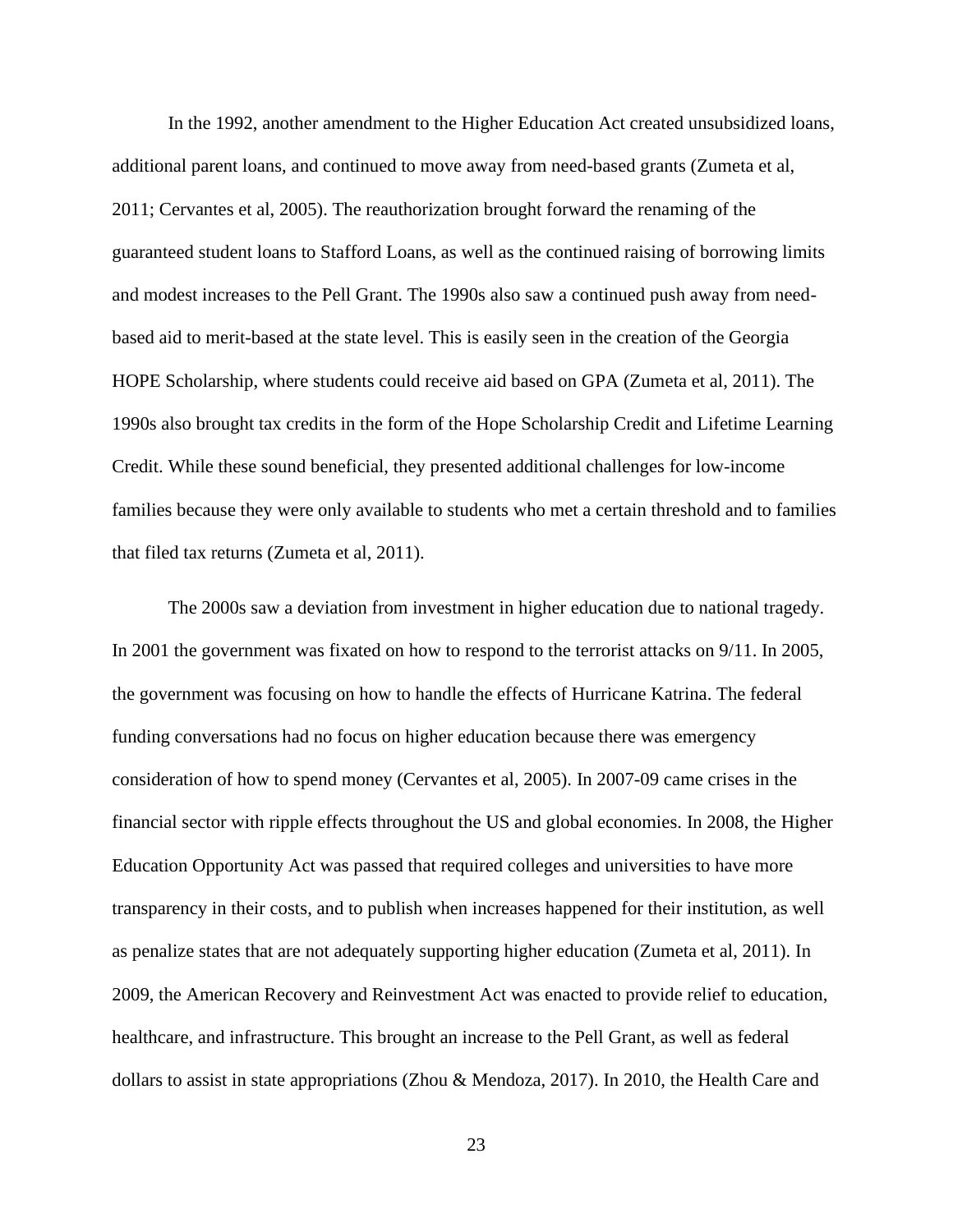Education Reconciliation Act provided modest improvements to the Pell Grant and streamlined the financial aid process. There were some changes that diverted funds from higher education to health care that were targeted at community college and persistence programs (Zumeta et al, 2011). This Act also eliminated the Federal Family Education Loan Program (FFELP), and moved all loans back to being Direct, as they had first been 1958-1965 through NDEA, which means the federal government, rather than banks, are the primary lenders. This was supposedly done to assist in eliminating subsidies to private entities (Zhou & Mendoza, 2017). In 2015, the Enhanced Financial Counseling Act was published to provide more entrance and exit counseling to students and families on financial aid. In the same year, the Financial Aid Simplification and Transparency Act was passed to ensure colleges were more transparent about their costs, and provide additional information to families (Zhou & Mendoza, 2017). The historical context of financial aid and federal government investment in higher education is essential to seeing how student loans became a crisis in terms of the total of student loan debt and the repayment difficulties borrowers are having.

# <span id="page-32-0"></span>**What Caused the Student Loan Crisis?**

Koch (2019) explains that there is not one person to blame for the student loan crisis. Universities can be blamed for overextending their expenses and spending finances on items outside of the educational mission. The legislators and governors can be blamed for reallocating university funds elsewhere and not accounting for inflation, thus forcing institutions to raise their tuition rates. The federal government can be at fault for enacting in 1913, shoring up in the 1930s, and maintaining ever since a debt-based, private-interest-bearing money system, and their subsequent push of neoliberal policies. Their increased debt ceilings, for their own and student loans, allow for increased tuition. Archibald and Feldman (2011) articulate that universities and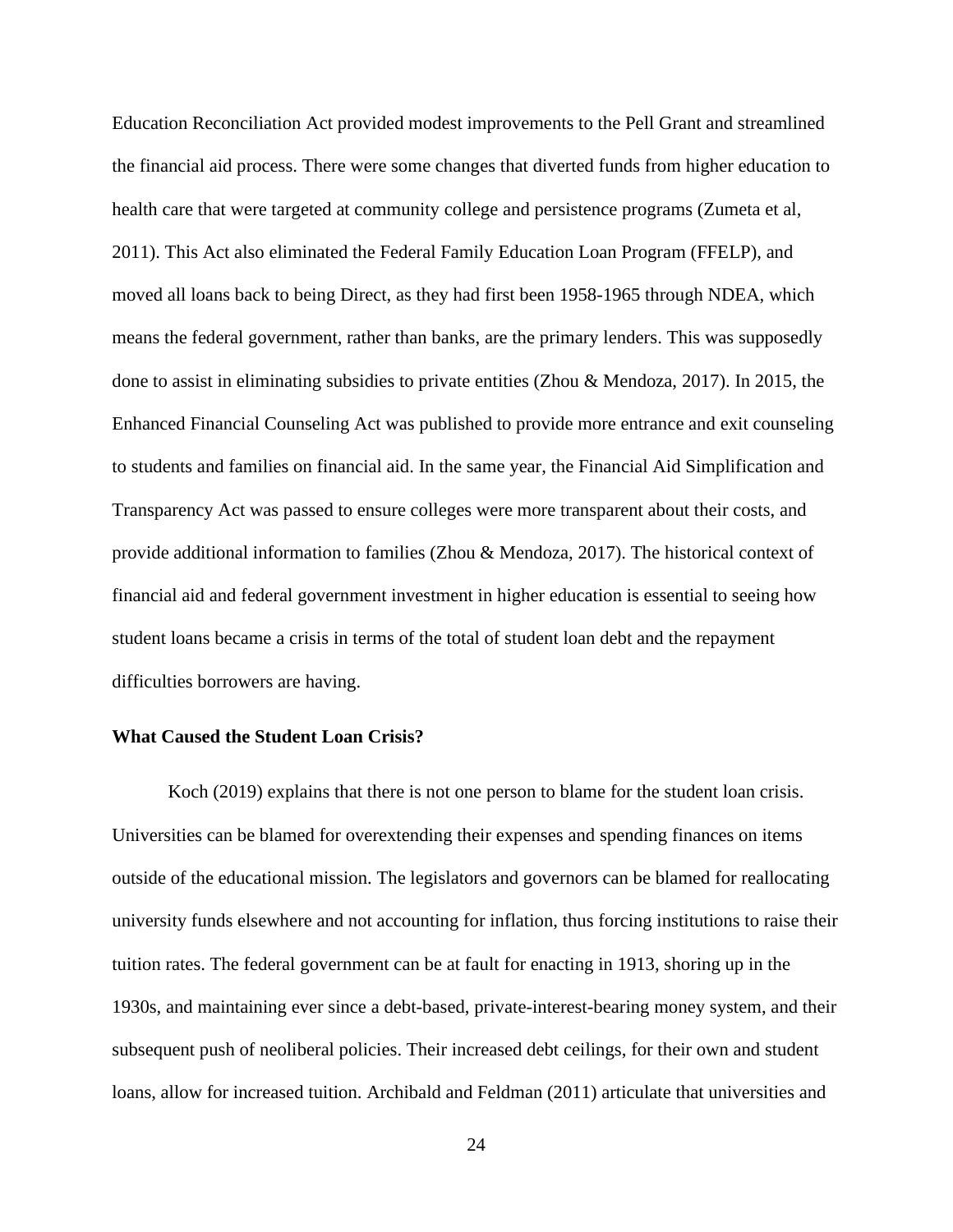the government would differ in opinion on why tuition increased. Universities would say it was the slow economy, which led to less taxes, and less revenue for institutions. Governments would state universities have wasteful spending habits, which tuition rates have been used to accommodate. Technological advances have affected higher education in terms of cost. While technology has improved other labor markets, higher education's cost has increased (Archibald & Feldman, 2011; Mettler, 2014). The technological advances also cost the university more money to accommodate the most up-to-date teaching practices for a given profession. Some neoliberal proponents call all this "cost disease" (Hartlep, Hensley, & Eckrich, 2017, p. 259).

As of 2016-17, nearly 96% of student loans that were taken out were authorized and financed by the federal government (Koch, 2019). While the amounts of loan and debt increase have gone up, the decrease in household wages has made loan repayment unmanageable for too many (Goldrick-Rab, 2016). Despite the previous statement, Archibald and Feldman (2011) state that college could be seen as more affordable now with the grants and tuition reductions for all students regardless of socioeconomic status. Although my critique of this statement is that college may seem more affordable with the financial aid options available to students, but rising tuition rates and dependency on student loans does not equate to affordable. Baker and Doyle (2017) add that student loan borrowing has even increased at community colleges, which are considered the most affordable of the higher education options. Best and Best (2014; 2016) state that one of the causes of the loan crisis was that loan programs were created with good intentions, but became the primary form of student aid. They state the problem worsened with the creation of protections for lenders from the impending rates of student loan default. They state the subsequent mess is the crushing burden that student loan debt has risen to, and the final mess is the student loan bubble that has been created in the economy. One of the issues with the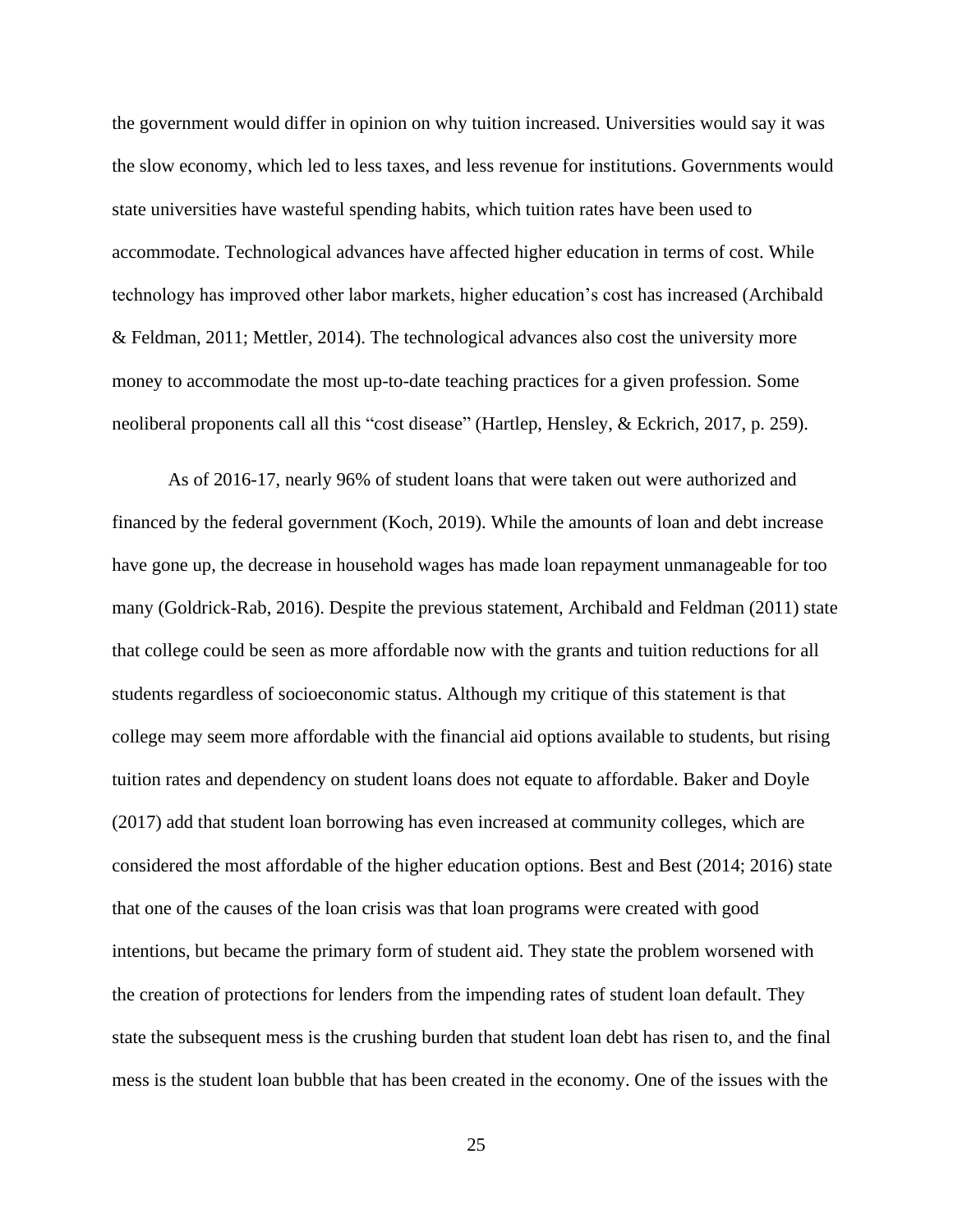loan crisis is how it was abused. For-profit colleges have roughly 10% of college enrollees, but account for 25% of the student loan debt in the United States (Mettler, 2014). This egregious amount of student loans being pumped into the for-profit colleges accounted for approximately 90% of their revenue. That 90% did not include their money used from the GI Bill or other Department of Defense funding. Mettler (2014) describes one of the greatest failures that led to the student loan crisis is the political polarization in the American government, and its cooptation by moneyed interests, and therefore its citizens.

Tuition has continually risen over time for several different reasons. Flagship state institutions are competing for students who can already afford higher education, so increasing their tuition rates, if done in tandem, doesn't hurt their draw on students. Other institutions have capped tuition rates to retain students until degree completion but raised funds through charging for student services such as tutoring and mental health counseling (Mettler, 2014). St. John (2003) explains that state funding used to account for nearly 80% of the educational costs of higher education. By the 2000s, state funding was able to cover 20% of operational costs or lower (Mettler, 2014). Mitchell, Leachman, and Saenz (2019) expand on state funding declining, indicating that, from 2008 to 2018, 41 states spent less on students, and they were spending, on average, 13% less. Goldrick-Rab (2016) states that the grant aid provided by the state and federal government is being drastically outpaced by the cost of attending higher education. The cost of college also outpaced employment rates during the Great Recession which continued to exacerbate the problem (Mettler, 2014). While it is easy to point to times that appropriations declined, the amount of state appropriations for higher education has fluctuated since the 1980s. There were downticks in funding in the early 1990s and throughout the 2000s, but there was growth in the 1980s and late 1990s (Zumeta et al, 2011).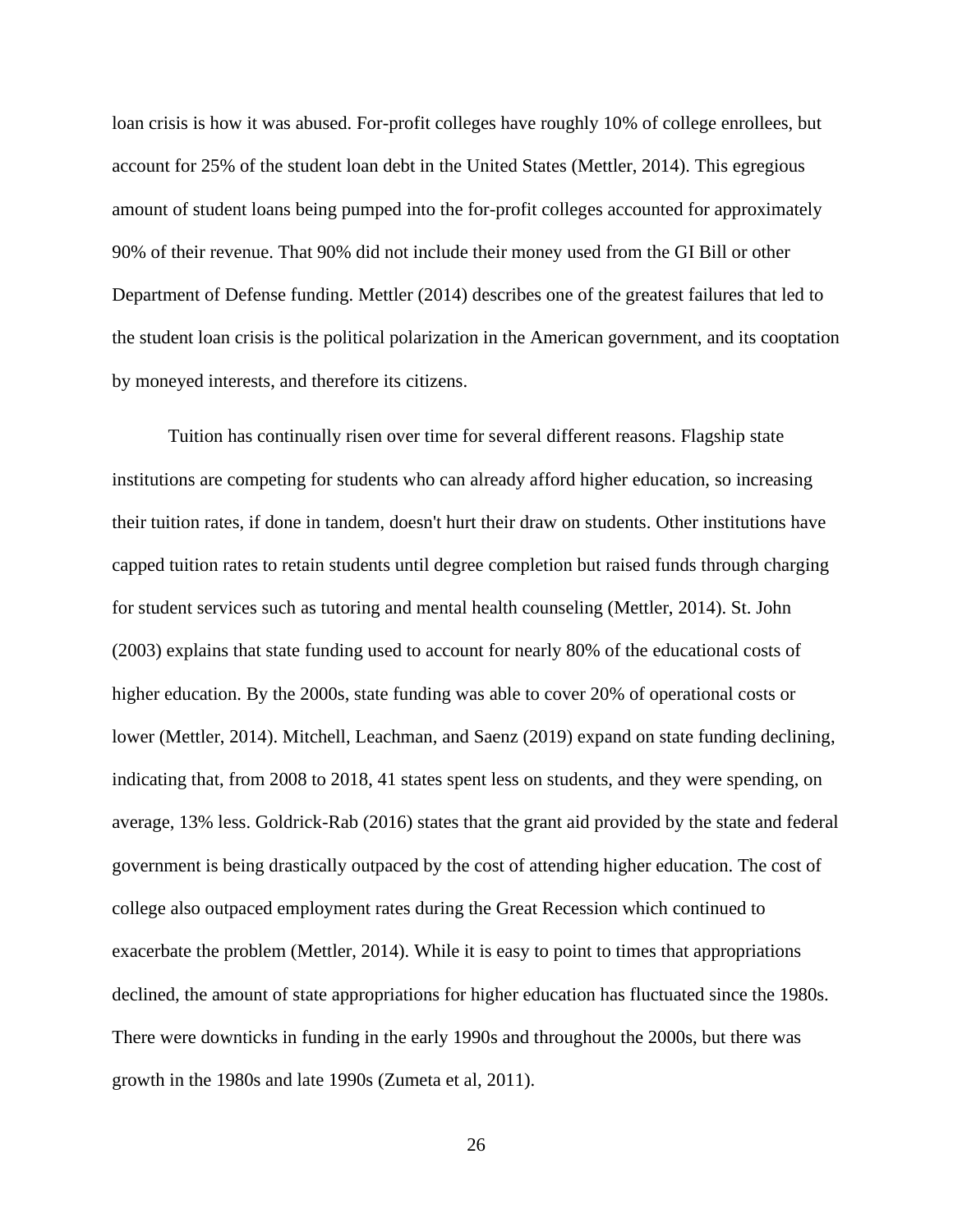With the decline of state funding, privatization has taken place in higher education. Newfield (2016) defines privatization as the replacing of public partnerships with private partnerships and interests. Newfield (2016) describes "the great mistake" of higher education was eliminating the low-cost, debt-free, high-quality institution, and eliminating the ability to democratize intelligence. A critique of Newfield's work would be that one could argue there has never been an equitable, high quality HEI that was accessible to all members of society. The lens of Newfield's work could be seen as white and male dominated, which is a fair critique. Higher education becoming a private good rather than a public good has shifted the paradigm of higher education, and it cannot be fixed until higher education is accessible for all. Archibald and Feldman (2011) explain the difference in public school tuition volatility and private school tuition volatility as public schools being market driven and private schools being portfolio driven. Newfield (2016) states that a lack of public funding and market thinking hasn't caused the steep rise in tuition at and decreased value of a degree from public institutions; rather the problem is the private funding in higher education and the pandering to private interests. Privatization of public institutions has caused an increase in tuition and separated them from their educational and missions. Privatization reflects the concept of private entities taking over ownership in public spaces. This happens conceptually with funding and literally with the purchasing and operations of different spaces on a public campus (Kwiek, 2017). This shift to privatization reflects the neoliberal ideals of the market in the university setting. Newfield (2016) describes that one of the costs of privatization is that schools are struggling to articulate their social benefit to the general public. With prices increasing and educational benefit decreasing, the university end of the human capital theory is stagnating (Koch, 2019). This can also be seen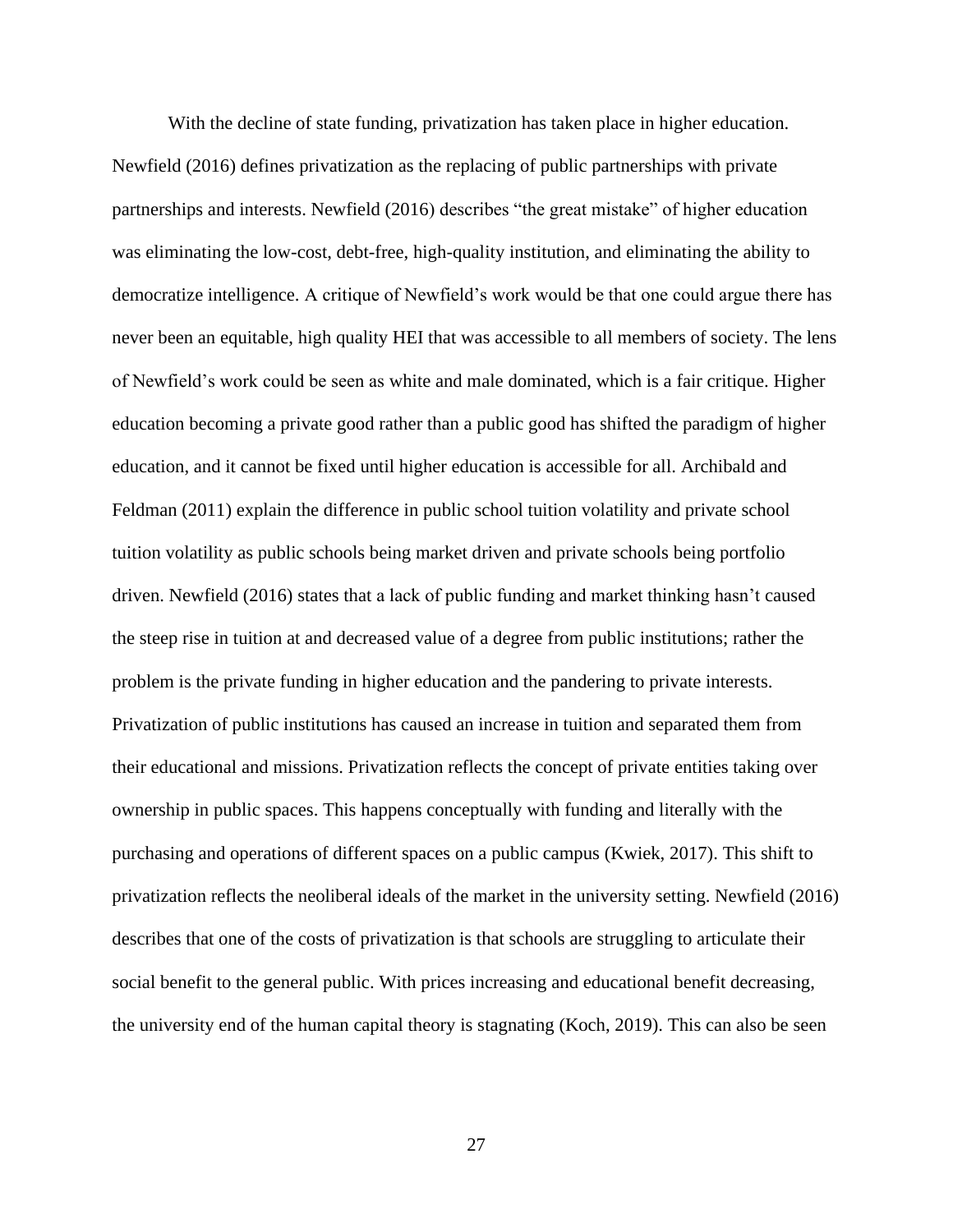through the move toward business-centric tactics and a push for online education, only exacerbated by the Covid-19 pandemic.

There are a number of different solutions that were discussed as a mode to fix the student loan crisis. Newfield (2016) recommends that fixing this problem is to create more research-style learning on an individualized level that is debt-free for public institutions. This would only be able to take place if public higher education is seen as a public good, and overall buy-in on the need for public higher education. Newfield (2016) outlines the eight essential stages to do this: university recognized as a public good, subsidies to private investors in public HEIs reduced or ended, tuition is capped and reduced toward zero, public funding is reset to replace tuition, student debt reduced to zero, universities retain core educational functions as nonprofit, equal and higher overall learning across the state's race/class/sex demographics, and creative capabilities pressure productivity wage. Koch (2019) recommends moving toward income-share agreements to address student loan repayment. Income-share agreements are where the lender and the borrower agree the latter puts a percentage of their monthly income toward loan repayment. While some are in favor of this, others disagree with the concept due to the volatility of the market, and how it could push students away from majors based on difficulty of repayment.

While St. John (2003) acknowledges that state support has declined over time, he suggests that states and institutions work together to establish a funding plan that can allow for tuition rates to decrease through funding institutions, or increasing the amount of state grant support. St. John (2003) continues that the federal government can establish both grants that are given to students with financial need, and to states where they can provide direct aid to students and institutions. A critique to St. John (2003) is that it believes this two-tiered grant system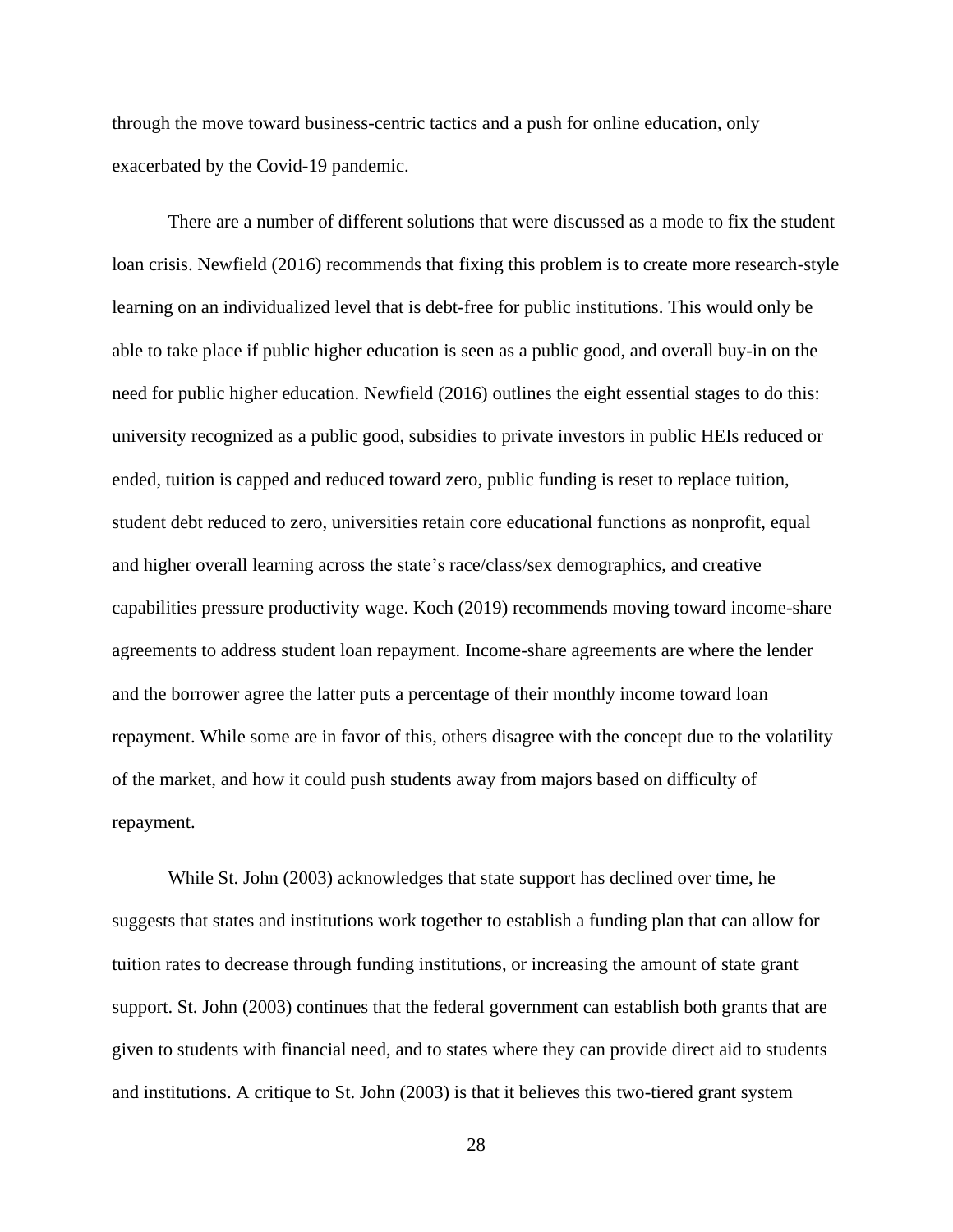would eliminate the need for student loans. Given the present political climate and the aversion to higher taxation, I don't believe that individuals would be so quick to support the radical change to a grant-only structure unless we reform our money system. St. John (2003) also failed to mention the cost of his approach. The money that would be needed to sustain and continue this program would be expensive.

Best and Best (2014; 2016) offer an assortment of solutions on how to fix the crisis. They begin by controlling the costs of institutions by controlling administrative costs and reducing noninstructional and instructional costs. They recommend governmental policies related to increasing appropriations to colleges, more borrower friendly default policies, withholding funding from poorly performing colleges, retooling loan repayment, and creating more opportunities for the most vulnerable students. Best and Best (2014) describe in their recommendations that lenders could avoid student loan defaults by restricting borrowing from high-risk populations and encouraging families to save more money for college. These statements from lenders are problematic in a conversation of equity because there is encouragement to restrict borrowing to a population in a system where student loans are dominant without recognizing—and working to supersede—the systemic cause (Eckrich, 2017) for their dominance. Unfortunately, very few who study student debt and the funding of higher education recognize the underlying flaw in our monetary system that forces us to turn to loans for funding the public good. If student loans remain a primary source of financial aid, restricting access to loans will disallow students deemed less credit-worthy from attending. Additionally, there is trouble in assessing who is high risk. If those making that determination do not have an equity mindset, individuals may be left out of higher education, intentionally or not. This problematic stance that lenders could take is one of the distinct reasons why change is needed.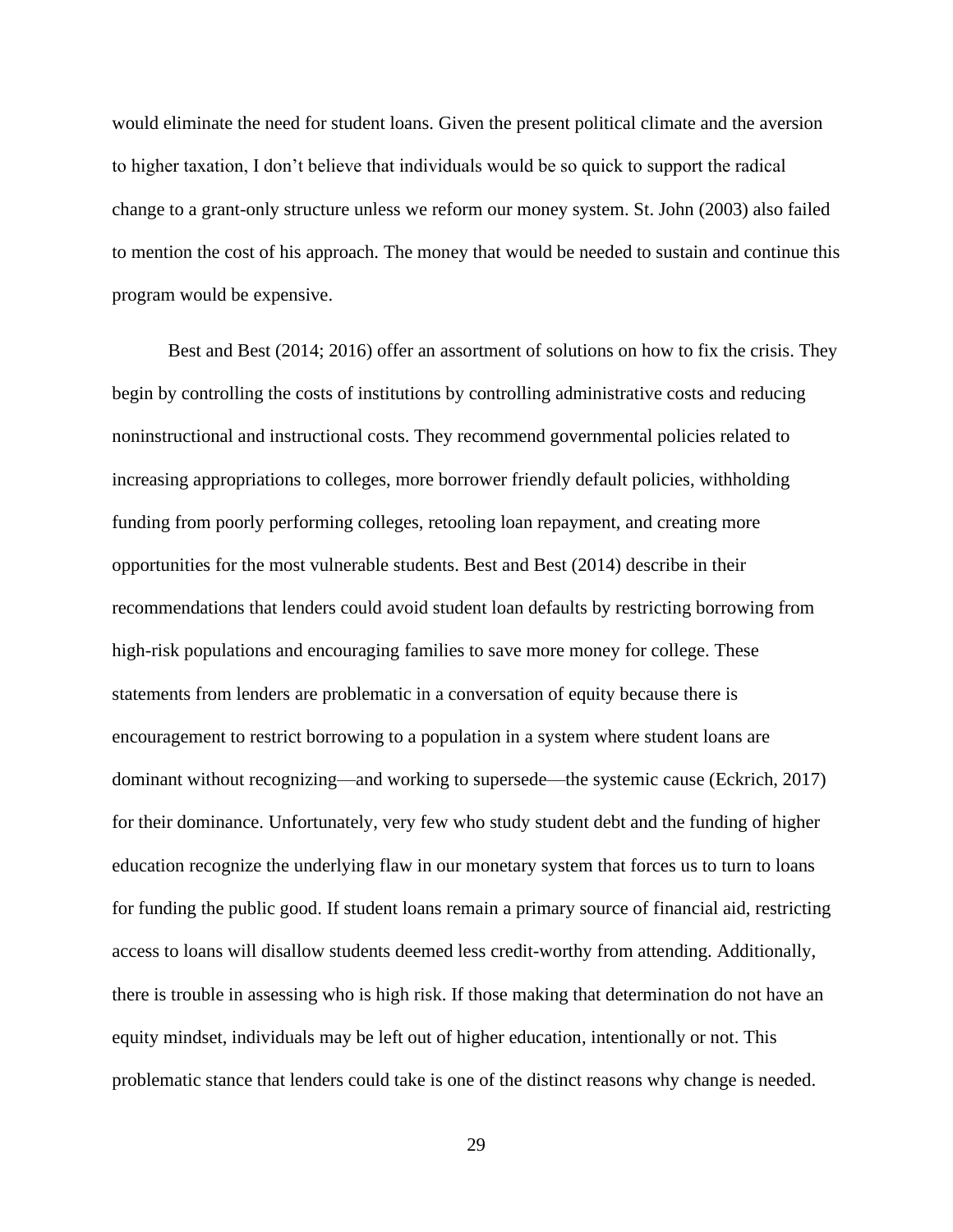The present student loan system encourages denying access to those who cannot afford higher education, or encouraging them to take on debt to sustain the cycle of poverty. The system needs to be reconsidered to avoid denying access strictly based on affordability. Additionally, the conversation on encouraging families to save more money directly counters the student loan conversation. If students are forced to borrow money to attend higher education, then how are families supposed to begin saving money for higher education? If parents are paying off their own student loans and/or earning low wages because they never went to or finished postsecondary education, how are they supposed to save for their children's education. The generational debt associated with higher education was not sufficiently considered by Best and Best (2014; 2016).

Goldrick-Rab (2016) stated several ways to address the affordability and student debt crisis. Her recommendations included reconfiguring the federal work-study program, creating a work-through college program, reevaluating how institutions are funded from states, requiring states to fund more students, eliminating merit aid, and a free first-degree or two-year college option program at public HEIs funded by ending subsidies to for-profit institutions and federal financial aid for students at all private institutions (Goldrick-Rab & Kendall, 2014). While these proposals pass muster equity-wise, whether they are politically achievable is another question.

Finally, Archibald and Feldman (2011) suggest trying to nationalize the Georgia HOPE program at the expense of taxation of higher income families. Their second proposal is for the federal government to create a savings account for students who qualify for the Pell Grant prior to college so they have funding by the time they enter higher education. Their plan would have the government deposit the amount of a Pell Grant into a government-controlled savings account for families who are eligible to receive a Pell Grant. There is very significant critique to the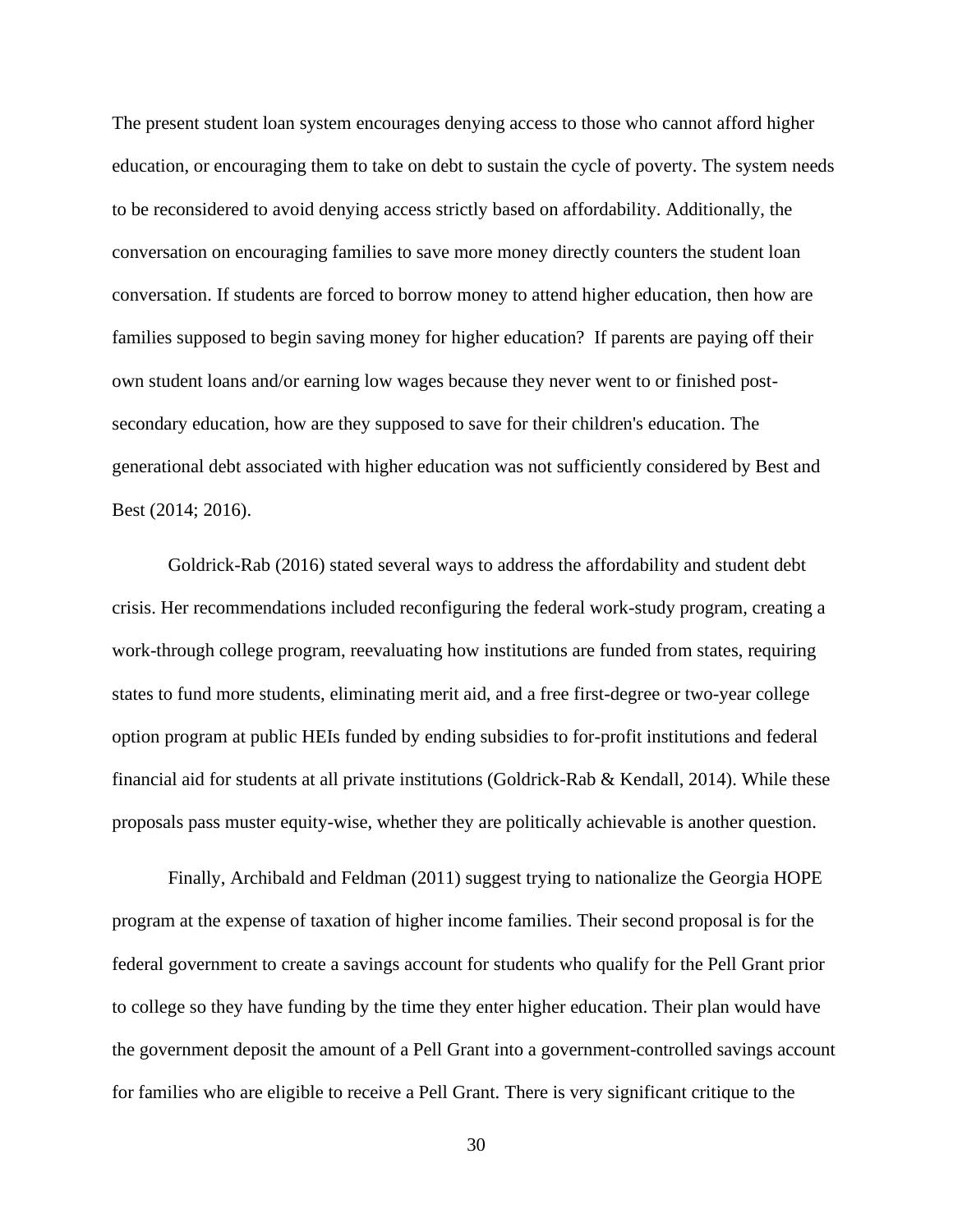Archibald and Feldman (2011) proposal because they stake the whole proposal on the Georgia HOPE Scholarship. The Georgia HOPE program was identified as problematic because of the preferential treatment given to high-performing, high-income families (Koch, 2019). Using this as this program as the framework for any form of proposal is problematic, and shortsighted.

What is evident from all of the solutions to solving the financial aid crisis is that they hinge upon the need for higher education to be considered a public good, and equity to be centered at the conversation. If either of those considerations are not met, then fixing the financial aid system is not viable. These two steps may not be achievable on their own or alone fully fix the system, but if achieved, they would allow for larger sweeping changes to take place because all high school graduates would have a place in public higher education that the government was committed to support.

#### **Who's Affected by the Crisis?**

The answer to who is affected by the student loan crisis is complicated. From one lens, it is important to see who is defaulting on student loans, which could be considered the worst possible scenario of borrowing. The other extreme is to consider the effects of student loan debt on individuals who choose not to borrow. Knapp and Seeks (1992) and Castonguay (2017) found that it was not institutions but individual characteristics that were more likely to predict loan default. Outside of proprietary institutions, two and four-year institution characteristics were not significant to their study. Fredericks Volkwein et al. (1998) stated that institution type was not significant for predicting loan default for white students, but was significant for Black and Latinx students. Koch (2019) and Hartlep, Hensley, and Eckrich (2017) state that not only are people directly affected by the student loan crisis, but the economy is. Koch (2019) cites that marriage, homeownership, and retirement contribution rates have declined as student debt has increased.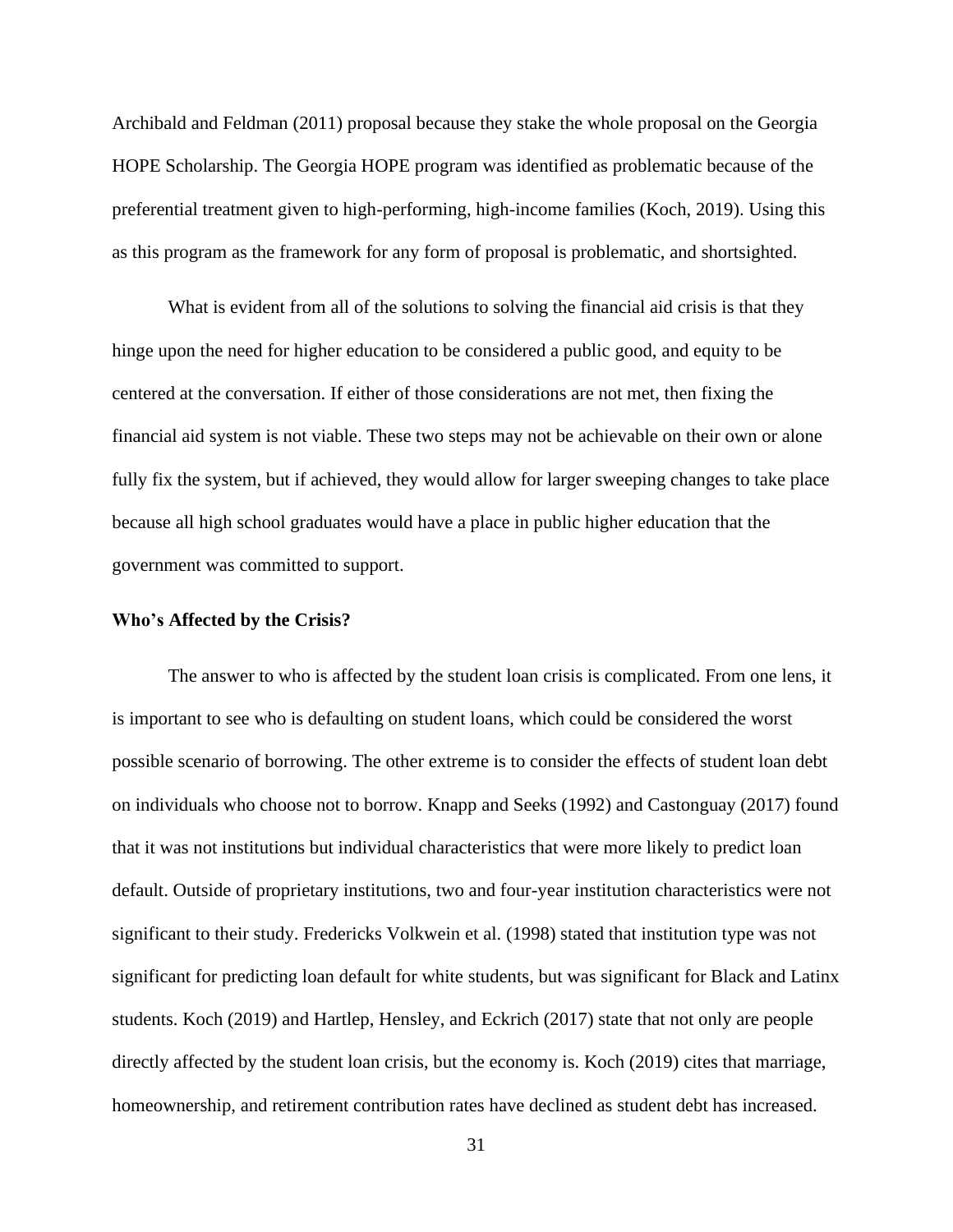Houle and Warner (2017) explain that the increases in costs and debt have led to an increase of students returning home to live with parents after college, which undermines adult transitions, and hinders mental health. Houle and Warner (2017) continue that these challenges are greater for Black borrowers than their white counterparts. Best and Best (2014) agree to this, and also point out that some graduates forego their intended careers to afford their loan debt. Toby (2010) discusses that family planning could be delayed as a result of student loan debt.

An explicit goal of recent policy has been to provide clarity to families regarding student loans and the cost of higher education. While that has been the goal of the government, it hasn't had the impact intended. Rosinger (2017) stated that there is little to no correlation between the information provided by the government and borrowing decisions made by families. One of the flaws of the present system of student loans is that lower income students are afraid to attend elite, state institutions because of the debt burden associated with attending them. Koch (2019) describes the California higher education system where high-income, high-performing students are able to attend UC-Berkeley and UCLA, while high-performing, low-income students are attending community colleges or the lesser valued California State University system. Some states even directed state scholarship dollars to initiatives that favored high-income, highperforming students by providing merit-based, state scholarships. The movement away from need-based to merit-based state are departures from equity-minded funding.

As tuition rates rose, students were faced with limited options: seeking out student loans, transferring to lower-cost institutions, or withdrawing and repaying the debt they already accrued (Koch, 2019). Even the cost-effective option of community college has resulted in the need for borrowing. This has yielded adverse effects for students on completion and default (Baker & Doyle, 2017). Community colleges have been discussed as a great option for low-income and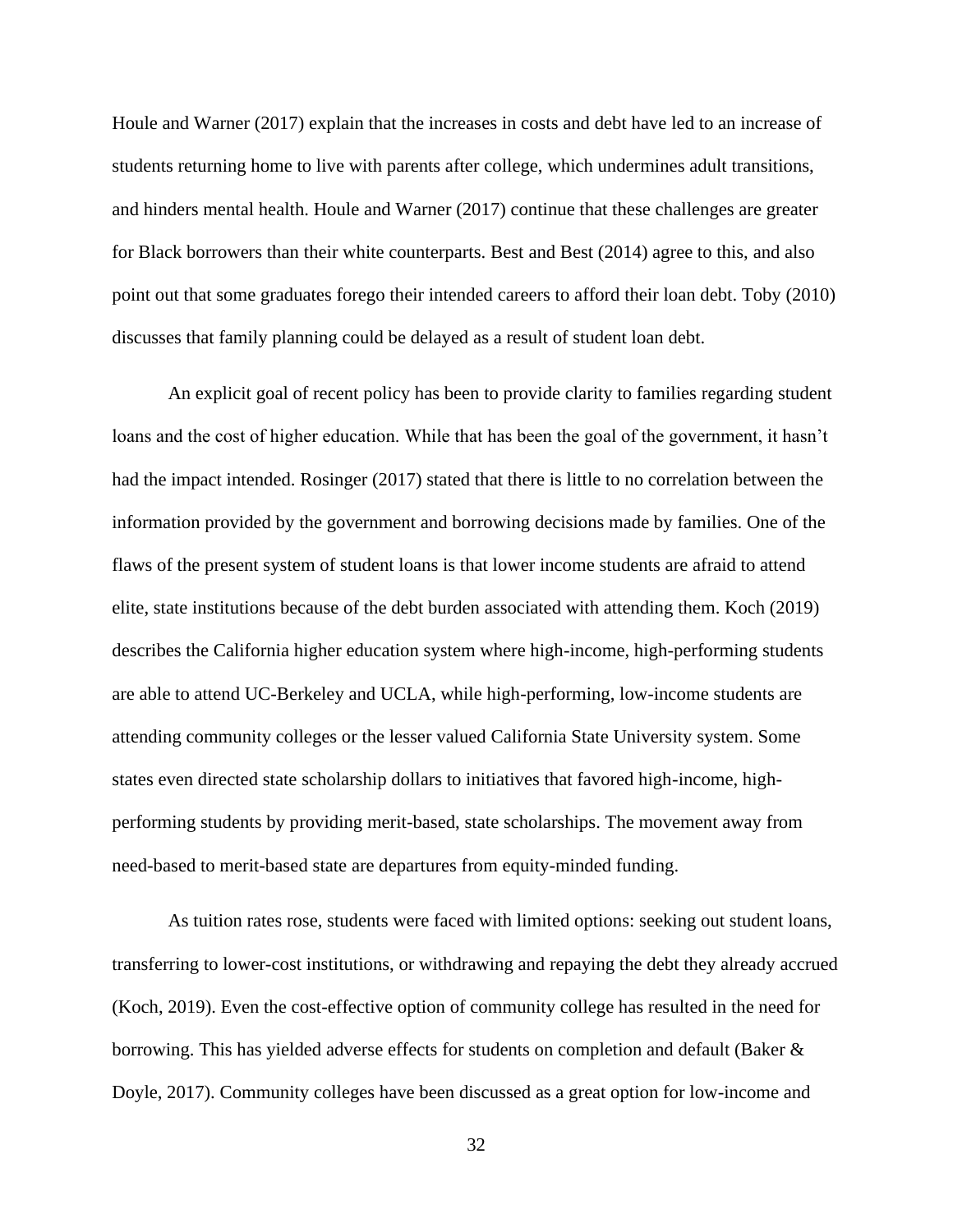underrepresented students, but the need to take out loans to attend contradicts their benefit (González Canché, 2014). This issue begins to negate some of the historic rhetoric that starting at a 2-year college is the best choice to save money prior to attending a 4-year college. While there are findings that support that rhetoric, the increase in tuition, loan burden, and barriers for transfer students make the decision more difficult (González Canché, 2017).

Lower-income students were not afforded the same opportunity as their middle and upper-income counterparts. Lower-income families were not persisting through higher education because they could not afford the day-to-day cost of attending without grants and loans. The disparity was even more apparent when considering family income and race (St. John, 2003; Goldrick-Rab, 2016; Green, 1989; Fincher & Cruse, 2019). Grinstein-Weiss et al. (2016) outlines that educational debt burdens are higher for Black families versus white families. They found that Black, low-income families have the greatest risk of excessive student loan borrowing. Chiyaka et al (2018) state that online colleges see a positive correlation between lower retention and defaulting on student loans. Chiyaka et al. (2018) states that online institutions need to promote better guidance and information on loans to prevent defaulting (despite evidence that supports otherwise). Fredericks Volkwein et al. (1998) states that race impacts default rates differently than the other authors, stating that racial and ethnic minorities are less likely to default on multiple categories of default information than their white counterparts. Fredericks Volkwein et al. (1998) claim that lower achievement levels, number of dependents, and divorce rates are more likely causes of default than race. Flint (1997) states that borrowers with lower disposable incomes are more likely to default than those with higher disposable incomes. Persistence was linked to student loan default when cross-referenced with high school performance (Herr & Burt, 2005). Herr and Burt (2005) found that persistence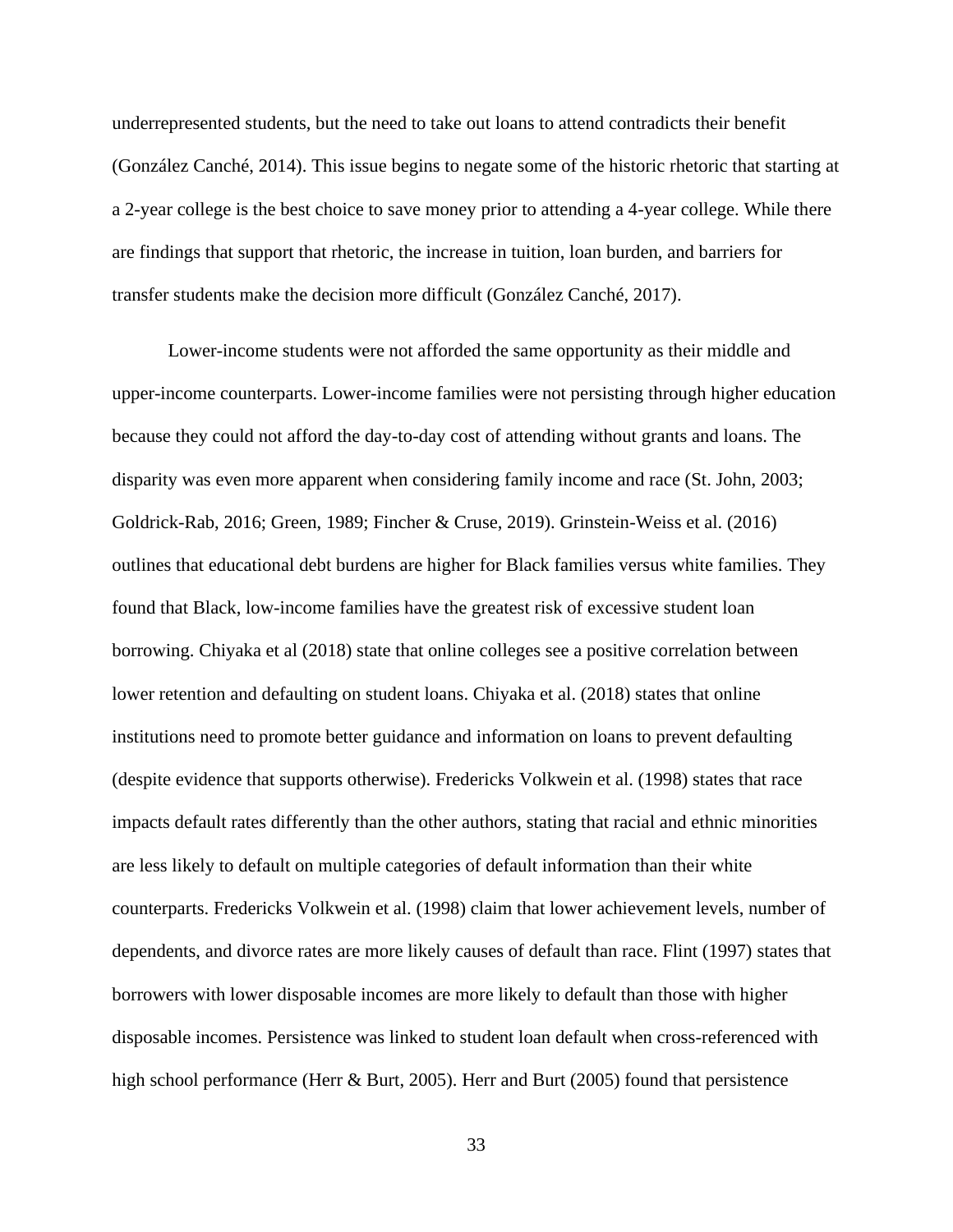through college and college performance were the strongest indicators of student loan default at the University of Texas.

Students are choosing not to repay their loans because of the insurmountable nature of the loans, or taking on the minimum payment approach where borrowers are paying lower amounts and accruing more interest. This approach has been taken by debtors because of the belief that other debt is more significant because there was no collateral put up for the student loans (outside of future labor/earning power), or that they should not have to pay because they were defrauded by their institutions (Koch, 2019; Flint, 1997). Students who receive financial aid offers are more likely to borrow than students who receive zero offers (Marx & Turner, 2019). While this may appear obvious, seeing a financial aid offer leads students to borrow more than if they received no offer (Marx & Turner, 2019). Toby (2010) states that it may be more beneficial to not offer financial aid to families that are considered "risky" or "subprime" investments. Toby (2010) relates it to other financial investments where collateral or credit history is essential in the transaction. I fundamentally disagree with Toby (2010) that it is a good idea for the government and universities to deny these families loans. While this may be a better from a neoliberal perspective, it demonstrates a lack of attention to equity in access to higher education and shows that people are seen as "subprime investments." The cost of attendance and the anticipated loan amounts have resulted in changes to the college choice conversation. Fishman (2015) discusses that students are now prioritizing the cost anticipation more than any other factor in their decisions for higher education. St. John, Paulsen, and Carter (2005) state that Black students adapted their college choice and persistence drastically as a result of financial aid availability and cost. Fincher and Cruse (2019) stated that the cost of college has resulted in potential students foregoing college to avoid accruing debt.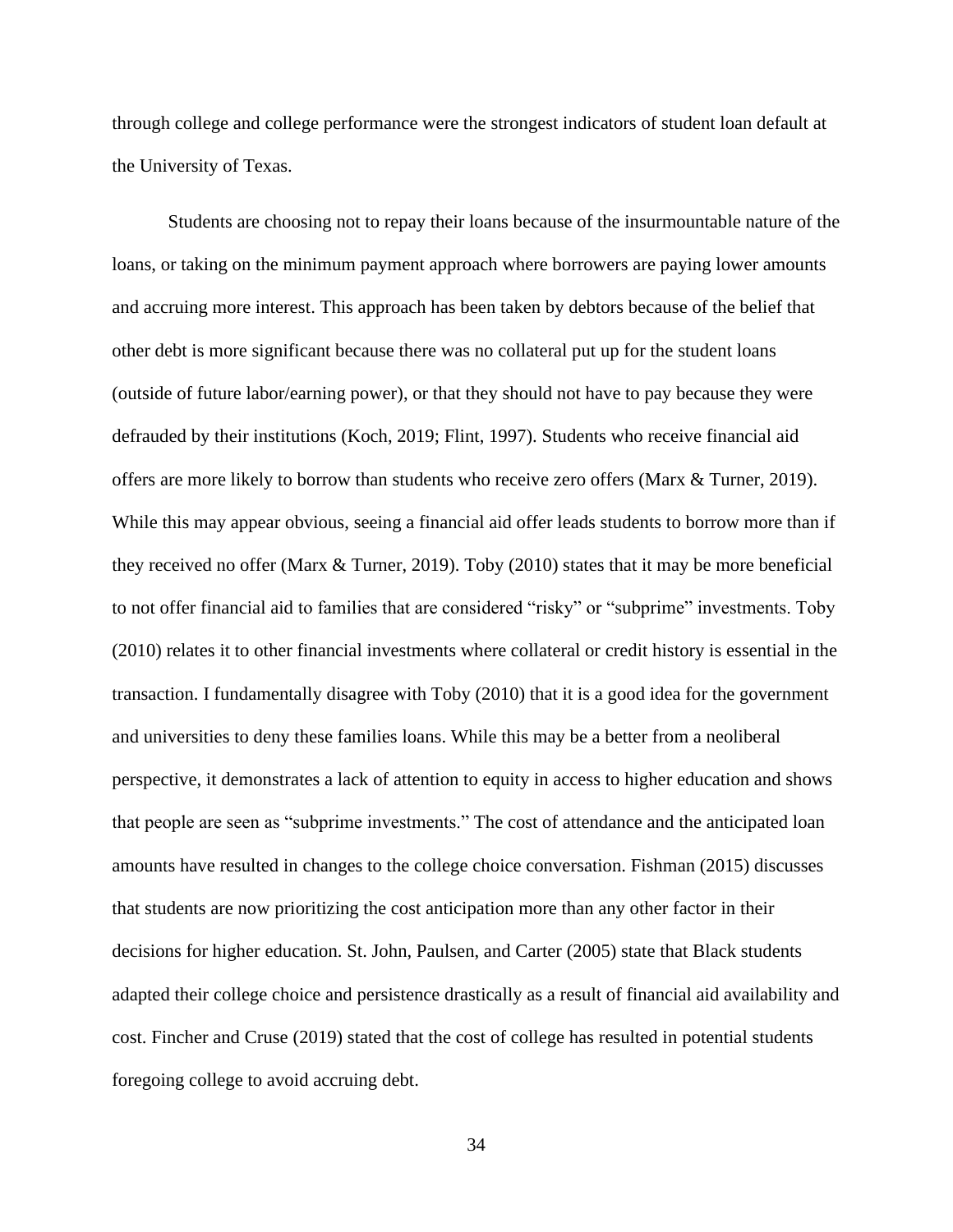Students who are not able to persist through higher education are most likely to default (Koch, 2019; Woo, 2002). Additionally, borrowers were more likely to default if they borrowed less than \$10,000, which aligns with students who do not persist through higher education until degree completion being more likely to default (Woo, 2002). Green (1989) found alternate findings, although with a smaller sample, that the more grant and scholarship money obtained alongside loans, the more a student was likely to default. Gladieux and Perna (2005) point out the conundrum that students face. There is a correlation between positive persistence and obtaining student loans, which strengthens the narrative for student loans. The counterpoint is those who do not persist and obtained student loans are more likely to face financial hardship, and those who are low-income in this category face even more significant financial ramifications. McKinney and Burridge (2013) report that students at community colleges are less likely to persist with student loans, and are more likely to default if obtaining loans. Gladieux and Perna (2005) recommend creating more strategies to assist with persistence because of the economic benefits of completion. But this narrative continues the neoliberal conflict with higher education. If the answer is to take more debt and persist through college, the root of the issue affordability— is not addressed. Students who accrue more debt through a graduate program on top of debt from their undergraduate program are likely to default (Koch, 2019). Students with lower credit scores were identified as a predictor of student-loan delinquency (Mezza  $\&$ Sommer, 2016).

Students who struggle with finding a quality job due to their low-demand discipline are likely to default on their student loans (Koch, 2019). Flint (1997) found that students who did not have congruence between their job and major were more likely to default on their loans. Fox et al. (2017) stated that students who already have expectations of anticipated difficulty in loan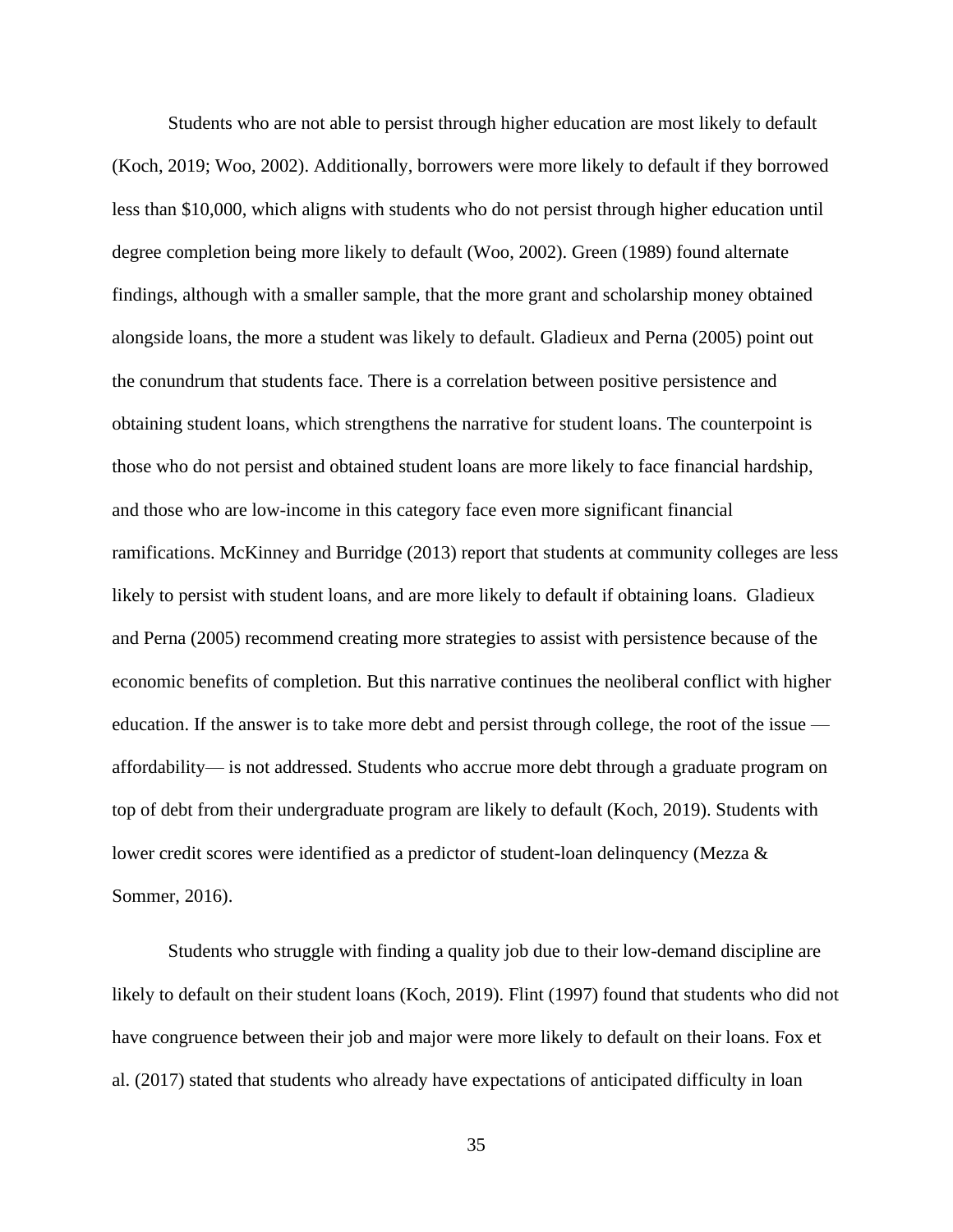repayment are more likely to default on their loans. Student knowledge about finances and parental guidance were also suggested as predictors on student loan default. Flint (1997) and Woo (2002) agreed that having loans from multiple entities increased the likelihood of defaulting. Goldrick-Rab (2016) articulates that families are hit distinctly by this student loan crisis. If educational attainment is the goal, it should apply not just to traditional-age students, but non-traditional students too. Different groups like single-mothers and low-income families that don't have generational education benefits are hamstrung by the current fiscal challenges in the economy. While these populations would benefit from educational attainment, they are forced to work several jobs in order to create opportunity for their family, and have little time for their own and ability to save for their children's education. This disparity is not only true based on socioeconomic status, but by race too. Goldrick-Rab (2016) states that several researchers concur with her findings that family status is motivation for students to obtain higher education. What is evident from this section is that student loans affect more than just the student who borrows. A greater group of individuals are impacted through the direct and residual effect of loan debt.

# **Human Capital Theory**

Human capital theory is a prevalent theme when it comes to higher education, choice, and financial aid. Becker (1993) describes that higher education will benefit graduates' future earnings. Human capital theory would continue to suggest that parents would invest financially into their children. Parents are likely to pass on educational aspirations and goals to their children, and want to provide the resources to make them attainable (Sewell & Houser, 1980). Brown, Scholz, and Sheshadri (2012) discussed expected family contribution, and how it impacts attending higher education. Their article relates to human capital theory because a family who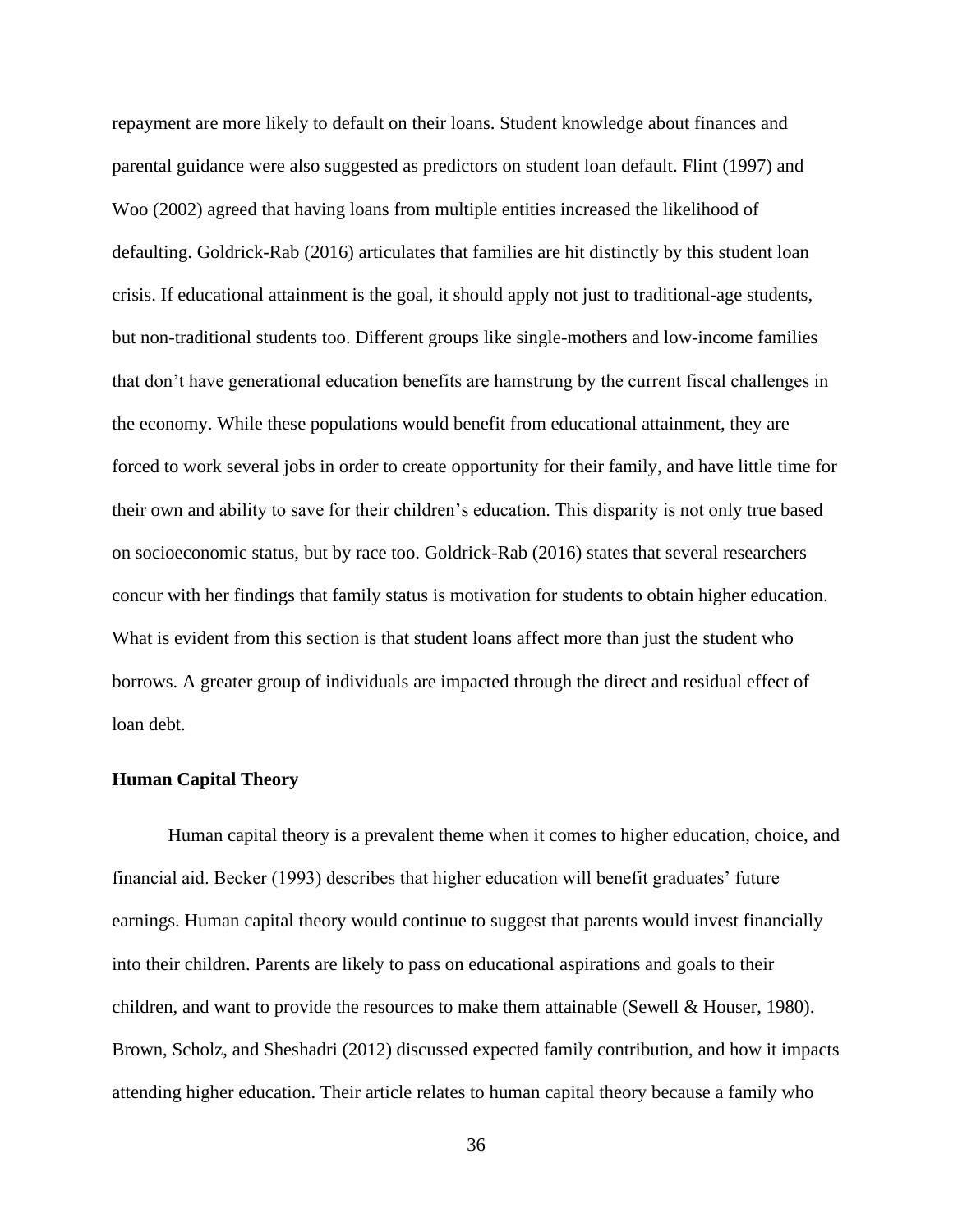wants to send their children to college but cannot contribute to it will have to rely on financial aid. Brown, Scholz, and Sheshadri (2012) continue that financial aid is a tool for human capital theory in that it provides access and resources to those who could not attend higher education. Parental financial investment in higher education relates to human capital theory because families are putting resources toward the students bettering themselves as well as the community (Best & Best, 2014). Best and Best (2014) and Archibald and Feldman (2011) posit that parents saving and investing in their children's higher education early could be a way to help fix the present student loan problem. Cho, Xu, and Kiss (2015) say that the early investment in higher education would yield more positive results for higher education attainment.

Human capital theory is not only predicated on getting students to choose to attend higher education, but has demonstrated positive results from students attending. Zumeta et al (2012) discuss how the rate of return from higher education is impacted by the overall job market earnings and other financial benefits of the credential. Cho, Xu, and Kiss (2015) refer to the positive rate of return in higher education that there is a consensus that higher education leads to better job prospects and higher income. The general benefit associated with higher education is that the credential will provide better access to higher skilled work, and the communal benefit of a better educated society (Best & Best, 2014). The use of financial aid is not directly associated with an issue in attaining a degree. The overall issue is that the rising tuition rates, decrease in state funding, and student loans becoming the primary source of financial aid has led to the positive rate of return on higher education being either delayed or no benefit being felt by the borrower (Chen & Widerspand, 2014; Woodhouse, 2015; Cho, Xu, & Kiss, 2015). Mettler (2014) describes that this deception is fully predicated on the belief that higher education creates benefits to its students and community. Student loans have put a complication in human capital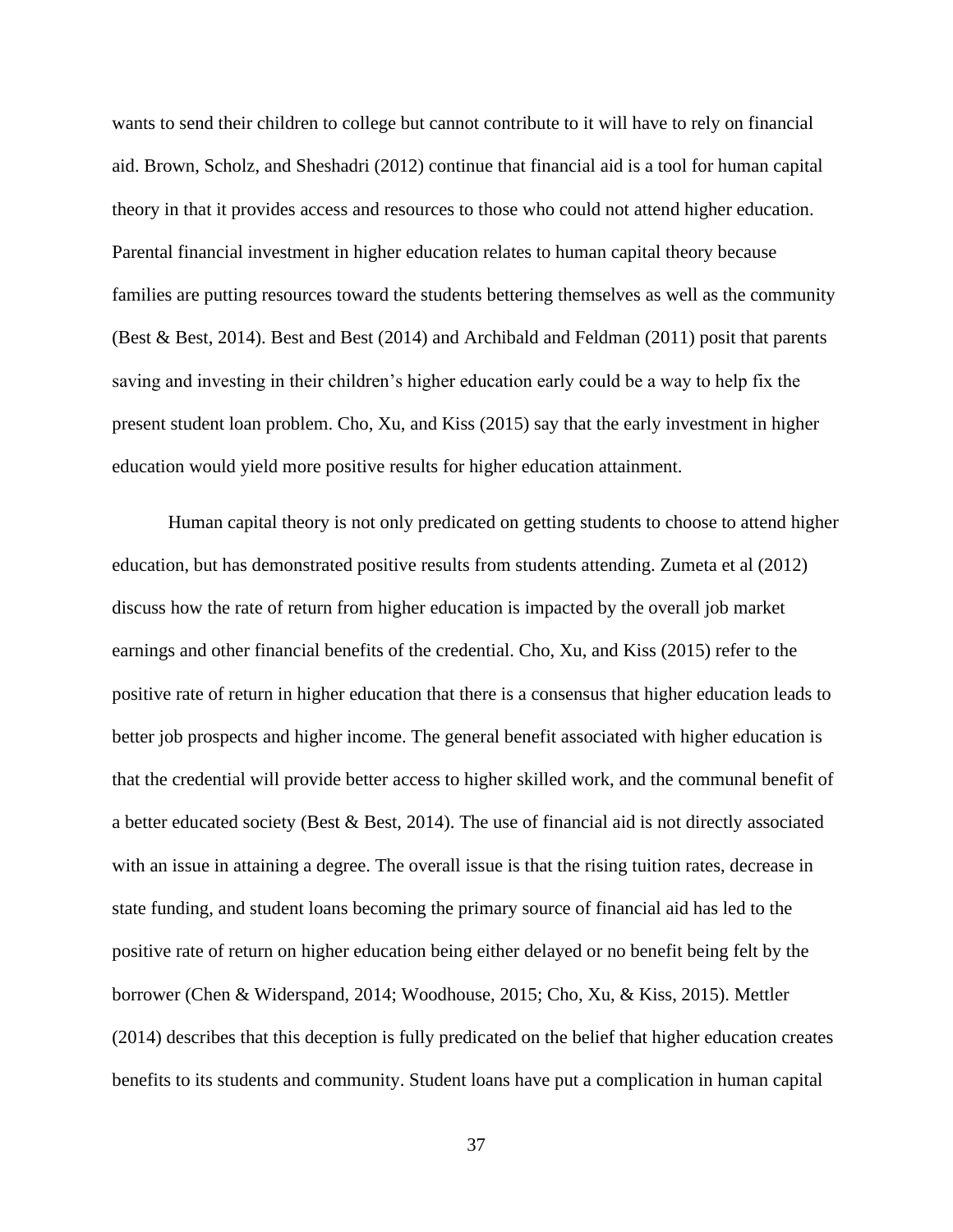theory being true for higher education. While the general consensus is still that higher education is a benefit to those who partake in it, student loans have impacted the reality of the educational benefit on the student (Koch, 2019).

# **Social Contract Theory**

Social contract theory is rooted in the belief that the government, and its programs, were created by members of the society to ensure all members benefit and are treated equally (Rousseau, 2012). Higher education achieves its goal of benefitting citizens through creating knowledge that benefits the community, promoting economic development, and providing education to create a better educated work force. Higher education has in turn received benefits as a part of society by being tax exempt, receiving state funding and federal financial aid to draw students in (Newman, Couturier, & Scurry, 2004; Kezar, Chambers, & Burkhardt, 2005). Best and Best (2014) believe there is a communal benefit to higher education where those who participate in higher education are able to take their knowledge, and do positive things for the greater community. While higher education has provided benefits to those who obtain it and to the greater community, is the benefit the same given the current climate of student loans?

Social contract theory is used in this study because of how it ties into the deception and misleading nature of student loans. As stated above, the narrative for higher education being beneficial has been promoted and pushed to students and families. Aid programs were expanded to bring in more access to higher education. Students and families were led to believe in, or have positively experienced, higher education through institutions and the government putting an emphasis on attaining a degree, and, for the most part, all were correct that it was beneficial. But the social contract between the federal government and higher education has been confusing over time. The federal government has not directly invested in higher education institutions, and has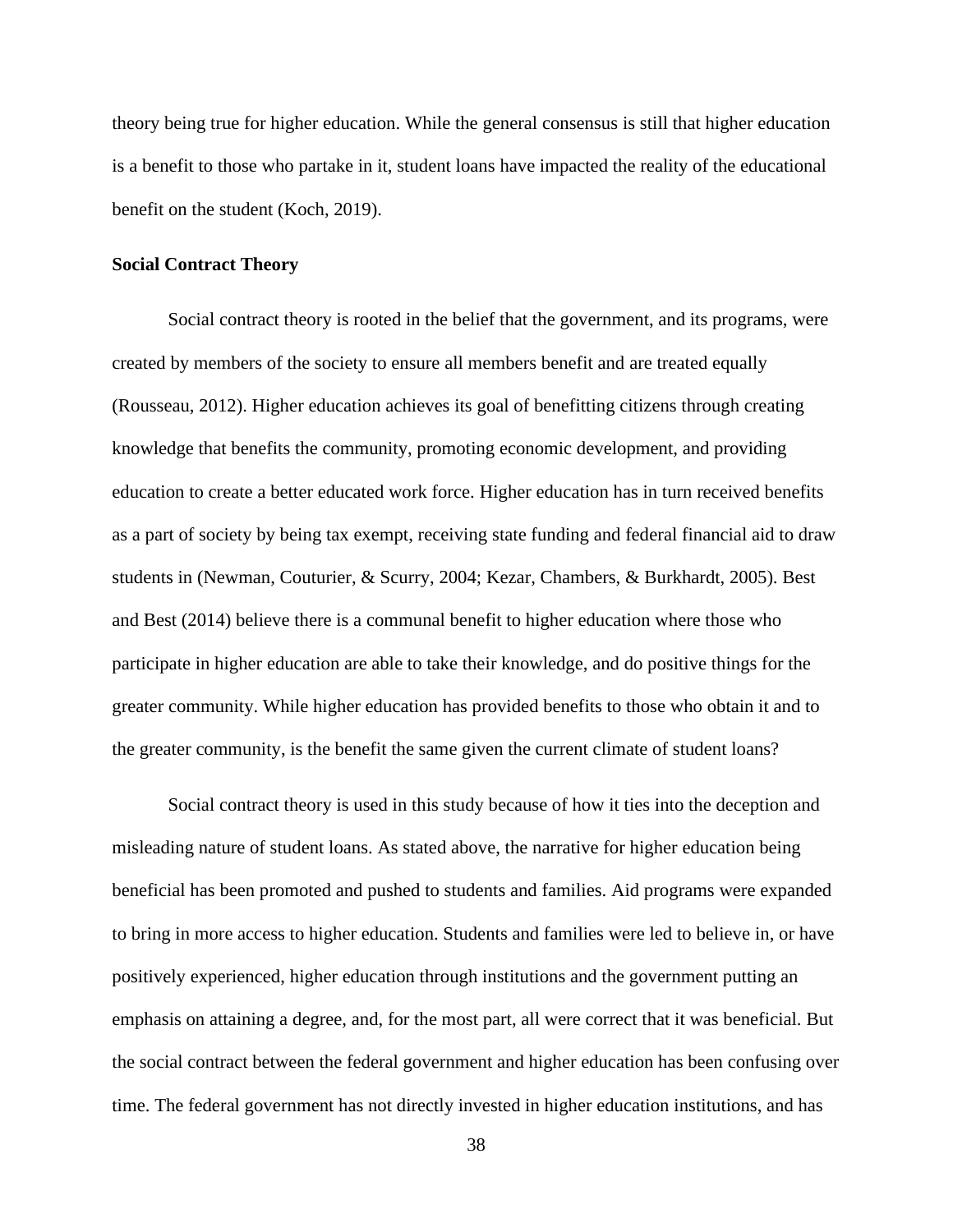issued conflicting messages through the years (Dunek, 2015; Newman, Couturier, & Scurry, 2014; Kezar, Chambers, & Burkhardt, 2005). The federal government designated land, expropriated from indigenous people who were here first, to each state to establish a public institution, but it did not allocate funds directly for their creation or implementation (Thelin, 2004; Lee et al, 2020). Later, the federal government directly funded veterans to attend higher education, and established our student aid and loan system. It is only at the level of state constitutions that some degree of public education is named as a responsibility of state and local governments (Walsh, 2011).

Another component of social contract theory to consider is the social contract that universities have toward their students. Douglass (2007) discusses that public HEIs have mission statements and roots centered on benefitting their students and the community. Social contract theory would posit that students be afforded an attainable and beneficial education from the university that was designed to benefit its students. Student loans have created a complication in the social contract because an argument can be made that the loans that students undertake are not beneficial to the students of the institution (Douglass, 2007). Institutions are competing with one another for students, and have driven up costs, and thus tuition and fees, by offering resources, amenities, and numbers and quality of programs to draw more people in, thereby participating in more of a market driven mission (Dunek, 2015; Newman, Couturier, & Scurry, 2014; Kezar, Chambers, & Burkhardt, 2005). The two social contracts between HEIs and their students and the federal government and its constituents are strained, and have come to an impasse in the present system. This concept is essential for understanding the lens of the study because the present student loan system is adversely affecting students and preventing the attainment of higher education. If there is a failure to understand the government's and higher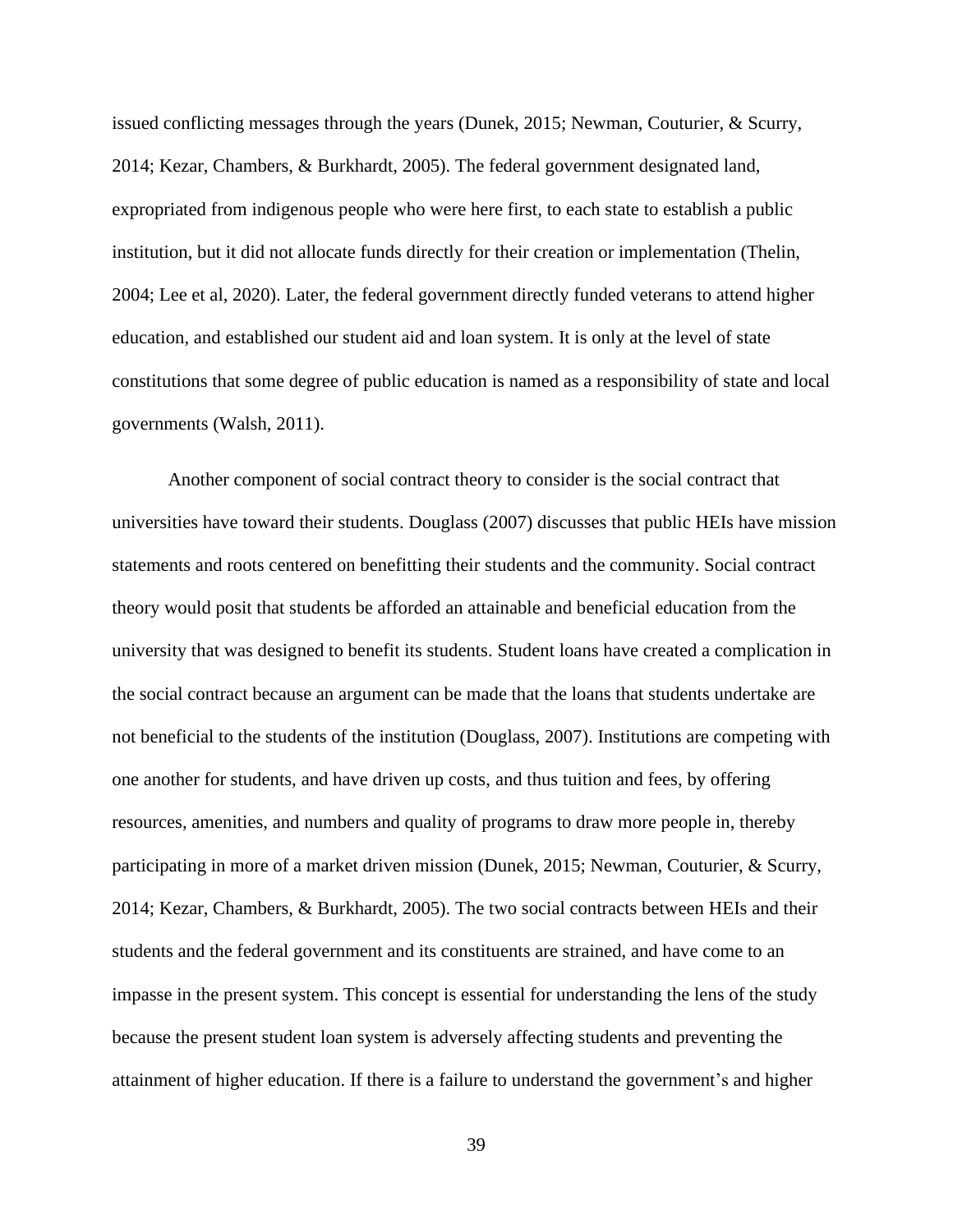education's involvement in the social contract, then progress cannot be made to address the shortcomings of the present student loan system.

# **Monetary Theory**

Monetary theory and critique are an interesting context for the student loan conversation. For those studying student loans, it is easy to focus on the effects of student loans on different populations, or on how student loans are situated in a political context. Monetary theory and critique undergird the conversation about student loans because of the way that loans are funded, and why this system is the way that it is. The investment in student loans from the private sector has led to a significant issue that is hard to undo. To understand monetary critique, it is important to understand banking, money, and credit. McMillan (2014) defines "banking as the creation of money out of credit" (p. 3). Private banks create about 98% of our national money (Hammon & Pash, 2019), a prerogative that, according to the authors cited here, belongs 100% in the public sector. Another challenge of creating money as credit is how private lenders choose to distribute it. McMillan (2014) discusses that banks are more willing to distribute credit to larger manufacturers versus smaller companies and individuals because the rate on their investment is more likely to be returned at a higher rate with less risk. Private debt-money system is arguably unconstitutional (yet has not been ruled so), biased, unsustainable, unstable, and reflects neoliberal rather than democratic ideals (Hammon & Pash, 2019). Huber (2017) discusses that money has a distinct link to power. Huber (2017) states, "money is an instrument of exerting power," and "the right to be a creator and first user of money gives power and privilege over all subsequent users" (p. 3). Since there is an article of the constitution that gives Congress the power and authority to create money and regulate the value thereof, Congress is derelict in its duties by relinquishing this power to commercial banks (Huber, 2017; Hammon & Pash, 2019).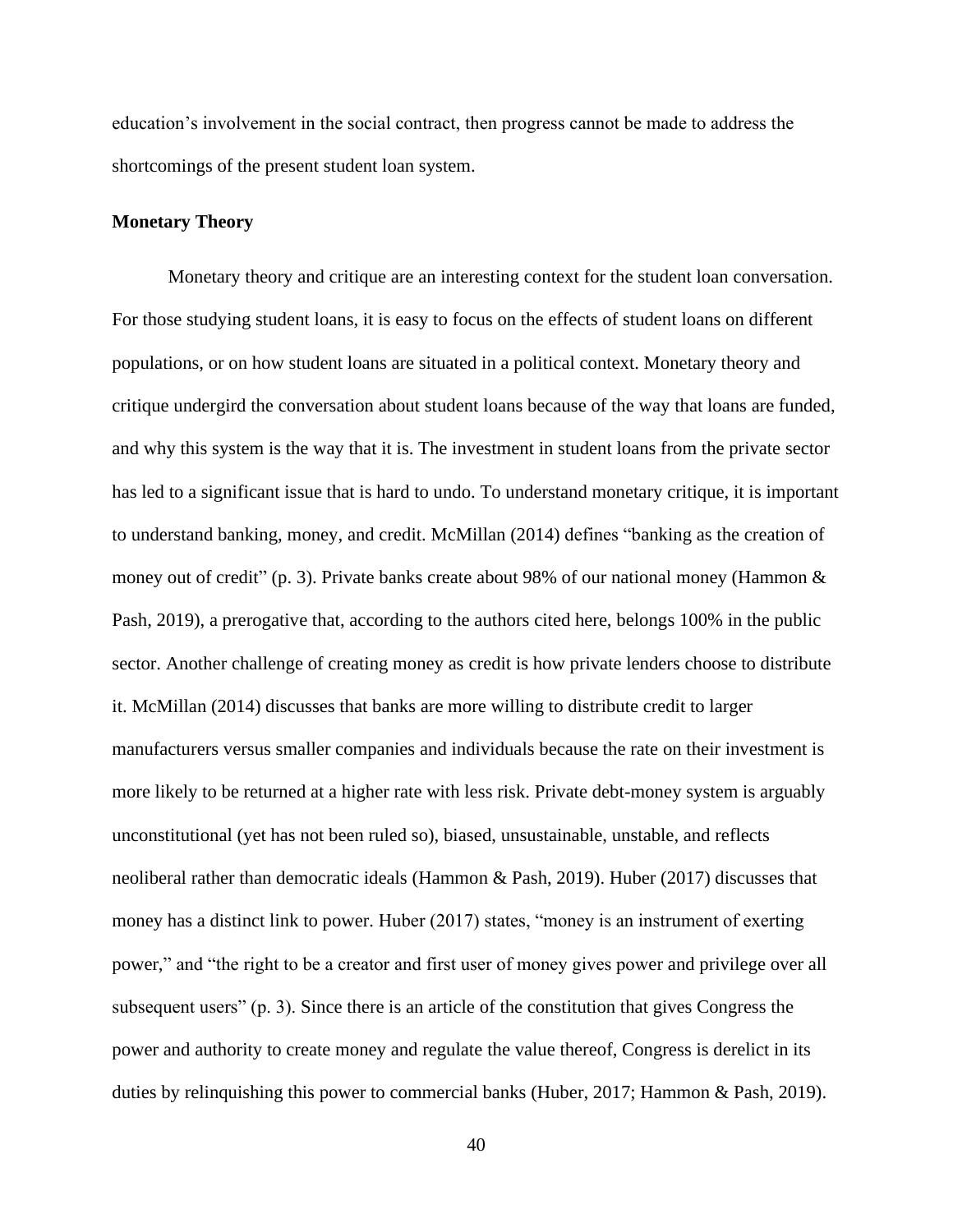Eckrich (2017) discusses the implications of this for higher education. When the government decided to get into the business of higher education funding, the government did not have adequate resources to fund the high demand for federal financial aid, and had to seek out resources from private lenders. Then with the Higher Education Act, the primary form of financial aid was student loans that were funded by private investors at a higher interest rate that the government subsidized for low-income borrowers. Over time, the investors had to be kept happy, so debt-ceilings and interest rates were increased, and Sallie Mae was created to purchase, bundle, divide, and resell guaranteed student loans as long-term investments for the wealthy. While Sallie Mae was privatized by 2004 and split into two entities, doing so has not undone a significant amount of damage that was created and student loans continue to be made through them and, after 2010, directly from the government again with funds it gets from taxes or borrowing(Eckrich, 2017). Money created out of credit leads to more debt within the country (Hammon & Pash, 2019). Though this system is exacerbated through the digital technology revolution, it originated in a technological revolution about seven centuries earlier –namely, double-entry bookkeeping (McMillan, 2014). This new technology allowed for credit to grow more rapidly and people and planet to be thereby exploited, and only caused issues for the banks when distrust in the system and banks runs took place. The addition of digital technology in banking led to more difficulties in providing regulations to banking (McMillan, 2014; Huber, 2017). Kuzminski (2013) states that the financial crisis is not only a monetary and political issue, but also an ecological issue. Profit extracted is sometimes partially reinvested, enabling people to make some incredible inventions and technological revolutions. This revolution took place with devastating ramifications on the environment. Much like the student debt crisis, the ecological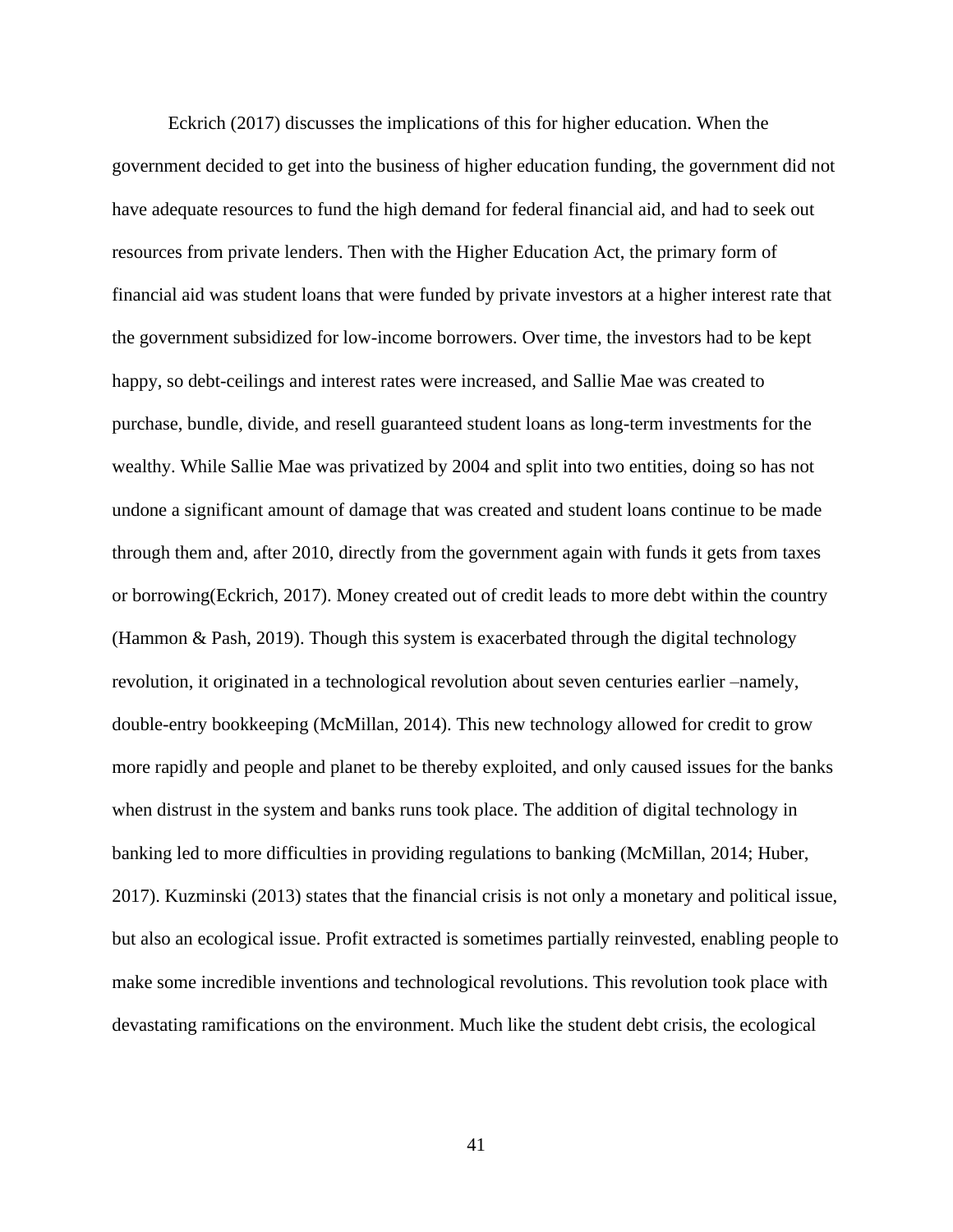crises can and must be addressed through monetary reform before the demise of the environment (Kuzminski, 2013).

Various authors have brought forth their ideas on how to fix the monetary system. Hammon and Pash (2019) and Eckrich (2017b) focus on sovereign or Just Money, a monetary system where the government controls the production and distribution of money for the public good in amounts that maintain its value, or purchasing power, across generations. McMillan (2014) discusses that the government established the present banking system, but it is to the detriment of the United States government and citizens. The private banks are making tremendous profits on their investments, and the government has provided bailouts in times of tremendous losses at the taxpayers' expense (Huber, 2017). This model has been sustained overtime because of the power relations, initial benefits, and well-hidden costs of the system. Borrowing itself is not necessarily problematic but that our money is created through it. The issue intensified when riskier loans and investments were made, and bundled for additional investing (Huber, 2017; McMillan, 2014). The Constitution, Article 1, Section 8 gives Congress the right and responsibility to "coin money, and regulate the value thereof," but it was only used by Congress to pay for the Civil War. Money creation has instead been entrusted to the private banking sector, which has profits as its focus rather than the public good and equity and stability in commerce (Hammon & Pash, 2019). McMillan (2014) states that the solution to the present system is to eliminate the creation of money out of credit, namely banking. They argue we can do so by a simple change in accounting rules and separating money and credit in two wholly separate spheres, with the public organization of money and the private organization of credit. The electronic digital technology we have today allows for a decentralized monetary system that does not require banking. McMillan (2014) and others cited here argue that the government can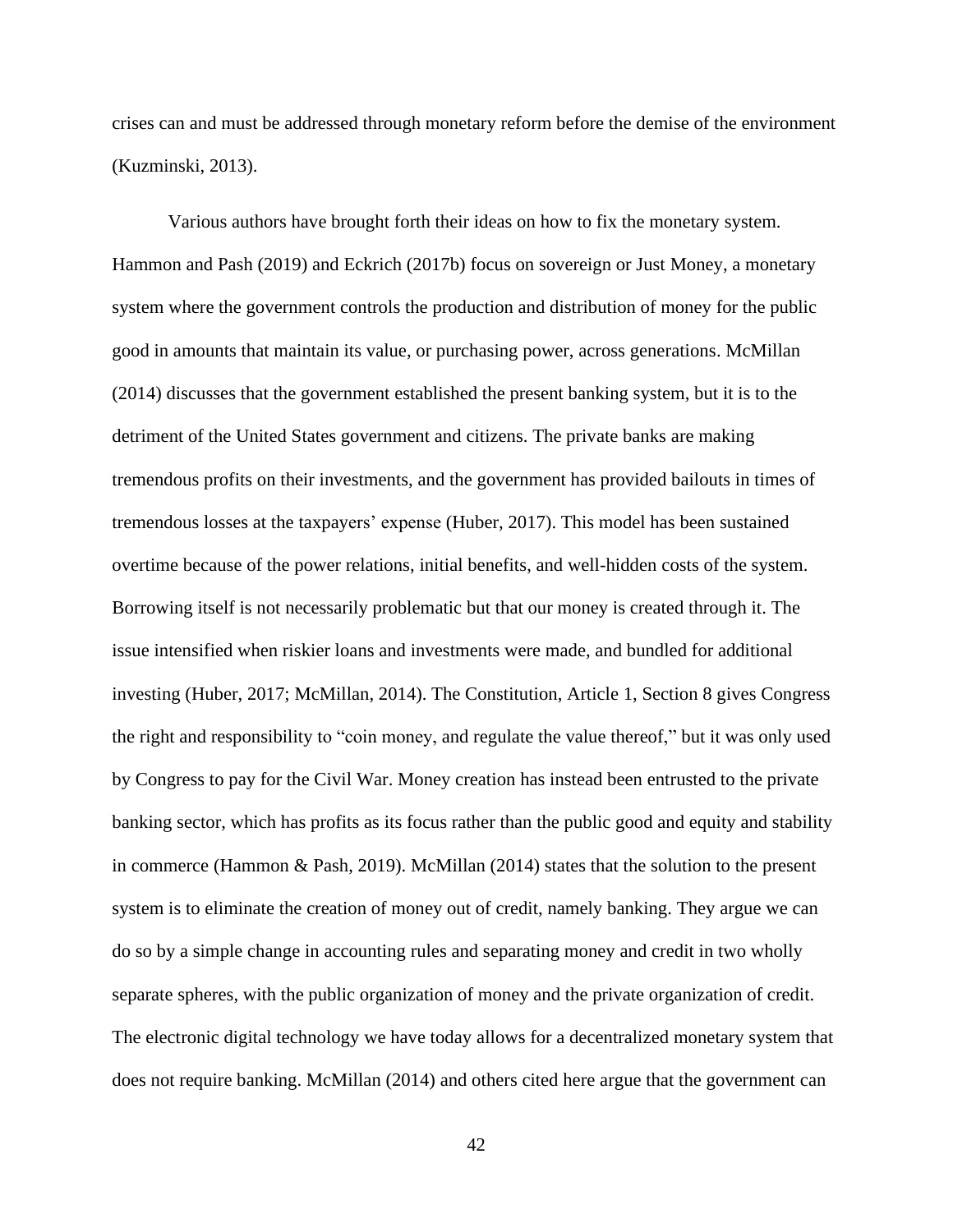and should exercise its authority to eliminate banking so that if private investors make dangerous investments, which they willll also then be less likely to do, it's on them and doesn't have significant ramifications on the economy. For example, the Great Recession in 2007 resulted from series of bundled risky mortgage loans sold and even insured as asset-backed securities, "collateralized debt obligation," and "credit default swaps" in the finance sector (McMillan, 2014, Part 2).

This links to student loans because a bubble can be seen through the investment in student loans and bundling, dividing, and reselling of the loan investments. If the private entity who creates money as interest-bearing credit is removed and money is created as a public asset, student debt would have the chance to be driven down and eliminated (Eckrich, 2017). Eckrich (2017) continues that this macro-level monetary reform could lay the groundwork for more meso-level monetary measures to alleviate additional inequities in local communities. Huber (2017) advocates the same thing, calling it sovereign money versus bankmoney (i.e., credit created by banks when they lend), and having a singular form of and circuit for currency for the country. The lack of a unitary public currency in each nation or monetary union has led to confusion and challenges in regulating the monetary system, and nationalizing money would allow for its simplification and effective circulation as legal tender, as a public unit of account for commensurable exchange of goods and services among the people who create them and whose name the money bears. Additionally, the money power would be restored to the people through their government, while the banks, savings and loan associations, and other peer-to-peer lenders in the private sector would handle credit—the saving and lending or borrowing of already existing money. Eckrich (2017) links economic policy and behavior to neoliberalism in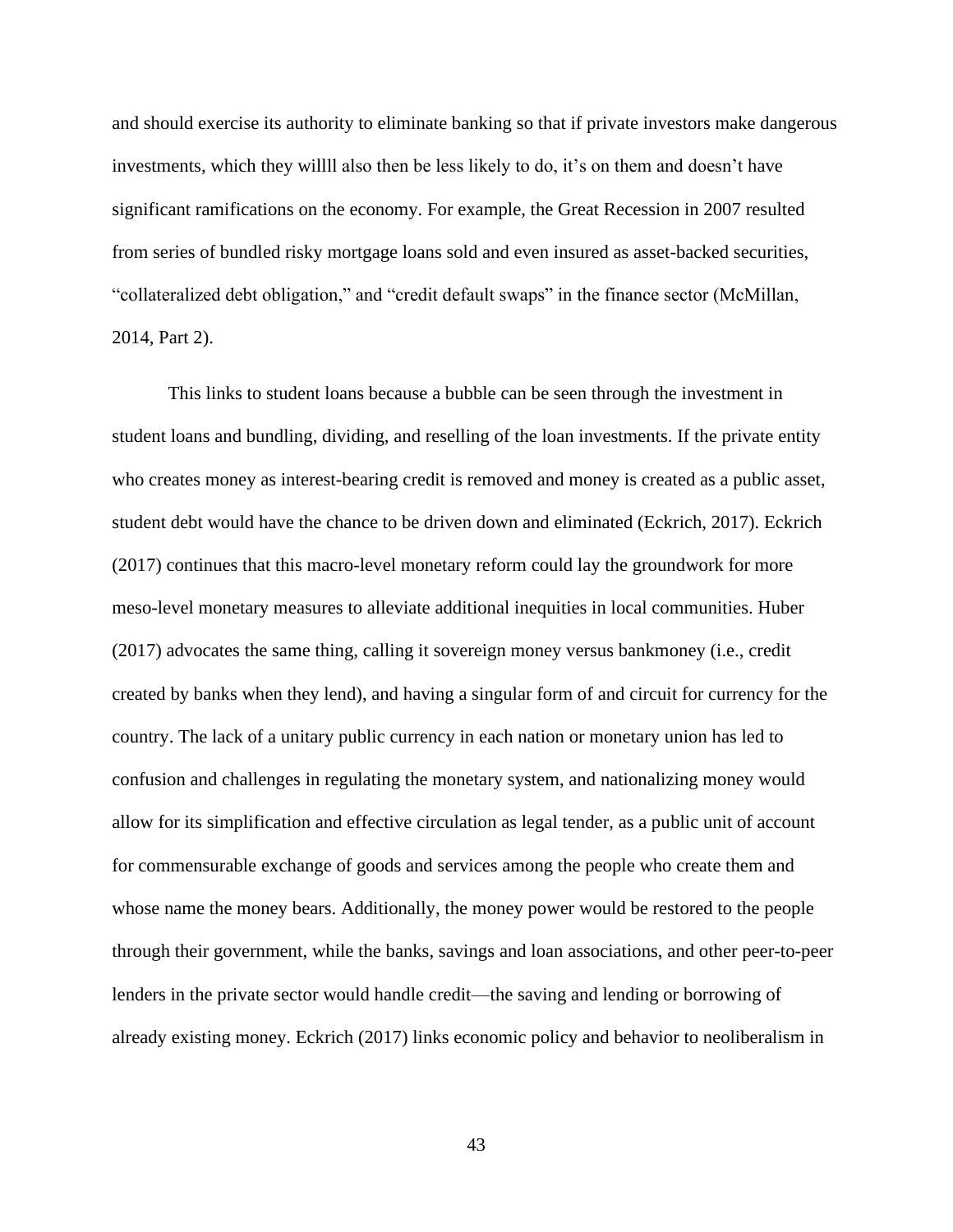that the power exuded by the banks led to their systematic wealth extraction at the expense of others and riskier investments.

The three steps to implement a new monetary system once established would be deciding how much money to create (or not) to keep the value of money steady, enter the amount as income and an asset on our government books, and distribute the new money into the economy by spending, lending, giving, or investing to promote the goals as stated in the Constitution (Hammon & Pash, 2019, p. 33). Through the creation of a new monetary system, Hammon and Pash (2019) state that infrastructure could be repaired and improved, jobs can be created, universal healthcare and education could be funded, and sustainability could be refocused on. The flaws inherent in our current monetary system have exposed an issue through the unregulatable, rampant investment, and wealth extraction that the private sector has been able to do over the years of technological development. It is the elimination of banking, the creation of money out of interest-bearing credit, through a simple change in accounting rules and the public organization of money and private organization of credit that could help with the current debt crisis (McMillan, 2014).

Stepping away from the neoliberal banking approach would allow for a democratic vision of funding, and, in turn, allow for student loans to be reimagined and eliminated and higher education to be funded differently. One critique of neoliberalism and monetary theory is that the government has a role in ensuring the strength and integrity of money (Harvey, 2007). However, what Harvey and neoliberals fail to understand is there are three prerogatives of money: naming the currency of the realm, creating and issuing the money denominated in that currency, and earning the seigniorage from that and from the first use of that money (Huber, 2017, p. 39). With the establishment of the Federal Reserve in 1913, neoliberals have been able to be aggressive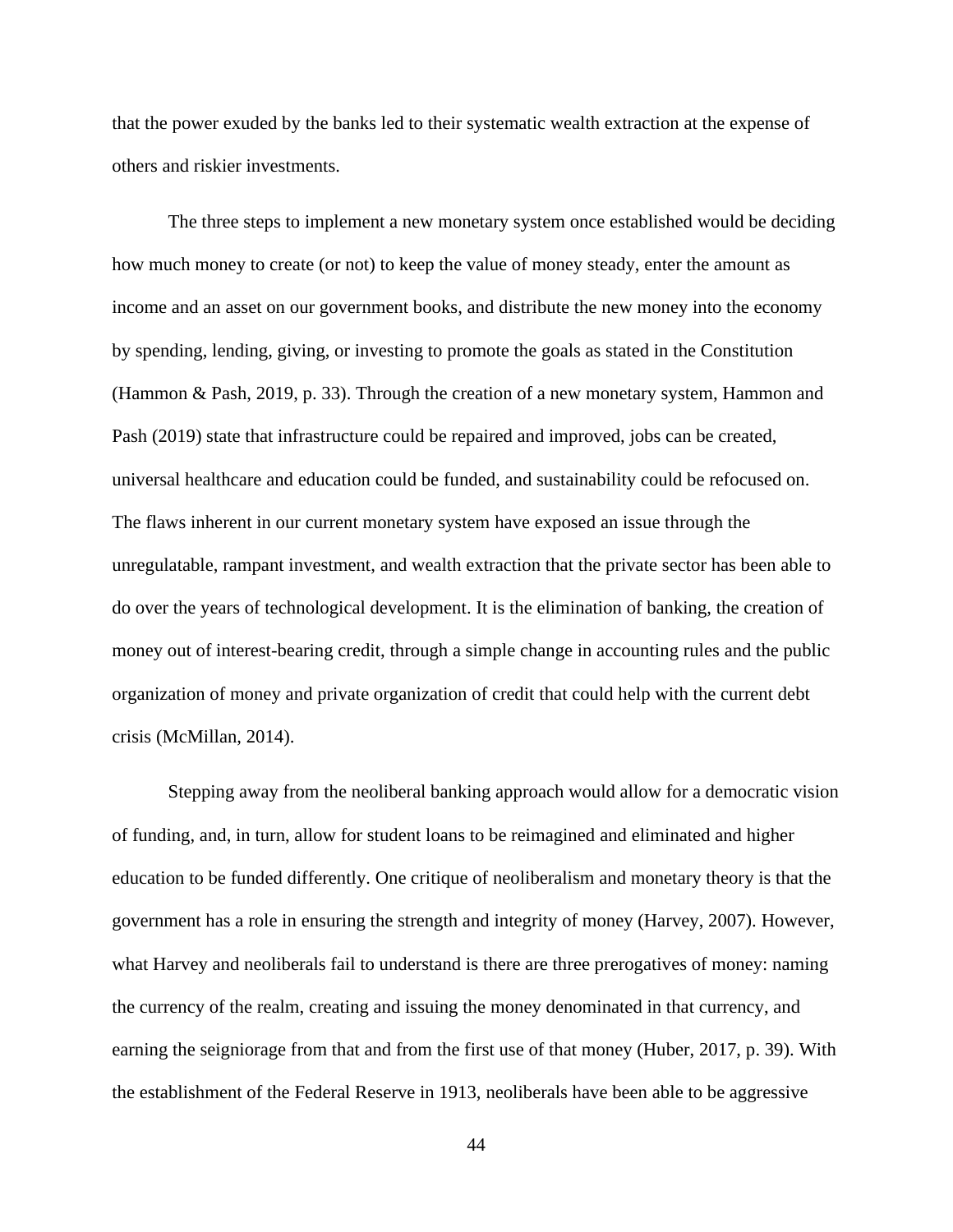with spending, over half of which goes to the military and an increasing amount for interest payments, despite their narrative of government oversight and needing less government intervention. Given the aforementioned research, the integrity of our monetary system is not evident. There are vast disparities in wealth across the system, and the integrity is increasingly damaged through banking. If neoliberalism is the system that the government and institutions have grounded themselves in, there are tenets of neoliberalism that directly contradict higher education's mission.

# **Neoliberalism**

Neoliberalism is a political-economic theory that claims that individuals are best suited in an economic system where private property rights, free markets, and free trade are strong and entrepreneurial efforts encouraged (Harvey, 2007). Harvey (2007) states that the prominence of neoliberalism in the United States in the late 1970s and during the Reagan administration was due to the increase of conservative think tanks. The Reagan administration impacted higher education through his neoliberal thinking, and the paradigm shift brought forth changes in cuts to higher education, and increases in student loans (Shumway, 2017). While there are other historical events that brought neoliberalism forward in money system, the Reagan administration exposed and abused its power to further damage the student loan system.

A tenet of neoliberalism is that the government should create markets if they are not present, and then refrain from intervention. Neoliberalism hangs upon the concept that the government cannot be unbiased, and should not interfere with the market (Harvey, 2007). This directly correlates to the first foray of higher education funding at the federal level. The Morrill Land Grant Act of 1862 was the federal government intervening to create a market for public higher education, and not intervening further. The limited intervention of the federal government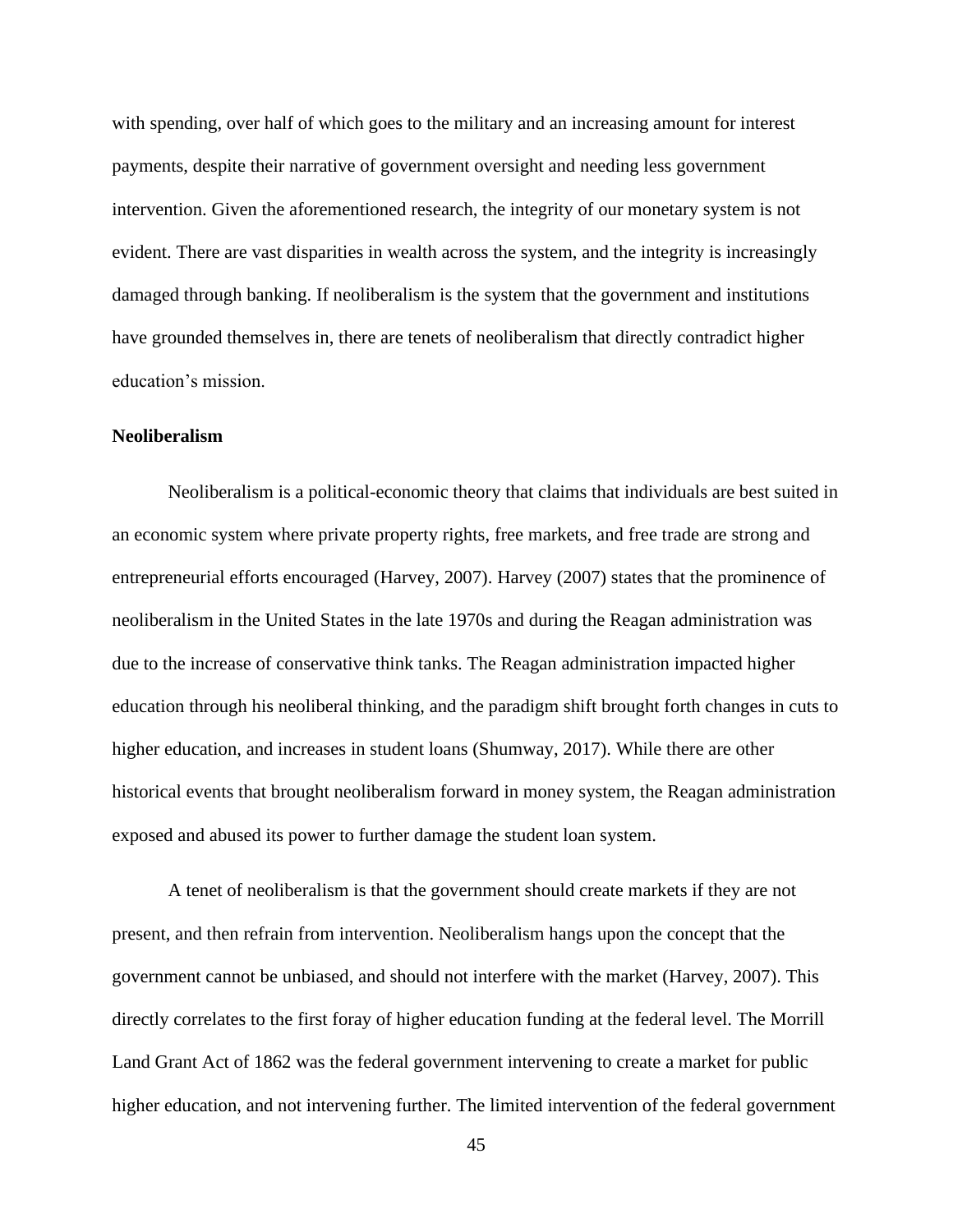has come in the preliminary form of need-based grants, and evolved to mainly student loans. While there is a surface-level appearance that this intervention is assisting students and families, the intervention comes at the benefit of the private financial sector. Harvey (2007) states that one of the facets of neoliberalism is the drive to privatization. This can be seen in higher education through the conversations about whether institutions are public or private goods.

While state support is prevalent in public HEIs, tuition, fundraising, and private subsidies are the primary revenue drivers for institutions, which begs the question if these institutions are public or private. Shattock and Brown (2012) also bring up the 1980 Bayh-Doyle Act as another example of how private property became prioritized in higher education through the ownership of patents. The neoliberal state is necessary and sufficient to create wealth, which enhances the well-being at large but mainly fills private pockets of the 1% (Harvey, 2007). This concept translates to higher education, as well through the concept of access. If higher education is a private good, then those who can afford should take advantage of higher education in a neoliberal state because it will benefit them. If it also benefits the greater community, so much the better, though that's not its rationale. If students cannot afford higher education, they need to work harder to obtain education. This concept is distinctly neoliberal, and directly contradicts the access argument. Neoliberalism hinges on a concept of individuality and personal responsibility (Harvey, 2007). In hearing that, it reminds me of the human capital theory that is prevalent in higher education. It holds that individuals can better themselves through higher education and hard work. In true neoliberal form, this contradicts its thought on state intervention for obtaining higher education. If low socioeconomic status students succeed in school, they still would not have adequate funds for higher education. To compromise, student loans bridged the gap to provide access even if the covert purpose of federal student loan programs was to generate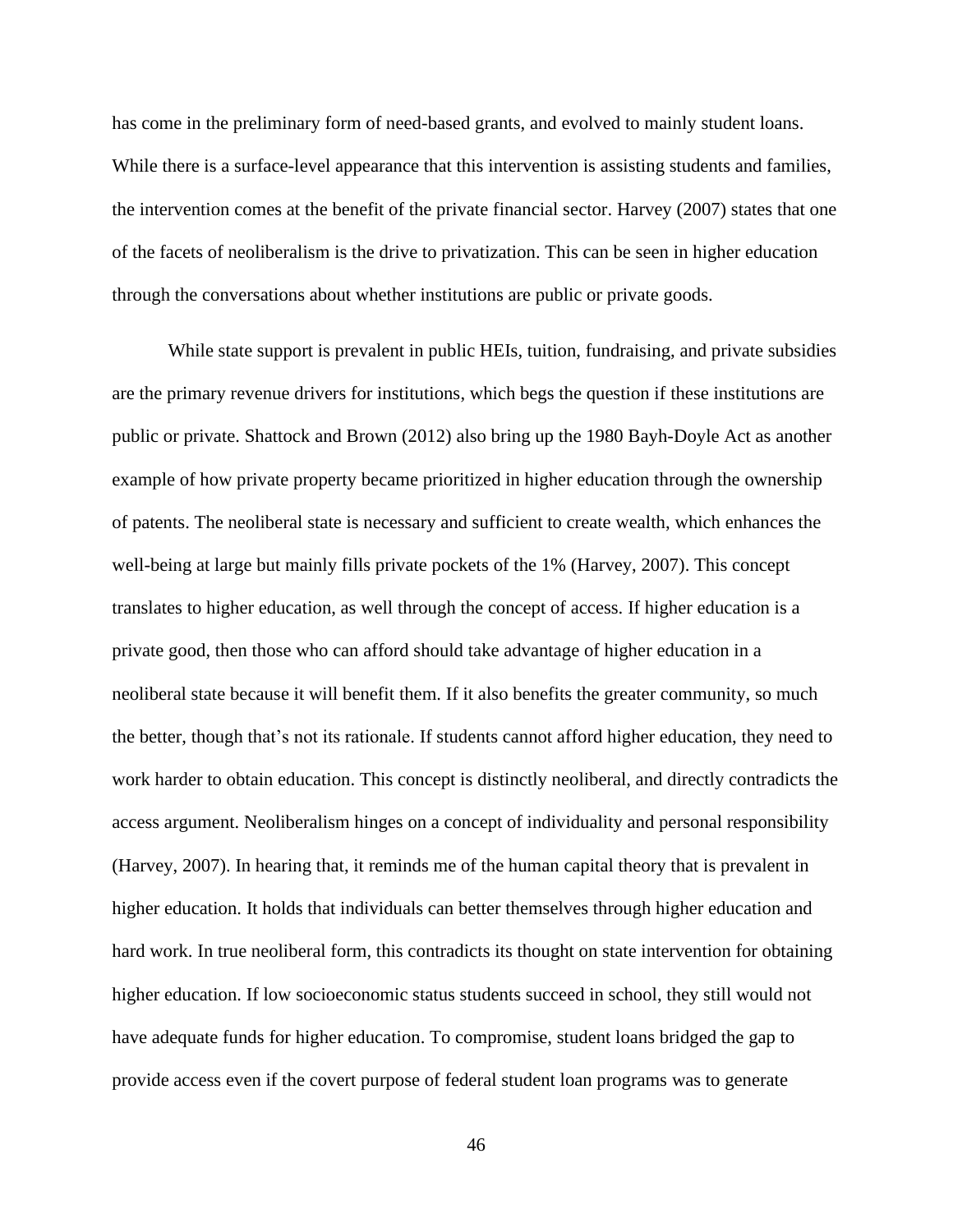revenue for the primary lenders and secondary investors. Even if well-intending, this approach preyed upon students and families, especially but not only those, who didn't know anything about student loans and entered into loan debt unknowing of their effects (Giroux, 2014).

Neoliberalism is not the cause of the student loan crisis but exacerbated the issue. The student loan crisis started in the 1970s and 1980s with the increased loan limits and interest rates, federal guarantee to lenders decreased state appropriations, and increased tuition rates (Hartlep, Hensley, & Eckrich, 2017). The reliance on loans and debt to finance higher education came from the 1970s when the combination of legislation and reliance on private-interest, debt-based student loans took root (Hartlep, Hensley, & Eckrich, 2017). Burt and Baber (2005) add to this discourse that the omission of race from the discussions on financial aid in the 1970s was overtly neoliberal and racist. When race was omitted from the conversation, it supported a "colorblind" approach that omits the effects that financial aid, and exclusion from financial aid and access to home loans, has on underrepresented populations. The shift to include more middle-class families in the 1970s could be seen as a push to bring more white students into higher education, but in actuality it pushed out the lower-class and underrepresented populations. Neoliberalism is a necessary subject to understand as it pertains to student loans. Neoliberalism as a political and economic system is intertwined with the justifications and rationales for student loans as the primary form of student aid. It can also, unfortunately, serve as a smokescreen that distracts analytical attention from its underlying systemic source in our money system.

# **Discussion**

Through the readings, I was able to learn about a number of different areas that pertain to student loans that I wasn't well-versed in before. The main areas that I have grown in my understanding are monetary theory, its connection to neoliberalism and federal financial aid, and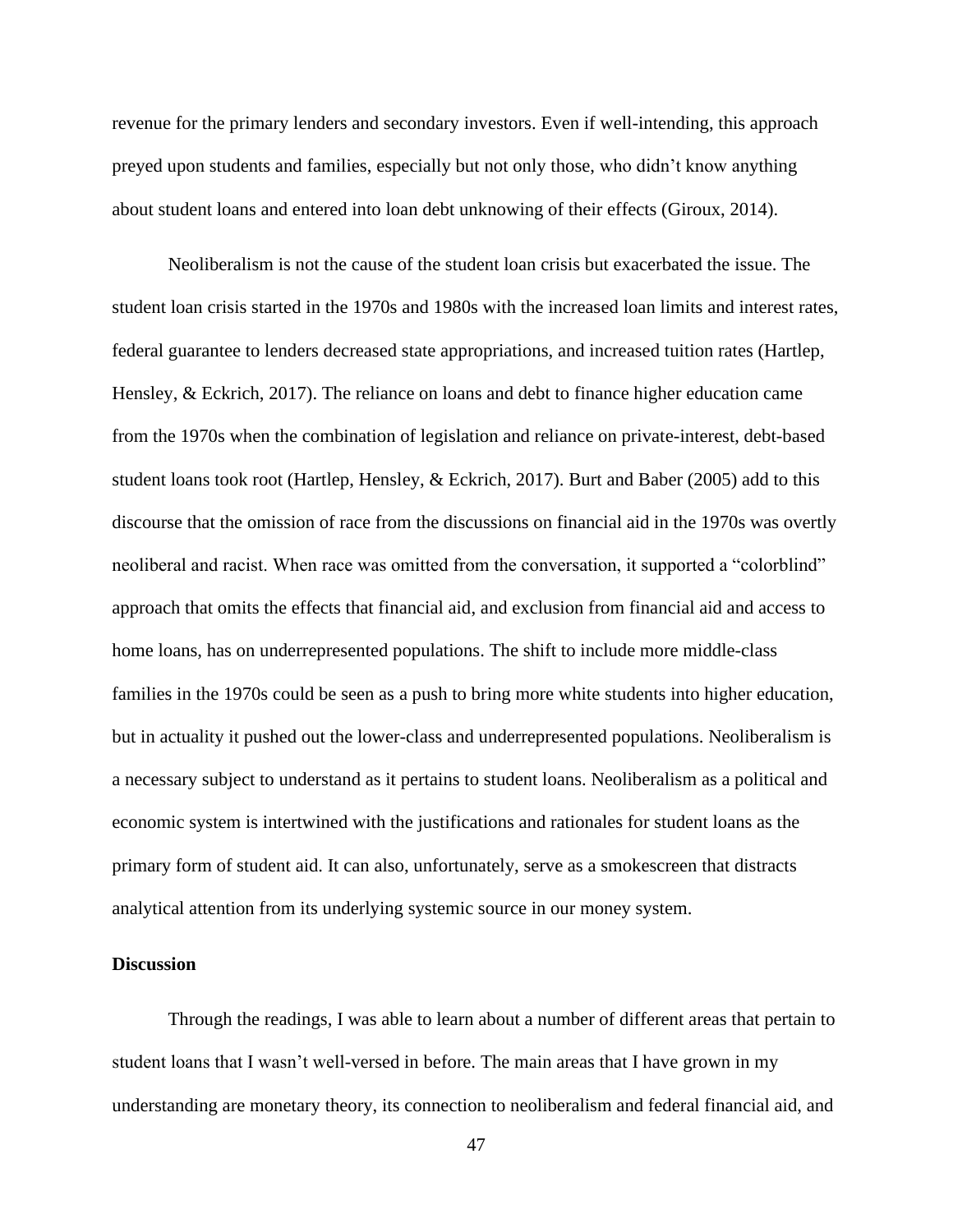federal vs. state funding. Critical monetary theory is an area that I was not aware of until meeting with Dr. Eckrich. Dr. Eckrich stated that the monetary system would be integral for my understanding of the issue with the financial aid system. Upon reading, it made sense why this area of scholarship was key for understanding financial aid. The current monetary system gave rise to and is entrenched in neoliberal values, and has led to distinct issues with equity and unbalanced wealth. Its precipitating link to neoliberalism is a great segue in my understanding. The addition of the monetary system on top of my previous knowledge of neoliberalism helped me to understand how both fit in the financial aid policies. Neoliberalism is seen in financial aid policy through the decision to use student loans instead of grants or providing direct funding to institutions. The push toward student loans reflects the neoliberal belief in the market, and that students can use student loans to make their choice on higher education. The institutions used a neoliberal lens to increase their private property and endowments, which, along with a decrease in state subsidies, caused an increase in tuition and in the influence of private donors and the institution's investment portfolio. The neoliberal system that influences both the institutions and the government has led to the increase in student loans, and has been to the detriment of borrowers and their families. Finally, the difference between state and federal funding in education was an important distinction I learned through this process. Prior to reading for and writing this dissertation, I wrote ambiguously about governmental spending, and did not distinguish between state and federal. The federal government not getting involved in direct funding of higher education is important to understand the existing social contract and neoliberal ideals in how the refusal to invest is a sign of continuing the perception that higher education is a private good.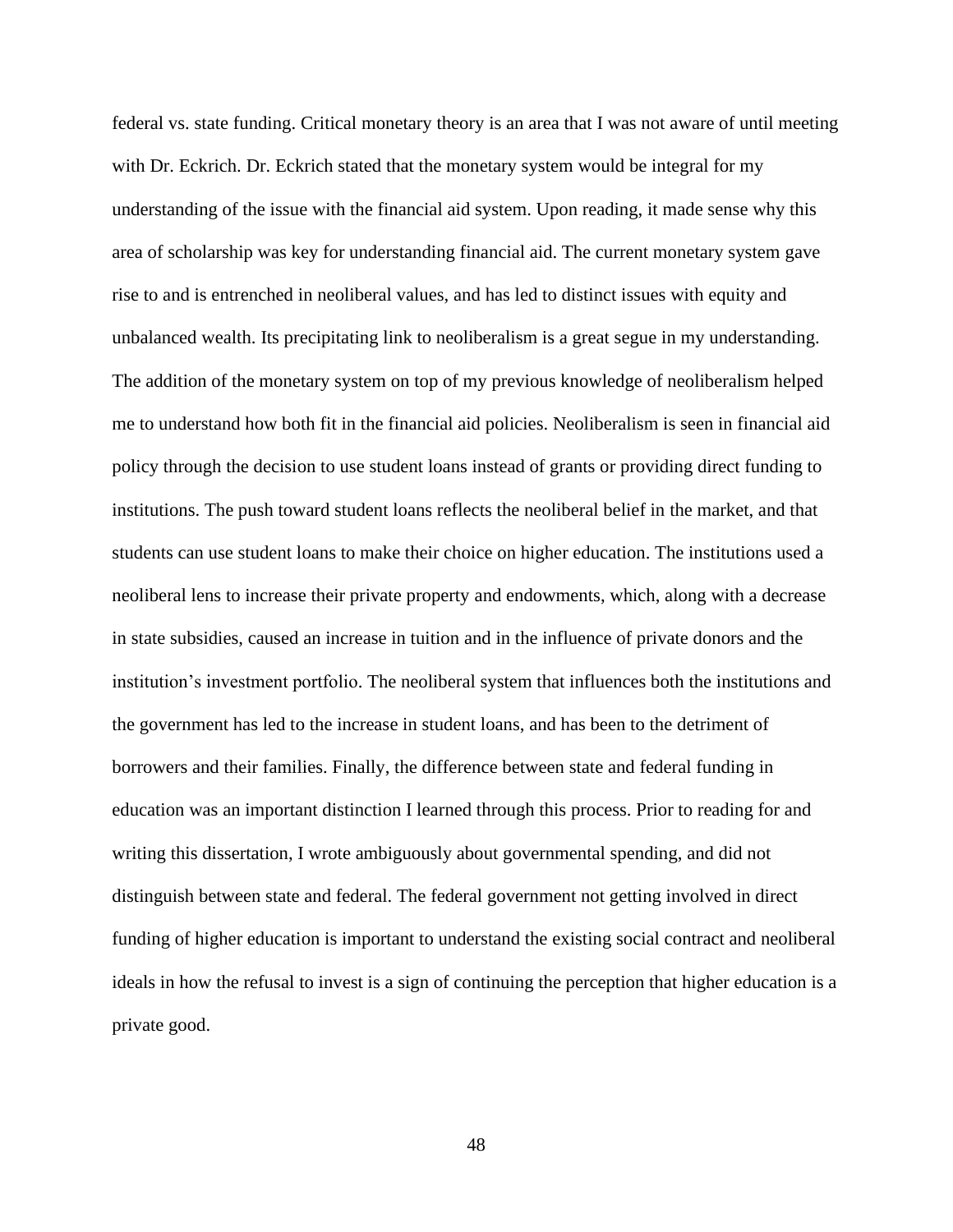My perception on the topic did not change in several ways, too. The main ways my perception didn't change were in the theories that ground financial aid research, that higher education isn't considered a public good (even if I and many think it should be), and that higher education isn't funded equitably. The theoretical frameworks that I found prior to beginning writing the dissertation were grounded in social contract theory and human capital theory. St. John (2003; 2004) cites human capital theory as a distinct reason why people choose to attend higher education. St. John grounds his studies in John Rawls' theory of justice which offers an alternate explanation of human capital and social contract theory. Mettler (2014) asserts that the American dream of social advancement through higher education is a crucial mental model for the United States that was betrayed in the 1980s. Zumeta et al. (2012) explain that human capital theory is critical for understanding the private interest in higher education. Private companies understand that higher education provides more skilled workers, and thus investing in higher education would strengthen the workforce. Newfield (2016) cites social contract theory and argues higher education needs to be considered a public good in order to discover finally an affordable public higher education. Douglass (2007) discusses social contract theory not through the lens of the government's social contract to students, but through the university's social contract with students. Douglass (2007) says that the public HEIs has an obligation to align its mission to serve the constituents of the state in which it is chartered, to provide resources to ensure access to the institution, and to create beneficial academic programs for the people, commerce, and communities of state. In these references to social contract and human capital theory it was reaffirming to see that the previous research I had read and written about was accurate. What was less reassuring was finding additional research that shows higher education is not a public good and that funding is not equitable. Prior to writing the dissertation, I saw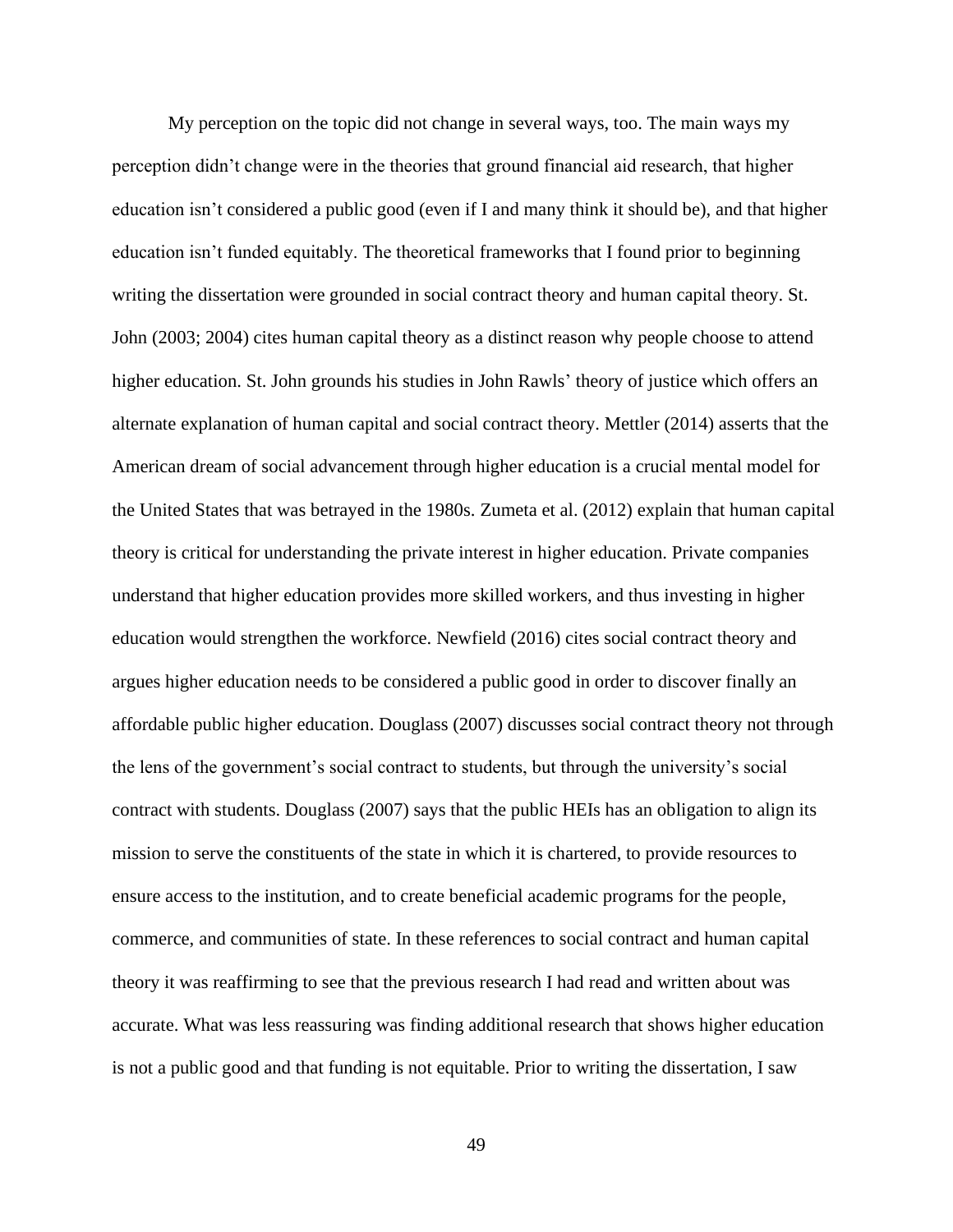Rousseau's (2012) explanation of the social contract to be saying that the government was responsible for restoring equity in society as individuals sought additional private property. Given that definition, I knew that higher education was not a public good. Higher education funding is not equitable in access, and is evident in the lack of affordability. Individuals can attend higher education if they can afford it, but those who cannot are expected to use student loans. While this may seem to be an equitable solution from the government, or at least the only possible one unless we reform the money system, the continuing debt inherited by those who need to use student loans perpetuates the debt cycle and stalls social mobility and fills the pockets of their lenders. With the funding going to student loans from the federal government, the funding isn't creating equity in higher education. The funding being owed by the students has allowed for institutions to raise their tuition, and led to issues of affordability. With funding being focused on the students rather than on making institutions affordable, the burden has fallen to the students, which favors the students whose families can afford higher education. These areas that I already knew were helpful in guiding the research I did on student loans to become more well-rounded on the overall topic. Student loans were a crucial lynchpin for understanding the financial system of higher education. This research helped with understanding the overall funding of higher education, the monetary system, and the repercussions of student loans on borrowers, their families, and society. The overall topic of finance in higher education is vast, but starting with the history and political economic context of student loans viewed through the lenses of human capital, social contract, monetary theories, and neoliberalism enabled me to shine a light on several areas of finance.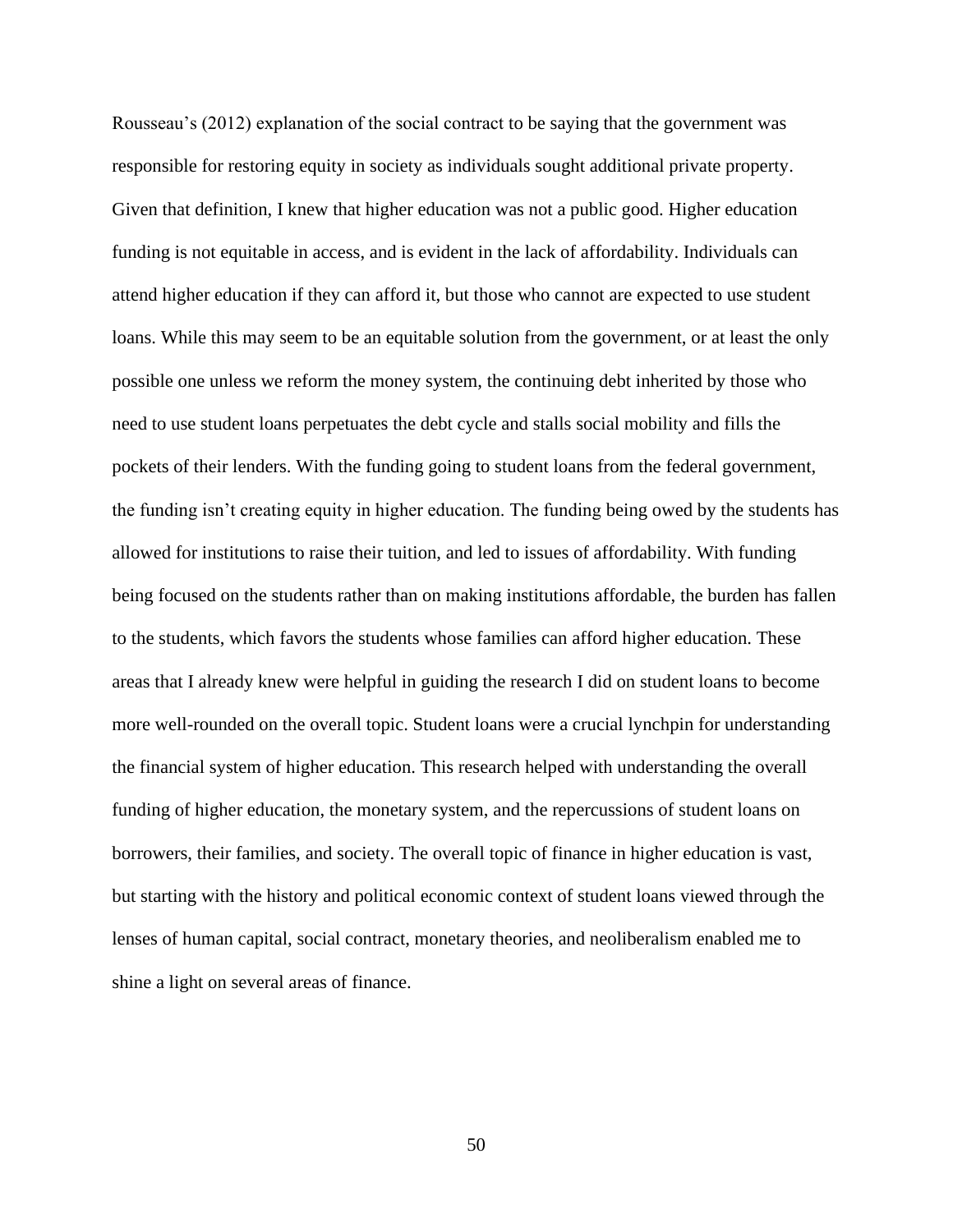#### CHAPTER III: METHODOLOGY

### **Introduction**

At the conclusion of my coursework, I am left with the question is there a sample of students that is most affected by the present student loan system and is the most at risk for defaulting on their student loans. There has been research conducted thus far discussing the topic. Wilms, Moore, and Bolus (1987) and Dynarski (1994) stated that the students who do not complete their degree have the strongest predictor of defaulting on student loans. They state that Black students, students who didn't complete high school on time, and low-income students were also more at risk to default. Wilms, Moore, and Bolus (1987) also stated that the main institutional characteristic that reflected default rates was attendance at for-profit institutions. Dynarski (1994) continues that high school dropouts, Black and Latino students, those who do not persist through higher education, and low-income students are the most likely to default on their loans. Knapp and Seaks (1992) concur that defaulting increases sharply if students do not graduate, but likelihood of graduation is based on individual characteristics, and they call for more research on individual characteristics at the institutional level. Flint (1997) challenges the assumptions of Knapp and Seaks (1992) because he believes they are placing more blame on the student than the institution. Flint continues, stating that it is easy to pull the research, but understanding the results and context is more of a challenge.

Given the complexities that can be associated with student loan default, I believe that it would be beneficial to conduct studies at the institutional level. Research at the institutional level will allow institutions to focus on which of their students are at risk based on their specific demographics at the institution, and then plan courses of action to prevent student loan default. Thus, I conducted an original study looking at the student characteristics that impact student loan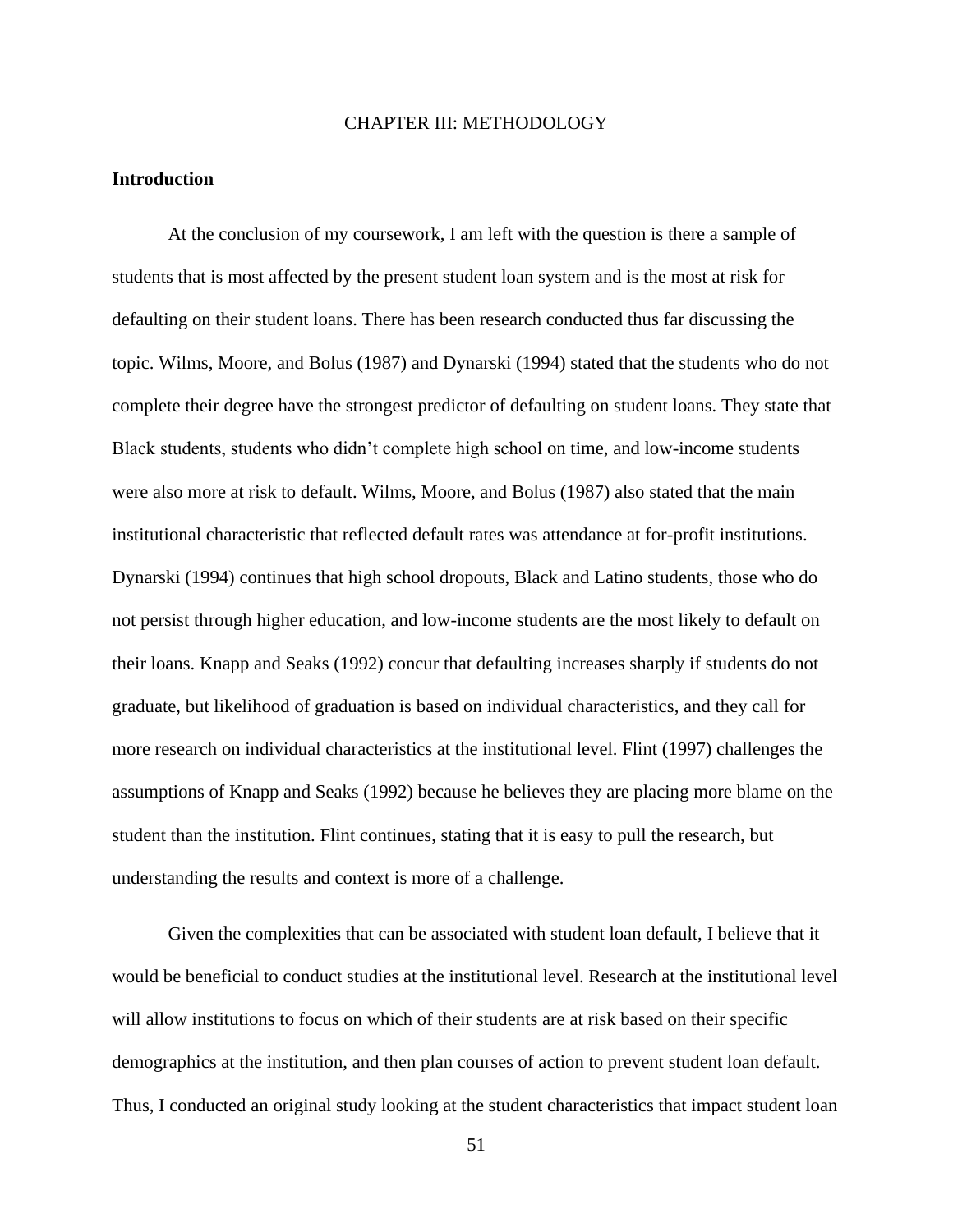default at MPU, in order to target prevention efforts toward the students who are most likely to default.

# **Research Questions**

Through this study, my research questions are:

- 1. What are the student characteristics that can affect the likelihood of student loan default?
- 2. What are the student characteristics that are more influential to affect the likelihood of student loan default?

#### **Instrumentation and Data Collection**

The questions and nature of this study lend themselves to a quantitative methodology. Since I am sought to identify predictors of student loan default based on student characteristics, I completed the logistic regression model for this study. Logistic regression is used to explain whether independent and dependent variables are related, and to identify the likelihood of predictors based on their relation. Once approval was given from the financial aid and institutional research offices at MPU and obtained deidentified, student characteristic information and ran the regression model using SPSS (Statistical Package for the Social Sciences, 2022).

Based on my conversations with the financial aid and institutional research offices, the student characteristics that I was able to obtain are financial, academic, and demographic traits of students from a financial cohort that is from the 2010s. For this specific study, the Institutional Review Board (IRB) gave this study an exemption due to the study not involving human subjects, but rather deidentified data from individuals.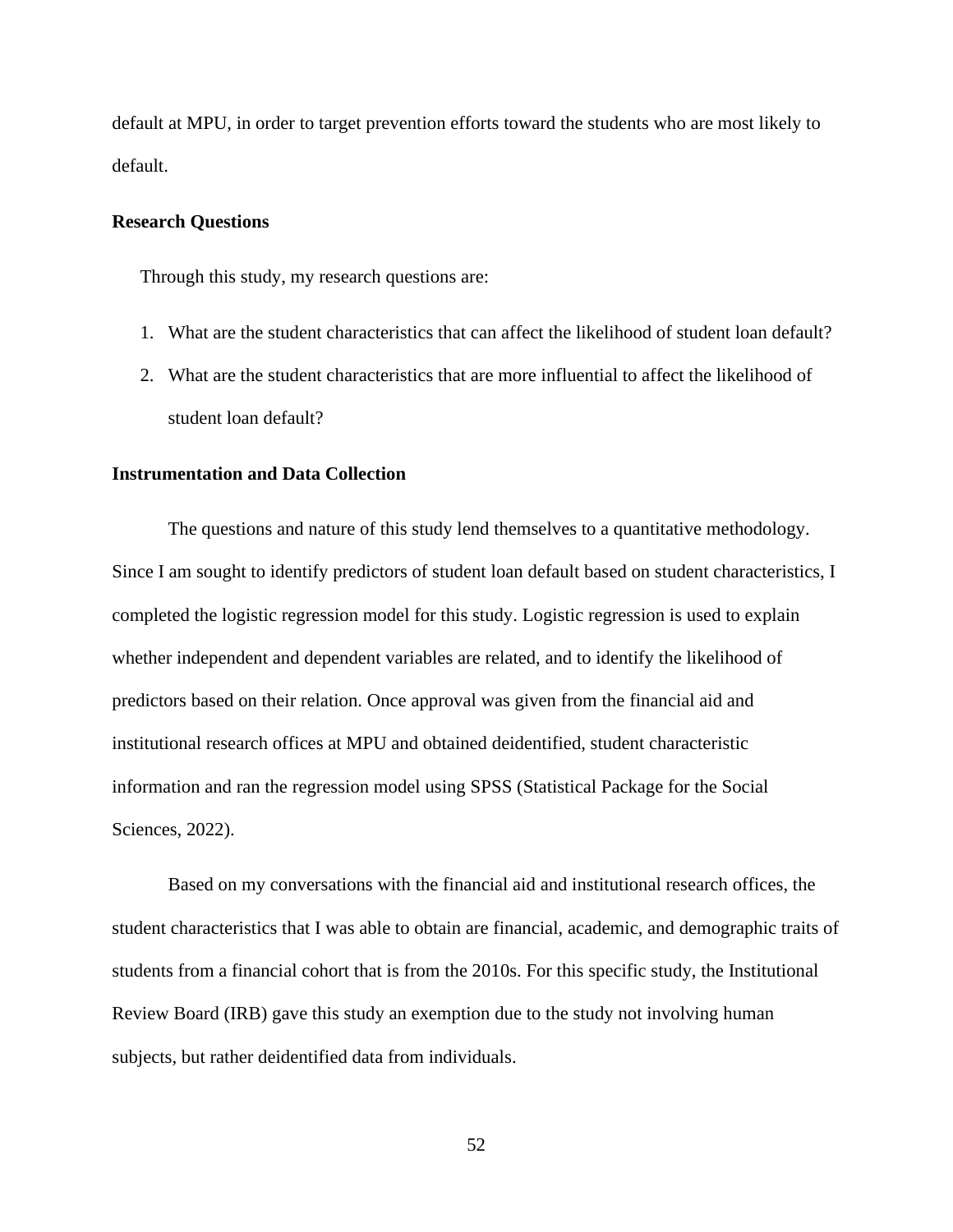#### **Data Analysis Schema**

This study used logistic regression, Stoltzfus (2011) defined logistic regression as "an efficient and powerful way to analyze the effect of a group of independent variables on a binary outcome by quantifying each independent variable's unique contribution" (p. 1099). This study features several independent variables in the form of student characteristics being tested for their effect on the dependent variable of student loan default status. The model yielded results in odds ratios, which determine the effectiveness of an independent variable toward the dependent variable. The odds ratio helps determine the odds of the dependent variable, student loan default, occurring or not (Stotzfus, 2011).

# **Data Sources and Preparation**

The sample for this study is a collection of students who attended MPU during an unidentified time during the 2010s. Given the desire to keep the students unidentifiable in the regression model looking through several predictors, the specific timeframe the dataset came from was not available. In the sample, there are students of all races, genders, ethnicities, high school GPAs, completion status, veteran status, transfer status, dependent status. The reason why this institution has been selected is because of the specific intentionality of looking at an institution that self-identifies as "affordable," but also due to the ease of access to the data.

### **Coding the Variables**

Once the dataset was received, the data preparation completed the following steps. For any of the cells that were listed as unknown or not applicable, the cell needed to be listed as blank to go into SPSS effectively. The next step in preparing the data was to change all the yes responses in the cells to be listed as "1," and the no responses to be listed as "0." For some of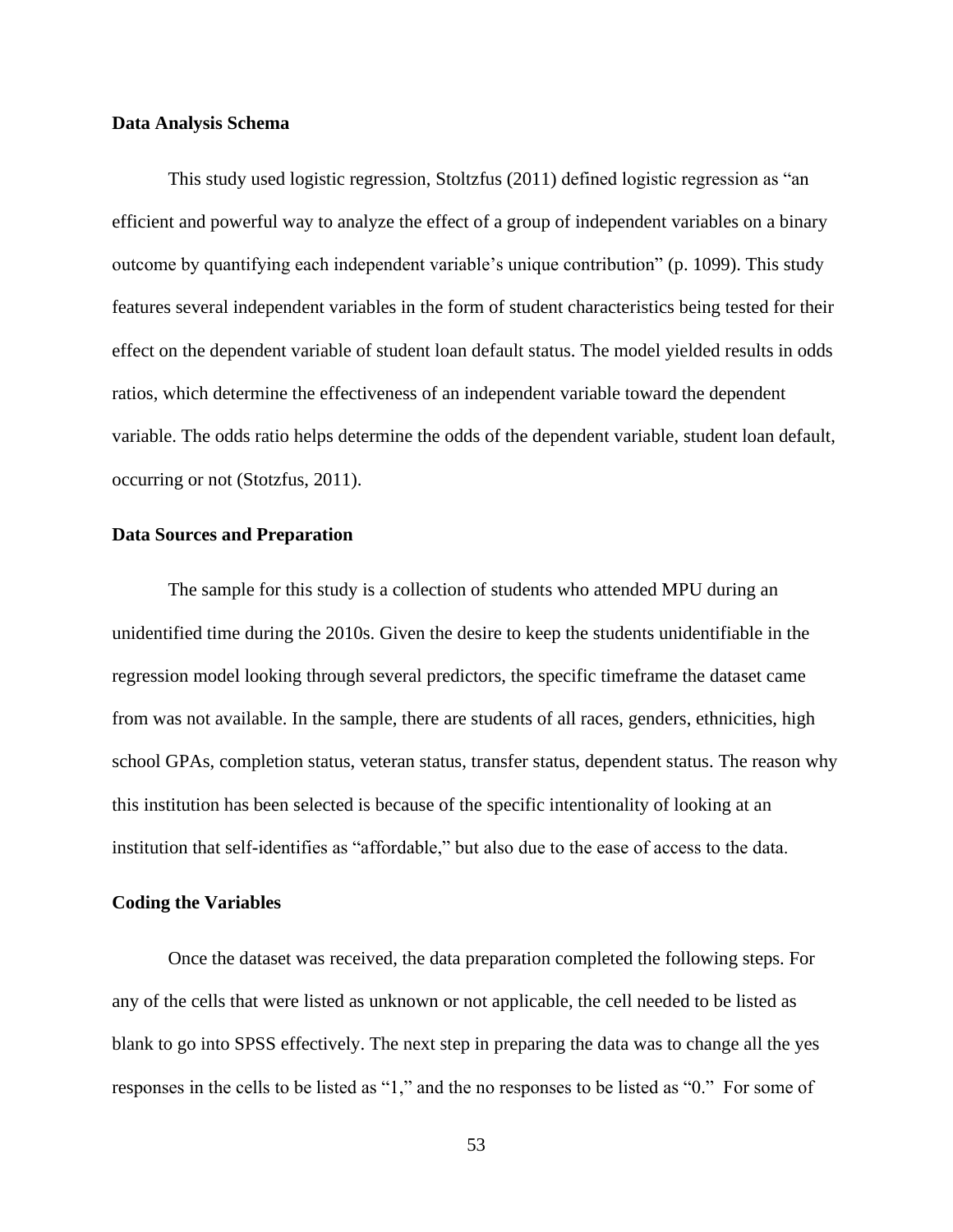the data points, there were high amounts of blanks or unknowns which were changed to "2," and were controlled for before running statistical analysis. The categories that were blanks or unknowns were Dependency Status and State of Residence.

For the "sex" column, man was changed to "0," woman was changed to "1," and nonbinary or not disclosed was changed to "2."

For dependency status at time of aid given, dependent was listed as "0" and independent was listed as "1."

In the category for state of residency, Illinois was listed as "0" and anything outside of Illinois or undisclosed was listed as "1."

For father and mother level of education, college educated was rendered as "0," high school educated as "1," middle school educated as "2," and unknown or blank as "3."

For the Ethnicity column, white was listed as "0," Black as "1," American Indian as "2," Hispanic as "3," Asian as "4," Hawaiian as "5," any combination of two ethnicities as "6," any combination of three or more ethnicities as "7," and unknown or blank as "8."

The final two categories are highest degree awarded and enrollment status at the time of default. The category breakdown for highest degree awarded is no degree awarded as "0," undergraduate degree awarded as "1," and graduate degree awarded as "2." For enrollment status at the time of default the categories are full time as "0," three-quarter time as "1," half-time as "2," less than half-time as "3," withdrawn as "4," graduated as "5," and no enrollment records found as "6." The data transformation done to all of the columns was to allow for the data to be input into SPSS to run the logistic regression model effectively.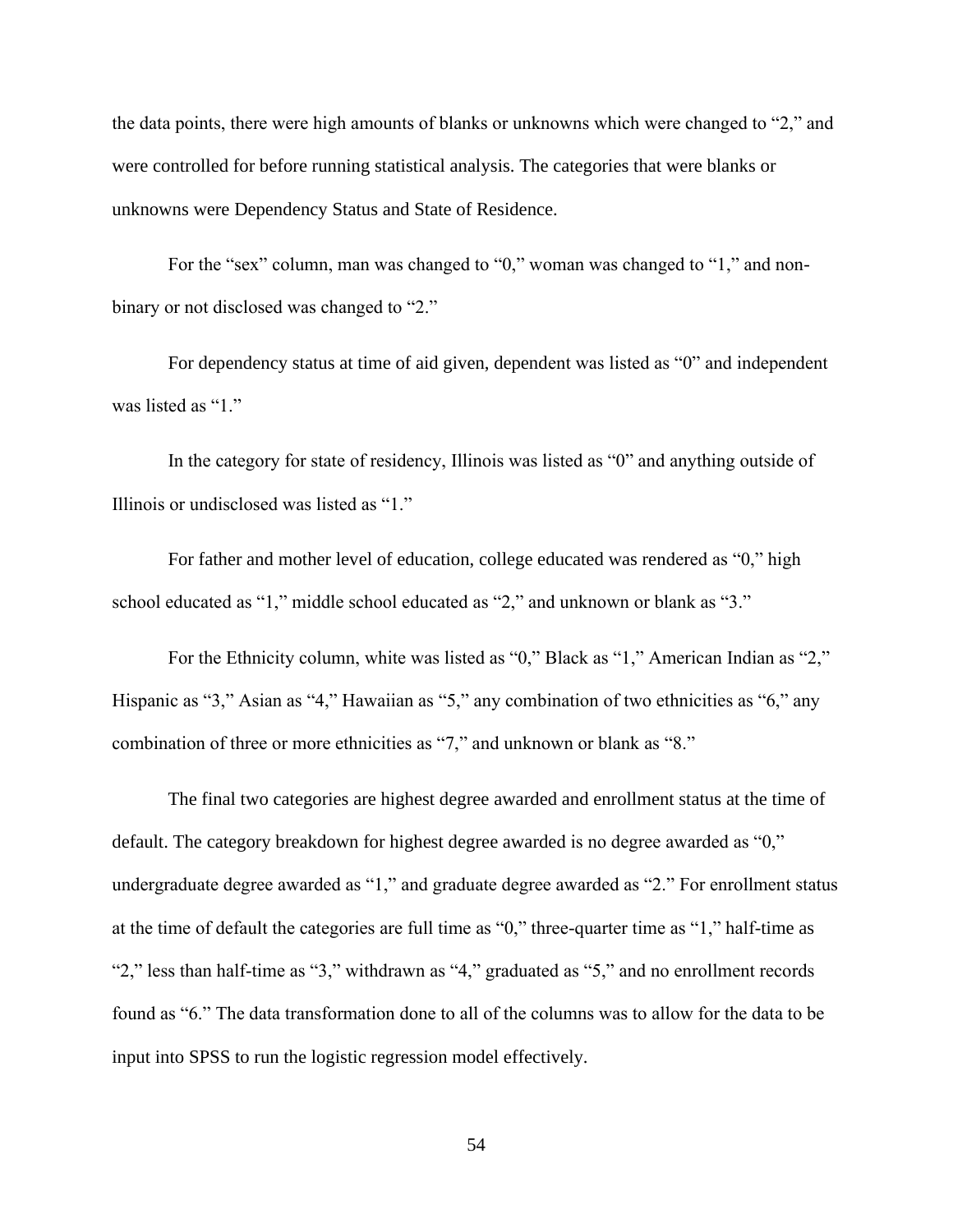# **Summary**

The study I conducted for my dissertation was a quantitative study to identify what categories of students are most likely to default on their student loans at MPU. The default rate at MPU is lower than the national average for student loan default, and leads MPU to being labeled as an affordable institution. While MPU is doing well for supporting students financially, there are still students who default on their student loans. Identifying the students who are likely to default on their student loans based on predictors can be beneficial to MPU to help it work with students who may possess characteristics that make them more likely to default to avoid that financial harm. To conduct this study, I used a logistic regression model to analyze loan default against various identifiers. This test took place through SPSS, and then the data is reported in and analyzed for the subsequent chapters of this study.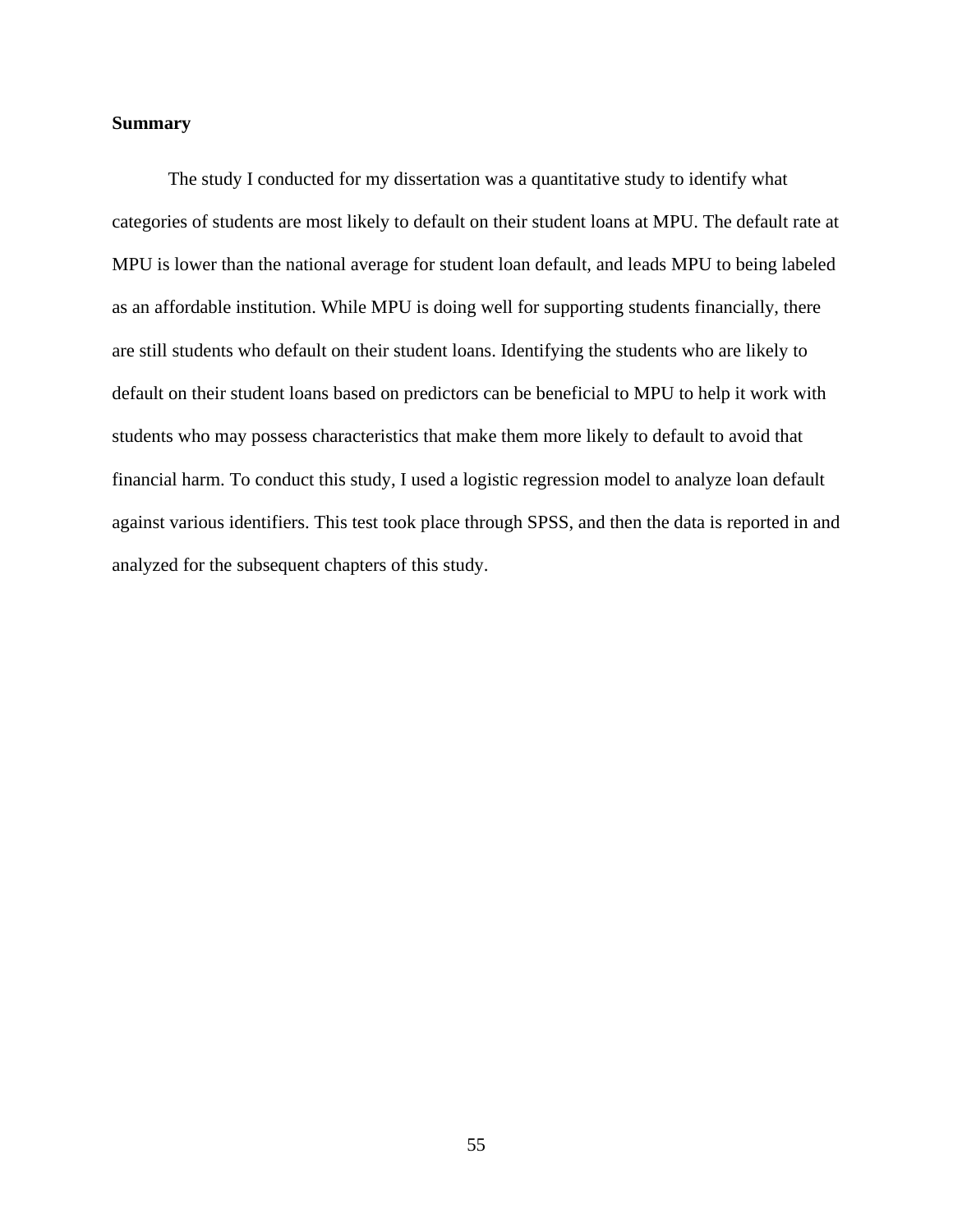#### CHAPTER IV: RESULTS

# **Re-Coding**

While running the initial tests on the dataset, variables were recoded and inverted to best suit the statistical analysis. A logistic regression is able to find what independent variables predict membership in the dependent variable. Below is the breakdown of how the variables are coded: Work Study – 0 is Yes, and 1 is No, Transfer Status – 0 is Yes, and 1 is No, and Veteran Status – 0 is no, and 1 is yes.

In looking at missing variables, there were two separate variables, State of Residence and Dependent Status, where a trend in the data emerged. When doing the check for missing variables, there were exactly 5786 students missing variables in each of the categories. With the dataset from the financial aid and institutional research offices, this was an issue in obtaining the data from students. Investigation by those departments on why the data are missing and figuring out how to obtain them moving forward would be beneficial for future studies. The students with the missing information from my study brought the total down from 24,077 students to 18,291. These cases were omitted to ensure data integrity.

Enrollment Status at the Time of Default was coded in a way that was not beneficial to the study. A recode to three simpler variables and to omit the missing pieces of information was necessary to ensure the test could run effectively. The new breakdown of the variable is enrolled is 0, graduated is 1, and withdrew is 2. After rerunning the enrollment status, the test was incomplete due to issues with the variable. Thus, this variable was deemed not to be beneficial to the overall study due to the uncertainty within the variable. There were nearly 10,000 students who did not have the information regarding their enrollment status at the time of default, and that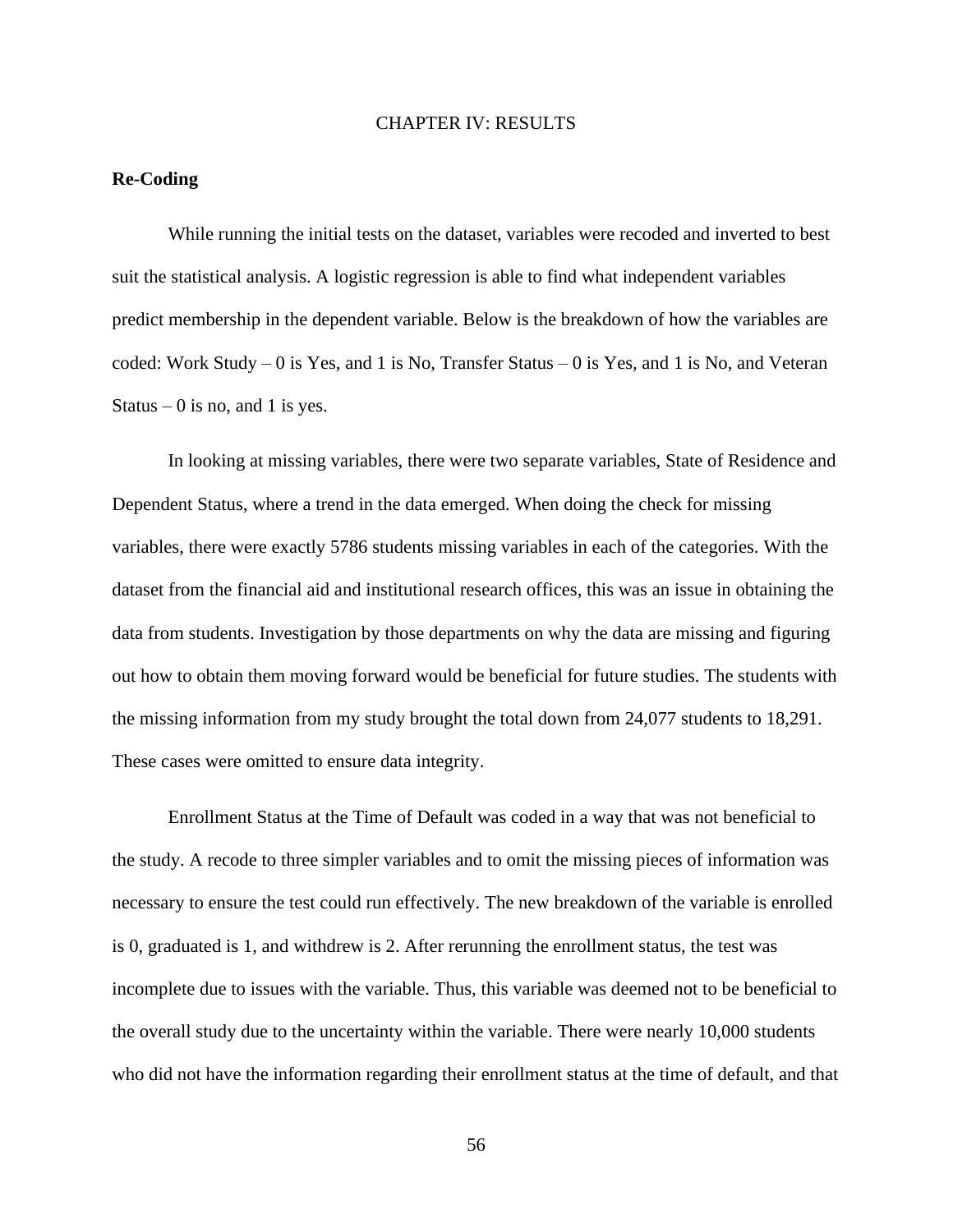yielded adverse results. So, the variable was removed from the data analysis. In the preliminary tests, we withheld SAT, and yielded no significant results. ACT did not have a significant odds ratio in that it is so close to 1 and had minimal effects on the dependent variable, so it was left out of the final regression model. Conversely, I ran the data analysis for SAT with ACT withheld, and the sample size was so small for students who took the SAT, that it was insignificant to the study, and omitted from the final data analysis.

At the conclusion of running preliminary regression tests of the data, the following variables are not significant to this study: EFC, Sex, Veteran Status, Pell Grant Status, Work Study Status, AP Credits, and highest degree awarded. When running the stepwise function in SPSS, the aforementioned variables were not seen in the set. For the final running of the data, the variables that were considered are State of Residence, Dependent Status, GPA, Total Scholarships/Grants Received, Failing Grade, Age, Transfer Status, Ethnicity, and Father/Mother Education Levels.

Typically, the only data-cleaning step that a logistic regression analysis would require would be a test for multivariate outliers. Traditionally, this would come in the form of an examination of Mahalanobis distances, which is a way to identify multivariate outliers within the analysis. Any case where the chi-square  $(\chi^2)$  exceeds the critical value at p<.001 would be excluded, as it may represent an unusual outlier. In looking at the Mahalanobis distances for my study, I found that there were nine meaningful variables: State of Residence, Dependent Status, GPA, Total Scholarships/Grants Received, Failing Grade, Age, Transfer Status, and Father/Mother Education Levels. The degrees of freedom (*df*) is 9, and the critical value α is .01, which yields a critical value of 21.67. After calculating the Mahalanobis distances, 96.8% of the data were not considered outliers. That means 3.2% or 1351 cases are excluded from the final regression analysis. The final total of students being considered are 16,940.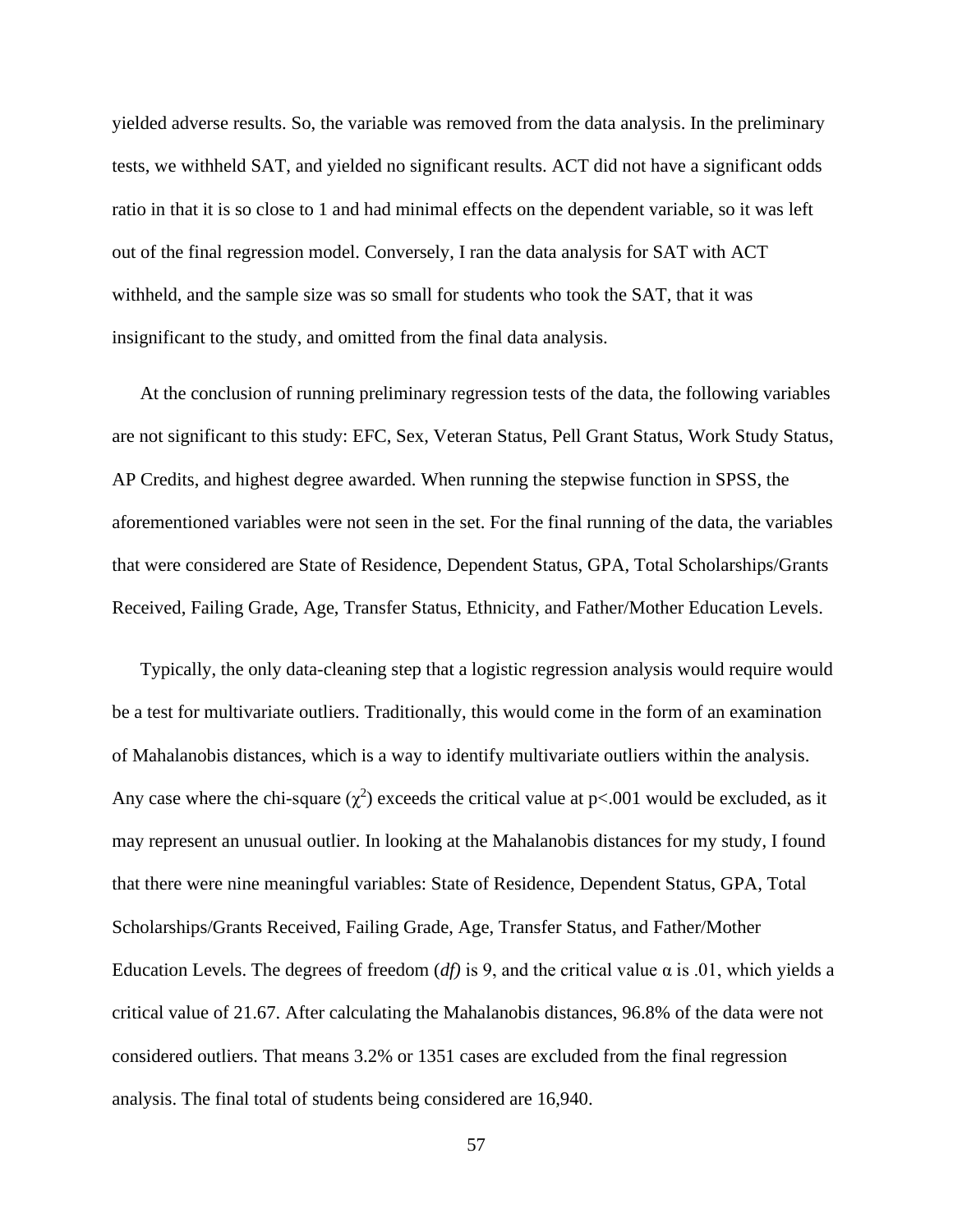# **Description of Sample**

After the outliers and students with inadequate information were eliminated from it, the initial data obtained from the financial aid and institutional research offices at MPU went from 24,077 students to consider to 16,940 (70.4% of the original data). The students in this data set represented the students who had student loans taken out who attended MPU during a given time in the 2010s. This information was made available from the offices of financial aid and institutional research. The frequency table below shows the quantity of student populations in the final dataset.

### Table 1

#### *Demographic Frequencies of Sample*

|                                  | Frequency | Percent  | Cumulative |
|----------------------------------|-----------|----------|------------|
|                                  |           |          | Percent    |
| White                            | 12492     | 76.6     | 76.6       |
| <b>Black or African American</b> | 1417      | 8.4      | 85.0       |
| American Indian                  | 24        | $\leq$ 1 | 85.0       |
| Hispanic or Latino               | 608       | 3.6      | 88.6       |
| Asian                            | 330       | 2.0      | 90.6       |
| Native Hawaiian                  | 10        | $\leq$ 1 | 90.6       |
| Bi-Racial                        | 1435      | 8.4      | 99.0       |
| Three or More Ethnicities        | 124       | 1.0      | 100        |
| Total                            | 16890     | 100.00   |            |

Within this sample, there were two race/ethnicity categories that were not large enough to consider for the overall analysis of the information: American Indian and Native Hawaiian. The two variables account for less than 1% of the overall sample, and were inconclusive in the preliminary tests. For the final analysis, I have chosen to focus on the other 6 variables and forego the American Indian and Native Hawaiian results. Race/ethnicity is the primary way I want to describe the sample because of the detail in provides. MPU would be described as a Predominantly White Institution (PWI), and the frequency of the data demonstrates that. Given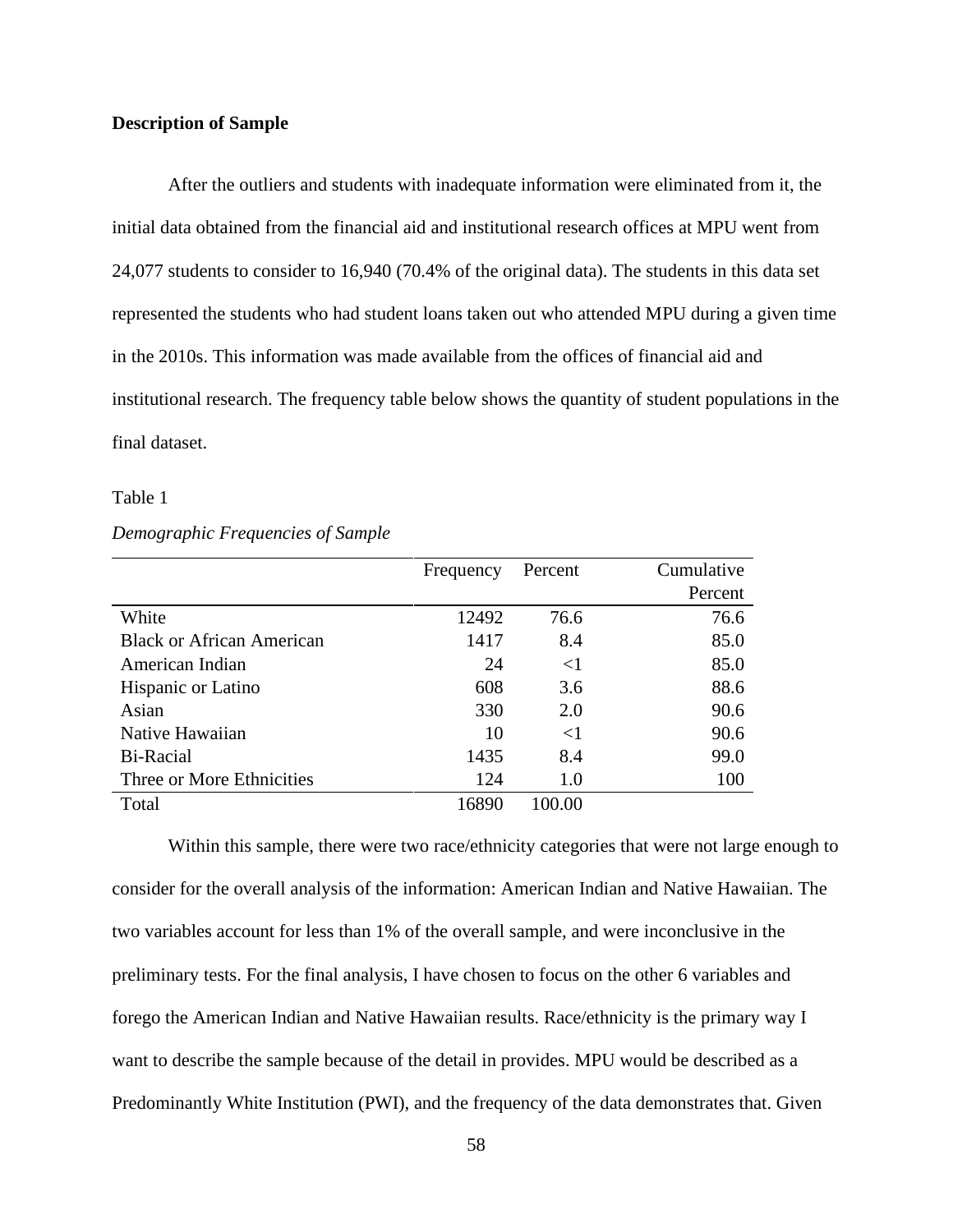what other variables are not considered significant to the study, these two ethnic groups do not need to be considered in the description of the sample.

# **Research Questions**

Prior to looking at the findings of the study, it is important to recall the research questions for this study:

- 1. What are the student characteristics that can affect the likelihood of student loan default?
- 2. What are the student characteristics that are more influential to affect the likelihood of student loan default?

# **Findings**

A logistic regression was run using SPSS. The dependent was Default Status, and the independent variables were State of Residence, Dependent Status, Total Scholarships/Grants, Failing Grade Status, Age, Father Graduation Level, Mother Graduation Level, Transfer Status, and GPA. The variable Ethnicity was used as a selector variable, and individual logistic regression were conducted for each of the six relevant, self-reported race/ethnicity categories (0=White, 1=Black/African American, 3=Hispanic/Latino, 4=Asian, 6=Bi-Racial, 7=Three or More Ethnicities). Each binary logistic regression was run with stepwise analysis to determine the effect size of each variable. While binary logistic regression does not allow for the "controlling" of the influence of particular variables, a stepwise analysis of the results can illustrate the comparative weight of each variable, and how each variable increases or decreases when considered.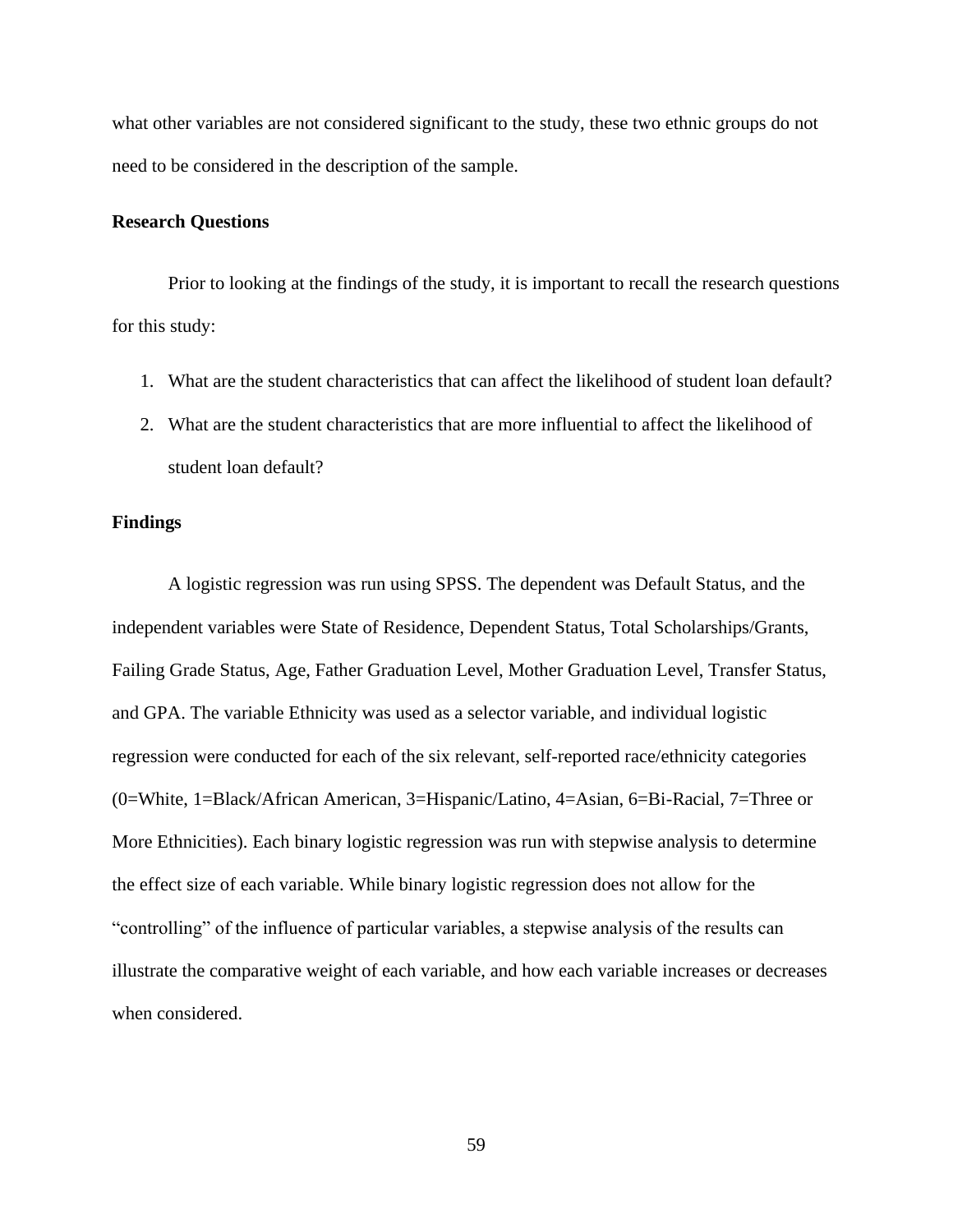The stepwise logistic regression for white students (n=12942) yielded a model that included Dependent Status, Total Scholarships/Grants, Fail, Age, Father Graduation Level, Transfer Status, and GPA. State of Residence and Mother Graduation Level did not produce results at a significant threshold less than 0.1, and were automatically removed from the model. The final model produced a  $\chi^2$  value of 3851.77 at  $p < .001$ . The Nagelkerke  $R^2$  was .357, meaning that the model accounted for 35.7% variance. 75.3% of cases were correctly predicted using the model.

The stepwise logistic regression for Black/African American students  $(n=1417)$  yielded a model that included Total Scholarships/Grants, Fail, Age, Transfer Status, and GPA. State of Residence, Dependent Status, and Mother Graduation Level did not produce results at a significant threshold less than 0.1, and were automatically removed from the model. The final model produced a  $\chi^2$  value of 405.39 at  $p < .001$ . The Nagelkerke  $R^2$  was .433, meaning that the model accounted for 43.3% variance. 71.1% of cases were correctly predicted using the model.

The stepwise logistic regression for Hispanic/Latino students (n=608) yielded a model that included Dependent Status, Total Scholarships/Grants, Age, Transfer Status, and GPA. State of Residence, Fail, Father Graduation Level, and Mother Graduation Level did not produce results at a significant threshold less than 0.1, and were automatically removed from the model. The final model produced a  $\chi^2$  value 167.87 at  $p < .001$ . The Nagelkerke  $R^2$  was .356, meaning that the model accounted for 35.6% variance. 73.3% of cases were correctly predicted using the model.

The stepwise logistic regression for Asian students  $(n=330)$  yielded a model that included Total Scholarships/Grants, Age, Transfer Status, and GPA. State of Residence, Dependent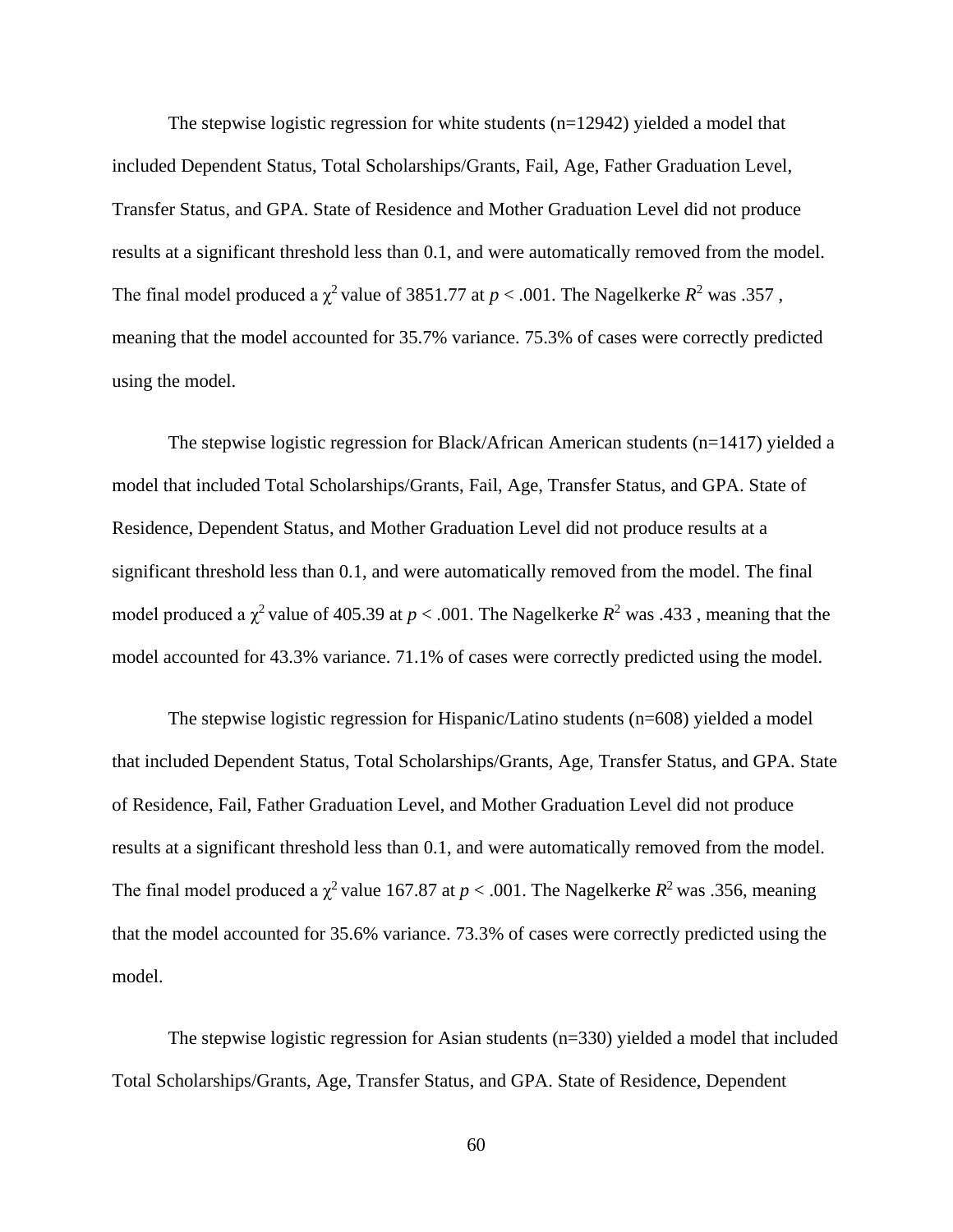Status, Fail, X Father, and Mother Graduation Level did not produce results at a significant threshold less than 0.1, and were automatically removed from the model. The final model produced a  $\chi^2$  value of 81.43 at  $p < .001$ . The Nagelkerke  $R^2$  was .312, meaning that the model accounted for 31.2% variance. 71.8% of cases were correctly predicted using the model.

The stepwise logistic regression for Bi-Racial students (n=1435) yielded a model that Total Scholarships/Grants, Age, Father Graduation Level, Transfer Status, and GPA. State of Residence, Dependent Status, Fail, and Mother Graduation Level did not produce results at a significant threshold less than 0.1, and were automatically removed from the model. The final model produced a  $\chi^2$  value of 336.00 at  $p < .001$ . The Nagelkerke  $R^2$  was .308, meaning that the model accounted for 30.8% variance. 72.5% of cases were correctly predicted using the model.

The stepwise logistic regression for students with three or more ethnicities  $(n=124)$ yielded a model that included Total Scholarships and Grants, Age, Transfer Status, and GPA. State of Residence, Dependent Status, Fail, Father Graduation Level, and Mother Graduation Level did not produce results at a significant threshold less than 0.1, and were automatically removed from the model. The final model produced a  $\chi^2$  value of 38.74 at  $p < .001$ . The Nagelkerke  $R^2$  was .403, meaning that the model accounted for 40.3% variance. 74.1% of cases were correctly predicted using the model. A presentation of all the results can be seen below in Table 2:

Table 2

*Logistic Regression*

|                  | 95% Confidence    |
|------------------|-------------------|
|                  | Interval for Odds |
|                  | Ratio             |
| $(T_0 1, C_0 1)$ |                   |

(Table Continues)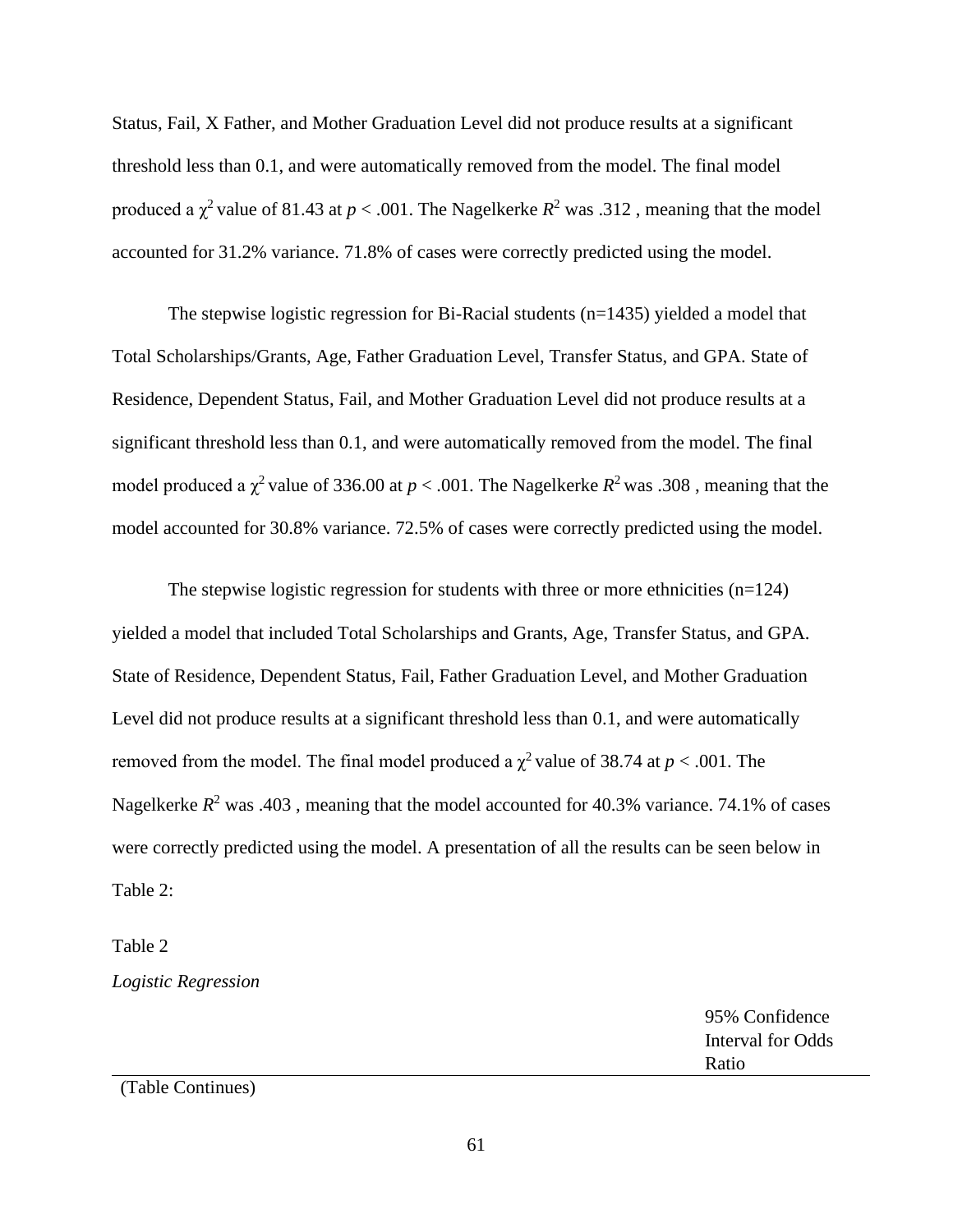| <b>Table Continued</b>    |                         |        |         |              |              |               |       |       |
|---------------------------|-------------------------|--------|---------|--------------|--------------|---------------|-------|-------|
| <b>Race Category</b>      | Overall<br>%<br>Correct | B      | Wald    | df           | $\mathbf{p}$ | Odds<br>Ratio | Lower | Upper |
| White                     | 75.3%                   |        |         |              |              |               |       |       |
| Dependent                 |                         | $-.36$ | 44.25   | 1            | < .001       | .70           | .63   | .78   |
| <b>Total Scholarships</b> |                         | $-.21$ | 172.96  | 1            | < .001       | .81           | .78   | .83   |
| <b>Failing Grade</b>      |                         | $-.24$ | 20.16   | 1            | < .001       | .79           | .71   | .88   |
| Age                       |                         | .66    | 1221.12 | $\mathbf{1}$ | < .001       | 1.94          | 1.87  | 2.01  |
| Father Grad Level         |                         | .18    | 28.75   | $\mathbf{1}$ | < .001       | 1.20          | 1.12  | 1.29  |
| Transfer                  |                         | 1.54   | 1232.53 | $\mathbf{1}$ | < .001       | 4.67          | 4.29  | 5.09  |
| <b>GPA</b>                |                         | $-.70$ | 916.96  | 1            | < .001       | .56           | .54   | .58   |
| <b>Black or African</b>   | 79.8%                   |        |         |              |              |               |       |       |
| American                  |                         |        |         |              |              |               |       |       |
| <b>Total Scholarships</b> |                         | $-.43$ | 60.36   | $\mathbf{1}$ | < .001       | .65           | .58   | .723  |
| <b>Failing Grade</b>      |                         | $-.43$ | 5.05    | $\mathbf{1}$ | .025         | .65           | .45   | .95   |
| Age                       |                         | .39    | 36.91   | 1            | < .001       | 1.47          | 1.30  | 1.67  |
| Transfer                  |                         | 1.85   | 91.32   | $\mathbf{1}$ | < .001       | 6.36          | 4.35  | 9.30  |
| <b>GPA</b>                |                         | $-.82$ | 94.17   | $\mathbf{1}$ | < .001       | .44           | .37   | .52   |
| Hispanic or Latino        | 73.8%                   |        |         |              |              |               |       |       |
| Dependent                 |                         | $-.94$ | 8.64    | $\mathbf{1}$ | .003         | .39           | .21   | .73   |
| <b>Total Scholarships</b> |                         | $-.33$ | 19.01   | 1            | < .001       | .72           | .62   | .84   |
| Age                       |                         | .68    | 34.61   | $\mathbf{1}$ | < .001       | 1.98          | 1.58  | 2.49  |
| Transfer                  |                         | 1.63   | 36.74   | $\mathbf{1}$ | < .001       | 5.12          | 3.02  | 8.69  |
| <b>GPA</b>                |                         | $-.56$ | 45.58   | 1            | < .001       | .57           | .48   | .67   |
| Asian                     | 71.8%                   |        |         |              |              |               |       |       |
| <b>Total Scholarships</b> |                         | $-.24$ | 5.85    | $\mathbf{1}$ | .016         | .79           | .65   | .96   |
| Age                       |                         | .50    | 20.58   | 1            | < .001       | 1.66          | 1.33  | 2.06  |
| Transfer                  |                         | 1.63   | 30.05   | $\mathbf{1}$ | < .001       | 5.12          | 2.86  | 9.19  |
| <b>GPA</b>                |                         | $-.41$ | 11.87   | $\mathbf{1}$ | < .001       | .67           | .53   | .84   |
| Bi-Racial                 | 72.5%                   |        |         |              |              |               |       |       |
| <b>Total Scholarships</b> |                         | $-.28$ | 33.13   | $\mathbf{1}$ | < .001       | .76           | .69   | .83   |
| Age                       |                         | .35    | 45.08   | 1            | < .001       | 1.42          | 1.28  | 1.57  |
| Father Grad Level         |                         | .22    | 4.26    | 1            | .039         | 1.24          | 1.01  | 1.52  |
| Transfer                  |                         | 1.34   | 83.42   | $\mathbf{1}$ | < .001       | 3.82          | 2.86  | 5.09  |
| <b>GPA</b>                |                         | .77    | 99.69   | $\mathbf{1}$ | < .001       | .60           | .54   | .66   |
| Three or More             | 74.1%                   |        |         |              |              |               |       |       |
| Races                     |                         |        |         |              |              |               |       |       |
|                           |                         |        |         |              |              |               |       |       |

(Table Continues)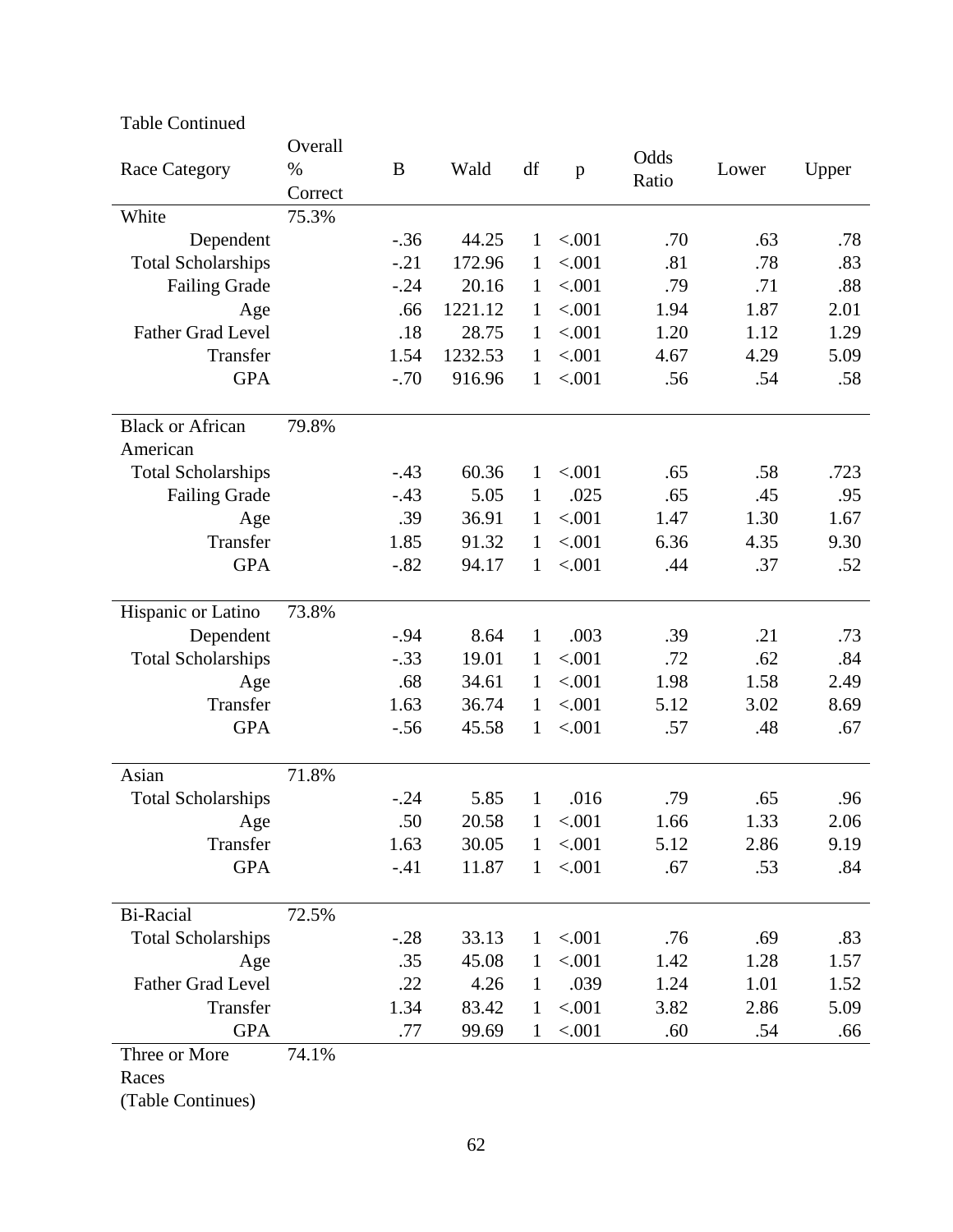| $-41$  | 6.14  | $\mathbf{1}$ | .013    | .67  | .48  | .92   |
|--------|-------|--------------|---------|------|------|-------|
| .57    | 6.58  |              | .010    | 1.77 | 1.15 | 2.74  |
| 1.49   | 7.84  |              | .005    | 4.43 | 1.56 | 12.55 |
| $-.75$ | 13.16 |              | < 0.001 | .47  | .32  | .71   |
|        |       |              |         |      |      |       |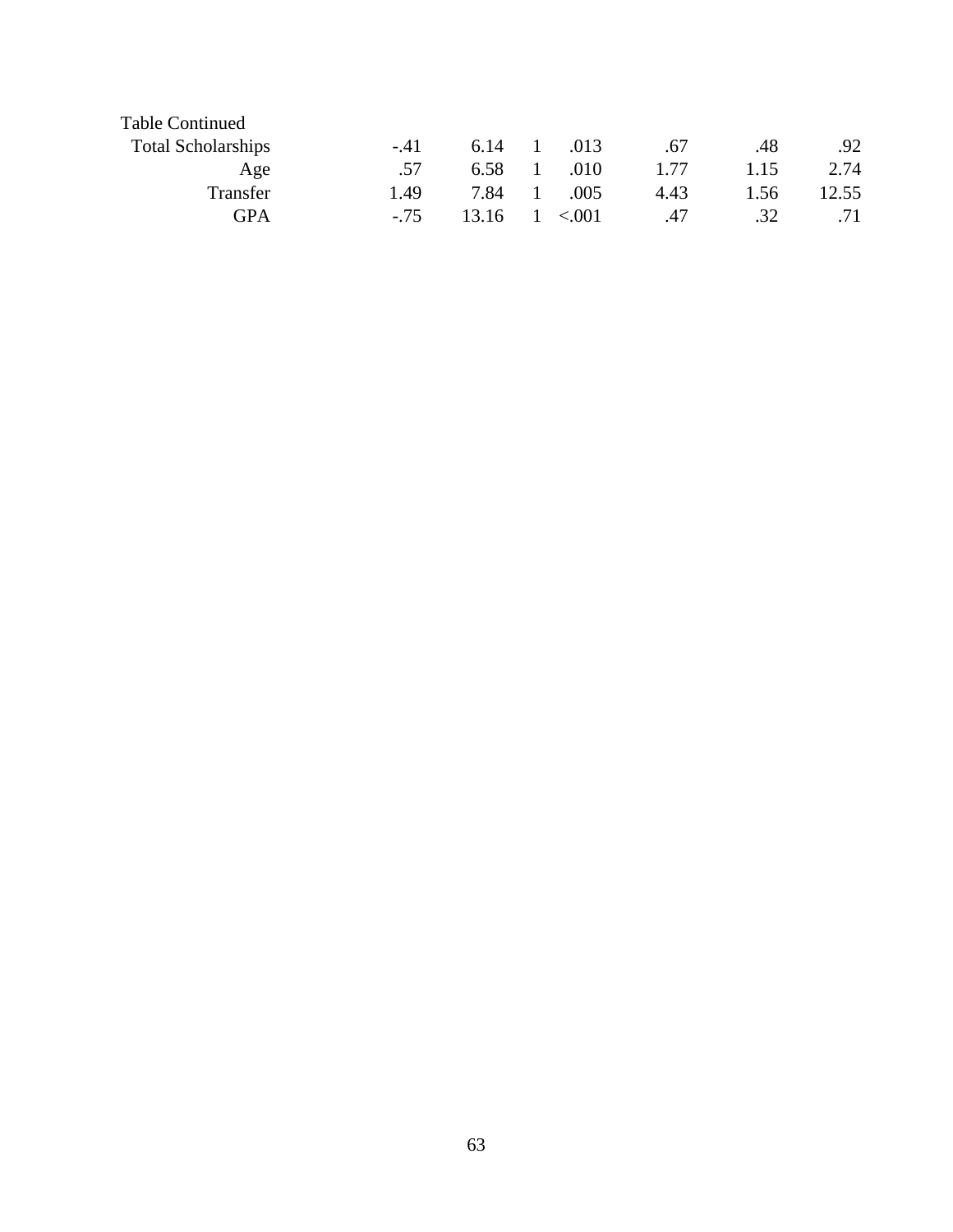#### CHAPTER V: CONCLUSIONS AND DISCUSSION

### **Introduction**

The purpose of this study was to conduct an exploratory study on many predictors to see what affected the likelihood of student loan default at MPU. To conduct this study, data from MPU was analyzed through SPSS to compare the influence of a variety of predictors on student loan default through a logistic regression model. The analysis determined there were several predictors that produced statistically significant results.

Prior to discussing the totality of the results, it is important to first acknowledge the limitations of this statistical analysis method. Logistic regression utilizes the Nagelkerke  $R^2$  to predict variance in the dependent variable (student loan default), which is a linear representation of a logistic curve. For my study, the Nagelkerke  $R^2$  values ranged from 30.8% for bi-racial students to 43.3% for Black students. These percentages would imply that the model is only correctly predicting roughly 1/3 of the MPU population through the interpretation of the linear representation of a logistic curve. The Nagelkerke  $R^2$  values may be significant to consider for some, but in my opinion, the Nagelkerke  $R^2$  values should be interpreted with caution due to the nature of the value. In the context of the other findings (strong significance values, higher percentage of correct prediction, clear odds ratios), the results of this study should still be considered and considered heavily. Student loan default can be impacted by a variety of financial, academic, and personal reasons. Some reasons for student loan default cannot be quantified and tested at a large scale, and some variables can impact students at different rates. Despite my interpretation of the Nagelkerke  $R^2$  values being an imperfect description of the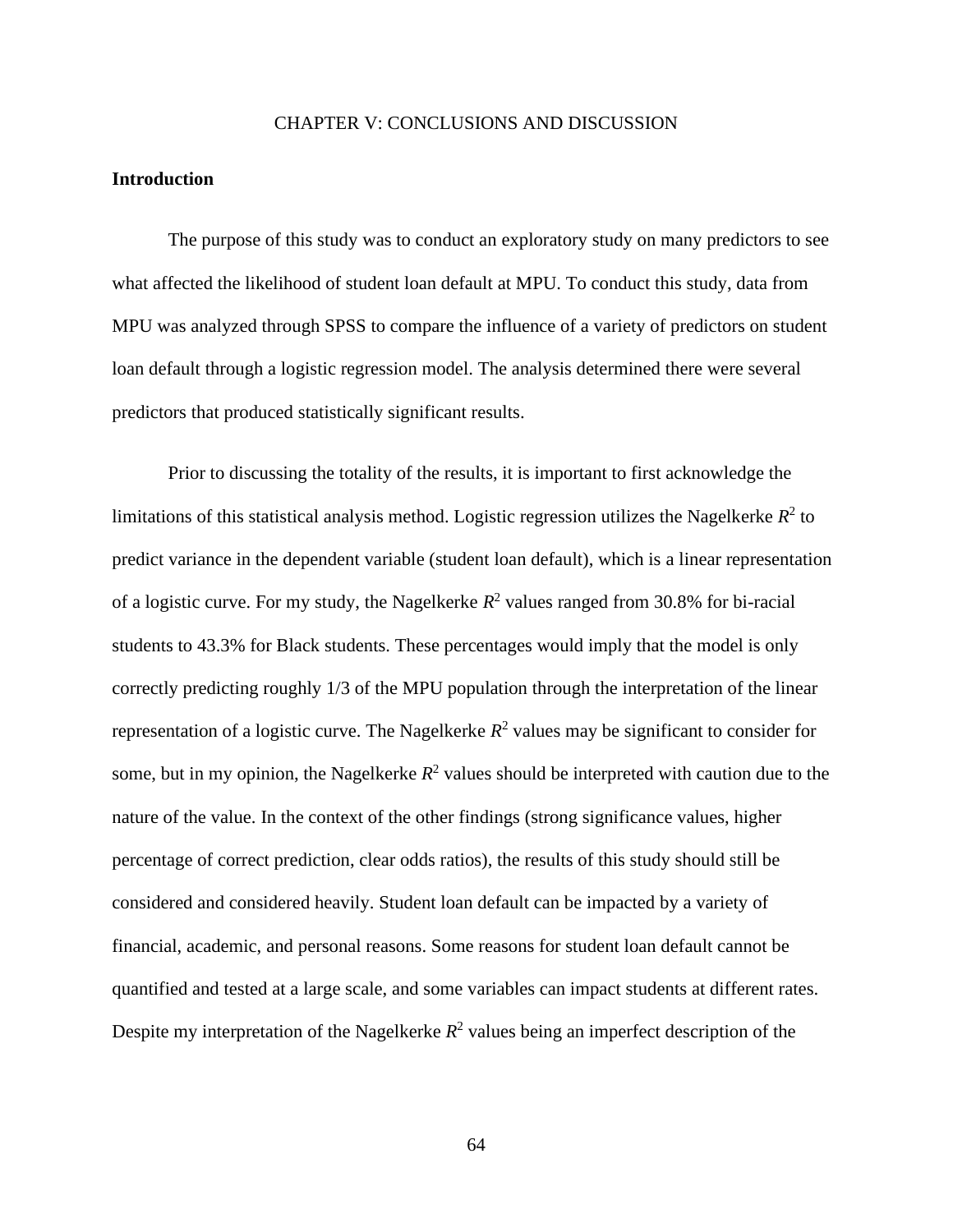dataset, it is still predicting nearly 1/3 of students who are likely to default on their student loans, and that information is invaluable to a university and its constituents.

Many studies have examined student loan default, and they have pointed toward several meaningful predictor variables. This study found the primary predictors, regardless of ethnicity, are student's dependent status, age, GPA, total scholarships and grants received, transfer status, parental education level, and whether the student received a failing grade for a class. When including ethnicity, mother's education level dropped in significance. In comparing the odds ratios, transfer status was a strong indicator of student loan default. Black transfer students were up to six times less likely to default on their student loans than Black students who did not transfer to MPU. Additionally, age, GPA, and total scholarships and grants received appeared as a predictor of likelihood of student loan default for all ethnicities.

# **Research Questions**

This study sought to answer the following research questions:

- 1. What are the student characteristics that can affect the likelihood of student loan default?
- 2. What are the student characteristics that are more influential to affect the likelihood of student loan default?

When attempting to run regression analysis on American Indian or Native Hawaiian students, the sample size of students was too low to produce a reliable analysis. As a result, the research questions could not be answered for either group.

This study indicates that the following student characteristics affect the likelihood of student loan default: dependent status, age, GPA, total scholarships and grants received, transfer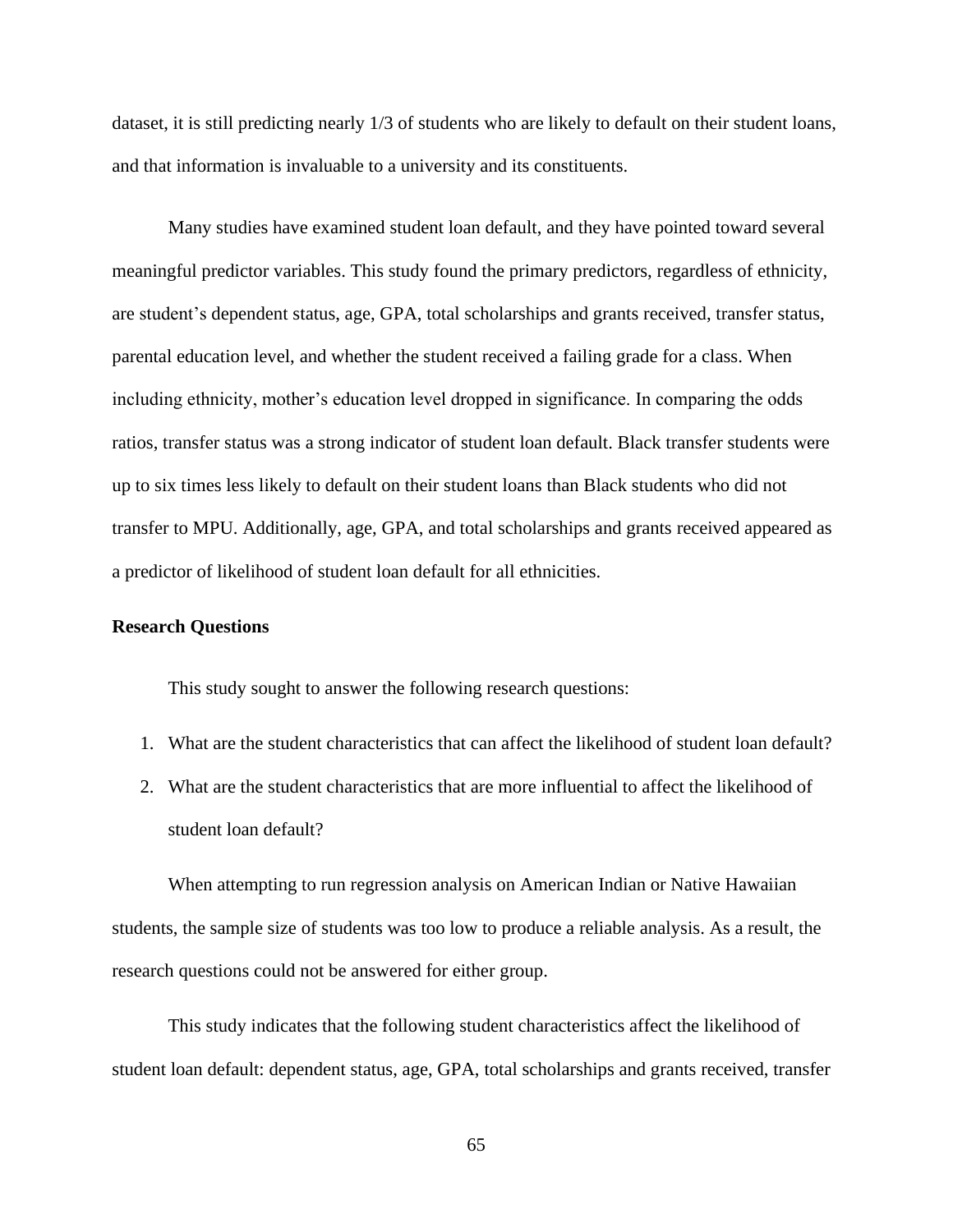status, father's education level, and whether the student received a failing grade for a class. Student ethnicity is also an important confounding factor in predicting default. The regression analysis allowed for the likelihood of default to be assessed. The study started with nearly 20 predictor variables, which were eventually reduced to seven statistically significant predictors.

With the seven predictors that are listed as influential, it is important to define what the predictors mean after the data analysis. From this study, white and Hispanic students who are independent of their parents are less likely to default than students who are dependent. White and bi-racial students whose fathers are high school educated are more likely to default than white students whose fathers are college educated. Additionally, white students whose fathers are middle school educated are more likely to default than white students whose fathers are high school educated. Black and white students who receive a failing grade are less likely to default than those who do not receive a failing grade. For students of all race and ethnicity groups analyzed, students who receive more scholarships and grants are less likely to default on their student loans. Similarly, students of all race and ethnicity groups are less likely to default with higher cumulative GPAs at the time the data was pulled. Student's age at the time the data was pulled show that at a higher age, students are more likely to default on their student loans than students at a traditional college age based on the analysis. Lastly, students who do not transfer in are significantly more likely to default than those who transfer in.

In running an initial test with only the students whose information on it was collected, State of Residence was found not to be significant. Several cases needed to be removed due to incomplete data. This represented 5786 cases. Several potential factors could explain these missing data points. Some students do not self-report their information to the university which is one consideration, and another is that they may have not turned in their FAFSA. Of the missing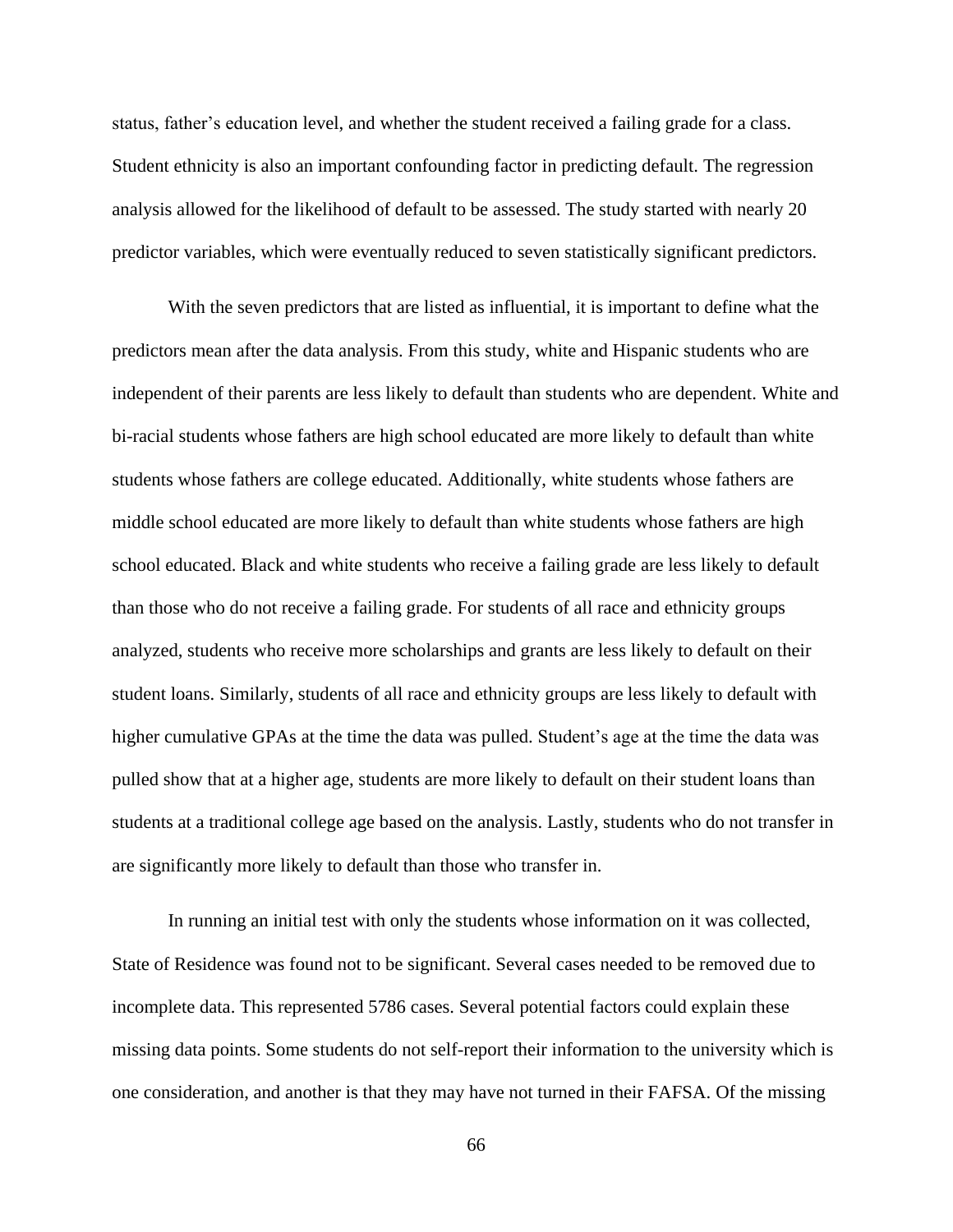data points (such as state and family income), FAFSA would be able provide that information to the institution. If a student did not complete the FAFSA, MPU may not have this information on file. An interesting consideration for future studies would be to add an additional variable for whether or not they turned in their FAFSA, to the financial aid office. When working through the FAFSA document, there is entrance and exit counseling, as well as other resources made available to the student, and creating this variable in the future could assist in finding if there is an association with filling out FAFSA and loan default. The omission of State of Residence, Enrollment Status at the Time of Default, Highest Degree Awarded, and other variables withheld due to potential issues related to identifying students does not present the full story of student loan default at MPU.

The second research question of this study asks which student characteristics are more influential to the likelihood of student loan default. The most influential student characteristic that impacts student loan default is transfer status. Across all races and ethnicities, transfer status stands out as the characteristic with the highest odds of influencing [or predicting] student loan default. More specifically, transfer students were significantly less likely to default on their student loans regardless of race or ethnicity. The analysis shows that being a transfer student results in being three to six times less likely to default regardless of ethnicity. The other strongest student characteristic to have an impact on student loan default is GPA. Specifically, white students are 44% less likely to default as GPA increases; Black students are 56% less likely to default as GPA increases); bi-racial students are 40% less likely to default as GPA increases; and students with three or more ethnicities are 53% less likely to default as GPA increases. The other five student characteristics are significant but do not impact the likelihood of student loan default as strongly as the transfer status and GPA do.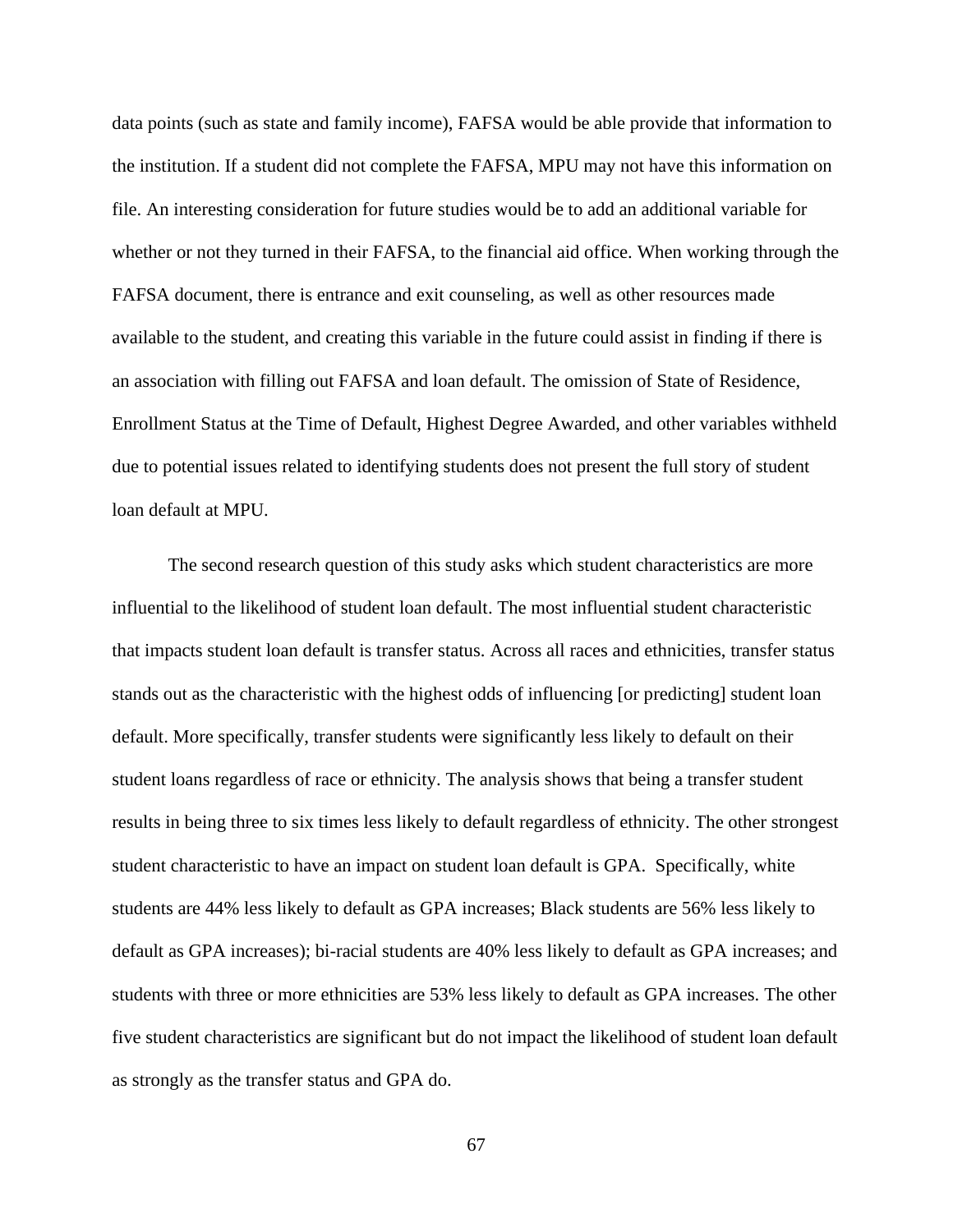The overall default rate for all MPU students is 52.8%, which is concerning on its own. When considering student ethnicity, the frequency that each race or ethnicity defaults is important to understand. In the frequency table (Table 3 below), 68.9% of Black students are presently in default status for their student loans. When I discovered that Black students were defaulting almost 16% more than all other students, that struck me as alarming. The next highest race or ethnicity on the list is Hispanic or Latino at approximately 59.4% which is nearly 10% less than Black students' default rate and almost 9% more than the default rate of white students. This study has shown that students' identity affects default rates at MPU. As the author, I believe that having Black as your race or ethnicity should be in the discussion of what student characteristics are likely to impact student loan default. This seems to be evidence of systemic racism and the continuing oppression of Black and underrepresented students in public higher education,

# Table 3

|                               | <b>Not In Default Status</b> | In Default Status |
|-------------------------------|------------------------------|-------------------|
| White                         | 6394                         | 6548              |
|                               | 49.4%                        | 50.6%             |
| <b>Black/African American</b> | 441                          | 976               |
|                               | 31.1%                        | 68.9%             |
| American Indian               | 11                           | 13                |
|                               | 45.8%                        | 54.2%             |
| Hispanic/Latino               | 247                          | 361               |
|                               | 40.6%                        | 59.4%             |
| Asian                         | 164                          | 166               |
|                               | 49.7%                        | 50.3%             |
| Native Hawaiian               | 6                            | 4                 |
|                               | 60%                          | 40%               |
| <b>Bi-Racial</b>              | 660                          | 775               |
|                               | 46%                          | 54%               |

# *Frequency of Loan Default by Race*

(Table Continues)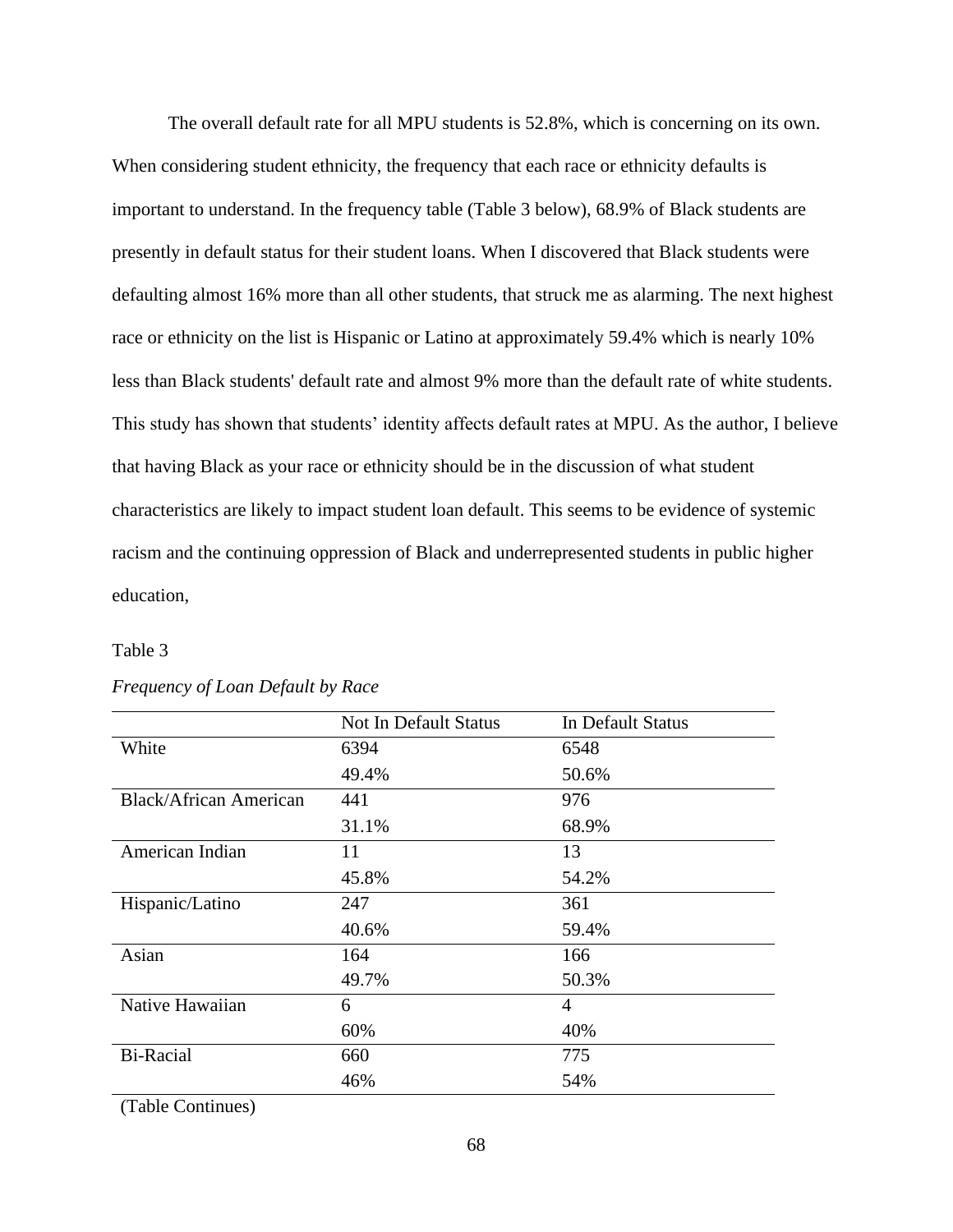| <b>Table Continued</b> |       |       |
|------------------------|-------|-------|
| Three or More Races    | 55    | 69    |
|                        | 44.4% | 55.6% |
| Total                  | 7978  | 8912  |
|                        | 47.2% | 52.8% |

### **Discussion**

There is a complicated history interweaving access to higher education, student ethnicity, and student loan debt. Outside of age also being found as significant in this study, race, ethnicity, and GPA are themes that emerged from other studies, while transfer status contradicts others. The history of which students had access to higher education and who had to obtain student loans to attend reflects that some populations were largely underserved by public funds devoted to higher education. These individuals were more likely to assume more student loans and have higher percentage of student loan default. With many Black students and other ethnic and racial underrepresented populations having limited access to all public higher education, there is less lived experience within these families and communities about the necessary financial commitment to higher education and the repercussions from student loans. Several other studies have also identified this relationship. Houle and Warner (2017) corroborate this thought, stating that Black students face more transitions as they exit higher education than their white counterparts. Dynarski (1994) and Fredericks Volkwein et al. (1998) found predictors that indicated Black and Latino students were more likely to default on their loans than white students. Grinstein-Weiss et al. (2016) indicate that educational debt burdens are higher in Black students, and that Black, low-income families are at the greatest risk of loan default. While this study didn't indicate that EFC is a strong indicator of whether students are likely to default, race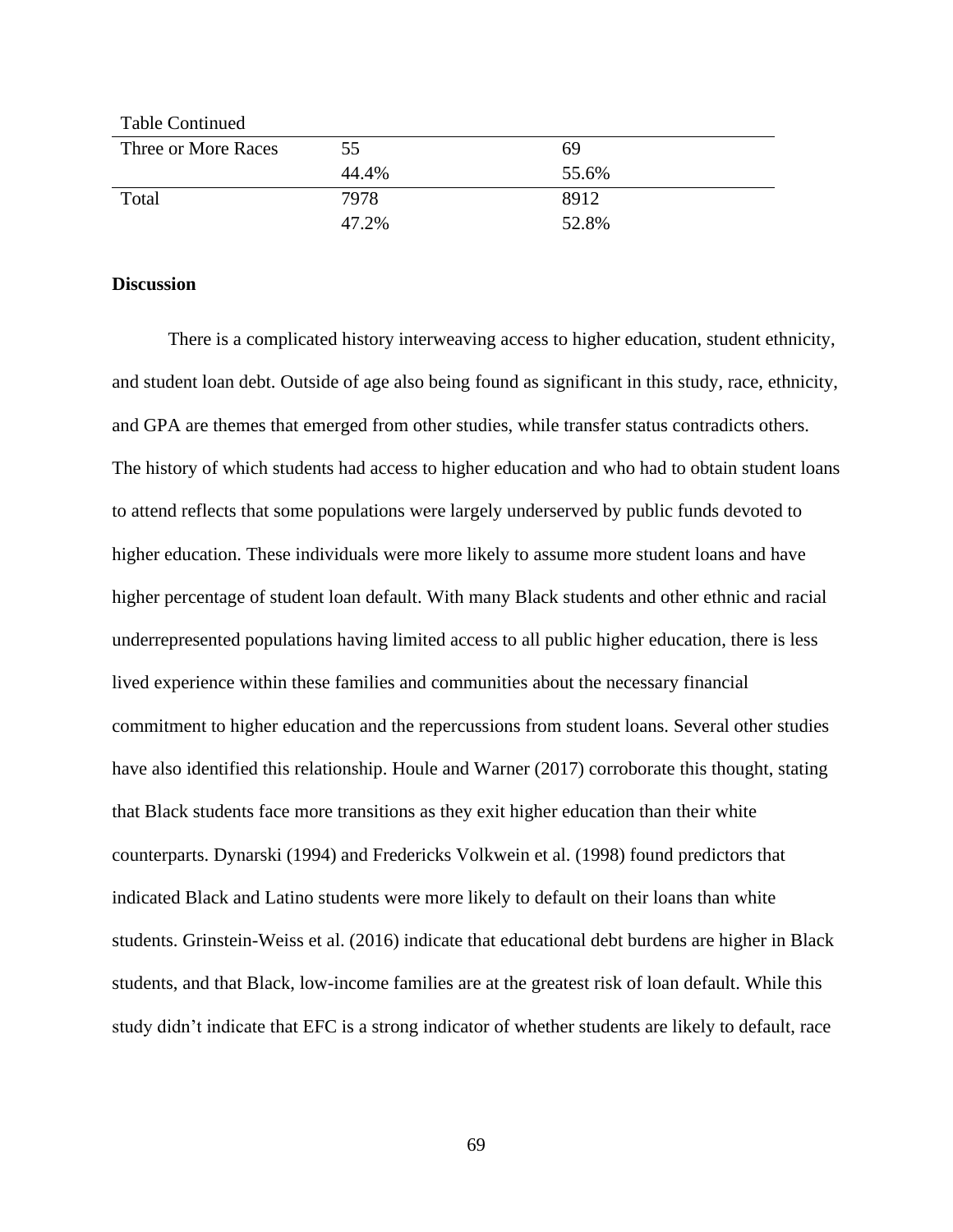and ethnic underrepresented populations are demonstrating higher default rates than the white students at a Predominantly White Institution (PWI).

This study demonstrated that, regardless of race or ethnicity, as GPA increases, students are less likely to default on their student loans. While previous studies didn't discuss GPA as an indicator for student loan default, persistence through higher education was seen as an indicator in other studies (Herr & Burt, 2005; Koch, 2019; Woo, 2002; Gladieux & Perna, 2005; Dynarski, 1994; Knapp & Seaks, 1992). The current study confirms these findings, showing that students with lower GPAs are more likely to default on loans. If students are obtaining lower GPAs, there is a greater chance they are not persisting through higher education, and failing to complete their studies based on their grades. One contradictory piece of findings from this study was that as GPA increases students are less likely to default, but students who fail a grade are also less likely to default. While this study does not analyze the "why" of student loan default at MPU outside of analyzing predictors, I can take guesses at why the results reflected this. One reason I could think of is that students with a failing grade could persist through higher education. Persistence is an indicator, based on the literature, and it is unclear if this dataset has students who did not persist. While I do not have the full answer on why students who fail a class and students with higher GPAs are less likely to default, information regarding persistence and quantifying the amount of failing classes from MPU could help answer that question. The gap in the data (not knowing whether a student persisted or obtained a degree) makes the full association that students who did not persist are more likely to default at MPU not possible to draw. However, students with lower GPAs are more likely to default, as well as more likely to fail to complete their degree.

A surprise found in this study was how strong of an indicator transfer status is for student loan default. Non-transfer students are three to six more times more likely to default than transfer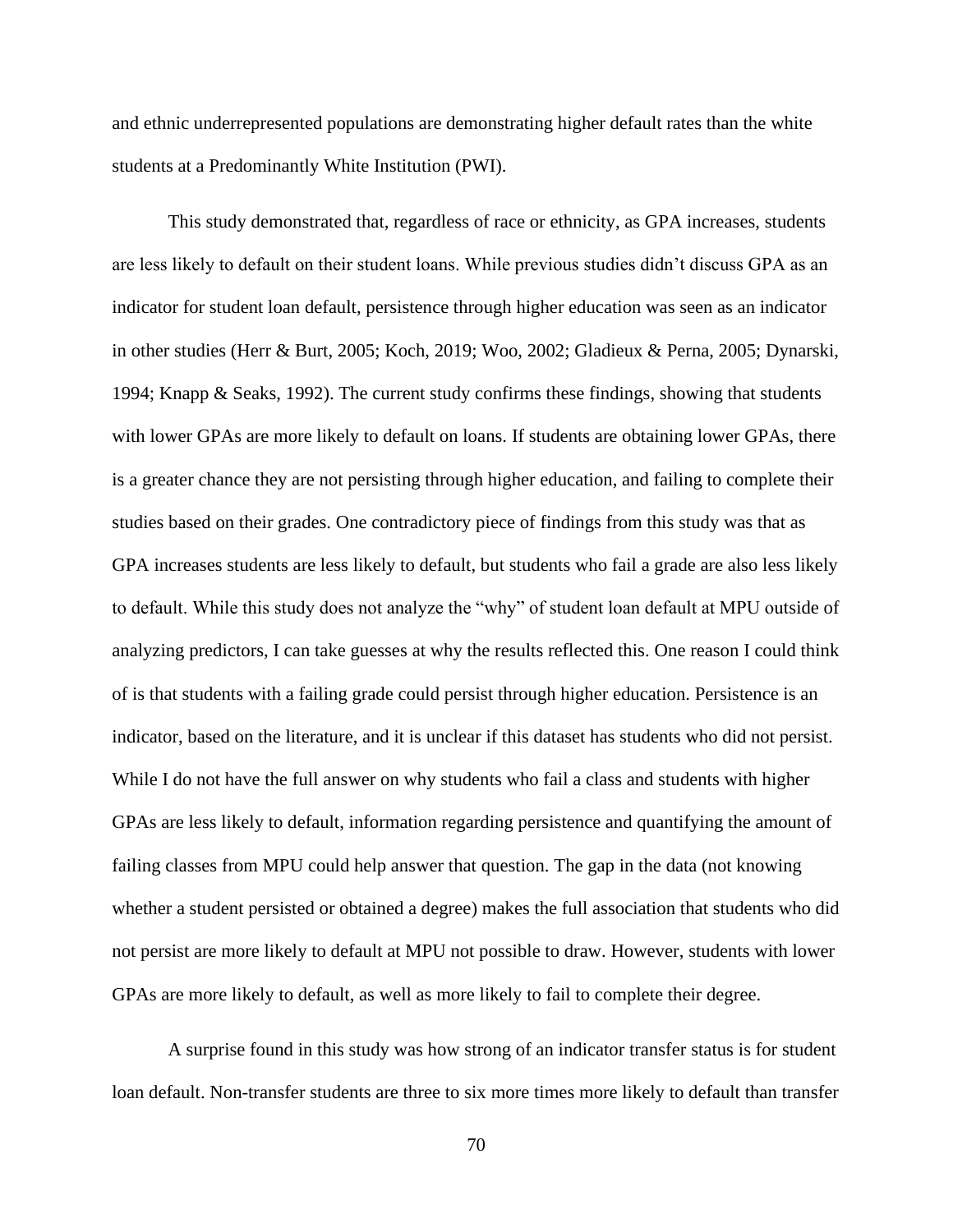students are regardless of race or ethnicity. The literature did not give any indicators that there would be this strong of a likelihood of less student loan default for transfer students. Transfer students are widely assumed to be those who have completed two years of college at a community college. While student loan usage has increased at community colleges over time, McKinney and Burridge (2013) found that community college students were more likely to default if obtaining loans and more likely to persist without student loans (Baker & Doyle, 2017). The counter-intuitive nature of a public institution being labeled "community college" requiring student loans that could put students into default status demonstrates how shocking the result of transfer students being significantly less likely to default than non-transfer students really is (González Canché, 2014; 2017). The public narrative that community college could be a financial benefit and assist in reducing the likelihood of student loan debt is affirmed through the results of this study.

A unique finding from this study is that being a transfer student makes students less likely to default, but, as age increases, students are more likely to default. While some may find this counter-intuitive, the understanding that community college is financially beneficial is affecting students of all ages. Students may opt to attend community college directly after high school instead of attending a four-year institution to save as much money as possible. It may be a previous mindset that students who attend community college are older, or at least the population who only stays at community college. However, this study did not assess the age of transfer students and their default status, but a further study could study that intersection.

A further consideration for reviewing this study is understanding what transfer status fully means. Is a student considered a transfer student if they come to the institution with one class taken prior to college, or a summer course taken at a local community college, or only it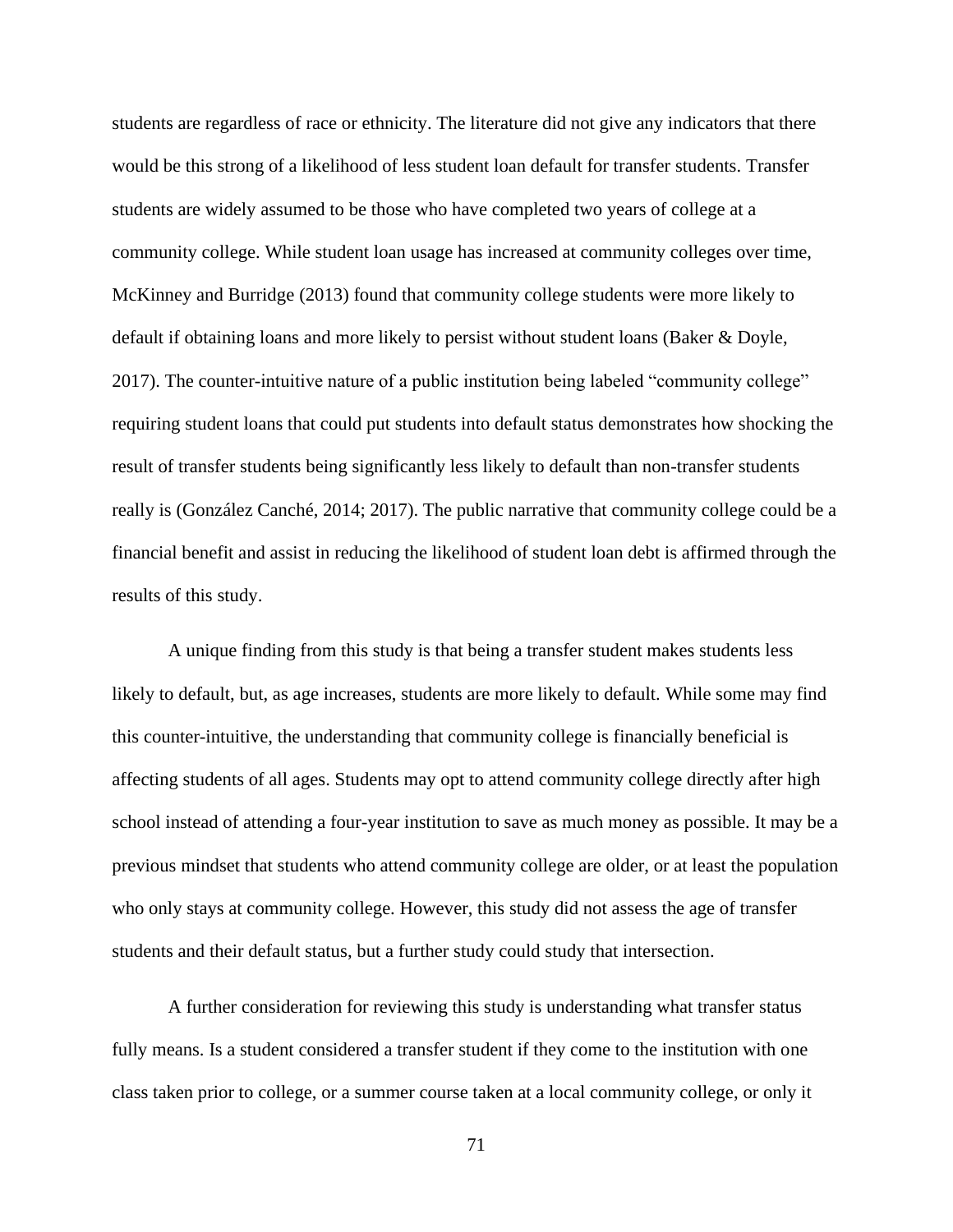they earned an Associate degree? Additionally, were student loans used for their community college experience in addition to MPU? The parameter on what is considered a transfer student by MPU was not specified, and further information explaining transfer status and which institution loans were taken out for would help understand the scope of how transfer status can assist in preventing student loan default.

These results are fascinating. However, not all questions about student loan default can be answered by this study. A quantitative analysis cannot explain why a phenomenon occurs. Logistic regression, for this example, does not tell researchers what the cause of student loan default is. Logistic regression is looking at the likelihood of student loan default based on what identifiers or variables are present. Alternatively, a review of theories applied to the likelihoods exposed may provide some insight.

Social contract theorists would argue that student loan default is happening at MPU, at a rate of almost 53% of all borrowers during the time frame studied, due to the misinformation surrounding who is responsible for the burden of education, and how families are taking on student loans under a different assumption than the reality. Social contract theory argues that the federal government and universities are ensuring that their constituents are being treated equally, and some could argue that everyone is treated equally. All students regardless of race, ethnicity, and socioeconomic status are free and equal to take out student loans, but the effects of the student loans vary suggesting different identities are not treated equally (Douglass, 2007). The push to bring all students into higher education, seen through various policies and practices of both the federal government and universities, has created issues between different student populations and their abilities to pay back their student loans (Dunek, 2015; Newman, Couturier, & Scurry, 2014; Kezar, Chambers, & Burkhardt, 2005; Thelin, 2004; Lee et al, 2020). Thus, a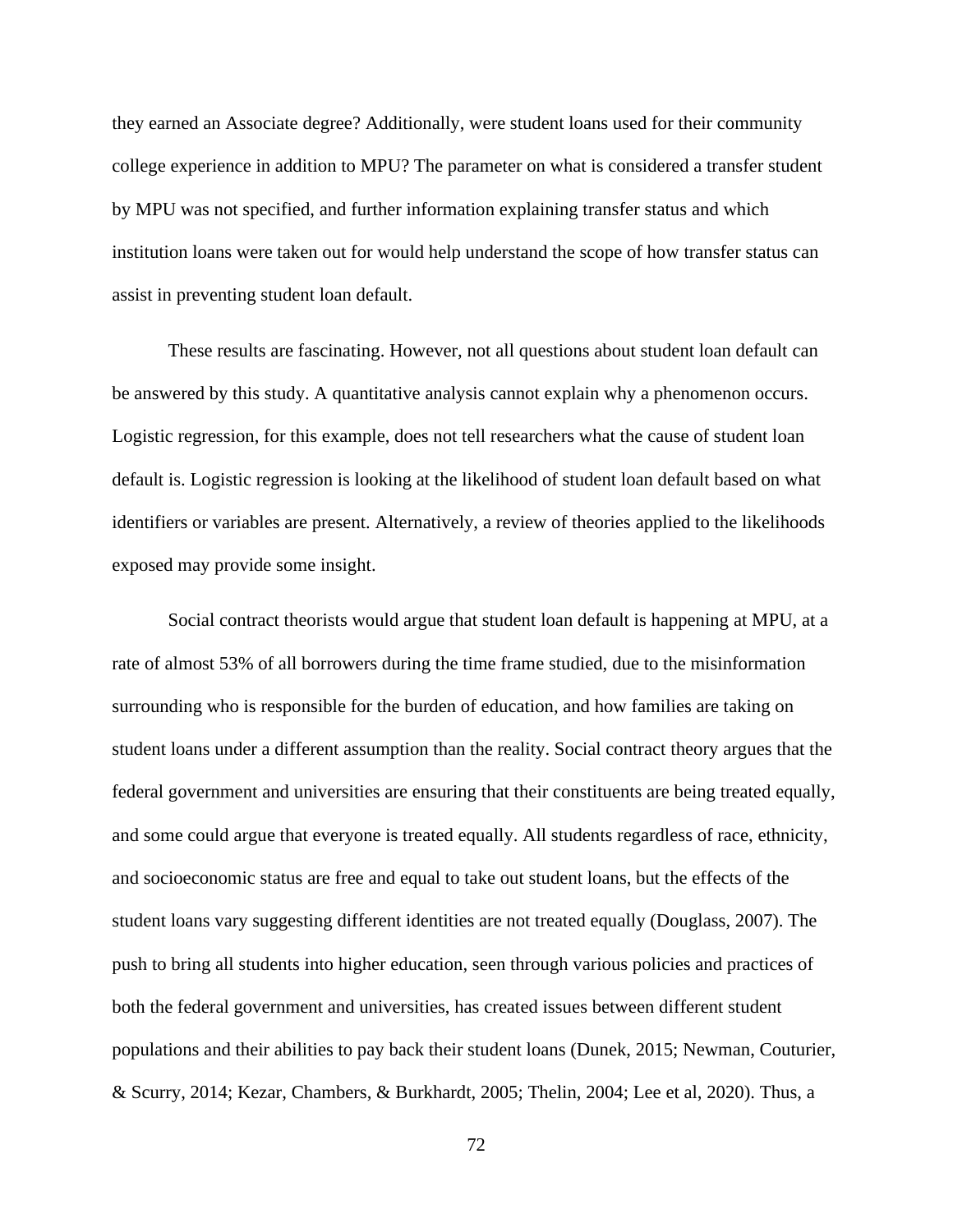social contract theorist would interpret the results as the federal government inadequately providing federal funding to students to prevent student loan default, and MPU inadequately providing resources and information to students to prevent student loan default.

A human capital theorist would view the cause of student loan default as the benefit brought to the students attending higher education outweighed by the cost associated. Best and Best (2014) focus heavily on the personal and communal benefits of higher education, however, the high default rates (53%) at MPU call these supposed benefits into question. Cho, Xu, and Kim (2015) and Zumeta et al. (2012) refer to positive rates of return on higher education by stating that students are more likely to have higher earnings from obtaining a college degree and have access to better skilled jobs. While the obvious benefits of access to higher skilled positions and a higher wage have not changed under higher education, the rate of return is significantly reduced by rising tuition rates and amount of student loans being assumed by students (Chen & Widerspand, 2014; Woodhouse, 2015; Cho, Xu, & Kiss, 2015; Mettler, 2014). The human capital theorist would say that the rate of return from MPU is not positive for the students who are defaulting on student loans.

The monetary critique and monetary theorist would state that the failure in the present monetary system is the reason for student loan default at MPU. As previously stated, in passing the 1913 Federal Reserve Act and keeping it ever since, the federal government ceded its power to create our money to commercial banks, rendering itself impotent to keep the value or purchasing power of money stable (Huber, 2017; Hammon & Pash, 2019). This abdication of responsibility has had several repercussions, including the confused state of the current financial aid system (Eckrich, 2017). The federal government had to rely on outside resources from private lenders and investors to afford financial aid programs, and created Sallie Mae to assist in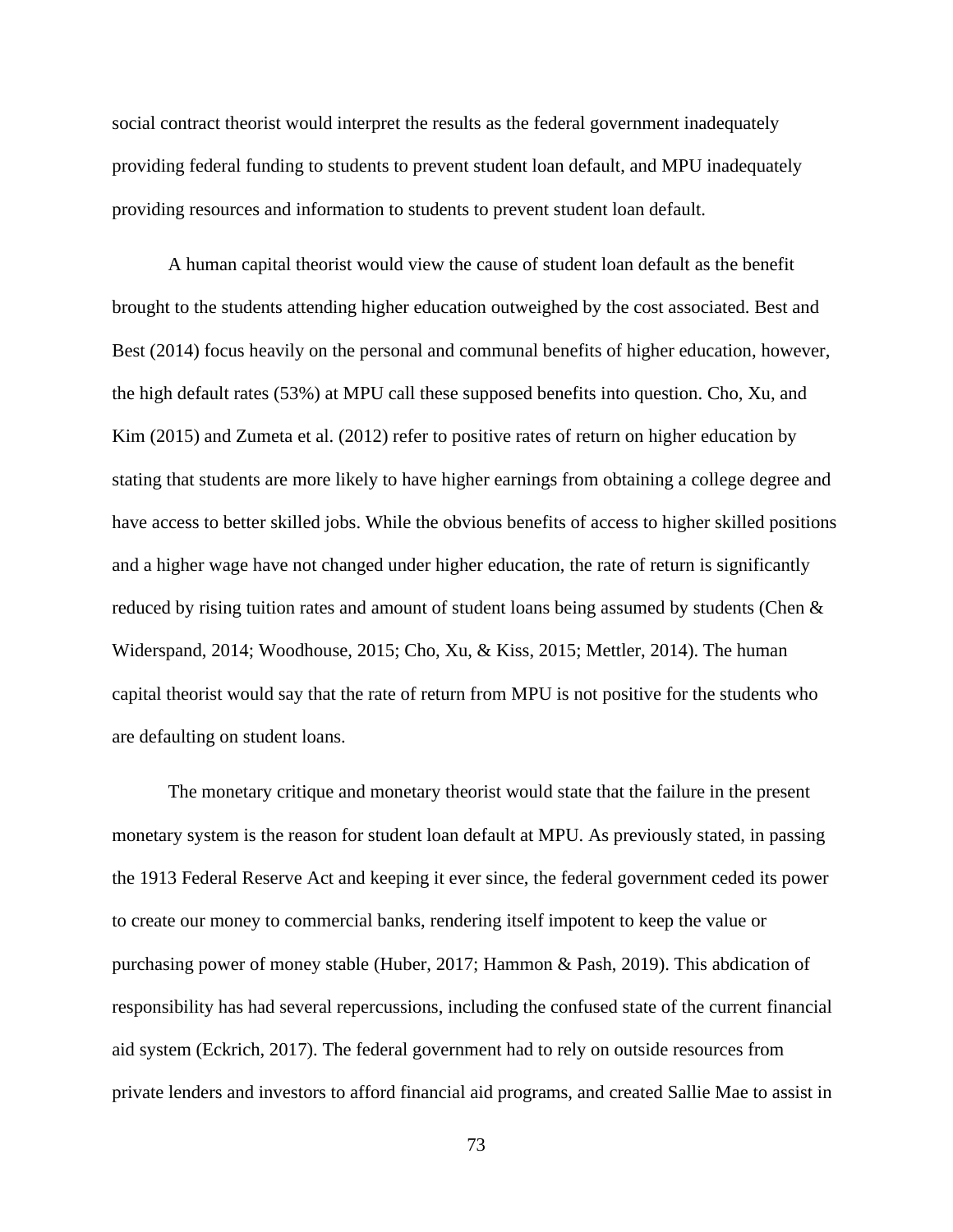making student loans positive investments for the wealthy (Eckrich, 2017). The federal government allowed private lenders and commercial banks to be part of federal student loans instead of reforming our monetary system to make money a public asset, which could allow student debt to be driven down and eliminated (Eckrich, 2017). Monetary critique and theory argue that the student loan default problem is caused by the bankmoney that is used in the funding of student loans, and that the privatization does not allow for the federal government to control financial aid and student loans in the same way as if they were publicly funded as part of a public money system.

The scholar critical of neoliberalism would argue that the student loan default problem at MPU is caused by the limited intervention from the state and federal government to fix the student loan problem. Through legislation, limited government oversight, and the desire to obtain higher education from society, a free-market mentality was brought to higher education, tuition rates skyrocketed, and an over-dependence on student loans was fostered (Giroux, 2008; Harvey, 2005; Mintz, 2021; Hartlep, Hensley, & Eckrich, 2017). The neoliberal political agenda allowed the student loan system to expand and become ingrained in the fabric of higher education, and that dependency creates a natural environment for student loan default to live in. If student loans are the primary vehicle for students to attend higher education, there is an inevitability that student loan default will follow.

While scholars with various lenses do and could offer various theories to explain why the student loan phenomena is happening, I believe that a combination of the aforementioned frameworks offers the most compelling explanation of how student loan default is manifesting at MPU. The present student loan system (created through a neoliberal political agenda in our present monetary system) has led to consequences in students using the resources given and/or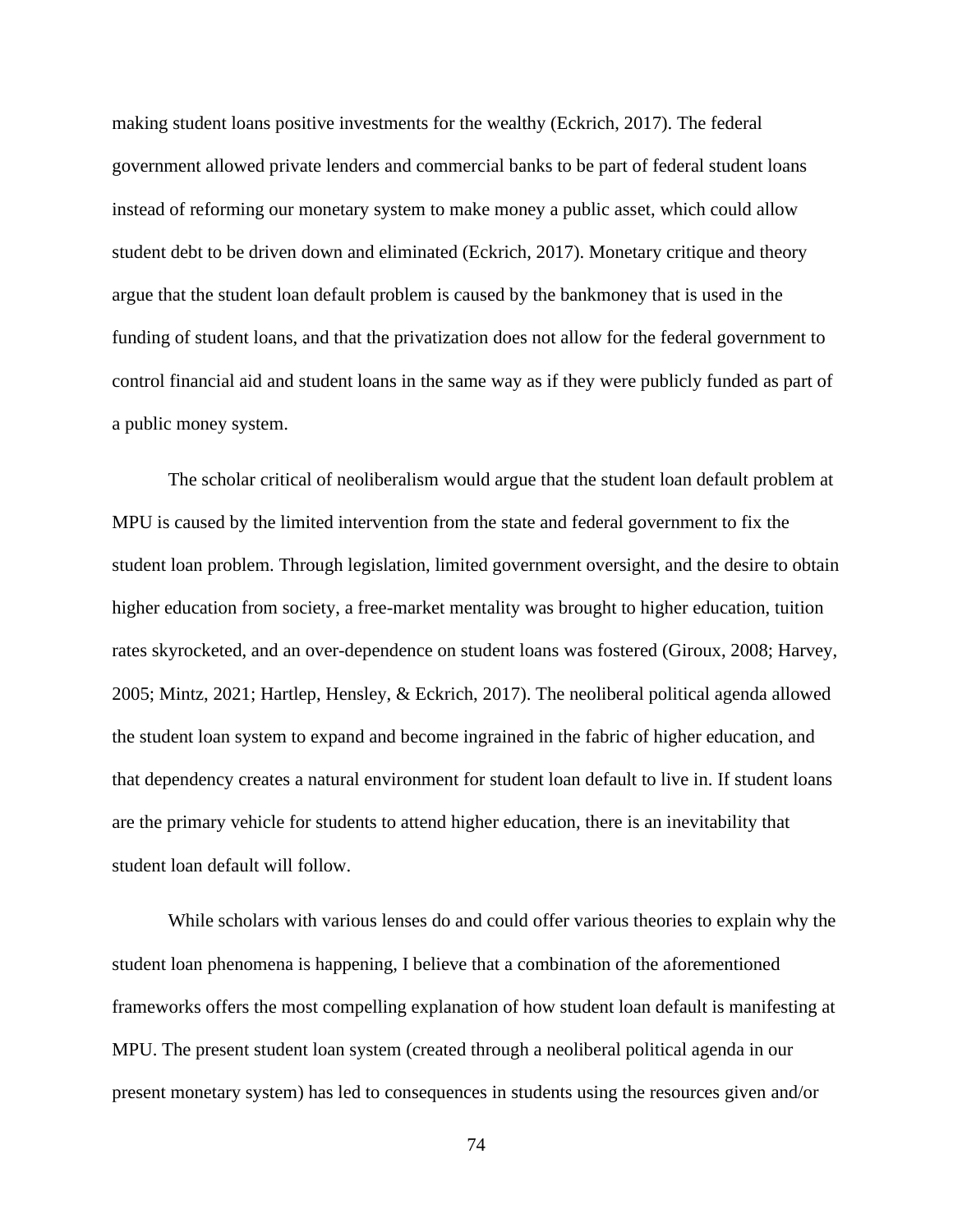lent to obtain higher education. An example of how neoliberal policies and the monetary system intersect with human capital theory is how higher education and student loans have been considered a necessary evil to obtain higher wages and better job prospects (Flint, 1997). Through social contract theory, the public believes that institutions labeled as public HEIs and/or supported by public funds are going to be beneficial to students and their community. The public believes higher education and public financial aid for it allows for the desired goals of higher wages and other communal benefits to be achieved. Given our existing money system, ahout which most of us are oblivious, this is a deceptive narrative that has allowed for student loan default to happen not just at MPU, but on a national scale. This study demonstrates which student identifiers at MPU are most likely to predict default on their student loans, but the system that allowed for student loans to become the driving force for funding higher education is a more insidious contributor in the cause of student loan default.

The dependency on loans to attend higher education is troublesome, and should drive MPU to consider their financial aid and tuition rates for students in attendance. Student loans provide access to students who are unable to otherwise attend higher education, and more students from diverse backgrounds enrich the university in a variety of ways. MPU should find ways to ensure that the diverse students entering the university are able to attend the institution without entering a detrimental financial situation. Otherwise MPU's stated commitment to "diversity, equity, and inclusion," like that at most HEIs, is rather empty, if not outright abusive. MPU should create honest and equitable recruitment practices. A prospective student's age, race/ethnicity, dependent status, and father's education level are all identifiers that are known prior to the student ever stepping foot on campus. These factors have been shown to predict future default to a high degree of certainty. If these and other identifiers display a further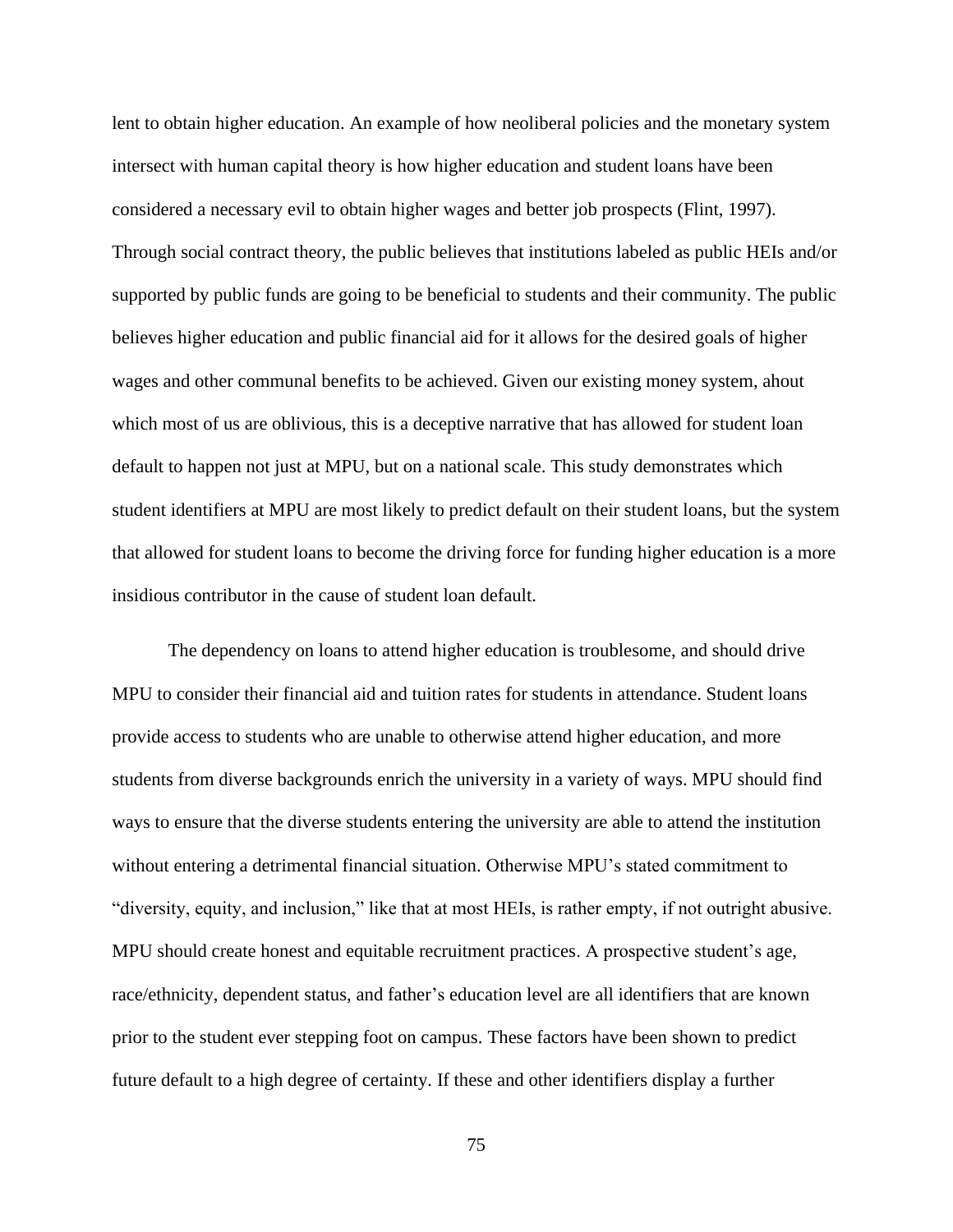likelihood of student loan default, education or resources should be provided to the students with these characteristics and their families to forewarn about the trends seen at the institution. Based on the results of this study, MPU should encourage students to attend community college prior to attending MPU because it could help them avoid defaulting on their student loans. While this concept may run contrary to the free-market mentality in higher education, there is a necessary service to the citizens of the state and country to ensure students who attend higher education are not entering a bad agreement by attending a HEI. These findings support MPU entering into articulation agreements with community colleges in its vicinity to better serve the students who attend both and their educational and financial needs.

The results of this study impact the financial aid office at MPU significantly. Primarily, the number of students in default status is far higher and more concerning than what is communicated to the university community. As previously mentioned, MPU is described as affordable. University marketing materials proudly tout that its graduates' student loan default rates are lower than the national average. If 52.8% of students are in default on student loans at an institution that is labeled as affordable, the national student default rate is likely far more concerning and terrifying. MPU needs to examine its practices of allocating scholarships, grants, and loans to the students who attend MPU. This study should not be made to gatekeep students from higher education, but rather to find ways to bring students in a way that does not cause loan default.

The administrators and executives at MPU and other public universities should read these results and recognize the phenomena associated with student loan default at their institution. Although this unquestionably presents a challenge to administrators, the obligation is clear. Action must be taken to mitigate intense financial damage to students. Proactive steps must be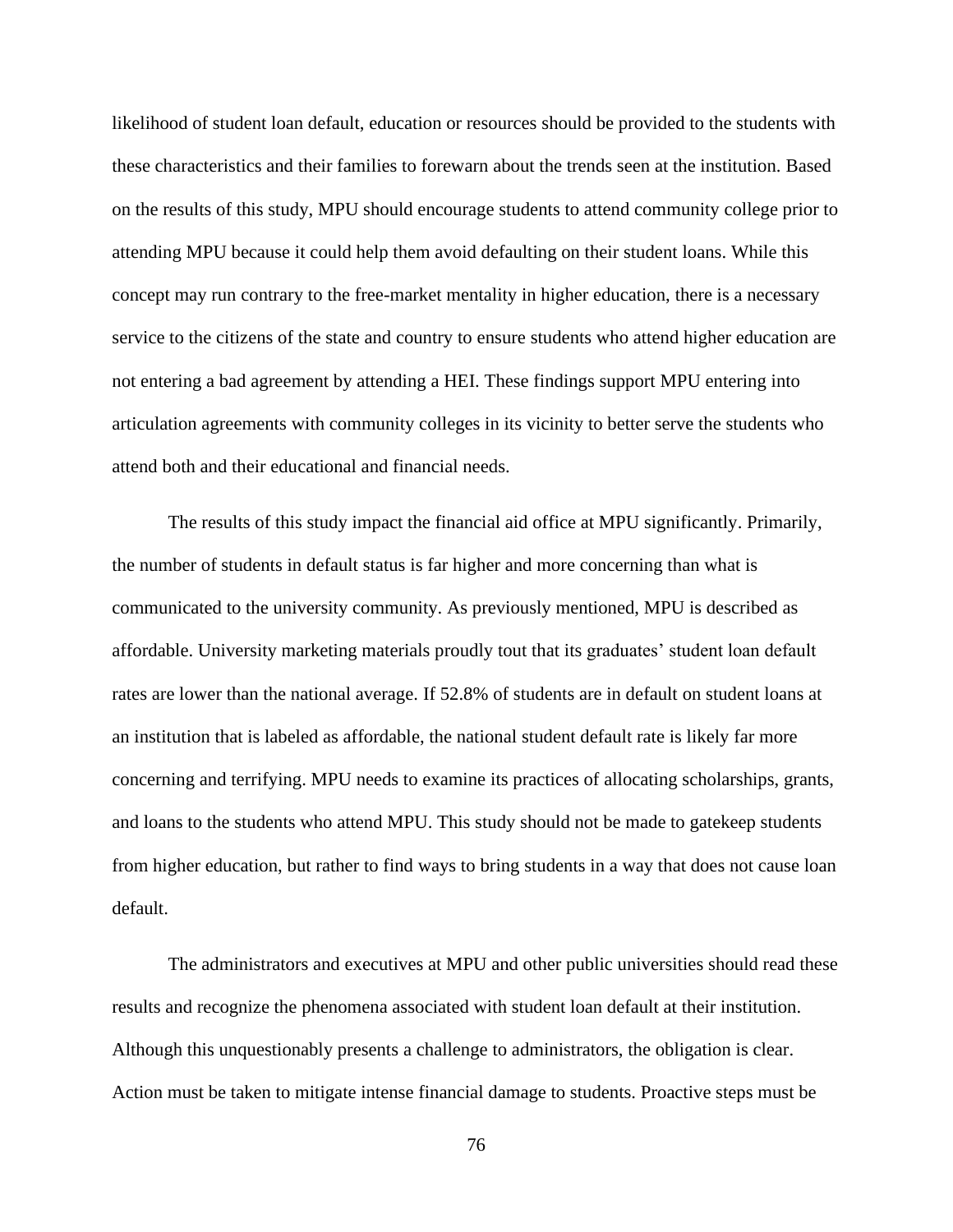taken. It is deceptive and irresponsible to promote a misleading narrative of affordability while nearly 53% of students default on their student loans. The work to correct the issues of student loan default at MPU should become a top priority, and this work should begin with sharing a more honest narrative of the costs associated with college and lead eventually to a serious analysis of the underlying monetary system that gave rise to student loans as a main way to finance higher education for all but the wealthy.

An additional question that leaves me concerned with MPU is why there was such concern in guarding certain identifying factors to conduct this research project, and not as much concern dedicated to student loan default. Without doing the data analysis, one could already see the high numbers of student loan default taking place at MPU. Rather than analyzing the data and attempting to understand the phenomena and how to prevent it, MPU put constraints on what could be looked at. While I understand the desire to protect student identities, I believe there are several predictors that could further this study.

While the full scope of student loan default was not able to be studied based on the limited data that I was given access to or was provided by students to the institution, the results still demonstrate a concerning phenomenon happening at MPU. To see the best results and allow for the full scope of this phenomena to be examined, MPU needs to use their internal information to examine all identifiers in the regression model. I feel that pertinent information (i.e., graduation status, EFC, highest degree awarded) would help shine a light on the areas that should be considered more closely for what influences the likelihood of student loan default. Furthermore, such study would benefit from MPU staff having the most up-to-date information regarding student loan default as the country pivots away from the student loan deferment that was given during the Covid-19 pandemic. While the relief for student loans during the Covid-19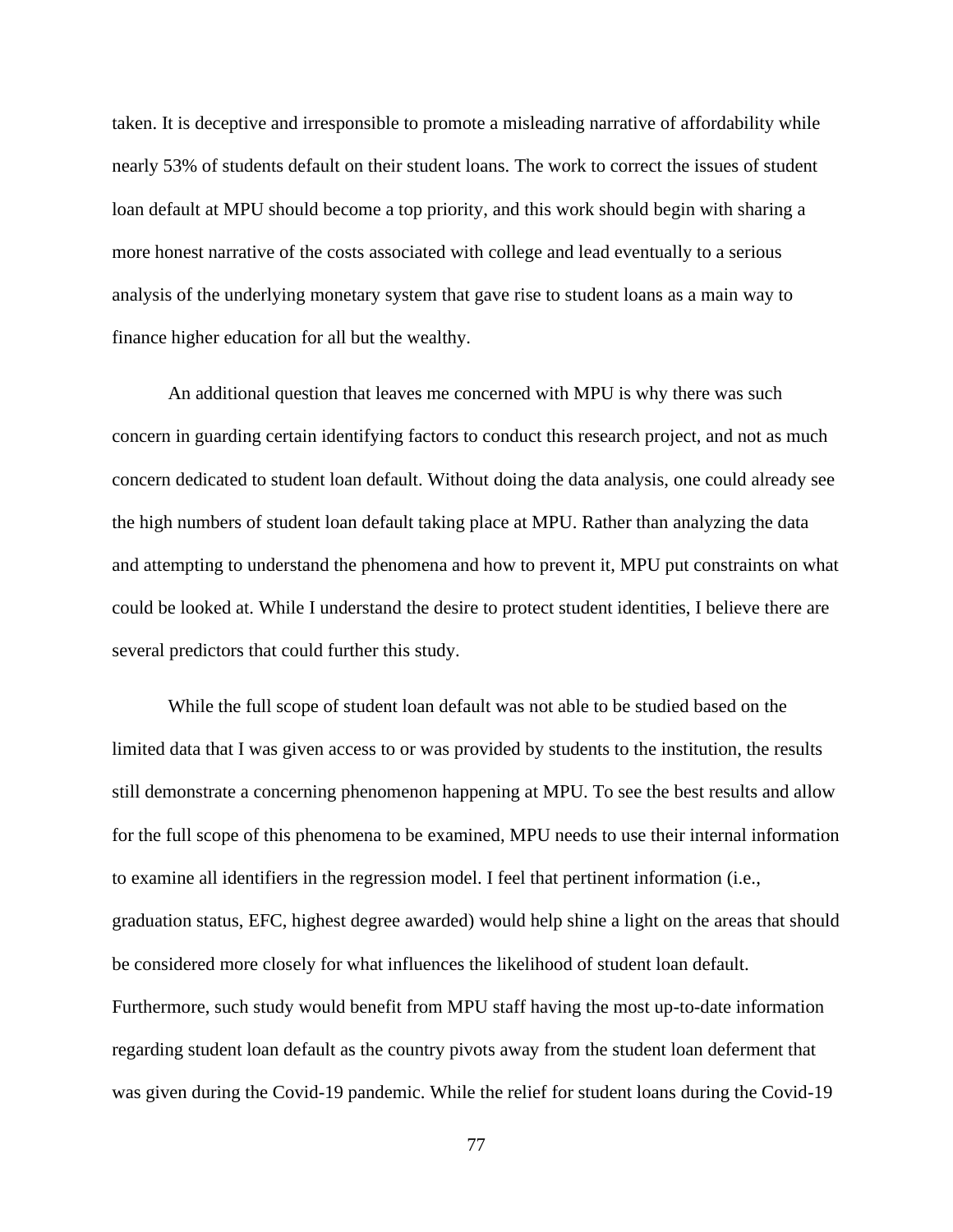pandemic provided a brief reprieve for those in default status, the data pulled for this study reflected a high number of students in default. What the fate of these borrowers will be once the moratorium ends, which is presently scheduled to happen on May 1, 2022, is likely not going to be pretty.

This study leaves me with complicated emotions toward the career I have dedicated my life to, and the degrees I have chosen to pursue. I believe that student loans are commonly despised, but seen as an essential element for a large number of families to be able to afford higher education. If the student loan default numbers are hovering between 50 and 70%, I cannot in good conscience say that higher education is a worthwhile investment for students at MPU. The students and families of MPU are being deceived that their education is affordable when they are really entering into a negative student loan agreement. The administration has followed a national trend of increasing tuition and offsetting the cost to students, and students and their families are facing the financial ramifications. Higher education should not harm students, and student loans are doing just that. If we cannot get out of the student loan mess within the current monetary system, maybe it is time to change the system. The first step toward doing so is for students, faculty, and administrators at MPU and elsewhere to learn about it, its origins, and why and how to correct it. The second step is to work together with others to change it.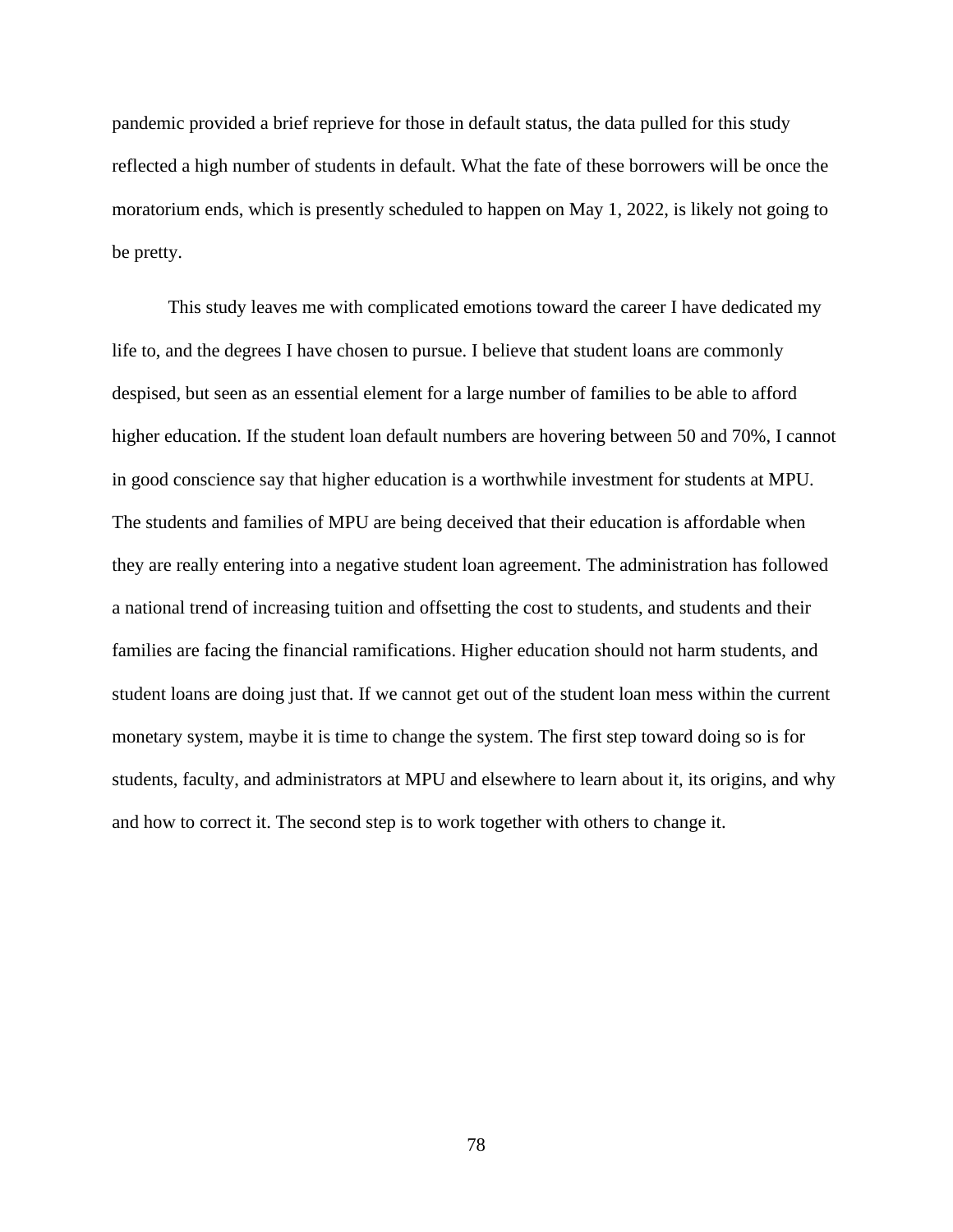#### REFERENCES

- American Academy of Arts & Sciences. (2015). *Public research universities: Changes in state funding.* Cambridge, MA: American Academy of Arts & Sciences.
- Archibald, R. B., & Feldman, D.H. (2011). *Why does college cost so much?* Oxford University Press.
- ASPE (2021). *2021 poverty guidelines.* Office of the Assistant Secretary for Planning and Evaluation. https://aspe.hhs.gov/topics/poverty-economic-mobility/povertyguidelines/prior-hhs-poverty-guidelines-federal-register-references/2021-povertyguidelines.
- Baker, D. J., & Doyle, W. R. (2017). Impact of community college student debt levels on credit accumulation. *The Annals of the American Academy, 671,* 132-153.
- Barone, S., Steiner, M., & Teszler, N. (2005). *Multivariate analysis of student loan defaulters at Texas A&M University – Kingsville.* TG Research and Analytical Services. http://citeseerx.ist.psu.edu/viewdoc/download?doi=10.1.1.615.9182&rep=rep1&type=pdf
- Becker, G. S. (1993). *Human capital.* University of Chicago Press.
- Best, J., & Best, E. (2014) *The student loan mess: How good intentions created a trillion-dollar problem*. University of California Press.
- Best, J., & Best, E. (2016). The shifting landscape for student loans. *Society, 53(1),* 51-55.
- Blose, G. L., Porter, J. D., & Kokkelenberg, E. C. (2006). The effect of institutional funding cuts on baccalaureate graduation rates in public higher education. In R. G. Ehrenberg (Ed.), *What's happening to public higher education? The shifting financial burden* (71-83). Johns Hopkins University Press.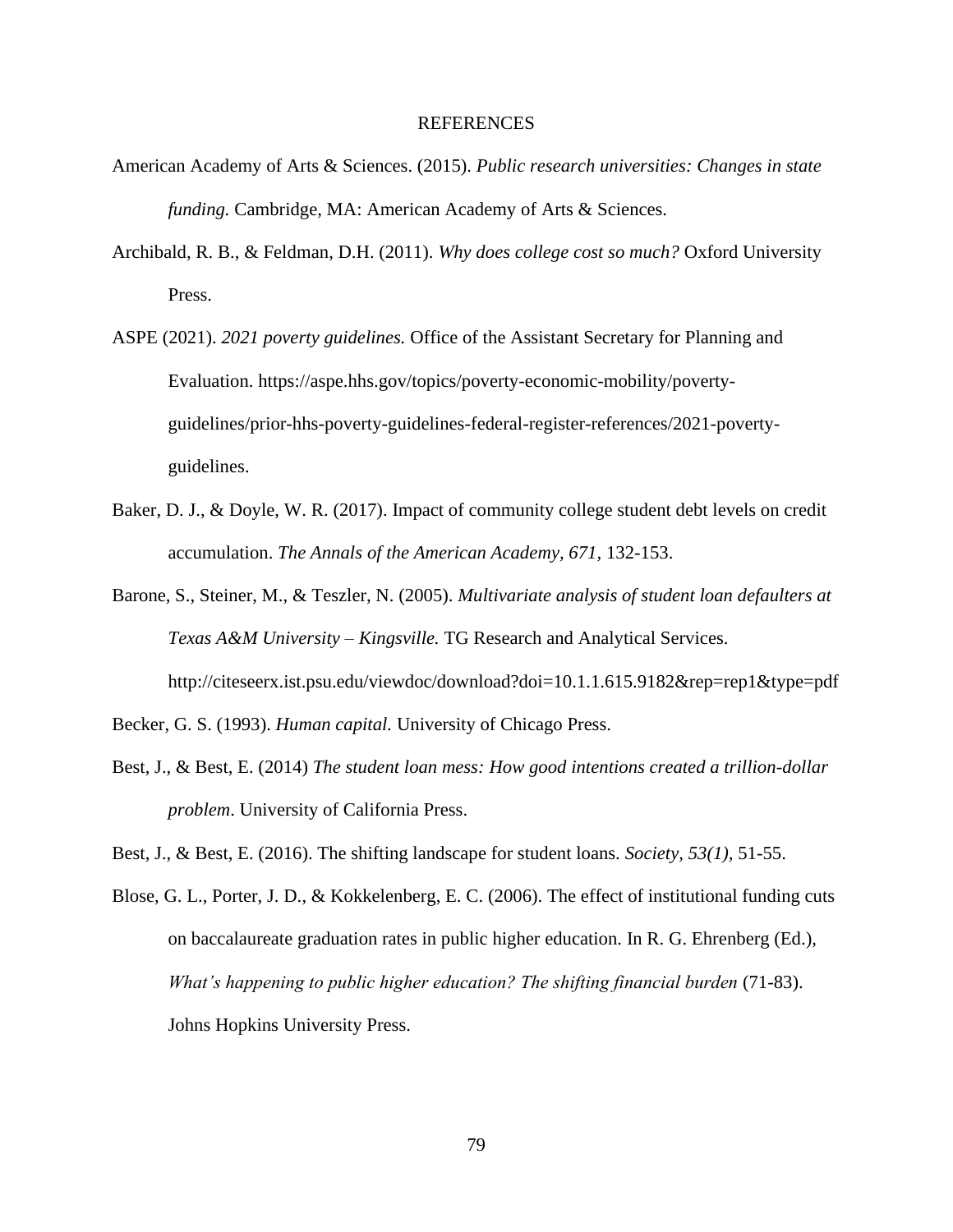- Brown, M., Scholz, J. K., & Seshadri, A. (2012). A new test of borrowing constraints for education. *The Review of Economic Studies, 79*(2), 511-538.
- Burt, B. A., & Baber, L. D. (2018). The power of language: Exploring foundations of neoliberalism in federal financial aid policy. *The Journal of Negro Education, 87*(2), 140- 153.
- Bryson, J. M. (2018). *Strategic planning for public and nonprofit organizations: A guide to strengthening and sustaining organizational achievement.* Wiley.
- Carlson, S. M. (2020). The U.S. student loan debt crisis: State crime or state-produced harm? *Journal of White Collar and Corporate Crime, 1*(2), 140-152.
- Castonguay, A. H. (2017). *An economic analysis of student loan default* (2965) [Master's thesis, University of Maine]. Proquest Dissertations Publishing.
- Cervantes, A., Creusere, M., McMillon, R., McQueen, C., Short, M., Steiner, M., & Webster, J. (2005). *Opening the doors to higher education: Perspectives on the Higher Education Act 40 years later.* TG Research and Analytical Services. https://files.eric.ed.gov/fulltext/ED542500.pdf
- Chen, R., & Wiederspan, M. (2014). Understanding the determinants of debt burden among college graduates. *Journal of Higher Education, 85*(4), 565-598.
- Chiyaka, E. T., Sithole, A., Manyanga, F., McCarthy, P., & Bucklein, B. K. (2018). Institutional characteristics and student retention: What integrated postsecondary education data reveals about online learning. *Online Journal of Distance Learning Administration, 19*(2), 1-10.
- Cho, S. H., Xu, Y., and Kiss, D. E. (2015). Understanding student loan decisions: A literature review. *Family & Consumer Sciences Research Journal, 43*(3), 229-243.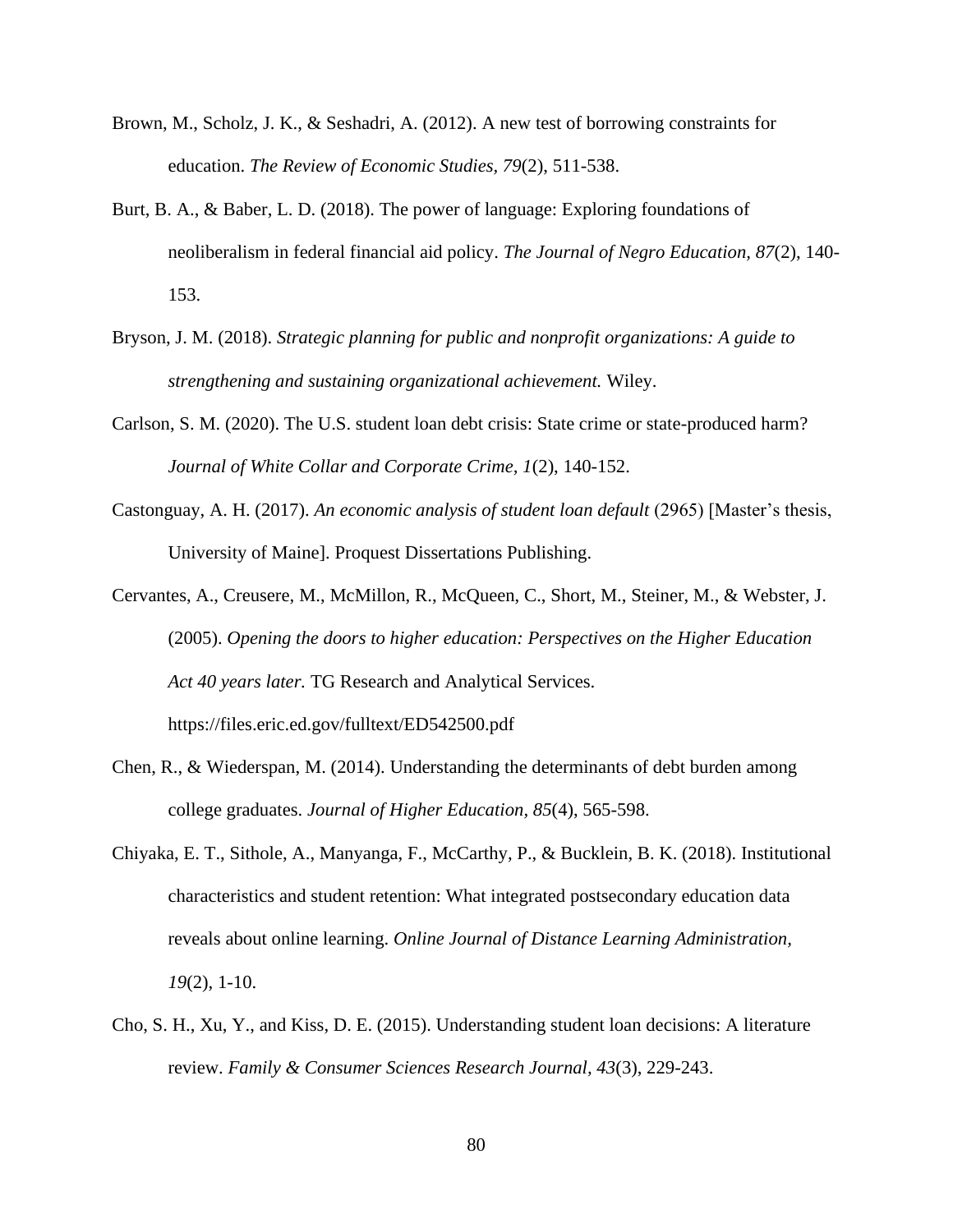- Davis, D. J., Green-Derry, L. C., & Jones, B. (2013). The impact of federal financial aid policy upon higher education access. *Journal of Educational Administration and History, 45*(1), 49-57.
- Delpit, L. D. (1989). The silenced dialogue: Power and pedagogy in educating other people's children. In N.M. Hidalgo, C. L. McDowell, & E. V. Siddle (1993), *Facing racism in education.* (p. 280-298). Harvard Educational Review.
- Douglass, J. A. (2007). *The conditions for admission: Access, equity, and the social contract of public universities.* Stanford University Press.
- Dunek, L. A. (2015). *The future of American public higher education: Examining perspectives of university presidents on the determinative change variables that they believe are reshaping the social contract between higher education and American society in the 21st century* (3708761) [Doctoral dissertation, University of Wisconsin-Madison]. ProQuest.
- Dynarski, M. (1994). Who defaults on student loans? Findings from the National Postsecondary Student Aid Study. *Economics of Education Review, 13*(1), 55-68.
- Eckrich, L. L. T. (2017). Monetary critique and student debt. In Hartlep, N.D., Eckrich, L. L. T, & Hensley, B. O. (Eds.), *The neoliberal agenda and the student debt crisis in U.S. higher education*. (pp. 50-72). Routledge.
- Eckrich, L. L. T. (2017b). Monetary transformation and public education. In Hartlep, N.D., Eckrich, L.L.T, & Hensley, B.O. (Eds.), *The neoliberal agenda and the student debt crisis in U.S. higher education* (pp. 233-250). Routledge.
- Espinoza, O. (2017). Solving the equity-equality conceptual dilemma: A new model for analysis of the educational process. *Educational Research, 49*(4), 343-363.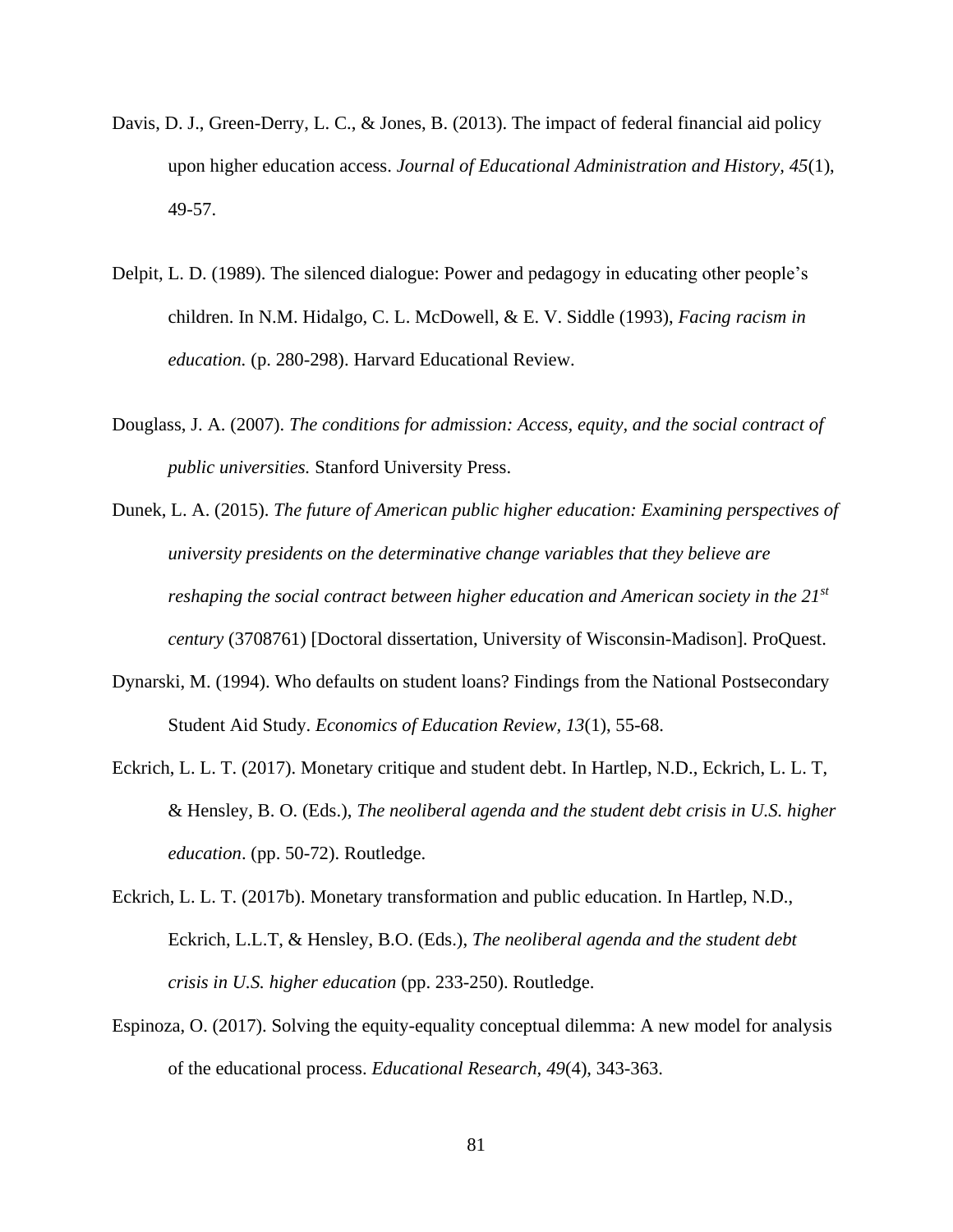- Fernando, J. (2020). Public good. Retrieved from https://www.investopedia.com/terms/p/publicgood.asp
- Fincher, M., & Cruse, T. D. (2019). The financial aid Consortium: Rationales and best practices for their establishment between community colleges and public universities. *Community College Journal of Research and Practice, 43*(2), 160-163.
- Fishman, R. (2015). *Deciding to go to college.* The Lumina Foundation. https://www.luminafoundation.org/files/resources/deciding-to-go-to-college.pdf
- Fiske, E. B. (1982). *Reagan record in education: Mixed results.* The New York Times. https://www.nytimes.com/1982/11/14/education/reagan-record-in-education-mixedresults.html
- Flint, T. A. (1997). Predicting student loan defaults. *Journal of Higher Education, 86*(3), 322- 354.
- Fox, J. J., Bartholomae, S., Letkiewicz, J. C., & Montalto, C. P. (2017). College student debt and anticipated repayment difficulty. *Journal of Student Financial Aid, 47*(2), 110-135.
- Fredericks Volkwein, J., Szelest, B. P., Cabrera, A. F., & Napierski-Prancl, M. R. (1998). Factors associated with student loan default among different racial and ethnic groups. *The Journal of Higher Education, 69*(2), 206-237.
- Gelber, S. (2007). Going back: The social contract of the public university. *History of Education Quarterly, 47*(3), 368-376.

Giroux, H. A. (2014). *Neoliberalism's war on higher education.* Haymarket Books.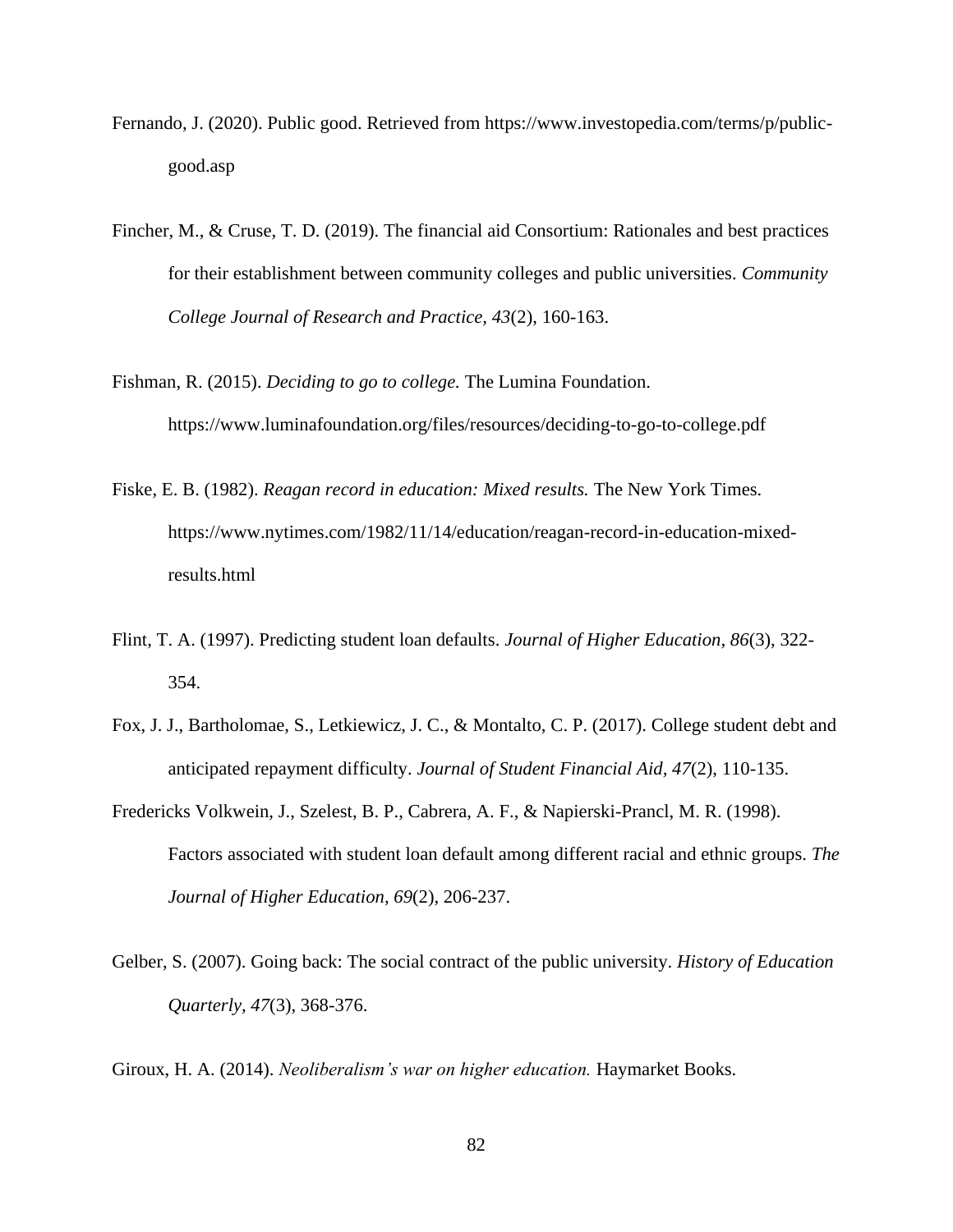- Gladieux, L., & Perna, L. (2005). *Borrowers who drop out: A neglected aspect of the college student loan trend*. The National Center for Public Policy and Higher Education.
- Goldrick-Rab, S. (2016). *Paying the price: College costs, financial aid, and the betrayal of the American dream.* University of Chicago Press.
- Goldrick-Rab, S., & Kendall, N. (2014). *Redefining college affordability: Securing America's future with a free two year college option.* The Lumina Foundation. https://www.luminafoundation.org/files/resources/redefining-college-affordability.pdf
- González Canché, M. S. (2014). Is the community college a less expensive path towards a bachelor's degree?: Public 2- and 4-year colleges' impact on loan debt. *The Journal of Higher Education, 85*(5), 723-759
- González Canché, M. S. (2017). Community college students who attained a 4‐year degree accrued lower student loan debt than 4‐year entrants over 2 decades: Is a 10 percent debt accumulation reduction worth the added "risk"? If so, for whom?. *Research in Higher Education, 61*, 871-915.
- Greene, L. L. (1989). An economic analysis of student loan default. *Educational Evaluation and Policy Analysis, 11*(1), 61-68.
- Grinstein-Weiss, M., Perantie, D. C., Taylor, S. H., Guo, S., & Rhagvan, R. (2016). Racial disparities in education debt burden among low- and moderate-income households. *Children and Youth Services Review, 65,* 166-174.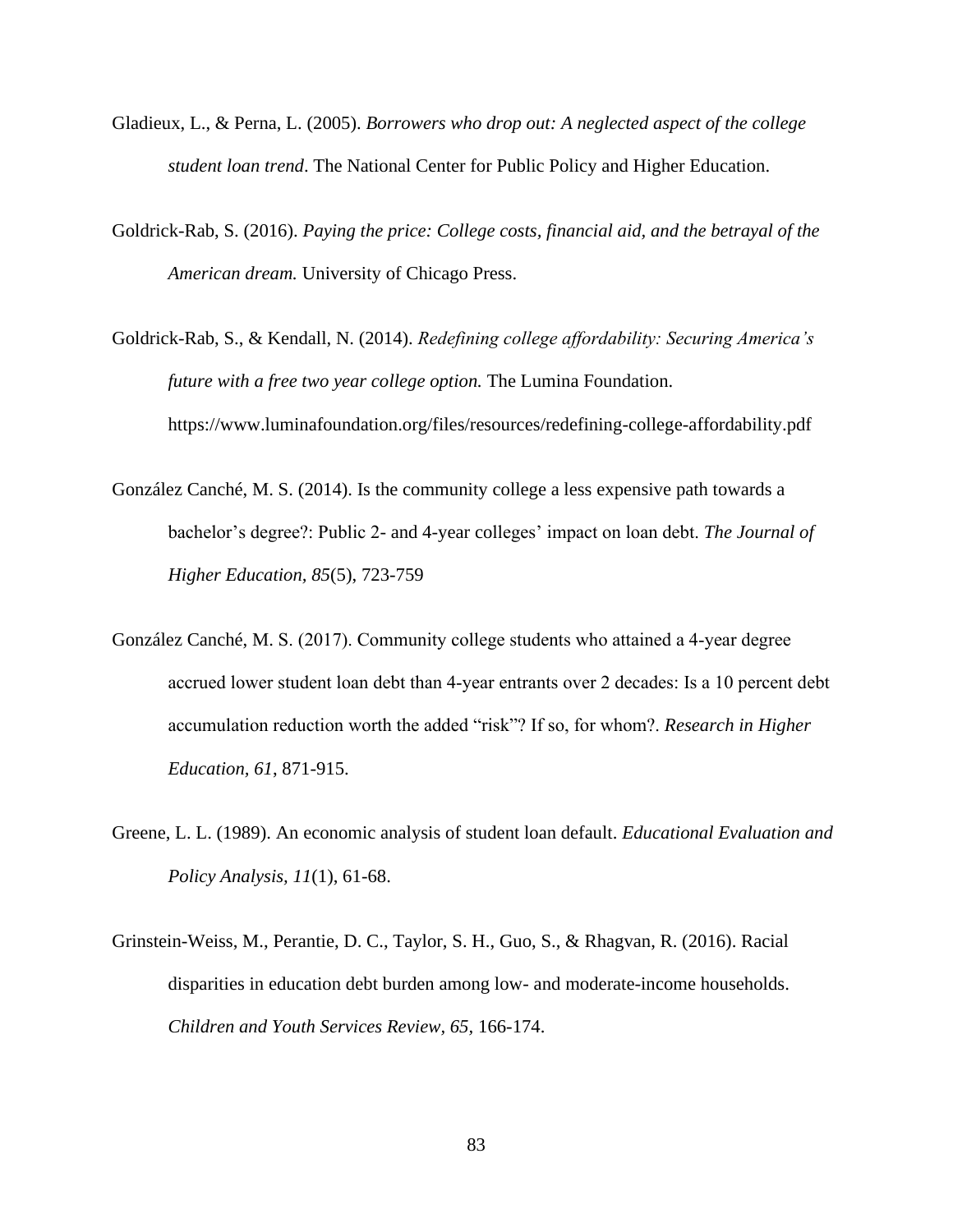- Gross, J. P. K., Cekic, O, Hossler, D., & Hillman, N. (2009). What matters in student loan default: A review of the research literature. *Journal of Student Financial Aid, 39*(1), 19- 29.
- Hammon, V., & Pash, M. (2019). *How we pay for a better world*. Great Democracy Media, Inc.
- Hanson, M. (2022). *Student loan debt statistics.* Education Data Initiative. https://educationdata.org/student-loan-debt-statistics
- Hartlep, N. D., Hensley, B. O., & Eckrich, L. L. T. (2017). Reflections on the future: Setting the agenda for a post-neoliberal U.S. higher education. In Hartlep, N.D., Eckrich, L. L. T, & Hensley, B. O. (Eds.), *The neoliberal agenda and the student debt crisis in U.S. higher education* (pp. 251-268). Routledge.

Harvey, D. (2007). *A brief history of neoliberalism.* Oxford University Press.

- Hearn, J. C., & Holdsworth, J. M. (2004). Federal student aid: The shift from grants to loans. In E. P. St. John & M. D. Parsons (Eds.), *Public funding of higher education: Changing contexts and new rationales* (pp. 40-59). Johns Hopkins University Press.
- Herr, E., & Burt, L. (2005). Predicting student loan default for the University of Texas at Austin. *Journal of Student Financial Aid, 35*(2), 27-49.
- Houle, J. N., & Warner, C. (2017). Into the red and back to the nest? Student debt, college completion, and returning to the parental home among young adults. *Sociology of Education, 90*(1), 89-108.
- Howe, P. J. (1984). Cashing in on student loans: Student Loan Marketing Association*. The Harvard Crimson*. https://www.thecrimson.com/article/1984/2/22/cashing-in-on-studentloans-pstudent/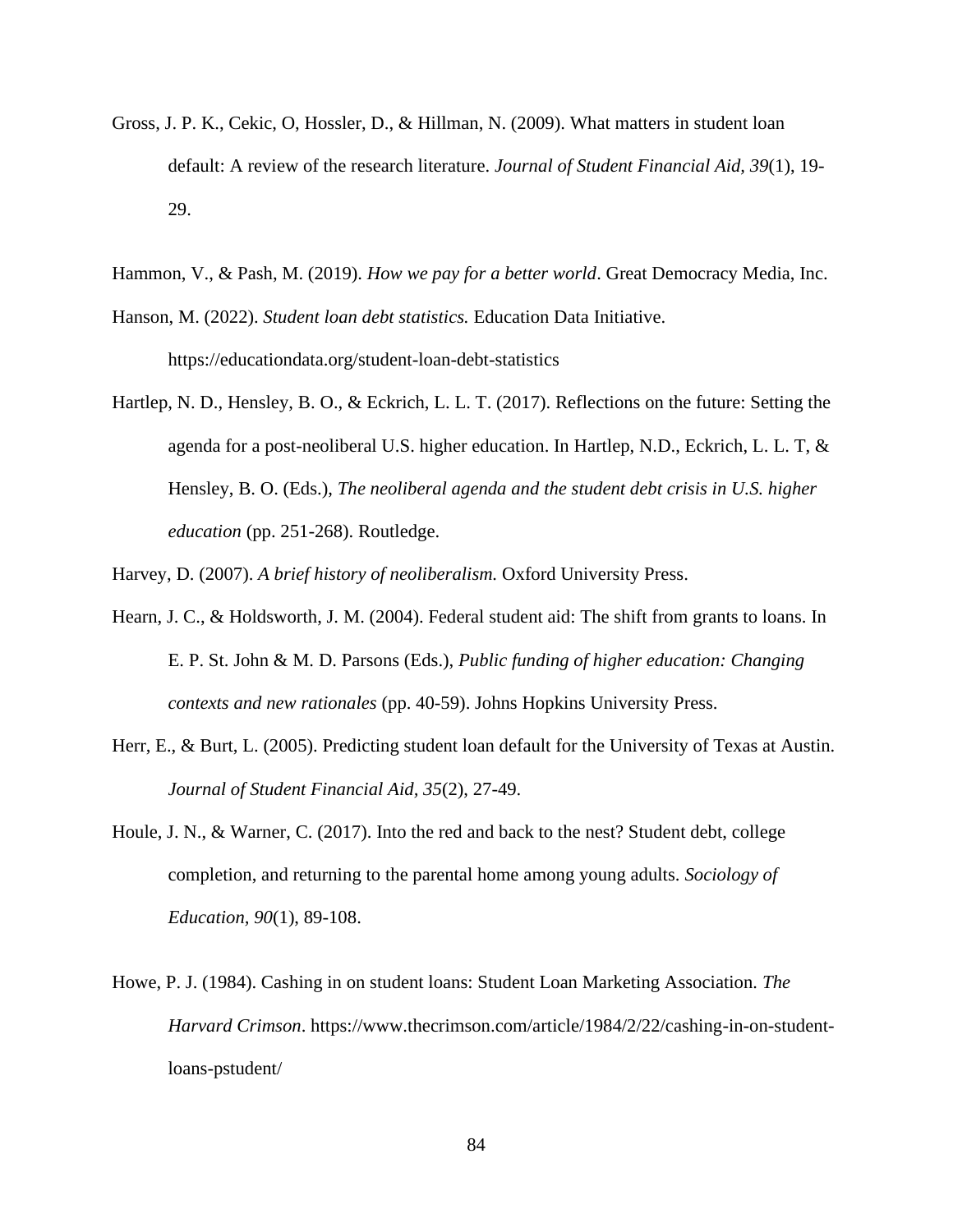Huber, J. (2017). *Sovereign money: Beyond reserve banking*. Palgrave Macmillan.

- Jackson, T. (2010). How scholarships morphed into financial aid. *Academic Questions, 23*(3), 298-310.
- Kane, T. J. (1995). *Rising public college tuition and college entry: How well do public subsidies promote access to college?* (NBER Working Paper No. 5164). https://www.nber.org/papers/w5164
- Kezar, A., Chambers, T., & Burkhardt, J. (2005). *Higher education for the public good: Emerging voices from a national movement.* Jossey-Bass.
- Koch, J. V. (2019). *The impoverishment of the American college student.* Brookings Institution Press.
- Knapp, L. G., & Seaks, T. G. (1992). An analysis of the probability of loan default on federally guaranteed student loans. *The Review of Economics and Statistics, 74*(3), 404-411.
- Kreighbaum, A. (2019). *The downside of reduced student borrowing*. Inside Higher Ed. https://www.insidehighered.com/news/2019/07/12/new-research-shows-reducingborrowing-can-hurt-students-success-college
- Kwiek, M. (2017). De-privatization in higher education: A conceptual approach*. Higher Education; Dordrecht, 74*(2), 259-281.
- Kuzminski, A. (2013). *The ecology of money: Debt, growth, and sustainability*. Lexington Books.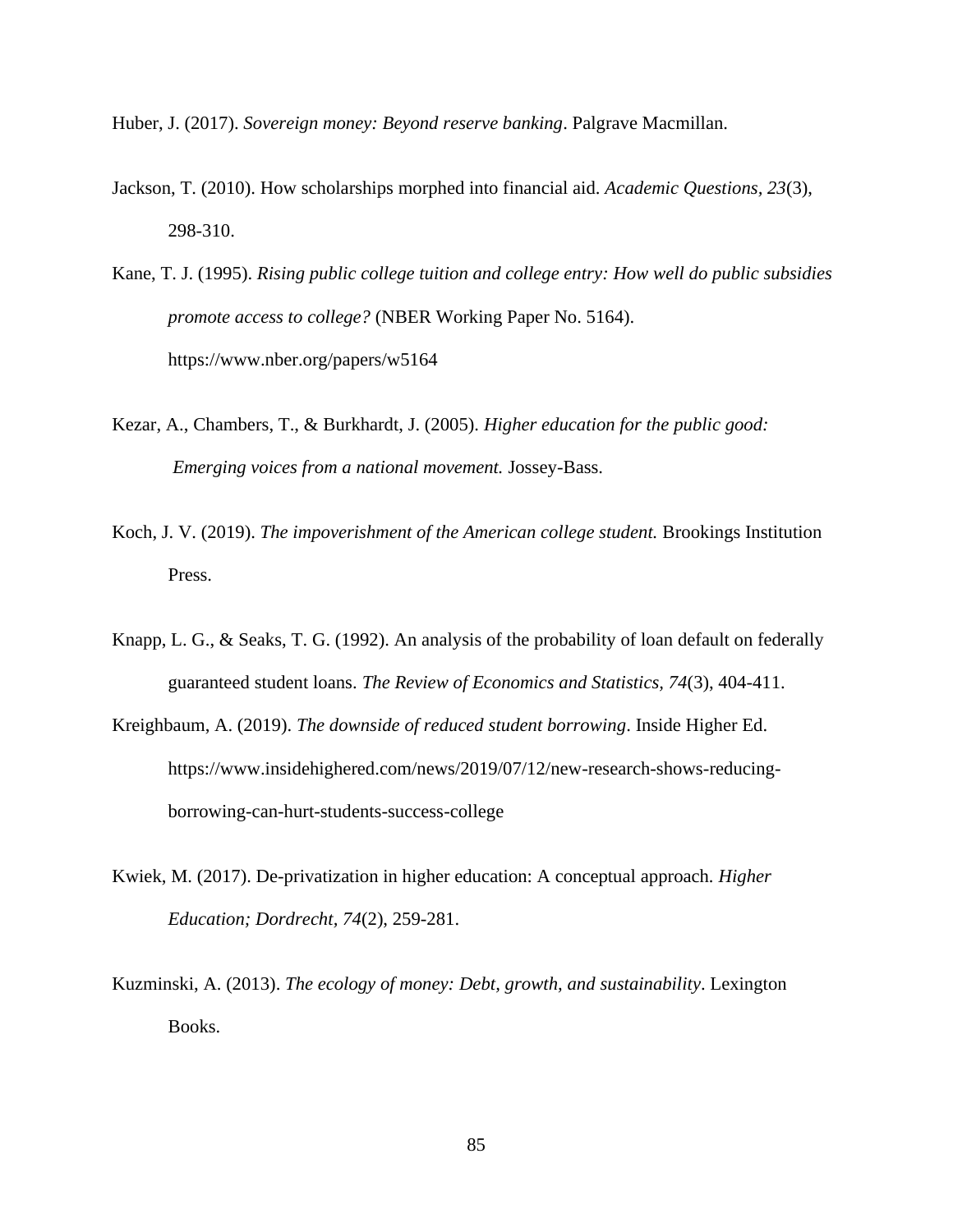- Lee, R., Ahtone, T., Pearce, M., Goodluck, K., McGhee, G., Leff, C., Lanpher, K., & Salinas, T. (2020). *Land-grab universities.* High Country News. https://www.landgrabu.org/
- Lyall, K. C., Sell, K. R. (2006). *The true genius of America at risk: Are we losing our public universities to de facto privatization.* Praeger.
- Marx, B. M., & Turner, L. J. (2019). Student loan nudges: Experimental evidence on borrowing and educational attainment. *American Economic Journal, Economic Policy, 11*(2), 108- 141.
- McKinney, L., & Backsheider Burridge, A. (2013). Helping or hindering? The effects of loans on community college student persistence. *Research in Higher Education, 56*, 299-324.
- McMillan, J. (2014). *The end of banking: Money, credit, and the digital revolution.* Zero/One Economics.
- Mettler, S. (2014). *Degrees of inequality: How the politics of higher education sabotaged the American dream.* Basic Books.
- Mezza, A., & Sommer, K. (2016). A trillion-dollar question: What predicts student loan delinquencies? *Journal of Student Financial Aid, 46*(3), 16-54.
- Mintz, B. (2021). Neoliberalism and the crisis in higher education: The cost of ideology. *American Journal of Economics and Sociology, 80*(1)*,* 79-112.
- Mitchell, M., Leachman, M., & Saenz, M. (2019). *State higher education funding cuts have pushed costs to students, worsened inequality*. Center on Budget and Policy Priorities. https://www.cbpp.org/research/state-budget-and-tax/state-higher-education-funding-cutshave-pushed-costs-to-students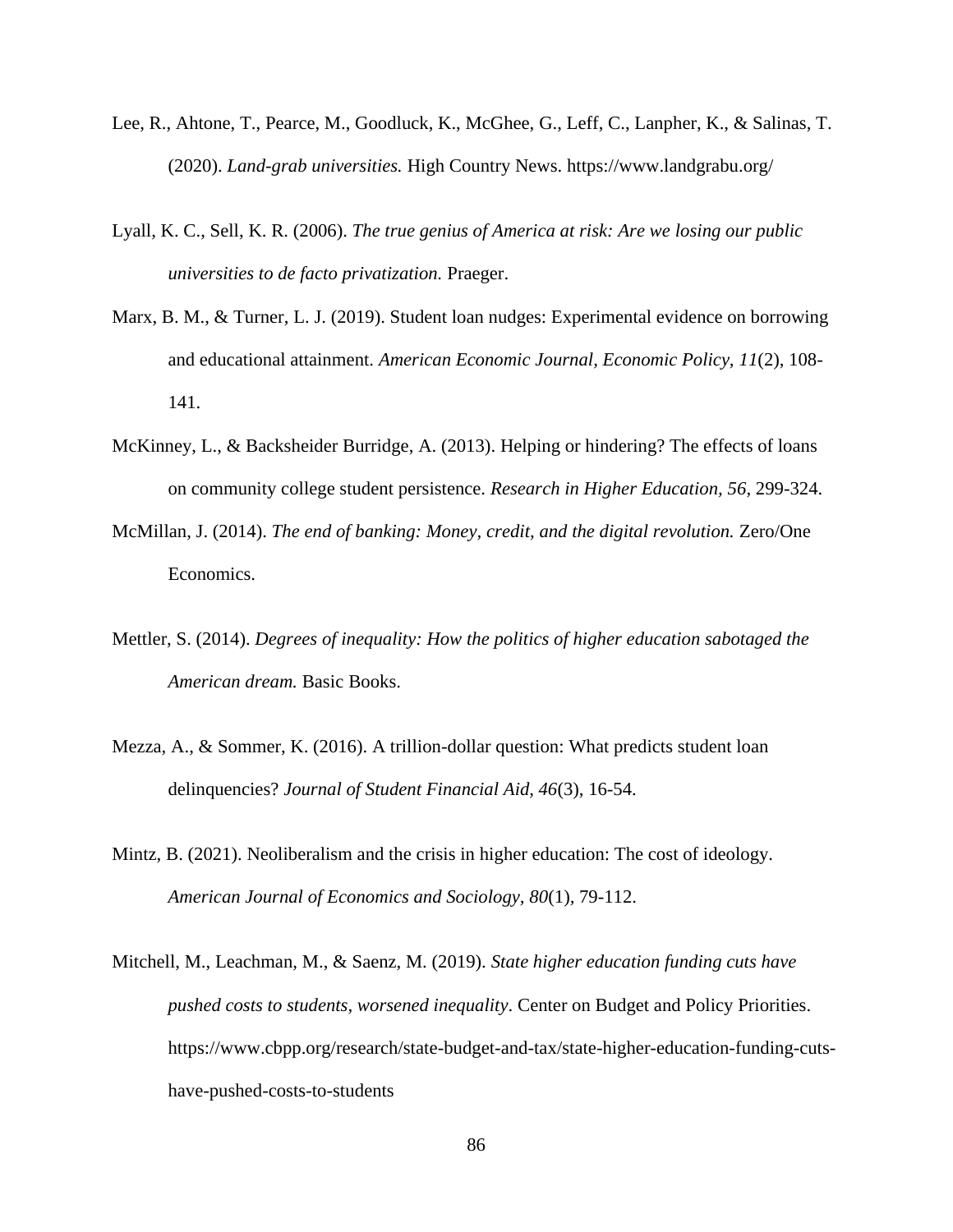- NASFAA (2016). *2016 presidential candidates' higher education proposals*. https://www.nasfaa.org/2016\_presidential\_candidates
- NASFAA (2020). *2020 presidential candidates' higher education proposals. .* https://www.nasfaa.org/2020
- Nelson, L. A. (2012). *The new politics of student debt.* Inside Higher Ed. https://www.insidehighered.com/news/2012/05/03/how-student-debt-became-focuspresidential-campaign
- Newfield, C. (2016). *The great mistake: How we wrecked public universities and how we can fix them.* Johns Hopkins University Press.
- Newman, F., Couturier, L., & Scurry, J. (2004). *The future of higher education; Rhetoric, reality, and the risks of the market.* Jossey-Bass.
- Nicoletta, M. C. (2015). Proposed legal constraints on private student lenders. *Vanderbilt Law Review, 68*(1), 225-259.
- Reed, M., & Cochrane, D. (2014). Student debt and the class of 2013. *Project on Student Debt.*
- Rosinger, K. O. (2017). Federal policy efforts to simplify college-going: An intervention in community college enrollment and borrowing. *The Annals of the American Academy, 671,* 114-130.
- Rousseau, J-J. (2011). *The basic political writings.* Second edition. Hackett Publishing Company.
- Sewell, W. H., & Hauser, R. M. (1980). The Wisconsin longitudinal study of social and psychological factors in aspiration and achievements. *Research in Sociology and Socialization, 1,* 59-99.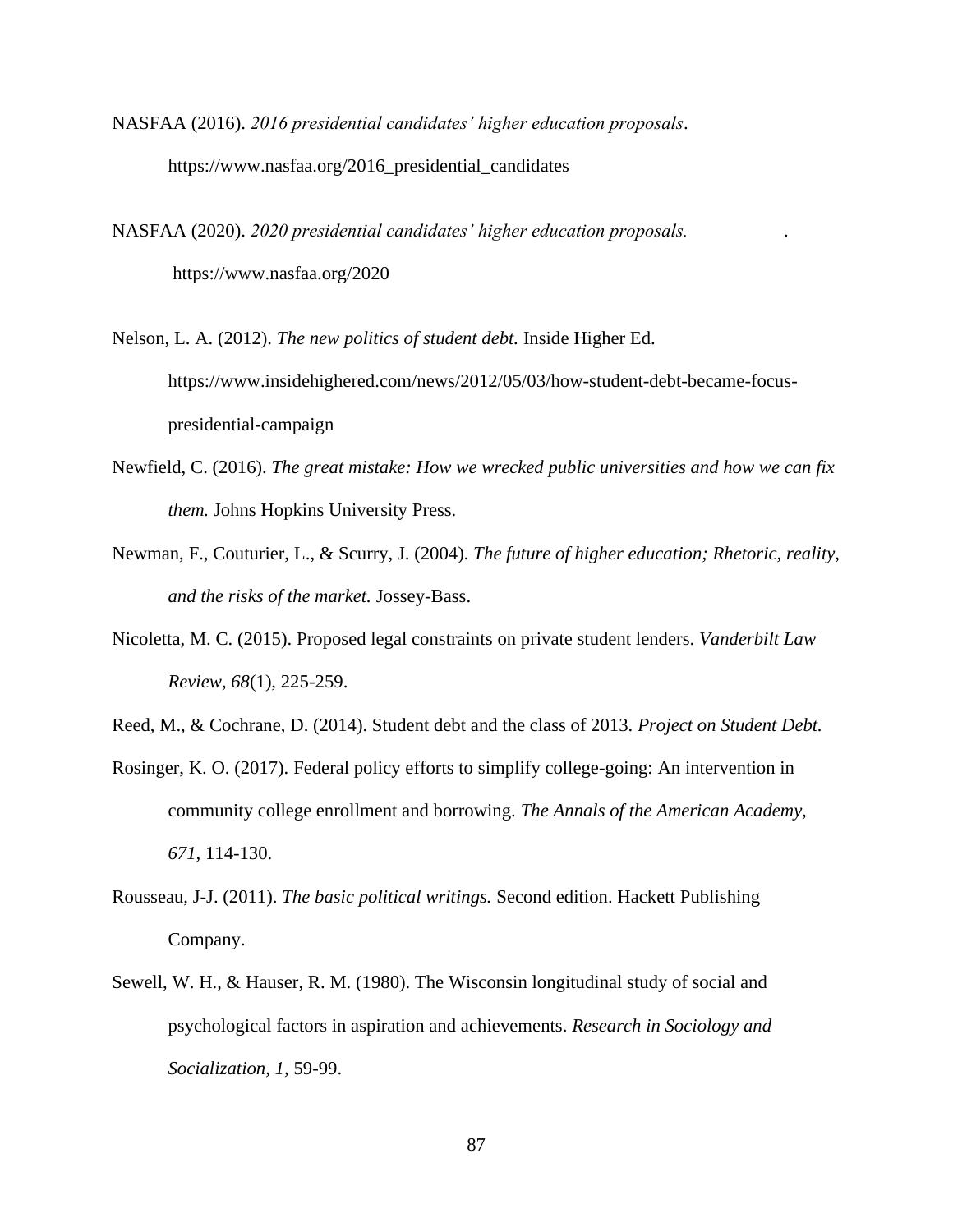Shattock, M., & Brown, R. (2012). Review of innovation, profit, and the common good in higher education: The new alchemy. *Higher Education Quarterly, 66*(2), 218-224

Shields, C. M. (2016) *Transformative leadership*. Peter Lang Publishing.

- Shumway, D. R. (2017). The university, neoliberalism, and the humanities: A history. *Humanities, 6*(83), 1-10.
- Snider, S. (2020). *Where do I fall in the American economic class system?* US News. https://money.usnews.com/money/personal-finance/family-finance/articles/where-do-ifall-in-the-american-economic-class-system
- St. John, E. P. (2003). *Refinancing the college dream: Access, equal opportunity, and justice for taxpayers.* Johns Hopkins University Press.
- St. John, E. P. (2004). Policy research and political decisions. In E. P. St. John & M. D. Parsons (Eds.), *Public funding of higher education: Changing contexts and new rationales* (231- 252). Johns Hopkins University Press.
- St. John, E. P., Paulsen, M. B., & Carter, D. F. (2005). Diversity, college costs, and postsecondary opportunity: An examination of the financial nexus between college choice and persistence for African American and Whites. *Journal of Higher Education, 76*(5), 545-569.
- Stoltzfus, J. C. (2011). Logistic regression: A brief primer. *Official Journal of the Society for Academic Emergency Medicine, 18*(10), 1099-1104.
- Thelin, J. R. (2004). Higher education and the public trough: A historical perspective. In E. P. St. John & M. D. Parsons (Eds.), *Public funding of higher education: Changing contexts and new rationales* (21-39). Johns Hopkins University Press.

Thelin, J. R. (2011). *A history of American higher education.* Johns Hopkins University Press.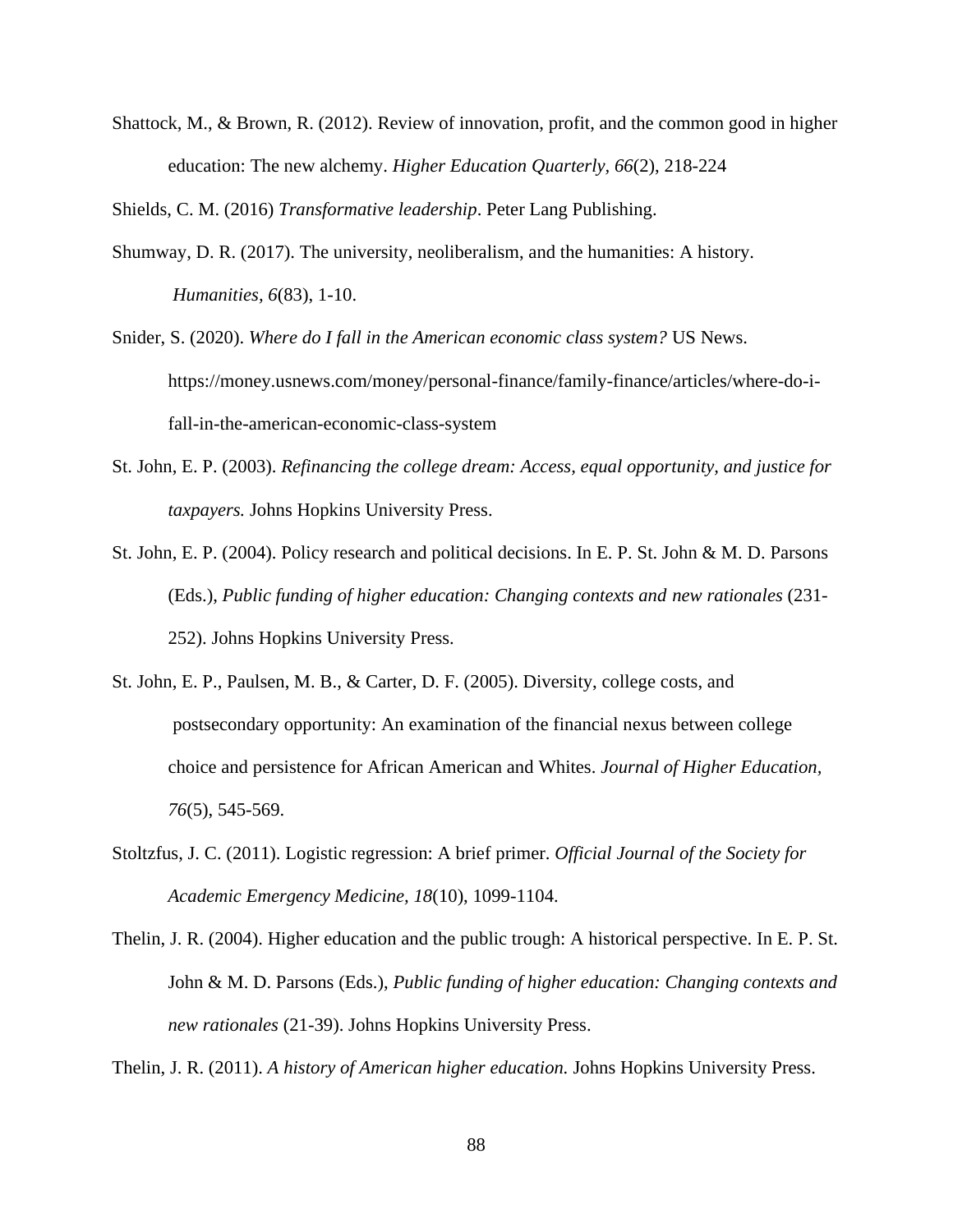- Toby, J. (2010). How scholarships morphed into financial aid. *Academic Questions, 23*(3), 298- 310.
- Walsh, C. (2011). Erasing race, dismissing class: San Antonio Independent School District v. Rodriguez. *Berkely La Raza Law Journal, 21*, 133-171.
- Wiley, J. D. (2006). Why we won't see any public universities "going private." In R.G. Ehrenberg (Ed.), *What's happening to public higher education? The shifting financial burden* (327-337). Johns Hopkins University Press.
- Wilms, W. W., Moore, R. W., & Bolus, R. E. (1987). Whose fault is default? A study of the impact of student characteristics and institutional practices on Guaranteed Student Loan default rates in California. *Educational Evaluation and Policy Analysis, 9*(1), 41-54.
- Woo, J. H. (2002). Factors affecting the probability of default: Student loans in California. *Journal of Student Financial Aid, 32*(2), 5-23.

Woodhouse, K. (2015). *Impact of Pell surge*. Inside Higher Ed. https://www.insidehighered.com/news/2015/06/12/study-us-higher-education-receivesmore-federal-state-governments

- Workman, J. L. (2015). Parental influence on exploratory students' college choice, major, and career decision making. *College Student Journal, 49*(1), 23-30.
- Yankelovich, D. (2009*). How higher education is breaking the social contract and what to do about it*. Retrieved from http://forum.mit.edu/wp-content/uploads/2017/05/FF0906s.pdf\
- Zhang, Y., Wilcox, R. T., Cheema, A. (2020). The effect of student loan debt on spending: The role of repayment format. *Journal of Public Policy & Marketing, 39*(3), 305-318.